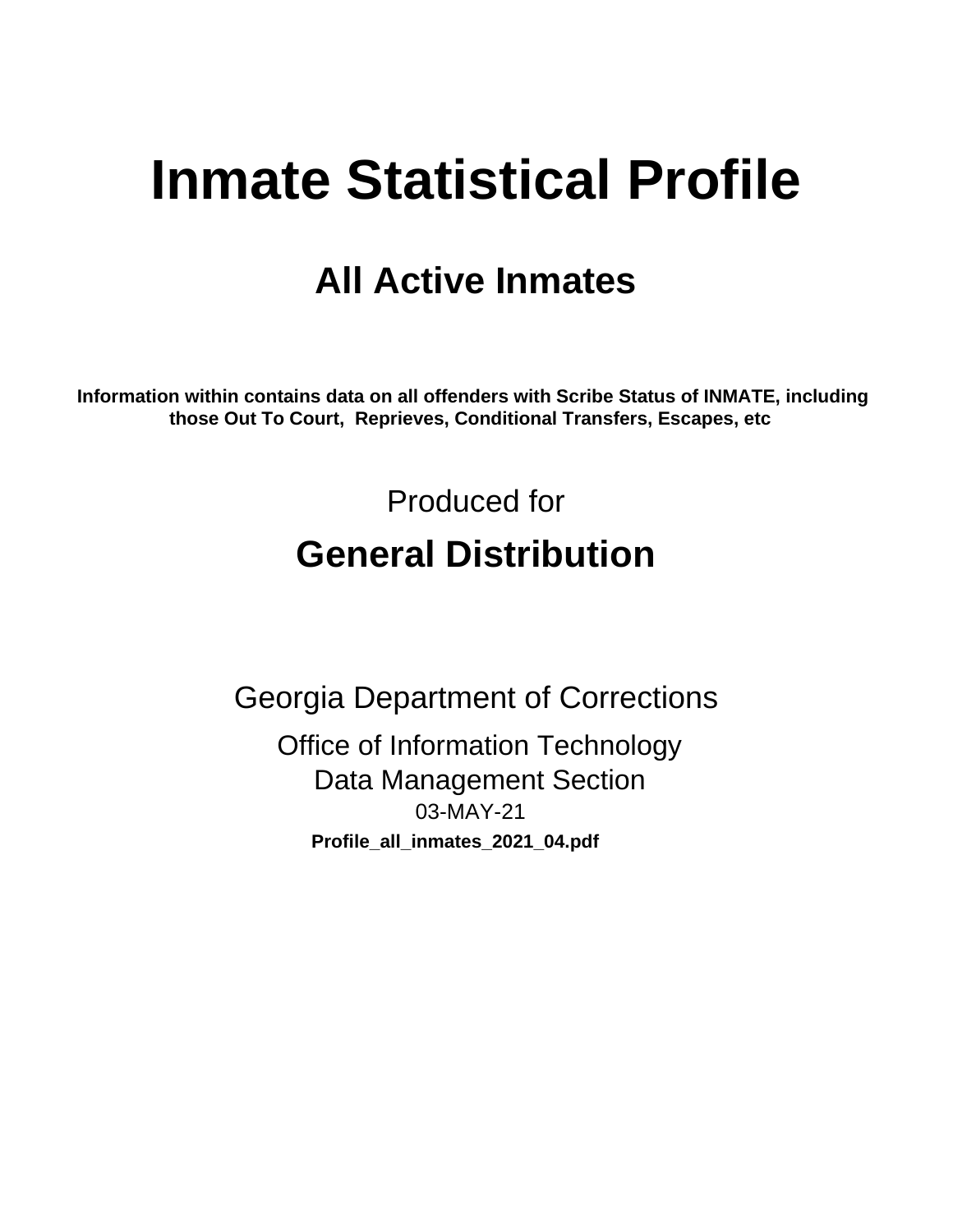#### **Inmate Statistical Profile 03-MAY-21** Contents

**All Active Inmates** 

Produced for General Distribution

## **Table of Contents**

| <b>Demographic information</b>                                        |
|-----------------------------------------------------------------------|
| 4 Current age, broken out in ten year age groups                      |
| 5 Race group                                                          |
| 6 Marital status, self-reported at entry to prison                    |
| 7 Number of Inmates with Dependents, self-reported at entry to prison |
| 8 Religious affiliation, self-reported at entry to prison             |
| 9 Home county - self-reported at entry to prison                      |
| 14 Employment status before prison, self-reported at entry to prison  |
| 15 Age at admission                                                   |
| 17 Age at admission                                                   |
| 20 Height, measured at entry to prison                                |
| 22 Weight, measured at entry to prison                                |
| 23 Military service                                                   |
| <b>Correctional information</b>                                       |
| 24 Type of admission to prison                                        |
| 25 Current / last supervision level                                   |
| 26 Current / last institution type                                    |
| 27 Institution type - transitional centers                            |
| 28 Institution type - county prisons                                  |
| 30 Institution type - state prisons                                   |
| 32 Institution type - private prisons                                 |
| 33 Institution type - inmate boot camp                                |
| 34 Number of disciplinary reports                                     |
| 35 Number of transfers                                                |
| 36 Number of escapes                                                  |
| 37 Split sentence - Probation to follow                               |
| 38 Probable future release type of still active inmates               |
| 39 Time served in current (or last) institution                       |
| <b>Educational, psychological and physical information</b>            |
| 40 Highest grade level attained                                       |
| 41 Culture fair IQ scores                                             |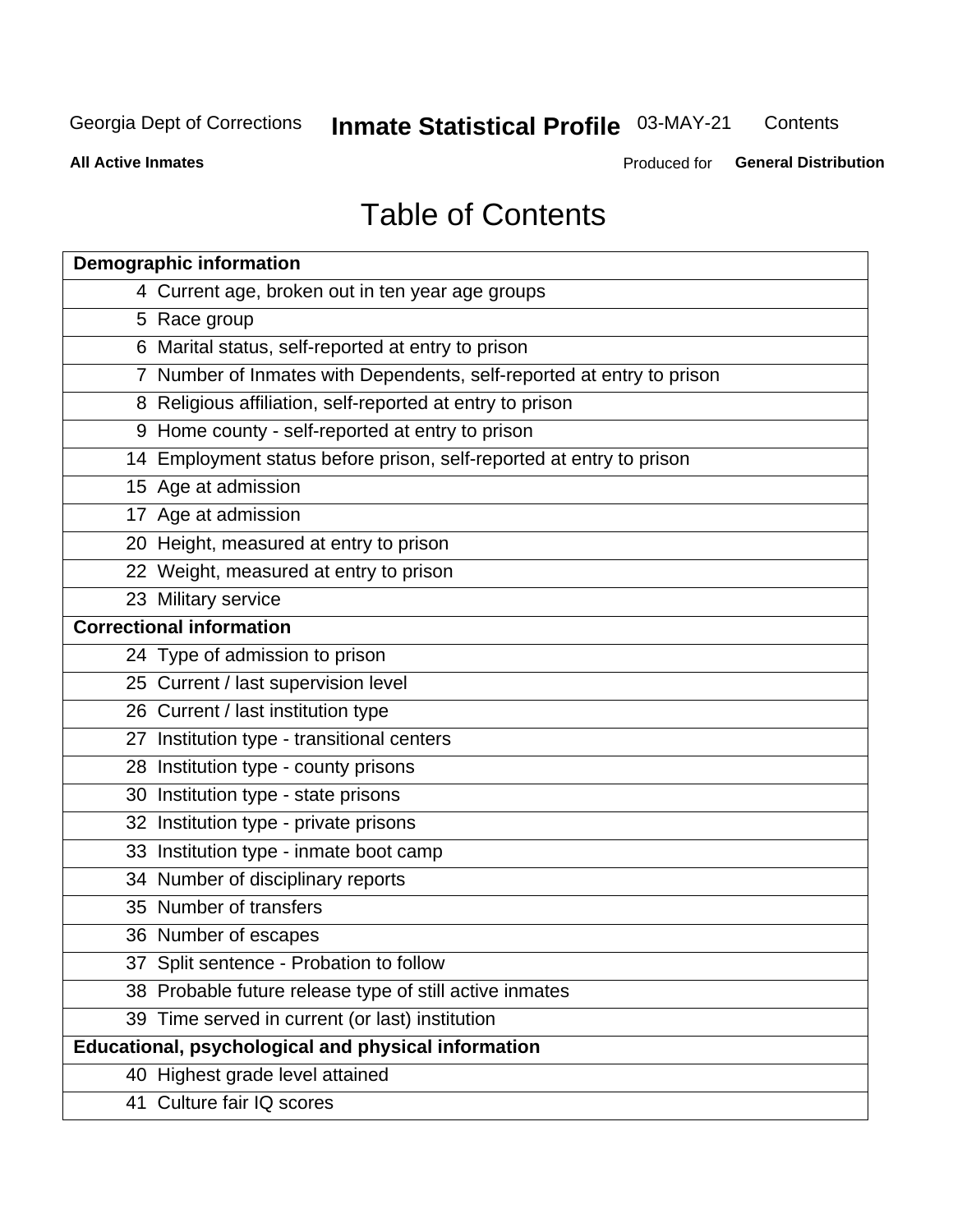## **Inmate Statistical Profile 03-MAY-21**

Contents

**All Active Inmates** 

Produced for General Distribution

## **Table of Contents**

| Educational, psychological and physical information              |
|------------------------------------------------------------------|
| 42 Wide Range Achievement Test (WRAT) reading score              |
| 43 Wide Range Achievement Test (WRAT) math score                 |
| 44 Wide Range Achievement Test (WRAT) spelling score             |
| 45 Current / last mental health treatment level                  |
| 46 PULHESDWIT medical scale - 'P' overall condition ('P'hysical) |
| 47 PULHESDWIT medical scale - 'U' upper body                     |
| 48 PULHESDWIT medical scale - 'L' lower body                     |
| 49 PULHESDWIT medical scale - 'H' hearing                        |
| 50 PULHESDWIT medical scale - 'E' vision                         |
| 51 PULHESDWIT medical scale -'S' psychiatric                     |
| 52 PULHESDWIT medical scale - 'D' dental                         |
| 53 PULHESDWIT medical scale - 'W' work ability                   |
| 54 PULHESDWIT medical scale - 'I' impairment                     |
| 55 PULHESDWIT medical scale - 'T' transportability               |
| <b>Crimes and criminal history information</b>                   |
| 56 Number of prior Georgia incarcerations                        |
| 57 Prison sentence in years                                      |
| 58 Primary offense, broken out into felonies vs misdemeanors     |
| 59 Primary offense, broken out into six broad crime categories   |
| 60 Primary offense, detailed offense code                        |
| 68 County of conviction of primary offense                       |
| 73 Circuit of conviction of primary offense                      |
| 75 Years served (jail + prison) in this incarceration            |
| <b>Medical information</b>                                       |
| 76 Results of most recent HIV test                               |
| 77 Results of most recent tuberculosis test                      |
| 78 Results of most recent syphilis test                          |
| 79 Results of most recent Hepatitis-C test                       |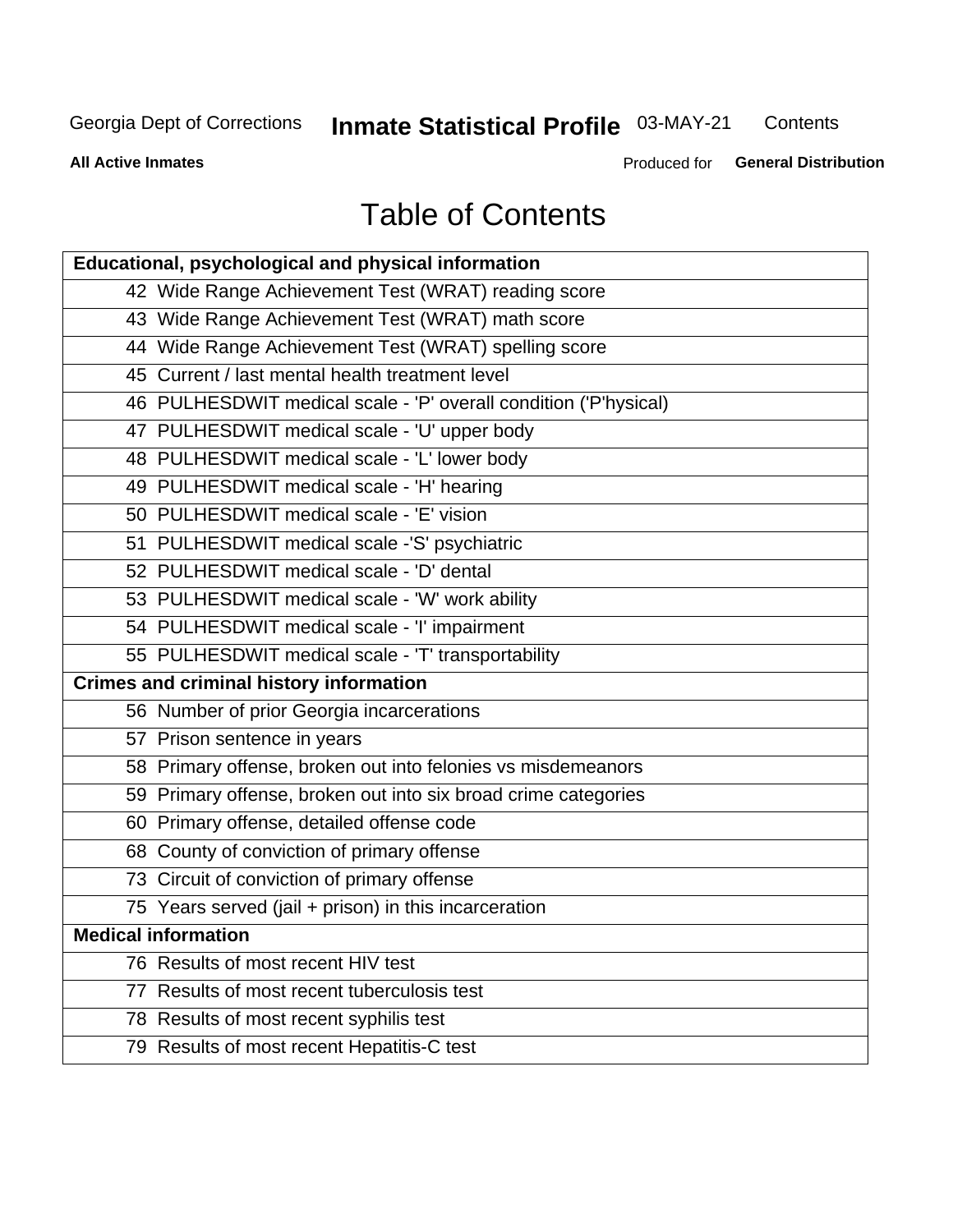### **All Active Inmates**

### Produced for General Distribution

### Current age, broken out in ten-year age groups

COL % - percent each COUNT is of its particular column

|                          |              | <b>Male</b> |        |                 | <b>Female</b> | <b>Total</b> |              |        |
|--------------------------|--------------|-------------|--------|-----------------|---------------|--------------|--------------|--------|
| <b>Current Age</b>       | <b>Count</b> | Col %       | Row %  | <b>Count</b>    | Col %         | Row %        | <b>Total</b> | Col %  |
| <b>Teens (1-19)</b>      | 326          | 0.76%       | 94.77% | 18 <sup>1</sup> | 0.61%         | 5.23%        | 344          | 0.75%  |
| <b>Twenties (20-29)</b>  | 10,180       | 23.72%      | 93.82% | 670             | 22.79%        | $6.18\%$     | 10,850       | 23.66% |
| <b>Thirties (30-39)</b>  | 13,270       | 30.92%      | 92.61% | 1,059           | 36.02%        | 7.39%        | 14,329       | 31.25% |
| <b>Forties (40-49)</b>   | 9,682        | 22.56%      | 93.25% | 701             | 23.84%        | 6.75%        | 10,383       | 22.64% |
| <b>Fifties (50-59)</b>   | 6,104        | 14.22%      | 94.40% | 362             | 12.31%        | 5.60%        | 6,466        | 14.10% |
| <b>Sixties (60-69)</b>   | 2,681        | 6.25%       | 95.96% | 113             | 3.84%         | 4.04%        | 2,794        | 6.09%  |
| Seventy + (70 and above) | 672          | 1.57%       | 97.53% | 17              | 0.58%         | $2.47\%$     | 689          | 1.50%  |
| <b>Total Reported</b>    | 42,915       | 100%        | 93.59% | 2,940           | 100%          | 6.41%        | 45,855       | 100%   |

| <b>Not Repo</b><br>prted | , ,    |              | 346    |
|--------------------------|--------|--------------|--------|
|                          | 43,260 | 2941<br>∸,∪⊤ | 46,201 |

| <b>Mean</b><br>(average)       | 39.52 | 38.31 | 39.44    |
|--------------------------------|-------|-------|----------|
| Median (middle)                | 38    |       | ^¬<br>o. |
| <b>Mode</b><br>(most frequent) |       |       |          |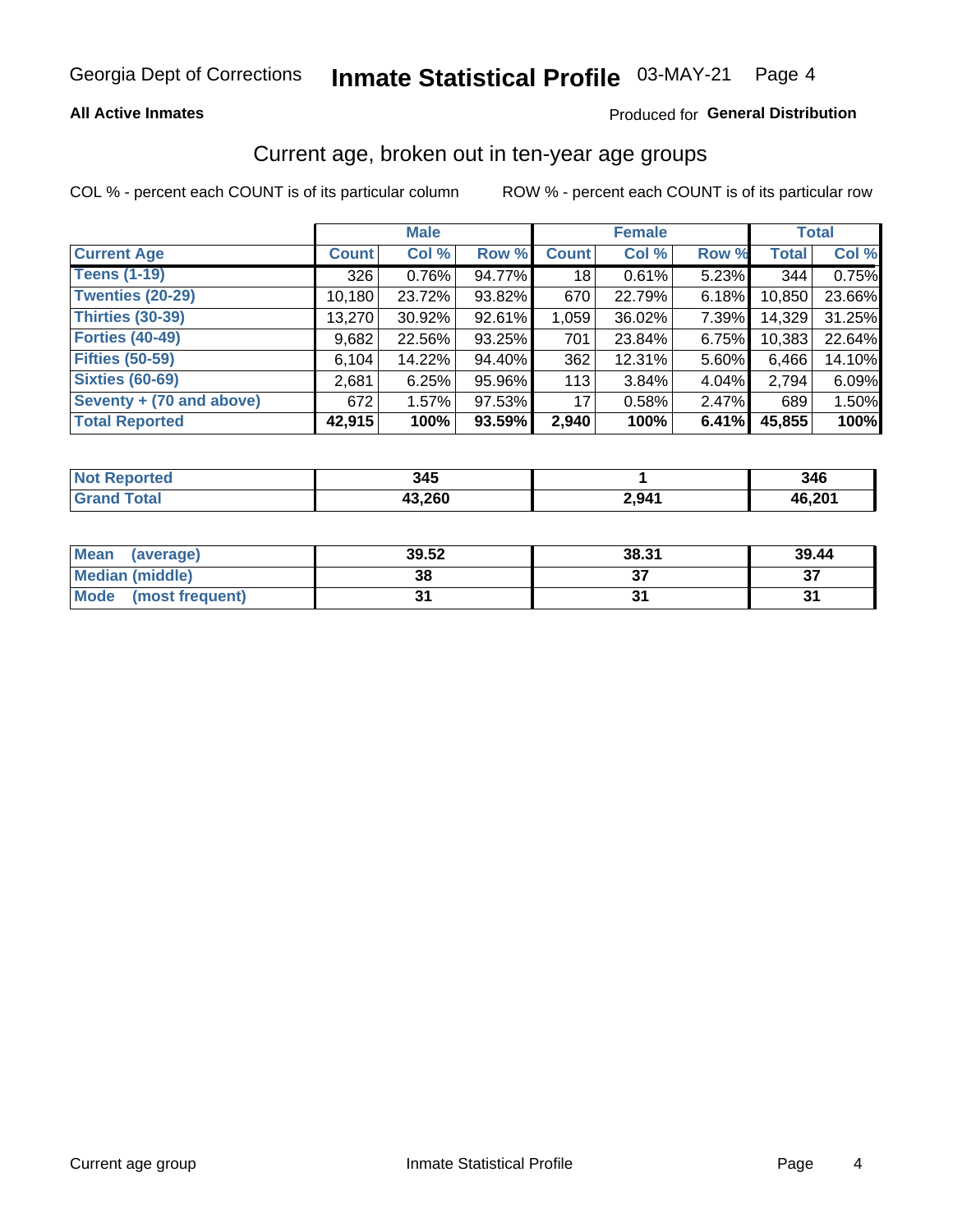#### Inmate Statistical Profile 03-MAY-21 Page 5

### **All Active Inmates**

### Produced for General Distribution

### Race group

COL % - percent each COUNT is of its particular column

|                                   |              | <b>Male</b> |             |       | <b>Female</b> |           |              | <b>Total</b> |  |
|-----------------------------------|--------------|-------------|-------------|-------|---------------|-----------|--------------|--------------|--|
| <b>Race Group</b>                 | <b>Count</b> | Col %       | Row % Count |       | Col %         | Row %     | <b>Total</b> | Col %        |  |
| <b>White</b>                      | 14,708       | 34.00%      | 89.39%      | 1,745 | 59.33%        | $10.61\%$ | 16,453       | 35.61%       |  |
| <b>Black</b><br>2                 | 26,511       | 61.28%      | 95.87%      | 1,142 | 38.83%        | 4.13%     | 27,653       | 59.85%       |  |
| <b>Other</b><br>5.                | 12           | $.03\%$     | 85.71%      | 2     | $.07\%$       | 14.29%    | 14           | .03%         |  |
| <b>Asian</b><br>6                 | 138          | $.32\%$     | 95.83%      | 6     | .20%          | 4.17%     | 144          | .31%         |  |
| <b>Unknown</b><br>9               | 4            | $.01\%$     | 100.00%     |       |               |           | 4            | .01%         |  |
| <b>Hispanic</b><br>10             | .863         | 4.31%       | 97.69%      | 44    | 1.50%         | 2.31%     | 1,907        | 4.13%        |  |
| <b>Native American</b><br>$12 \,$ | 24           | $.06\%$     | 92.31%      | 2     | $.07\%$       | 7.69%     | 26           | .06%         |  |
| <b>Total Reported</b>             | 43,260       | 100%        | 93.63%      | 2,941 | 100%          | 6.37%     | 46,201       | 100%         |  |

| ported<br>NO.   |        |       |        |
|-----------------|--------|-------|--------|
| `otal<br>'Grand | 43,260 | 2,941 | 46,201 |

| m | <br>w<br>$\sim$ $\sim$ $\sim$ $\sim$ |  |
|---|--------------------------------------|--|
|   |                                      |  |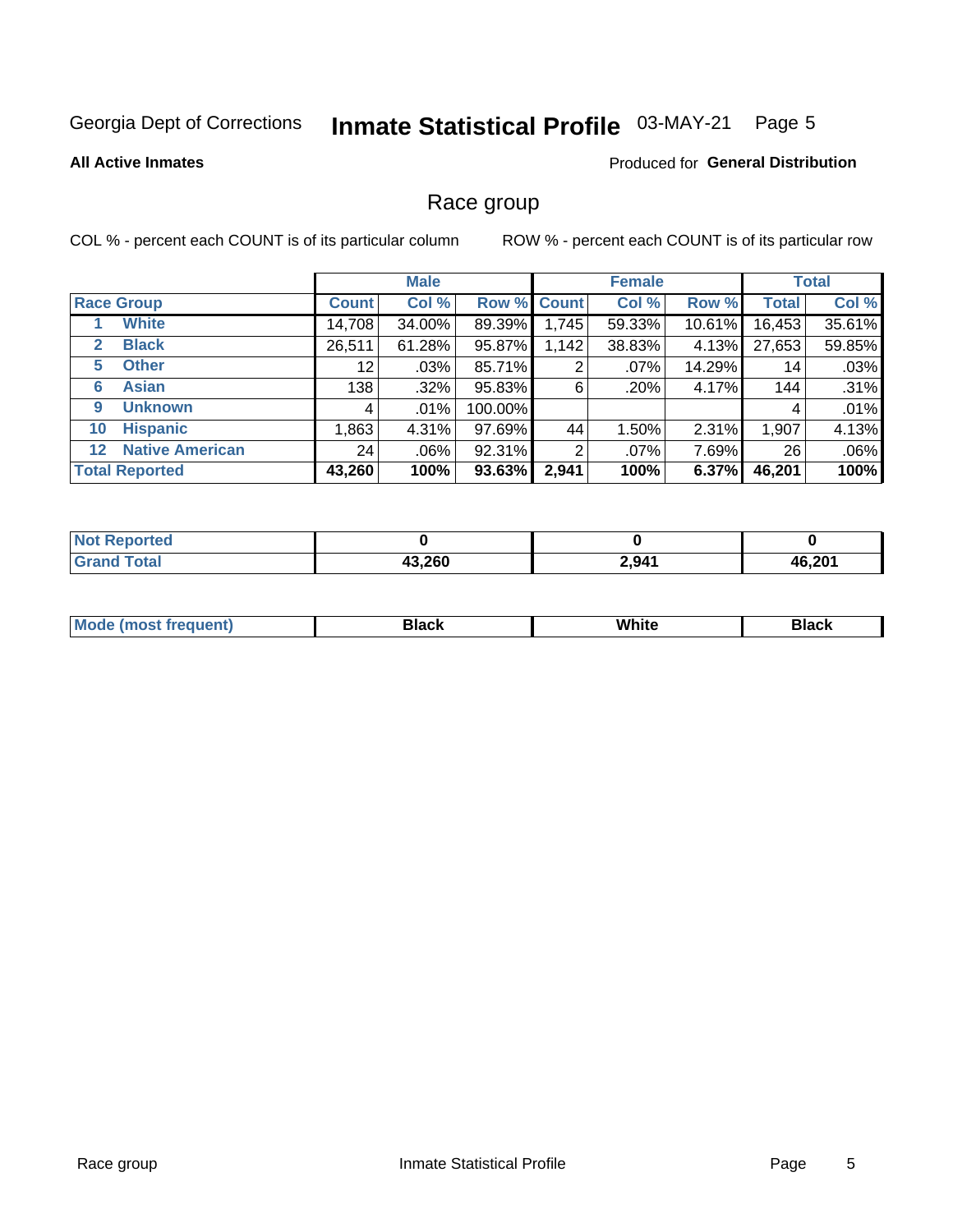#### Inmate Statistical Profile 03-MAY-21 Page 6

**All Active Inmates** 

### Produced for General Distribution

### Marital status, self-reported at entry to prison

COL % - percent each COUNT is of its particular column

|                            | <b>Male</b>  |        |        |              | <b>Female</b> | <b>Total</b> |              |        |
|----------------------------|--------------|--------|--------|--------------|---------------|--------------|--------------|--------|
| <b>Marital Status</b>      | <b>Count</b> | Col %  | Row %  | <b>Count</b> | Col %         | Row %        | <b>Total</b> | Col %  |
| <b>Unknown</b><br>$\bf{0}$ | 1,576        | 3.64%  | 91.26% | 151          | 5.13%         | 8.74%        | 1,727        | 3.74%  |
| <b>Divorced</b><br>D       | 3,898        | 9.01%  | 90.76% | 397          | 13.50%        | 9.24%        | 4,295        | 9.30%  |
| <b>Married</b><br>М        | 5,462        | 12.63% | 91.43% | 512          | 17.41%        | 8.57%        | 5,974        | 12.93% |
| <b>Separated</b><br>S.     | 1,404        | 3.25%  | 90.17% | 153          | 5.20%         | 9.83%        | 1,557        | 3.37%  |
| <b>Unmarried</b><br>U      | 30,428       | 70.34% | 94.98% | 1,609        | 54.71%        | 5.02%        | 32,037       | 69.34% |
| <b>Widow</b><br>W          | 492          | 1.14%  | 80.52% | 119          | 4.05%         | 19.48%       | 611          | 1.32%  |
| <b>Total Reported</b>      | 43,260       | 100%   | 93.63% | 2,941        | 100%          | 6.37%        | 46,201       | 100%   |

| Not F<br><b>Anorted</b> |       |       |        |
|-------------------------|-------|-------|--------|
| <b>Total</b>            | 3,260 | 2,941 | 46,201 |

|--|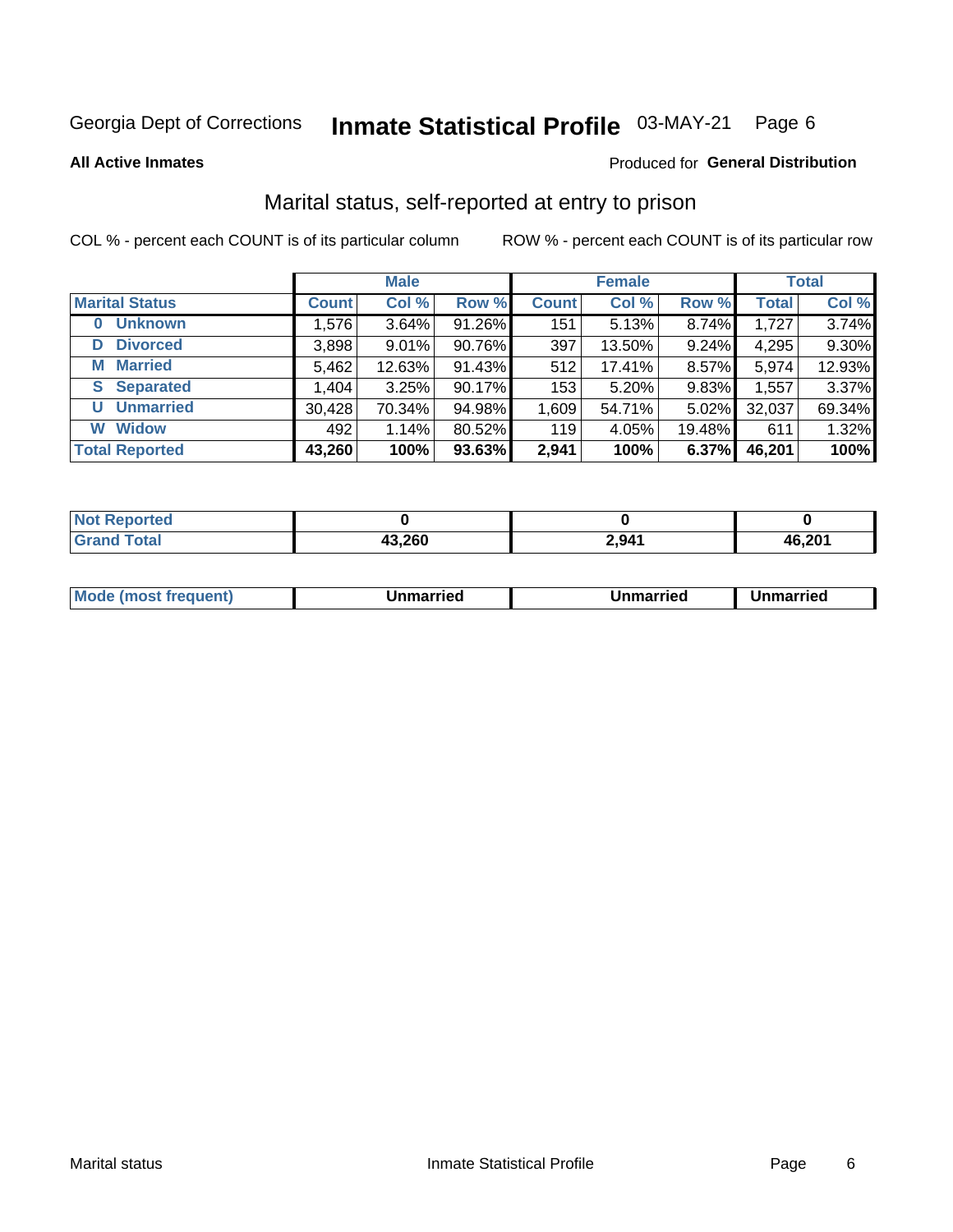#### Inmate Statistical Profile 03-MAY-21 Page 7

### **All Active Inmates**

### Produced for General Distribution

### Number of Inmates with Dependents, Self-Reported at Entry to Prison

COL % - percent each COUNT is of its particular column

|                             | <b>Male</b>  |        |        |              | <b>Female</b> | <b>Total</b> |              |        |
|-----------------------------|--------------|--------|--------|--------------|---------------|--------------|--------------|--------|
| <b>Number of dependents</b> | <b>Count</b> | Col %  | Row %  | <b>Count</b> | Col %         | Row %        | <b>Total</b> | Col %  |
| l 0                         | 13,311       | 36.97% | 92.53% | 1,074        | 42.47%        | 7.47%        | 14,385       | 37.33% |
|                             | 8,296        | 23.04% | 94.66% | 468          | 18.51%        | 5.34%        | 8,764        | 22.75% |
| $\overline{2}$              | 6,316        | 17.54% | 93.56% | 435          | 17.20%        | 6.44%        | 6,751        | 17.52% |
| $\overline{\mathbf{3}}$     | 3,827        | 10.63% | 92.96% | 290          | 11.47%        | 7.04%        | 4,117        | 10.69% |
| 4                           | 2,000        | 5.56%  | 92.81% | 155          | 6.13%         | 7.19%        | 2,155        | 5.59%  |
| 5                           | 1,033        | 2.87%  | 94.77% | 57           | 2.25%         | 5.23%        | 1,090        | 2.83%  |
| 6                           | 550          | 1.53%  | 95.65% | 25           | 0.99%         | 4.35%        | 575          | 1.49%  |
| 7                           | 261          | 0.72%  | 95.60% | 12           | 0.47%         | 4.40%        | 273          | 0.71%  |
| 8                           | 167          | 0.46%  | 95.98% |              | 0.28%         | 4.02%        | 174          | 0.45%  |
| 9                           | 83           | 0.23%  | 97.65% | 2            | 0.08%         | 2.35%        | 85           | 0.22%  |
| 10                          | 58           | 0.16%  | 95.08% | 3            | 0.12%         | 4.92%        | 61           | 0.16%  |
| Over 10                     | 99           | 0.27%  | 99.00% |              | 0.04%         | 1.00%        | 100          | 0.26%  |
| <b>Total Reported</b>       | 36,001       | 100%   | 93.44% | 2,529        | 100%          | 6.56%        | 38,530       | 100%   |

| 7,259  | 11'<br>7 I A | ' 674<br>ו וס, |
|--------|--------------|----------------|
| 13,260 | 2.941        | 46,201         |

| Mean (average)          | .52 | - 27<br>I .J 1 | -51<br>ا ت. ا |
|-------------------------|-----|----------------|---------------|
| Median (middle)         |     |                |               |
| Mode<br>(most frequent) |     |                |               |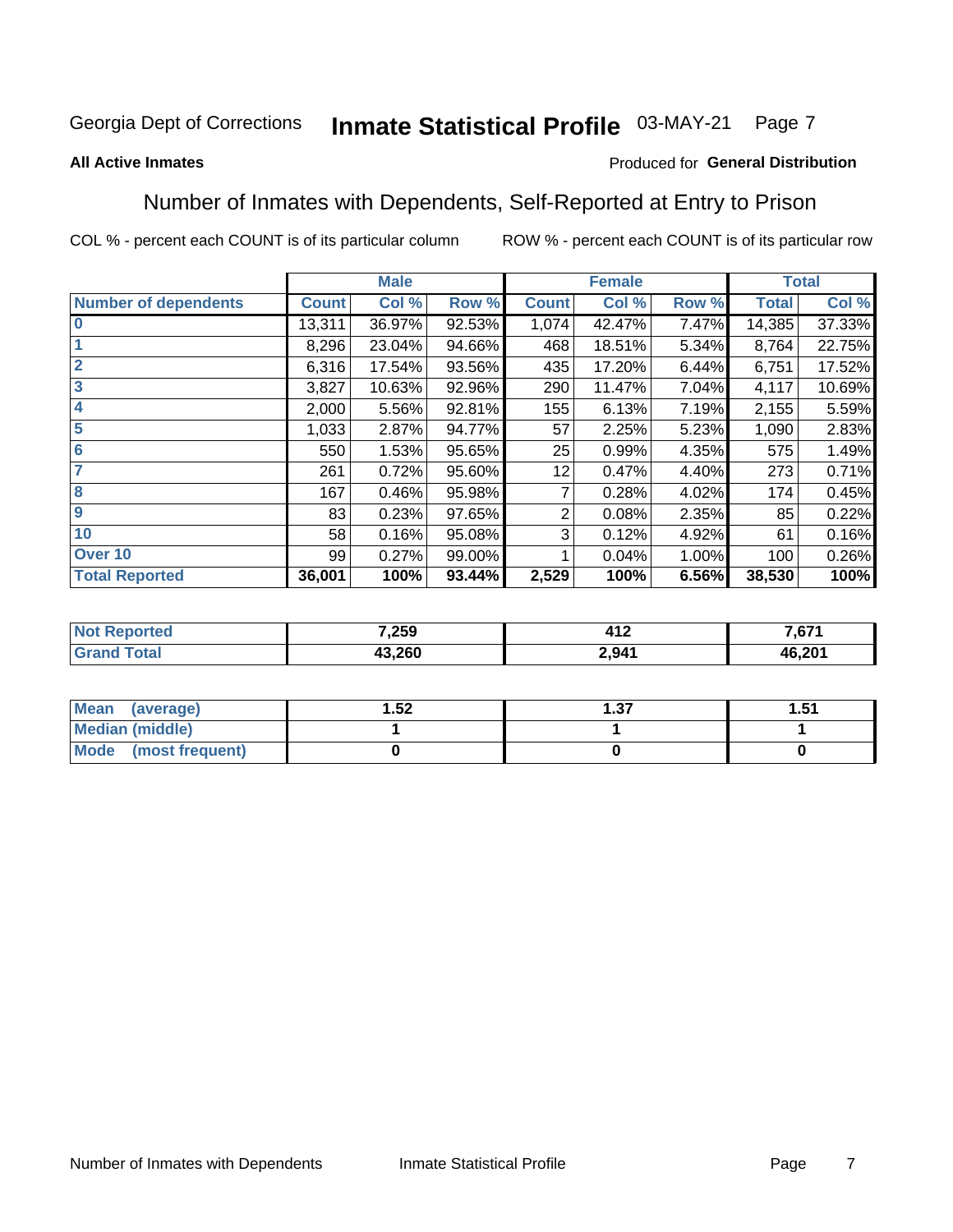#### Inmate Statistical Profile 03-MAY-21 Page 8

### **All Active Inmates**

### Produced for General Distribution

### Religious affiliation, self-reported at entry to prison

COL % - percent each COUNT is of its particular column

|                         |                              |                 | <b>Male</b> |                  |                  | <b>Female</b> |                  |                 | <b>Total</b> |
|-------------------------|------------------------------|-----------------|-------------|------------------|------------------|---------------|------------------|-----------------|--------------|
|                         | <b>Religious Affiliation</b> | <b>Count</b>    | Col %       | Row <sup>%</sup> | <b>Count</b>     | Col %         | Row <sup>%</sup> | <b>Total</b>    | Col %        |
| 1                       | <b>Islam</b>                 | 1,854           | 8.12%       | 95.32%           | $\overline{91}$  | 3.77%         | 4.68%            | 1,945           | 7.70%        |
| $\overline{\mathbf{2}}$ | <b>Catholic</b>              | 1,055           | 4.62%       | 90.17%           | 115              | 4.76%         | 9.83%            | 1,170           | 4.63%        |
| 3                       | <b>Baptist</b>               | 10,253          | 44.88%      | 91.04%           | 1,009            | 41.78%        | 8.96%            | 11,262          | 44.59%       |
| 4                       | <b>Methodist</b>             | 305             | 1.34%       | 91.87%           | 27               | 1.12%         | 8.13%            | 332             | 1.31%        |
| 5                       | <b>Episcopal</b>             | 29              | .13%        | 87.88%           | 4                | .17%          | 12.12%           | 33              | .13%         |
| $\overline{6}$          | <b>Presbyterian</b>          | 60              | .26%        | 95.24%           | 3                | .12%          | 4.76%            | 63              | .25%         |
| 7                       | <b>Church Of God</b>         | 294             | 1.29%       | 93.04%           | 22               | .91%          | 6.96%            | 316             | 1.25%        |
| 8                       | <b>Holiness</b>              | 390             | 1.71%       | 87.44%           | 56               | 2.32%         | 12.56%           | 446             | 1.77%        |
| $\overline{9}$          | <b>Jewish</b>                | 74              | .32%        | 79.57%           | 19               | .79%          | 20.43%           | 93              | .37%         |
| 10                      | <b>Anglican</b>              | 25              | .11%        | 92.59%           | $\mathbf 2$      | .08%          | 7.41%            | 27              | .11%         |
| 11                      | <b>Greek Orthodox</b>        | $\overline{5}$  | .02%        | 71.43%           | $\overline{2}$   | .08%          | 28.57%           | $\overline{7}$  | .03%         |
| 12                      | <b>Hindu</b>                 | $\overline{16}$ | .07%        | 94.12%           | $\mathbf{1}$     | .04%          | 5.88%            | $\overline{17}$ | .07%         |
| 13                      | <b>Buddhist</b>              | 51              | .22%        | 92.73%           | $\overline{4}$   | .17%          | 7.27%            | 55              | .22%         |
| $\overline{14}$         | <b>Taoist</b>                | $\overline{4}$  | .02%        | 100.00%          |                  |               |                  | 4               | .02%         |
| 15                      | <b>Shintoist</b>             | $\mathbf{1}$    | .01%        | 100.00%          |                  |               |                  | 1               | .01%         |
| 16                      | <b>Seventh Day Adventist</b> | 63              | .28%        | 75.90%           | 20               | .83%          | 24.10%           | 83              | .33%         |
| 17                      | <b>Jehovah Witness</b>       | 238             | 1.04%       | 87.50%           | 34               | 1.41%         | 12.50%           | 272             | 1.08%        |
| 18                      | <b>Latter Day Saints</b>     | 25              | .11%        | 86.21%           | 4                | .17%          | 13.79%           | 29              | .11%         |
| 19                      | Quaker                       | $\overline{2}$  | .01%        | 100.00%          |                  |               |                  | $\overline{2}$  | .01%         |
| 20                      | <b>Other Prot</b>            | 1,229           | 5.38%       | 98.40%           | 20               | .83%          | 1.60%            | 1,249           | 4.94%        |
| 21                      | <b>Messianic Judaism</b>     | 47              | .21%        | 24.23%           | 147              | 6.09%         | 75.77%           | 194             | .77%         |
| 22                      | <b>Asatru-Odinism</b>        | $\overline{2}$  | .01%        | 100.00%          |                  |               |                  | $\overline{2}$  | .01%         |
| 23                      | <b>Hebrew Israelite</b>      | 65              | .28%        | 91.55%           | 6                | .25%          | 8.45%            | 71              | .28%         |
| 24                      | <b>Nation Of Islam</b>       | 41              | .18%        | 87.23%           | 6                | .25%          | 12.77%           | 47              | .19%         |
| 25                      | <b>Native American</b>       | 24              | .11%        | 100.00%          |                  |               |                  | 24              | .10%         |
| 26                      | Pagan                        | $6\phantom{1}6$ | .03%        | 85.71%           | $\mathbf{1}$     | .04%          | 14.29%           | $\overline{7}$  | .03%         |
| 27                      | <b>Pentecostal</b>           | 86              | .38%        | 76.11%           | 27               | 1.12%         | 23.89%           | 113             | .45%         |
| 28                      | <b>Rastafari</b>             | 13              | .06%        | 59.09%           | $\boldsymbol{9}$ | .37%          | 40.91%           | 22              | .09%         |
| 29                      | <b>Wiccan</b>                | 25              | .11%        | 92.59%           | $\overline{2}$   | .08%          | 7.41%            | $\overline{27}$ | .11%         |
| 30                      | <b>No Religion</b>           | 1,415           | 6.19%       | 89.96%           | 158              | 6.54%         | 10.04%           | 1,573           | 6.23%        |
| 31                      | Christian -                  | 3,941           | 17.25%      | 86.33%           | 624              | 25.84%        | 13.67%           | 4,565           | 18.07%       |
|                         | <b>Unspecified</b>           |                 |             |                  |                  |               |                  |                 |              |
| 96                      | <b>None</b>                  | 1,206           | 5.28%       | 99.83%           | $\overline{2}$   | .08%          | .17%             | 1,208           | 4.78%        |
|                         | <b>Total Reported</b>        | 22,844          | 100%        | 90.44%           | 2,415            | 100%          | 9.56%            | 25,259          | 100%         |

| $\overline{A}$<br>ንስ<br>н. | 526   | 20,942 |
|----------------------------|-------|--------|
| 43,260                     | 2,941 | 46.201 |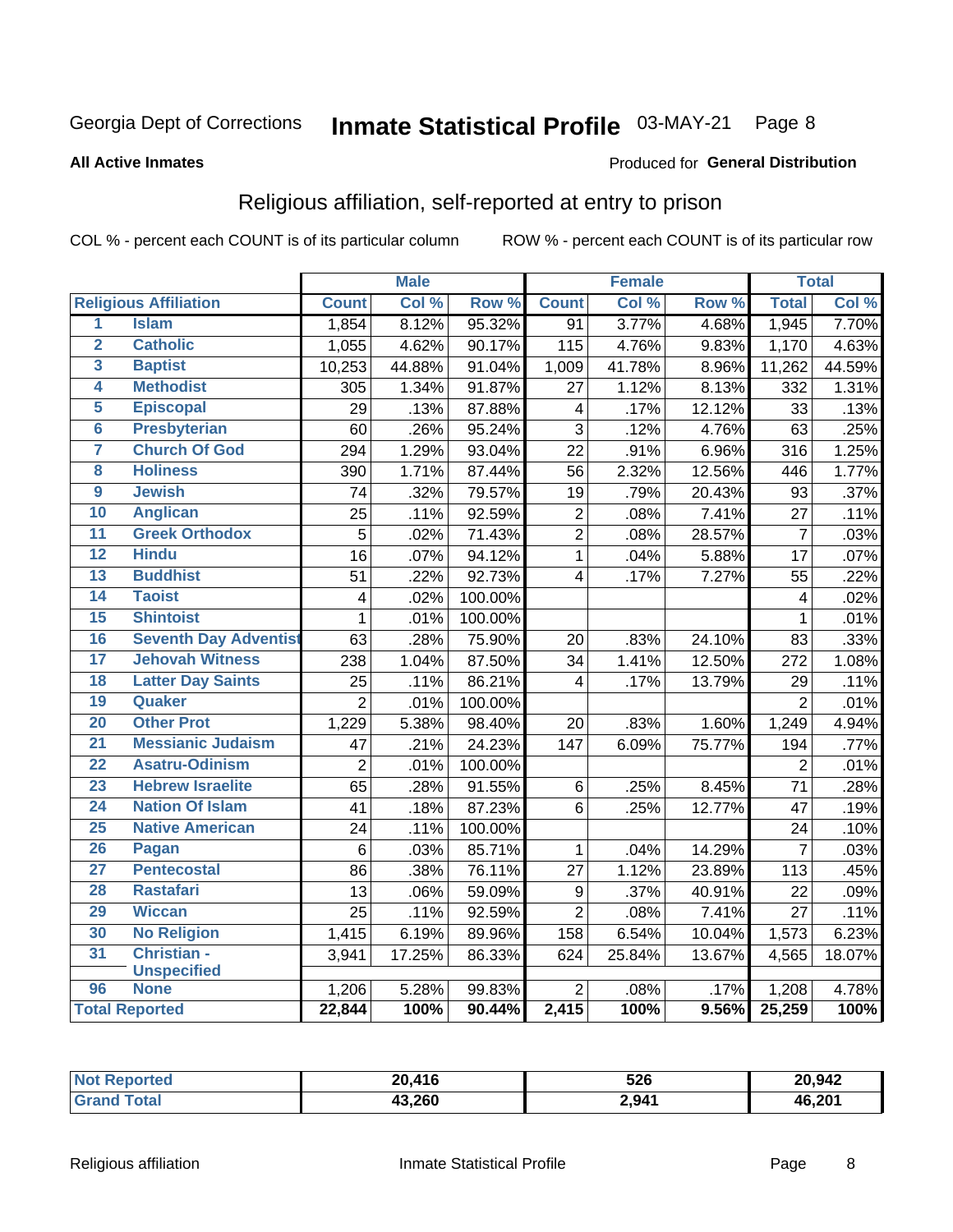#### Inmate Statistical Profile 03-MAY-21 Georgia Dept of Corrections Page 9

### **All Active Inmates**

### Produced for General Distribution

### Religious affiliation, self-reported at entry to prison

COL % - percent each COUNT is of its particular column ROW % - percent each COUNT is of its particular row

| <b>Mode (most frequent)</b> | 3aptist | aptist | Baptist |
|-----------------------------|---------|--------|---------|
|-----------------------------|---------|--------|---------|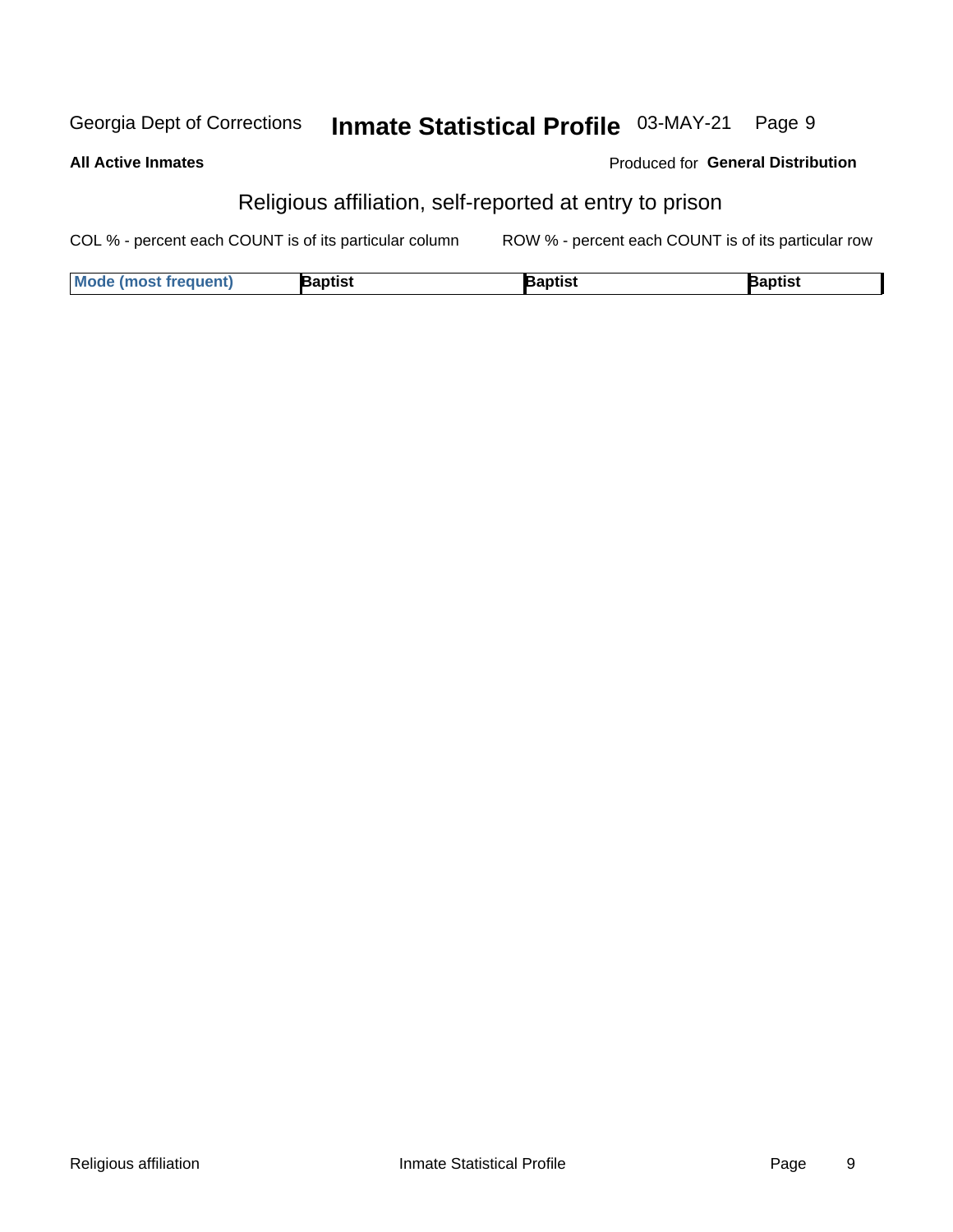#### Inmate Statistical Profile 03-MAY-21 Page 9

### **All Active Inmates**

### Produced for General Distribution

### Home county, self-reported at entry to prison

COL % - percent each COUNT is of its particular column

|     |                             |              | <b>Male</b> |                  |                         | <b>Female</b> |        | <b>Total</b> |        |
|-----|-----------------------------|--------------|-------------|------------------|-------------------------|---------------|--------|--------------|--------|
|     | <b>Home County</b>          | <b>Count</b> | Col %       | Row <sup>%</sup> | <b>Count</b>            | Col %         | Row %  | <b>Total</b> | Col %  |
| 000 | <b>Unknown</b>              | 6,764        | 15.64%      | 92.77%           | $\overline{527}$        | 17.92%        | 7.23%  | 7,291        | 15.78% |
| 001 | <b>Appling County</b>       | 109          | .25%        | 94.78%           | $\,6$                   | .20%          | 5.22%  | 115          | .25%   |
| 002 | <b>Atkinson County</b>      | 32           | .07%        | 94.12%           | $\overline{c}$          | .07%          | 5.88%  | 34           | .07%   |
| 003 | <b>Bacon County</b>         | 76           | .18%        | 96.20%           | 3                       | .10%          | 3.80%  | 79           | .17%   |
| 004 | <b>Baker County</b>         | 15           | .03%        | 93.75%           | $\mathbf{1}$            | .03%          | 6.25%  | 16           | .03%   |
| 005 | <b>Baldwin County</b>       | 255          | .59%        | 92.06%           | 22                      | .75%          | 7.94%  | 277          | .60%   |
| 006 | <b>Banks County</b>         | 76           | .18%        | 93.83%           | 5                       | .17%          | 6.17%  | 81           | .18%   |
| 007 | <b>Barrow County</b>        | 268          | .62%        | 92.41%           | 22                      | .75%          | 7.59%  | 290          | .63%   |
| 008 | <b>Bartow County</b>        | 431          | 1.00%       | 88.14%           | 58                      | 1.97%         | 11.86% | 489          | 1.06%  |
| 009 | <b>Ben Hill County</b>      | 150          | .35%        | 96.15%           | $\,6$                   | .20%          | 3.85%  | 156          | .34%   |
| 010 | <b>Berrien County</b>       | 80           | .18%        | 96.39%           | $\overline{3}$          | .10%          | 3.61%  | 83           | .18%   |
| 011 | <b>Bibb County</b>          | 954          | 2.21%       | 95.88%           | 41                      | 1.39%         | 4.12%  | 995          | 2.15%  |
| 012 | <b>Bleckley County</b>      | 57           | .13%        | 86.36%           | 9                       | .31%          | 13.64% | 66           | .14%   |
| 013 | <b>Brantley County</b>      | 68           | .16%        | 85.00%           | 12                      | .41%          | 15.00% | 80           | .17%   |
| 014 | <b>Brooks County</b>        | 160          | .37%        | 100.00%          |                         |               |        | 160          | .35%   |
| 015 | <b>Bryan County</b>         | 61           | .14%        | 95.31%           | 3                       | .10%          | 4.69%  | 64           | .14%   |
| 016 | <b>Bulloch County</b>       | 283          | .65%        | 94.02%           | 18                      | .61%          | 5.98%  | 301          | .65%   |
| 017 | <b>Burke County</b>         | 170          | .39%        | 98.27%           | $\mathbf{3}$            | .10%          | 1.73%  | 173          | .37%   |
| 018 | <b>Butts County</b>         | 131          | .30%        | 91.61%           | 12                      | .41%          | 8.39%  | 143          | .31%   |
| 019 | <b>Calhoun County</b>       | 61           | .14%        | 88.41%           | 8                       | .27%          | 11.59% | 69           | .15%   |
| 020 | <b>Camden County</b>        | 97           | .22%        | 89.81%           | 11                      | .37%          | 10.19% | 108          | .23%   |
| 021 | <b>Candler County</b>       | 82           | .19%        | 95.35%           | 4                       | .14%          | 4.65%  | 86           | .19%   |
| 022 | <b>Carroll County</b>       | 448          | 1.04%       | 93.33%           | 32                      | 1.09%         | 6.67%  | 480          | 1.04%  |
| 023 | <b>Catoosa County</b>       | 179          | .41%        | 92.27%           | 15                      | .51%          | 7.73%  | 194          | .42%   |
| 024 | <b>Charlton County</b>      | 33           | .08%        | 89.19%           | 4                       | .14%          | 10.81% | 37           | .08%   |
| 025 | <b>Chatham County</b>       | 1,296        | 3.00%       | 95.93%           | 55                      | 1.87%         | 4.07%  | 1,351        | 2.92%  |
| 026 | <b>Chattahoochee County</b> | 12           | .03%        | 92.31%           | 1                       | .03%          | 7.69%  | 13           | .03%   |
| 027 | <b>Chattooga County</b>     | 160          | .37%        | 89.39%           | 19                      | .65%          | 10.61% | 179          | .39%   |
| 028 | <b>Cherokee County</b>      | 346          | .80%        | 89.87%           | 39                      | 1.33%         | 10.13% | 385          | .83%   |
| 029 | <b>Clarke County</b>        | 411          | .95%        | 95.14%           | 21                      | .71%          | 4.86%  | 432          | .94%   |
| 030 | <b>Clay County</b>          | 26           | .06%        | 92.86%           | $\overline{2}$          | .07%          | 7.14%  | 28           | .06%   |
| 031 | <b>Clayton County</b>       | 1,260        | 2.91%       | 94.31%           | 76                      | 2.58%         | 5.69%  | 1,336        | 2.89%  |
| 032 | <b>Clinch County</b>        | 36           | .08%        | 90.00%           | 4                       | .14%          | 10.00% | 40           | .09%   |
| 033 | <b>Cobb County</b>          | 1,350        | 3.12%       | 93.23%           | 98                      | 3.33%         | 6.77%  | 1,448        | 3.13%  |
| 034 | <b>Coffee County</b>        | 276          | .64%        | 95.50%           | 13                      | .44%          | 4.50%  | 289          | .63%   |
| 035 | <b>Colquitt County</b>      | 197          | .46%        | 95.63%           | 9                       | .31%          | 4.37%  | 206          | .45%   |
| 036 | <b>Columbia County</b>      | 240          | .55%        | 90.23%           | 26                      | .88%          | 9.77%  | 266          | .58%   |
| 037 | <b>Cook County</b>          | 120          | .28%        | 96.77%           | $\overline{\mathbf{4}}$ | .14%          | 3.23%  | 124          | .27%   |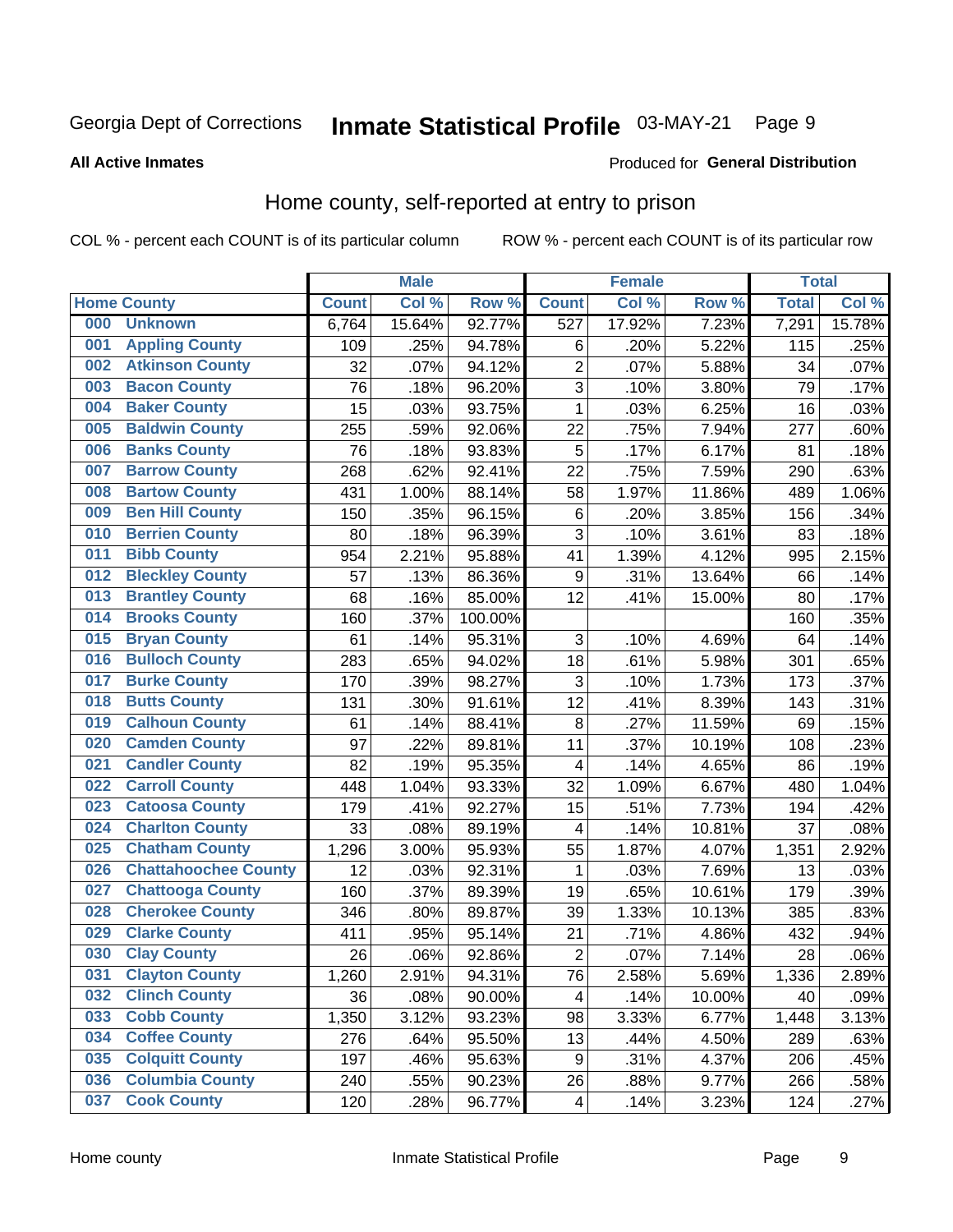## Inmate Statistical Profile 03-MAY-21 Page 10

**All Active Inmates** 

### Produced for General Distribution

### Home county, self-reported at entry to prison

COL % - percent each COUNT is of its particular column

|     |                         |              | <b>Male</b> |                  |                         | <b>Female</b> |        | <b>Total</b> |       |
|-----|-------------------------|--------------|-------------|------------------|-------------------------|---------------|--------|--------------|-------|
|     | <b>Home County</b>      | <b>Count</b> | Col%        | Row <sup>%</sup> | <b>Count</b>            | Col %         | Row %  | <b>Total</b> | Col % |
| 038 | <b>Coweta County</b>    | 392          | .91%        | 95.84%           | 17                      | .58%          | 4.16%  | 409          | .89%  |
| 039 | <b>Crawford County</b>  | 36           | .08%        | 90.00%           | 4                       | .14%          | 10.00% | 40           | .09%  |
| 040 | <b>Crisp County</b>     | 215          | .50%        | 94.71%           | 12                      | .41%          | 5.29%  | 227          | .49%  |
| 041 | <b>Dade County</b>      | 50           | .12%        | 90.91%           | 5                       | .17%          | 9.09%  | 55           | .12%  |
| 042 | <b>Dawson County</b>    | 67           | .15%        | 93.06%           | 5                       | .17%          | 6.94%  | 72           | .16%  |
| 043 | <b>Decatur County</b>   | 208          | .48%        | 95.85%           | 9                       | .31%          | 4.15%  | 217          | .47%  |
| 044 | <b>Dekalb County</b>    | 2,274        | 5.26%       | 95.63%           | 104                     | 3.54%         | 4.37%  | 2,378        | 5.15% |
| 045 | <b>Dodge County</b>     | 96           | .22%        | 94.12%           | 6                       | .20%          | 5.88%  | 102          | .22%  |
| 046 | <b>Dooly County</b>     | 122          | .28%        | 98.39%           | $\overline{2}$          | .07%          | 1.61%  | 124          | .27%  |
| 047 | <b>Dougherty County</b> | 602          | 1.39%       | 95.25%           | 30                      | 1.02%         | 4.75%  | 632          | 1.37% |
| 048 | <b>Douglas County</b>   | 499          | 1.15%       | 93.80%           | 33                      | 1.12%         | 6.20%  | 532          | 1.15% |
| 049 | <b>Early County</b>     | 48           | .11%        | 96.00%           | $\overline{2}$          | .07%          | 4.00%  | 50           | .11%  |
| 050 | <b>Echols County</b>    | 8            | .02%        | 100.00%          |                         |               |        | 8            | .02%  |
| 051 | <b>Effingham County</b> | 160          | .37%        | 90.40%           | 17                      | .58%          | 9.60%  | 177          | .38%  |
| 052 | <b>Elbert County</b>    | 107          | .25%        | 95.54%           | 5                       | .17%          | 4.46%  | 112          | .24%  |
| 053 | <b>Emanuel County</b>   | 158          | .37%        | 95.76%           | $\overline{7}$          | .24%          | 4.24%  | 165          | .36%  |
| 054 | <b>Evans County</b>     | 53           | .12%        | 91.38%           | 5                       | .17%          | 8.62%  | 58           | .13%  |
| 055 | <b>Fannin County</b>    | 71           | .16%        | 91.03%           | 7                       | .24%          | 8.97%  | 78           | .17%  |
| 056 | <b>Fayette County</b>   | 128          | .30%        | 92.09%           | 11                      | .37%          | 7.91%  | 139          | .30%  |
| 057 | <b>Floyd County</b>     | 594          | 1.37%       | 90.41%           | 63                      | 2.14%         | 9.59%  | 657          | 1.42% |
| 058 | <b>Forsyth County</b>   | 170          | .39%        | 91.40%           | 16                      | .54%          | 8.60%  | 186          | .40%  |
| 059 | <b>Franklin County</b>  | 103          | .24%        | 91.96%           | $\boldsymbol{9}$        | .31%          | 8.04%  | 112          | .24%  |
| 060 | <b>Fulton County</b>    | 3,891        | 8.99%       | 95.79%           | 171                     | 5.81%         | 4.21%  | 4,062        | 8.79% |
| 061 | <b>Gilmer County</b>    | 78           | .18%        | 86.67%           | 12                      | .41%          | 13.33% | 90           | .19%  |
| 062 | <b>Glascock County</b>  | 4            | .01%        | 57.14%           | 3                       | .10%          | 42.86% | 7            | .02%  |
| 063 | <b>Glynn County</b>     | 337          | .78%        | 93.09%           | 25                      | .85%          | 6.91%  | 362          | .78%  |
| 064 | <b>Gordon County</b>    | 246          | .57%        | 90.77%           | 25                      | .85%          | 9.23%  | 271          | .59%  |
| 065 | <b>Grady County</b>     | 99           | .23%        | 95.19%           | 5                       | .17%          | 4.81%  | 104          | .23%  |
| 066 | <b>Greene County</b>    | 73           | .17%        | 89.02%           | 9                       | .31%          | 10.98% | 82           | .18%  |
| 067 | <b>Gwinnett County</b>  | 1,488        | 3.44%       | 94.00%           | 95                      | 3.23%         | 6.00%  | 1,583        | 3.43% |
| 068 | <b>Habersham County</b> | 82           | .19%        | 83.67%           | 16                      | .54%          | 16.33% | 98           | .21%  |
| 069 | <b>Hall County</b>      | 494          | 1.14%       | 91.99%           | 43                      | 1.46%         | 8.01%  | 537          | 1.16% |
| 070 | <b>Hancock County</b>   | 44           | .10%        | 91.67%           | $\overline{\mathbf{4}}$ | .14%          | 8.33%  | 48           | .10%  |
| 071 | <b>Haralson County</b>  | 101          | .23%        | 94.39%           | $\,6$                   | .20%          | 5.61%  | 107          | .23%  |
| 072 | <b>Harris County</b>    | 83           | .19%        | 97.65%           | $\overline{2}$          | .07%          | 2.35%  | 85           | .18%  |
| 073 | <b>Hart County</b>      | 117          | .27%        | 90.70%           | 12                      | .41%          | 9.30%  | 129          | .28%  |
| 074 | <b>Heard County</b>     | 49           | .11%        | 94.23%           | $\sqrt{3}$              | .10%          | 5.77%  | 52           | .11%  |
| 075 | <b>Henry County</b>     | 572          | 1.32%       | 93.77%           | 38                      | 1.29%         | 6.23%  | 610          | 1.32% |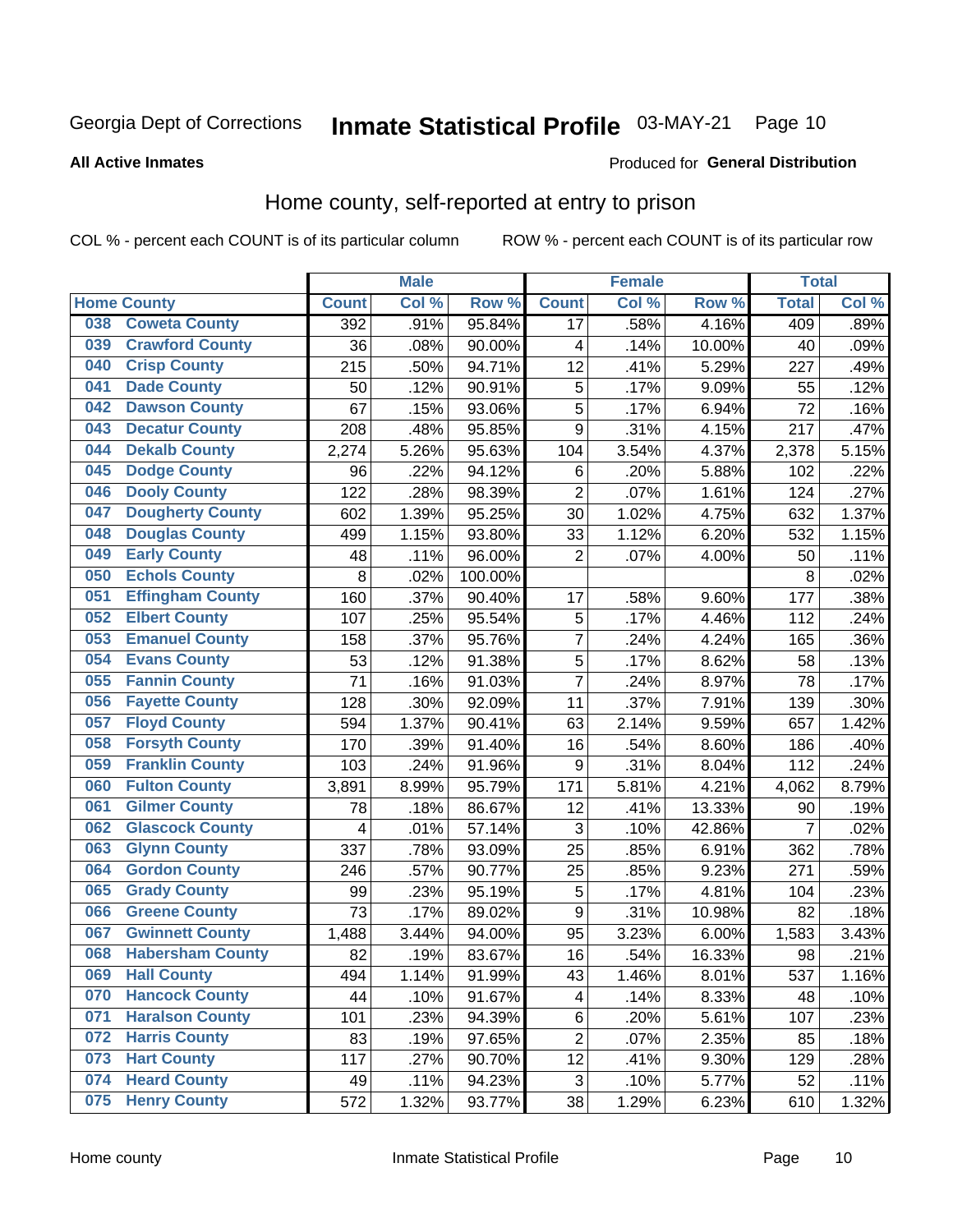#### Inmate Statistical Profile 03-MAY-21 Page 11

**All Active Inmates** 

### Produced for General Distribution

### Home county, self-reported at entry to prison

COL % - percent each COUNT is of its particular column

|     |                          |              | <b>Male</b> |        |                | <b>Female</b> |        | <b>Total</b>     |       |
|-----|--------------------------|--------------|-------------|--------|----------------|---------------|--------|------------------|-------|
|     | <b>Home County</b>       | <b>Count</b> | Col %       | Row %  | <b>Count</b>   | Col %         | Row %  | <b>Total</b>     | Col%  |
| 076 | <b>Houston County</b>    | 504          | 1.17%       | 92.48% | 41             | 1.39%         | 7.52%  | $\overline{545}$ | 1.18% |
| 077 | <b>Irwin County</b>      | 48           | .11%        | 96.00% | $\overline{2}$ | .07%          | 4.00%  | 50               | .11%  |
| 078 | <b>Jackson County</b>    | 212          | .49%        | 92.17% | 18             | .61%          | 7.83%  | 230              | .50%  |
| 079 | <b>Jasper County</b>     | 58           | .13%        | 93.55% | 4              | .14%          | 6.45%  | 62               | .13%  |
| 080 | <b>Jeff Davis County</b> | 65           | .15%        | 90.28% | $\overline{7}$ | .24%          | 9.72%  | 72               | .16%  |
| 081 | <b>Jefferson County</b>  | 157          | .36%        | 95.15% | 8              | .27%          | 4.85%  | 165              | .36%  |
| 082 | <b>Jenkins County</b>    | 72           | .17%        | 93.51% | $\overline{5}$ | .17%          | 6.49%  | 77               | .17%  |
| 083 | <b>Johnson County</b>    | 34           | .08%        | 94.44% | $\overline{2}$ | .07%          | 5.56%  | 36               | .08%  |
| 084 | <b>Jones County</b>      | 84           | .19%        | 88.42% | 11             | .37%          | 11.58% | 95               | .21%  |
| 085 | <b>Lamar County</b>      | 56           | .13%        | 90.32% | $\,6$          | .20%          | 9.68%  | 62               | .13%  |
| 086 | <b>Lanier County</b>     | 71           | .16%        | 95.95% | $\overline{3}$ | .10%          | 4.05%  | 74               | .16%  |
| 087 | <b>Laurens County</b>    | 246          | .57%        | 93.89% | 16             | .54%          | 6.11%  | 262              | .57%  |
| 088 | <b>Lee County</b>        | 87           | .20%        | 94.57% | 5              | .17%          | 5.43%  | 92               | .20%  |
| 089 | <b>Liberty County</b>    | 166          | .38%        | 93.79% | 11             | .37%          | 6.21%  | 177              | .38%  |
| 090 | <b>Lincoln County</b>    | 29           | .07%        | 90.63% | $\mathbf{3}$   | .10%          | 9.38%  | 32               | .07%  |
| 091 | <b>Long County</b>       | 32           | .07%        | 88.89% | 4              | .14%          | 11.11% | 36               | .08%  |
| 092 | <b>Lowndes County</b>    | 370          | .86%        | 96.61% | 13             | .44%          | 3.39%  | 383              | .83%  |
| 093 | <b>Lumpkin County</b>    | 70           | .16%        | 92.11% | $\,6$          | .20%          | 7.89%  | 76               | .16%  |
| 094 | <b>Macon County</b>      | 56           | .13%        | 88.89% | 7              | .24%          | 11.11% | 63               | .14%  |
| 095 | <b>Madison County</b>    | 139          | .32%        | 92.05% | 12             | .41%          | 7.95%  | 151              | .33%  |
| 096 | <b>Marion County</b>     | 46           | .11%        | 90.20% | 5              | .17%          | 9.80%  | 51               | .11%  |
| 097 | <b>Mcduffie County</b>   | 120          | .28%        | 92.31% | 10             | .34%          | 7.69%  | 130              | .28%  |
| 098 | <b>Mcintosh County</b>   | 48           | .11%        | 96.00% | $\overline{2}$ | .07%          | 4.00%  | 50               | .11%  |
| 099 | <b>Meriwether County</b> | 146          | .34%        | 92.99% | 11             | .37%          | 7.01%  | 157              | .34%  |
| 100 | <b>Miller County</b>     | 21           | .05%        | 87.50% | 3              | .10%          | 12.50% | 24               | .05%  |
| 101 | <b>Mitchell County</b>   | 123          | .28%        | 93.89% | 8              | .27%          | 6.11%  | 131              | .28%  |
| 102 | <b>Monroe County</b>     | 102          | .24%        | 95.33% | $\overline{5}$ | .17%          | 4.67%  | 107              | .23%  |
| 103 | <b>Montgomery County</b> | 85           | .20%        | 94.44% | 5              | .17%          | 5.56%  | 90               | .19%  |
| 104 | <b>Morgan County</b>     | 96           | .22%        | 93.20% | $\overline{7}$ | .24%          | 6.80%  | 103              | .22%  |
| 105 | <b>Murray County</b>     | 159          | .37%        | 87.36% | 23             | .78%          | 12.64% | 182              | .39%  |
| 106 | <b>Muscogee County</b>   | 866          | 2.00%       | 95.80% | 38             | 1.29%         | 4.20%  | 904              | 1.96% |
| 107 | <b>Newton County</b>     | 474          | 1.10%       | 93.49% | 33             | 1.12%         | 6.51%  | 507              | 1.10% |
| 108 | <b>Oconee County</b>     | 42           | .10%        | 87.50% | 6              | .20%          | 12.50% | 48               | .10%  |
| 109 | <b>Oglethorpe County</b> | 61           | .14%        | 92.42% | 5              | .17%          | 7.58%  | 66               | .14%  |
| 110 | <b>Paulding County</b>   | 276          | .64%        | 88.75% | 35             | 1.19%         | 11.25% | 311              | .67%  |
| 111 | <b>Peach County</b>      | 89           | .21%        | 94.68% | 5              | .17%          | 5.32%  | 94               | .20%  |
| 112 | <b>Pickens County</b>    | 96           | .22%        | 92.31% | 8              | .27%          | 7.69%  | 104              | .23%  |
| 113 | <b>Pierce County</b>     | 80           | .18%        | 90.91% | $\bf 8$        | .27%          | 9.09%  | 88               | .19%  |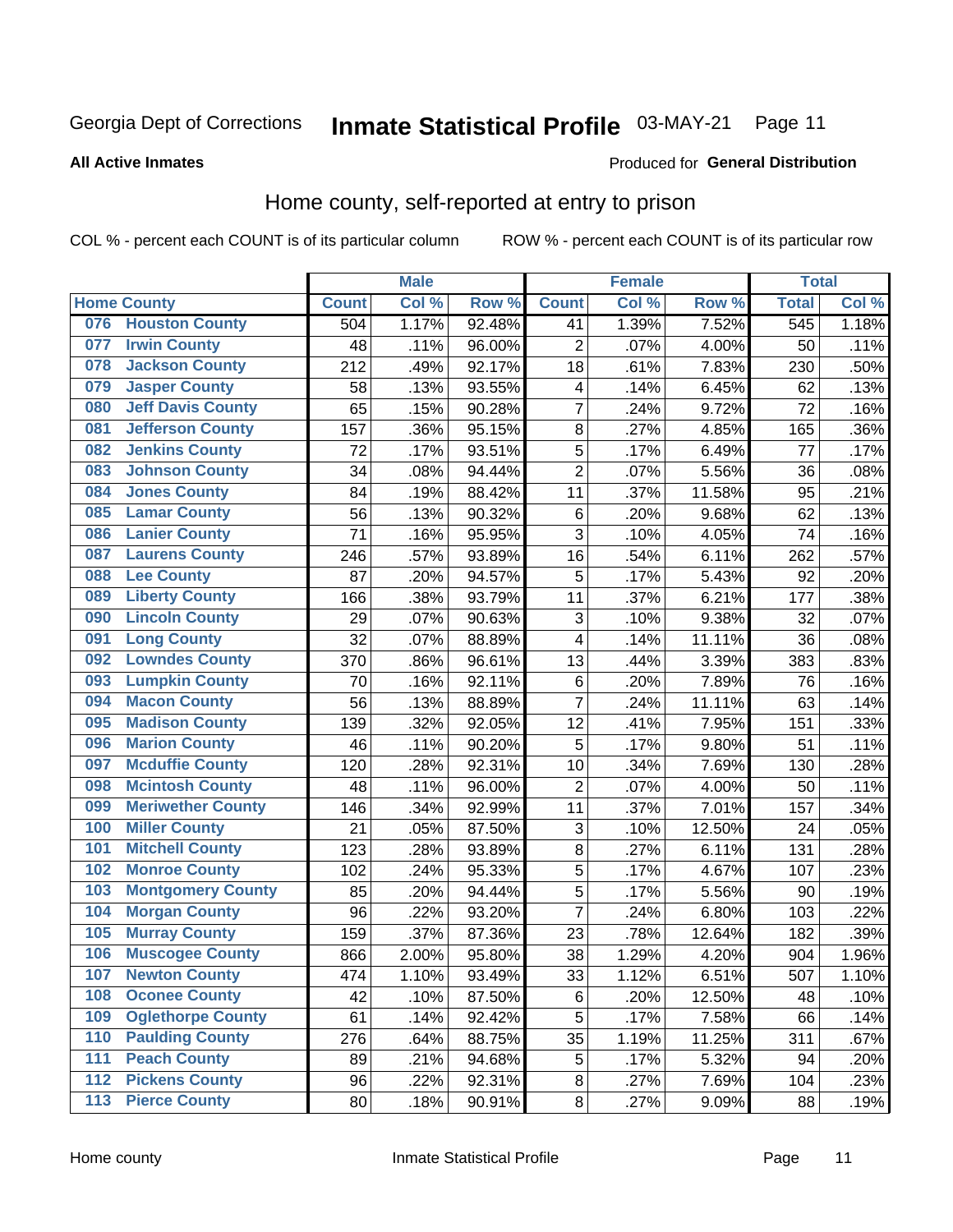## Inmate Statistical Profile 03-MAY-21 Page 12

### **All Active Inmates**

### Produced for General Distribution

### Home county, self-reported at entry to prison

COL % - percent each COUNT is of its particular column

|                    |                          |                 | <b>Male</b> |                  |                | <b>Female</b> |        | <b>Total</b>    |       |
|--------------------|--------------------------|-----------------|-------------|------------------|----------------|---------------|--------|-----------------|-------|
| <b>Home County</b> |                          | <b>Count</b>    | Col %       | Row <sup>%</sup> | <b>Count</b>   | Col %         | Row %  | <b>Total</b>    | Col % |
| 114                | <b>Pike County</b>       | $\overline{37}$ | .09%        | 94.87%           | 2              | .07%          | 5.13%  | $\overline{39}$ | .08%  |
| 115                | <b>Polk County</b>       | 214             | .49%        | 89.54%           | 25             | .85%          | 10.46% | 239             | .52%  |
| 116                | <b>Pulaski County</b>    | 44              | .10%        | 86.27%           | $\overline{7}$ | .24%          | 13.73% | 51              | .11%  |
| 117                | <b>Putnam County</b>     | 122             | .28%        | 93.13%           | 9              | .31%          | 6.87%  | 131             | .28%  |
| 118                | <b>Quitman County</b>    | 13              | .03%        | 100.00%          |                |               |        | 13              | .03%  |
| 119                | <b>Rabun County</b>      | 39              | .09%        | 78.00%           | 11             | .37%          | 22.00% | 50              | .11%  |
| 120                | <b>Randolph County</b>   | 49              | .11%        | 87.50%           | $\overline{7}$ | .24%          | 12.50% | 56              | .12%  |
| 121                | <b>Richmond County</b>   | 1,390           | 3.21%       | 94.75%           | 77             | 2.62%         | 5.25%  | 1,467           | 3.18% |
| 122                | <b>Rockdale County</b>   | 270             | .62%        | 92.47%           | 22             | .75%          | 7.53%  | 292             | .63%  |
| 123                | <b>Schley County</b>     | 13              | .03%        | 100.00%          |                |               |        | 13              | .03%  |
| 124                | <b>Screven County</b>    | 90              | .21%        | 94.74%           | 5              | .17%          | 5.26%  | 95              | .21%  |
| 125                | <b>Seminole County</b>   | 64              | .15%        | 92.75%           | 5              | .17%          | 7.25%  | 69              | .15%  |
| 126                | <b>Spalding County</b>   | 331             | .77%        | 93.50%           | 23             | .78%          | 6.50%  | 354             | .77%  |
| 127                | <b>Stephens County</b>   | 104             | .24%        | 91.23%           | 10             | .34%          | 8.77%  | 114             | .25%  |
| 128                | <b>Stewart County</b>    | 28              | .06%        | 100.00%          |                |               |        | 28              | .06%  |
| 129                | <b>Sumter County</b>     | 164             | .38%        | 97.62%           | 4              | .14%          | 2.38%  | 168             | .36%  |
| 130                | <b>Talbot County</b>     | 33              | .08%        | 100.00%          |                |               |        | 33              | .07%  |
| 131                | <b>Taliaferro County</b> | 7               | .02%        | 100.00%          |                |               |        | $\overline{7}$  | .02%  |
| 132                | <b>Tattnall County</b>   | 209             | .48%        | 95.43%           | 10             | .34%          | 4.57%  | 219             | .47%  |
| 133                | <b>Taylor County</b>     | 41              | .09%        | 87.23%           | $\,6$          | .20%          | 12.77% | 47              | .10%  |
| 134                | <b>Telfair County</b>    | 70              | .16%        | 98.59%           | 1              | .03%          | 1.41%  | 71              | .15%  |
| 135                | <b>Terrell County</b>    | 61              | .14%        | 100.00%          |                |               |        | 61              | .13%  |
| 136                | <b>Thomas County</b>     | 159             | .37%        | 98.76%           | $\overline{2}$ | .07%          | 1.24%  | 161             | .35%  |
| 137                | <b>Tift County</b>       | 239             | .55%        | 96.76%           | 8              | .27%          | 3.24%  | 247             | .53%  |
| 138                | <b>Toombs County</b>     | 205             | .47%        | 93.61%           | 14             | .48%          | 6.39%  | 219             | .47%  |
| 139                | <b>Towns County</b>      | 19              | .04%        | 73.08%           | $\overline{7}$ | .24%          | 26.92% | 26              | .06%  |
| 140                | <b>Treutlen County</b>   | 46              | .11%        | 92.00%           | $\overline{4}$ | .14%          | 8.00%  | 50              | .11%  |
| 141                | <b>Troup County</b>      | 440             | 1.02%       | 94.22%           | 27             | .92%          | 5.78%  | 467             | 1.01% |
| 142                | <b>Turner County</b>     | 63              | .15%        | 96.92%           | $\overline{2}$ | .07%          | 3.08%  | 65              | .14%  |
| 143                | <b>Twiggs County</b>     | 44              | .10%        | 97.78%           | $\mathbf{1}$   | .03%          | 2.22%  | 45              | .10%  |
| 144                | <b>Union County</b>      | 77              | .18%        | 89.53%           | $\overline{9}$ | .31%          | 10.47% | 86              | .19%  |
| 145                | <b>Upson County</b>      | 120             | .28%        | 92.31%           | 10             | .34%          | 7.69%  | 130             | .28%  |
| 146                | <b>Walker County</b>     | 317             | .73%        | 89.30%           | 38             | 1.29%         | 10.70% | 355             | .77%  |
| 147                | <b>Walton County</b>     | 405             | .94%        | 92.47%           | 33             | 1.12%         | 7.53%  | 438             | .95%  |
| 148                | <b>Ware County</b>       | 221             | .51%        | 94.44%           | 13             | .44%          | 5.56%  | 234             | .51%  |
| 149                | <b>Warren County</b>     | 26              | .06%        | 89.66%           | 3              | .10%          | 10.34% | 29              | .06%  |
| 150                | <b>Washington County</b> | 150             | .35%        | 93.75%           | 10             | .34%          | 6.25%  | 160             | .35%  |
| 151                | <b>Wayne County</b>      | 175             | .40%        | 92.59%           | 14             | .48%          | 7.41%  | 189             | .41%  |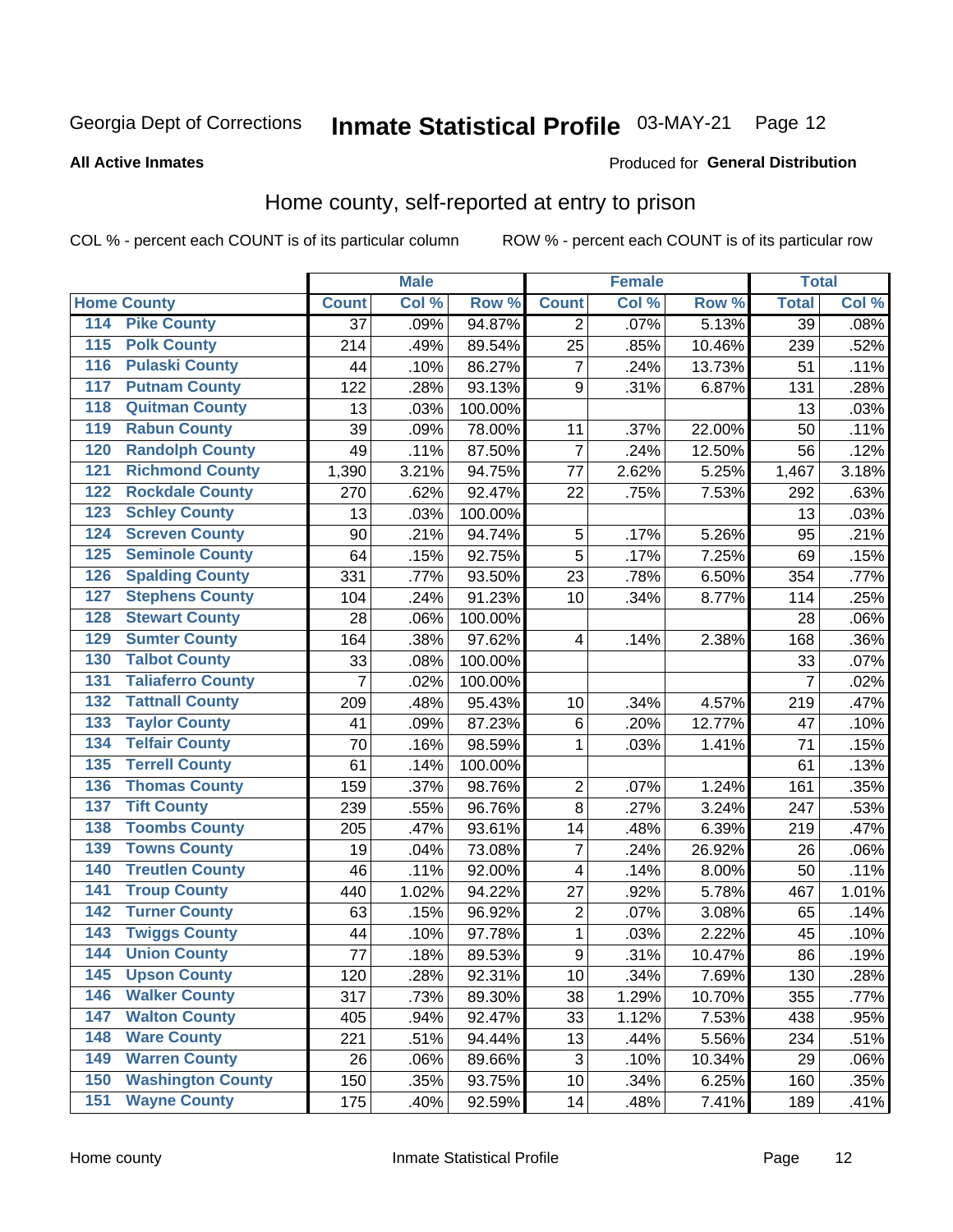## Inmate Statistical Profile 03-MAY-21 Page 13

**All Active Inmates** 

### Produced for General Distribution

### Home county, self-reported at entry to prison

COL % - percent each COUNT is of its particular column

|     |                             |              | <b>Male</b> |        |                | <b>Female</b> |        | <b>Total</b> |       |
|-----|-----------------------------|--------------|-------------|--------|----------------|---------------|--------|--------------|-------|
|     | <b>Home County</b>          | <b>Count</b> | Col %       | Row %  | <b>Count</b>   | Col %         | Row %  | <b>Total</b> | Col % |
| 152 | <b>Webster County</b>       | 4            | .01%        | 80.00% |                | .03%          | 20.00% | 5            | .01%  |
| 153 | <b>Wheeler County</b>       | 73           | $.17\%$     | 96.05% | 3              | .10%          | 3.95%  | 76           | .16%  |
| 154 | <b>White County</b>         | 62           | .14%        | 88.57% | 8              | .27%          | 11.43% | 70           | .15%  |
| 155 | <b>Whitfield County</b>     | 488          | 1.13%       | 89.71% | 56             | 1.90%         | 10.29% | 544          | 1.18% |
| 156 | <b>Wilcox County</b>        | 47           | .11%        | 95.92% | $\overline{2}$ | .07%          | 4.08%  | 49           | .11%  |
| 157 | <b>Wilkes County</b>        | 53           | .12%        | 89.83% | 6              | .20%          | 10.17% | 59           | .13%  |
| 158 | <b>Wilkinson County</b>     | 35           | $.08\%$     | 92.11% | 3              | .10%          | 7.89%  | 38           | .08%  |
| 159 | <b>Worth County</b>         | 112          | .26%        | 93.33% | 8              | .27%          | 6.67%  | 120          | .26%  |
| 999 | <b>Other Custody/Out Of</b> | 112          | .26%        | 98.25% | 2              | .07%          | 1.75%  | 114          | .25%  |
|     | <b>State</b>                |              |             |        |                |               |        |              |       |
|     | <b>Total Rported</b>        | 43,260       | 100%        | 93.63% | 2,941          | 100%          | 6.37%  | 46,201       | 100%  |

| <b>Not</b><br>Reported       |        |       |        |
|------------------------------|--------|-------|--------|
| <b>Total</b><br><b>Grand</b> | 43,260 | 2,941 | 46,201 |

|  | Mode (most frequent) | <b>Fulton County</b> | <b>Fulton County</b> | <b>Fulton County</b> |
|--|----------------------|----------------------|----------------------|----------------------|
|--|----------------------|----------------------|----------------------|----------------------|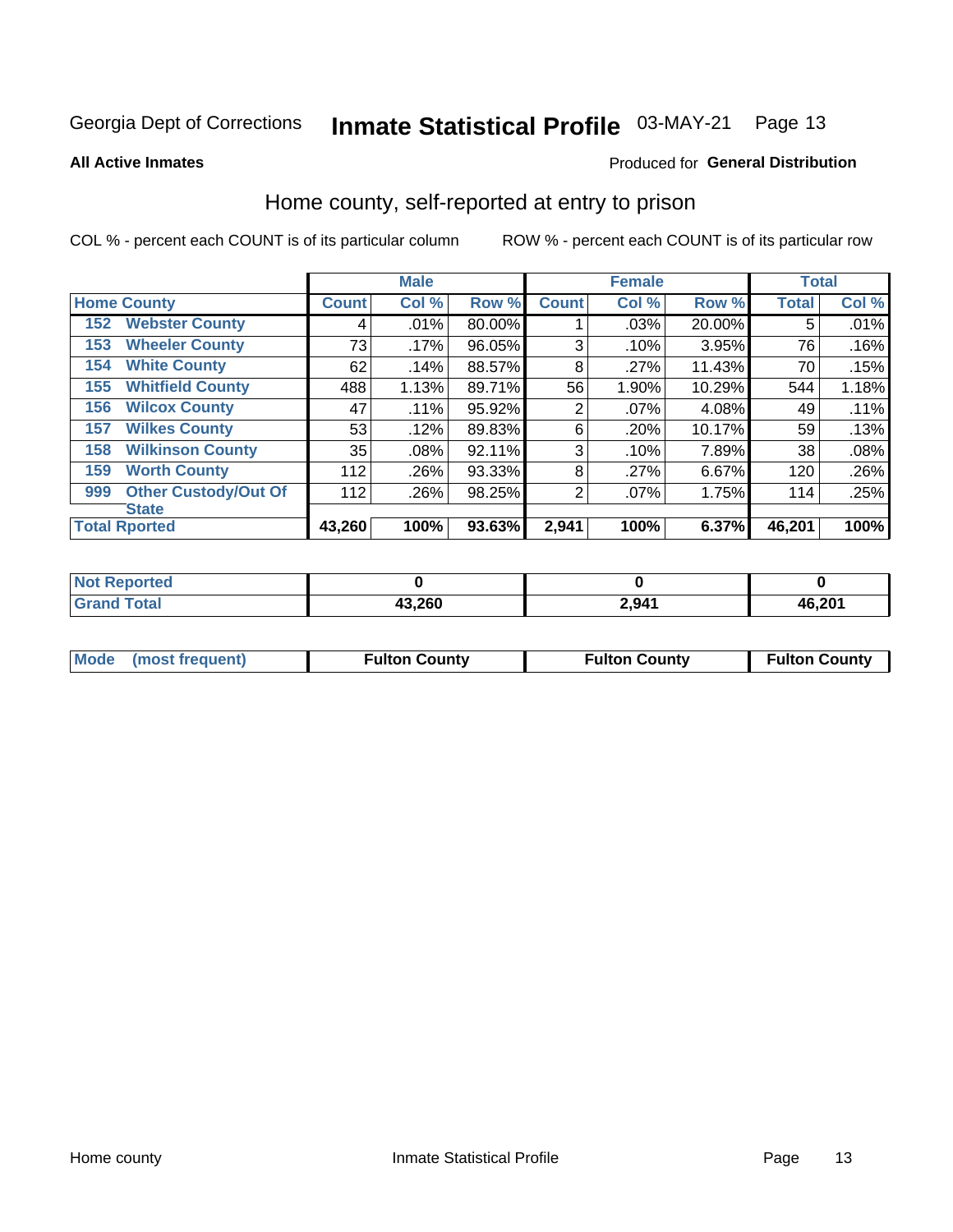#### Inmate Statistical Profile 03-MAY-21 Page 14

### **All Active Inmates**

### Produced for General Distribution

### Employment status before prison, self-reported at entry to prison

COL % - percent each COUNT is of its particular column

|                           | <b>Male</b> |        |        |              | <b>Female</b> |        |        | <b>Total</b> |
|---------------------------|-------------|--------|--------|--------------|---------------|--------|--------|--------------|
| <b>Employment Status</b>  | Count l     | Col %  | Row %  | <b>Count</b> | Col %         | Row %  | Total  | Col %        |
| <b>Full Time</b><br>01    | 11,650      | 44.97% | 95.76% | 516          | 34.40%        | 4.24%  | 12,166 | 44.39%       |
| <b>Part Time</b><br>02    | 1,824       | 7.04%  | 93.92% | 118          | 7.87%         | 6.08%  | 1,942  | 7.09%        |
| Unempl $<$ 6M<br>03       | ∣ 688. ا    | 6.52%  | 98.20% | 31           | 2.07%         | 1.80%  | 1,719  | 6.27%        |
| Unempl > 6M<br>04         | 6,135       | 23.68% | 92.27% | 514          | 34.27%        | 7.73%  | 6,649  | 24.26%       |
| <b>Never Worked</b><br>05 | 2,845       | 10.98% | 95.95% | 120          | $8.00\%$      | 4.05%  | 2,965  | 10.82%       |
| <b>Student</b><br>06      | 710         | 2.74%  | 95.69% | 32           | 2.13%         | 4.31%  | 742    | 2.71%        |
| <b>Incapable</b><br>07    | 1,054       | 4.07%  | 86.18% | 169          | 11.27%        | 13.82% | 1,223  | 4.46%        |
| <b>Total Reported</b>     | 25,906      | 100%   | 94.53% | 1,500        | 100%          | 5.47%  | 27,406 | 100%         |

| <b>Not</b><br><b>Enorted</b> | 17.354 | .441  | 18,795 |
|------------------------------|--------|-------|--------|
| <b>Total</b>                 | 43,260 | 2,941 | 46,201 |

| Mc | ----<br>me<br>ш | nc<br>. |
|----|-----------------|---------|
|    |                 |         |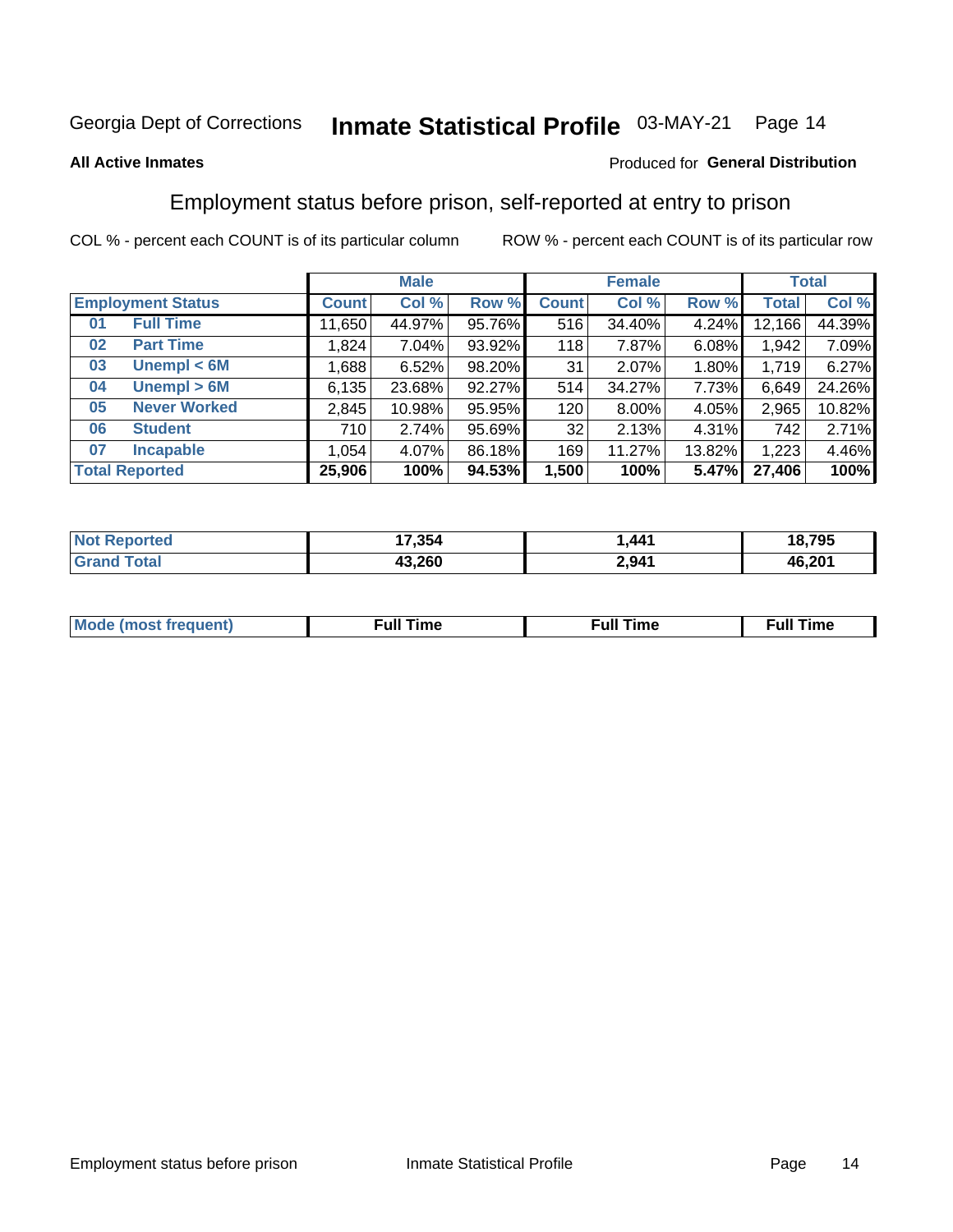### **All Active Inmates**

Produced for General Distribution

### Age at admission

COL % - percent each COUNT is of its particular column

|                         |              | <b>Male</b> |         |                | <b>Female</b> |        |              | <b>Total</b> |
|-------------------------|--------------|-------------|---------|----------------|---------------|--------|--------------|--------------|
| <b>Age At Admission</b> | <b>Count</b> | Col %       | Row %   | <b>Count</b>   | Col %         | Row %  | <b>Total</b> | Col %        |
| 13                      | 1            | 0.01%       | 100.00% |                |               |        | 1            | 0.01%        |
| $\overline{14}$         | 5            | 0.01%       | 83.33%  | 1              | 0.03%         | 16.67% | 6            | 0.01%        |
| 15                      | 31           | 0.07%       | 100.00% |                |               |        | 31           | 0.07%        |
| 16                      | 114          | 0.26%       | 98.28%  | $\overline{2}$ | 0.07%         | 1.72%  | 116          | 0.25%        |
| $\overline{17}$         | 547          | 1.26%       | 95.63%  | 25             | 0.85%         | 4.37%  | 572          | 1.24%        |
| 18                      | 1,124        | 2.60%       | 96.81%  | 37             | 1.26%         | 3.19%  | 1,161        | 2.51%        |
| 19                      | 1,550        | 3.58%       | 96.88%  | 50             | 1.70%         | 3.13%  | 1,600        | 3.46%        |
| 20                      | 1,714        | 3.96%       | 95.49%  | 81             | 2.75%         | 4.51%  | 1,795        | 3.89%        |
| $\overline{21}$         | 1,738        | 4.02%       | 95.86%  | 75             | 2.55%         | 4.14%  | 1,813        | 3.92%        |
| $\overline{22}$         | 1,798        | 4.16%       | 95.28%  | 89             | 3.03%         | 4.72%  | 1,887        | 4.08%        |
| 23                      | 1,711        | 3.96%       | 94.58%  | 98             | 3.33%         | 5.42%  | 1,809        | 3.92%        |
| 24                      | 1,628        | 3.76%       | 93.14%  | 120            | 4.08%         | 6.86%  | 1,748        | 3.78%        |
| $\overline{25}$         | 1,603        | 3.71%       | 94.18%  | 99             | 3.37%         | 5.82%  | 1,702        | 3.68%        |
| 26                      | 1,595        | 3.69%       | 93.38%  | 113            | 3.84%         | 6.62%  | 1,708        | 3.70%        |
| $\overline{27}$         | 1,646        | 3.80%       | 94.16%  | 102            | 3.47%         | 5.84%  | 1,748        | 3.78%        |
| 28                      | 1,494        | 3.45%       | 93.79%  | 99             | 3.37%         | 6.21%  | 1,593        | 3.45%        |
| 29                      | 1,529        | 3.53%       | 93.52%  | 106            | 3.60%         | 6.48%  | 1,635        | 3.54%        |
| 30                      | 1,494        | 3.45%       | 92.97%  | 113            | 3.84%         | 7.03%  | 1,607        | 3.48%        |
| 31                      | 1,346        | 3.11%       | 91.94%  | 118            | 4.01%         | 8.06%  | 1,464        | 3.17%        |
| 32                      | 1,281        | 2.96%       | 91.96%  | 112            | 3.81%         | 8.04%  | 1,393        | 3.02%        |
| 33                      | 1,296        | 3.00%       | 91.40%  | 122            | 4.15%         | 8.60%  | 1,418        | 3.07%        |
| 34                      | 1,226        | 2.83%       | 92.18%  | 104            | 3.54%         | 7.82%  | 1,330        | 2.88%        |
| 35                      | 1,194        | 2.76%       | 92.99%  | 90             | 3.06%         | 7.01%  | 1,284        | 2.78%        |
| 36                      | 1,189        | 2.75%       | 93.99%  | 76             | 2.58%         | 6.01%  | 1,265        | 2.74%        |
| $\overline{37}$         | 1,085        | 2.51%       | 93.13%  | 80             | 2.72%         | 6.87%  | 1,165        | 2.52%        |
| 38                      | 1,044        | 2.41%       | 91.74%  | 94             | 3.20%         | 8.26%  | 1,138        | 2.46%        |
| 39                      | 1,006        | 2.33%       | 91.62%  | 92             | 3.13%         | 8.38%  | 1,098        | 2.38%        |
| 40                      | 948          | 2.19%       | 91.95%  | 83             | 2.82%         | 8.05%  | 1,031        | 2.23%        |
| 41                      | 908          | 2.10%       | 92.37%  | 75             | 2.55%         | 7.63%  | 983          | 2.13%        |
| 42                      | 811          | 1.87%       | 94.52%  | 47             | 1.60%         | 5.48%  | 858          | 1.86%        |
| 43                      | 734          | 1.70%       | 92.68%  | 58             | 1.97%         | 7.32%  | 792          | 1.71%        |
| 44                      | 654          | 1.51%       | 91.73%  | 59             | 2.01%         | 8.27%  | 713          | 1.54%        |
| 45                      | 657          | 1.52%       | 93.19%  | 48             | 1.63%         | 6.81%  | 705          | 1.53%        |
| 46                      | 618          | 1.43%       | 92.10%  | 53             | 1.80%         | 7.90%  | 671          | 1.45%        |
| 47                      | 571          | 1.32%       | 91.07%  | 56             | 1.90%         | 8.93%  | 627          | 1.36%        |
| 48                      | 585          | 1.35%       | 92.56%  | 47             | 1.60%         | 7.44%  | 632          | 1.37%        |
| 49                      | 495          | 1.14%       | 92.87%  | 38             | 1.29%         | 7.13%  | 533          | 1.15%        |
| 50                      | 459          | 1.06%       | 90.89%  | 46             | 1.56%         | 9.11%  | 505          | 1.09%        |
| $\overline{51}$         | 407          | 0.94%       | 94.87%  | 22             | 0.75%         | 5.13%  | 429          | 0.93%        |
| 52                      | 423          | 0.98%       | 92.97%  | 32             | 1.09%         | 7.03%  | 455          | 0.98%        |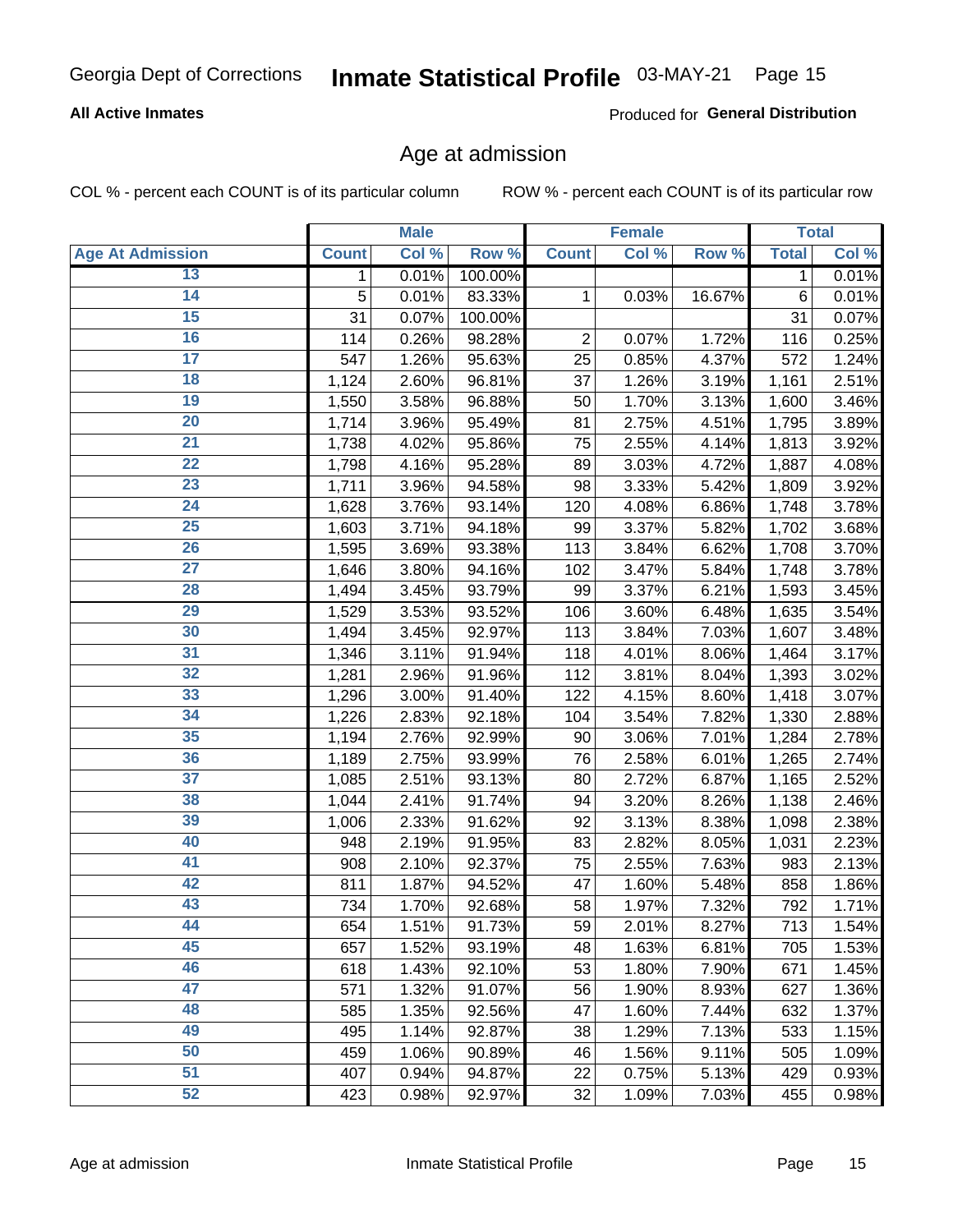### **All Active Inmates**

Produced for General Distribution

### Age at admission

COL % - percent each COUNT is of its particular column

|                         |                         | <b>Male</b> |         |                 | <b>Female</b> |        |              | <b>Total</b> |
|-------------------------|-------------------------|-------------|---------|-----------------|---------------|--------|--------------|--------------|
| <b>Age At Admission</b> | <b>Count</b>            | Col %       | Row %   | <b>Count</b>    | Col %         | Row %  | <b>Total</b> | Col %        |
| 53                      | 390                     | 0.90%       | 91.98%  | $\overline{34}$ | 1.16%         | 8.02%  | 424          | 0.92%        |
| 54                      | 325                     | 0.75%       | 93.12%  | 24              | 0.82%         | 6.88%  | 349          | 0.76%        |
| 55                      | 293                     | 0.68%       | 94.52%  | 17              | 0.58%         | 5.48%  | 310          | 0.67%        |
| 56                      | 283                     | 0.65%       | 93.40%  | 20              | 0.68%         | 6.60%  | 303          | 0.66%        |
| 57                      | 257                     | 0.59%       | 94.49%  | 15              | 0.51%         | 5.51%  | 272          | 0.59%        |
| 58                      | 248                     | 0.57%       | 94.66%  | 14              | 0.48%         | 5.34%  | 262          | 0.57%        |
| 59                      | 199                     | 0.46%       | 92.99%  | 15              | 0.51%         | 7.01%  | 214          | 0.46%        |
| 60                      | 175                     | 0.40%       | 97.22%  | 5               | 0.17%         | 2.78%  | 180          | 0.39%        |
| 61                      | 142                     | 0.33%       | 93.42%  | 10              | 0.34%         | 6.58%  | 152          | 0.33%        |
| 62                      | 135                     | 0.31%       | 95.07%  | 7               | 0.24%         | 4.93%  | 142          | 0.31%        |
| 63                      | 101                     | 0.23%       | 95.28%  | 5               | 0.17%         | 4.72%  | 106          | 0.23%        |
| 64                      | 78                      | 0.18%       | 97.50%  | $\overline{2}$  | 0.07%         | 2.50%  | 80           | 0.17%        |
| 65                      | 72                      | 0.17%       | 100.00% |                 |               |        | 72           | 0.16%        |
| 66                      | 45                      | 0.10%       | 93.75%  | 3               | 0.10%         | 6.25%  | 48           | 0.10%        |
| 67                      | 44                      | 0.10%       | 97.78%  | $\mathbf 1$     | 0.03%         | 2.22%  | 45           | 0.10%        |
| 68                      | 38                      | 0.09%       | 92.68%  | 3               | 0.10%         | 7.32%  | 41           | 0.09%        |
| 69                      | 35                      | 0.08%       | 97.22%  | 1               | 0.03%         | 2.78%  | 36           | 0.08%        |
| 70                      | 25                      | 0.06%       | 100.00% |                 |               |        | 25           | 0.05%        |
| $\overline{71}$         | 22                      | 0.05%       | 95.65%  | $\mathbf{1}$    | 0.03%         | 4.35%  | 23           | 0.05%        |
| $\overline{72}$         | 17                      | 0.04%       | 94.44%  | $\mathbf{1}$    | 0.03%         | 5.56%  | 18           | 0.04%        |
| $\overline{73}$         | 17                      | 0.04%       | 100.00% |                 |               |        | 17           | 0.04%        |
| $\overline{74}$         | 8                       | 0.02%       | 88.89%  | $\mathbf{1}$    | 0.03%         | 11.11% | 9            | 0.02%        |
| 75                      | 12                      | 0.03%       | 100.00% |                 |               |        | 12           | 0.03%        |
| 76                      | $\overline{7}$          | 0.02%       | 100.00% |                 |               |        | 7            | 0.02%        |
| $\overline{77}$         | $\overline{\mathbf{4}}$ | 0.01%       | 100.00% |                 |               |        | 4            | 0.01%        |
| 78                      | 8                       | 0.02%       | 100.00% |                 |               |        | 8            | 0.02%        |
| 79                      | $\mathbf{1}$            | 0.01%       | 100.00% |                 |               |        | 1            | 0.01%        |
| 80                      | $\overline{\mathbf{4}}$ | 0.01%       | 100.00% |                 |               |        | 4            | 0.01%        |
| $\overline{81}$         | 5                       | 0.01%       | 100.00% |                 |               |        | 5            | 0.01%        |
| 82                      | 4                       | 0.01%       | 100.00% |                 |               |        | 4            | 0.01%        |
| 83                      | 3                       | 0.01%       | 100.00% |                 |               |        | 3            | 0.01%        |
| 84                      | $\mathbf{1}$            | 0.01%       | 100.00% |                 |               |        | $\mathbf{1}$ | 0.01%        |
| 86                      | $\mathbf 1$             | 0.01%       | 100.00% |                 |               |        | 1            | 0.01%        |
| 87                      | $\mathbf{1}$            | 0.01%       | 100.00% |                 |               |        | 1            | 0.01%        |
| <b>Total Reported</b>   | 43,259                  | 100%        | 93.63%  | 2,941           | 100%          | 6.37%  | 46,200       | 100%         |

| <b>Not Reported</b> |        |       |        |
|---------------------|--------|-------|--------|
| <b>Total</b>        | 43,260 | 2,941 | 46,201 |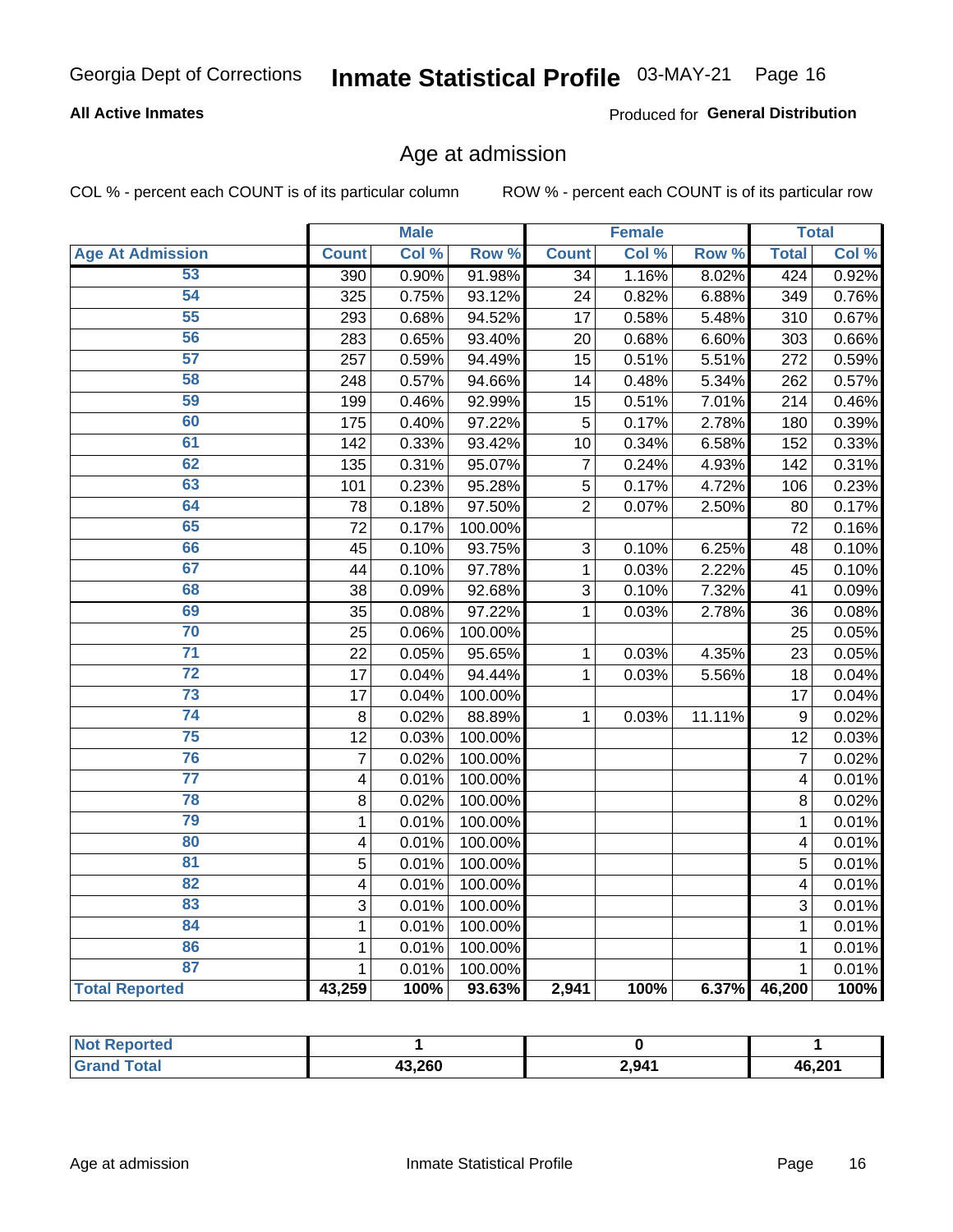### **All Active Inmates**

Produced for General Distribution

### Age at admission

COL % - percent each COUNT is of its particular column

|                         | <b>Male</b> | <b>Female</b> | <b>Total</b> |
|-------------------------|-------------|---------------|--------------|
| MetaRep(anterage)       | 32.97       | 34.25         | 33.05        |
| <b>MeatianTotaddle)</b> |             | 33            | 31           |
| Mode<br>(most frequent) | 22          | 33            | 22           |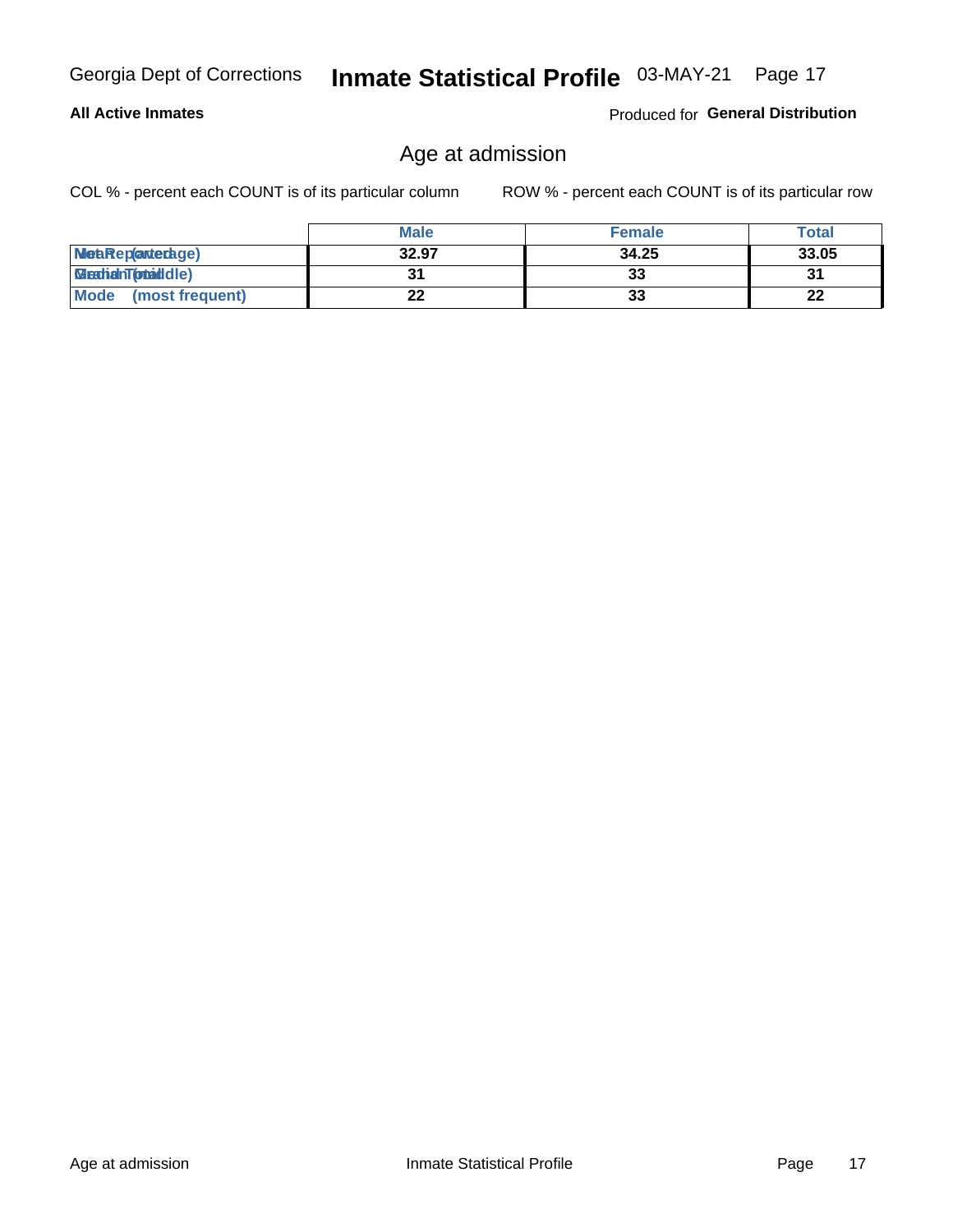### **All Active Inmates**

### Produced for General Distribution

### Height, measured at entry to prison

COL % - percent each COUNT is of its particular column

|                       |                | <b>Male</b> |         |                | <b>Female</b> |         |                | <b>Total</b> |
|-----------------------|----------------|-------------|---------|----------------|---------------|---------|----------------|--------------|
| <b>Height</b>         | <b>Count</b>   | Col %       | Row %   | <b>Count</b>   | Col %         | Row %   | <b>Total</b>   | Col %        |
| $\bf{0}$              | 817            | 1.89%       | 92.63%  | 65             | 2.21%         | 7.37%   | 882            | 1.91%        |
| 4'02''                | 1              | 0.01%       | 100.00% |                |               |         | 1              | 0.01%        |
| 4'03''                | $\overline{2}$ | 0.01%       | 100.00% |                |               |         | $\overline{2}$ | 0.01%        |
| 4'04"                 | $\mathbf 1$    | 0.01%       | 100.00% |                |               |         | $\mathbf 1$    | 0.01%        |
| 4'05"                 | 3              | 0.01%       | 75.00%  | 1              | 0.03%         | 25.00%  | 4              | 0.01%        |
| 4'06"                 | $\overline{3}$ | 0.01%       | 75.00%  | $\mathbf{1}$   | 0.03%         | 25.00%  | 4              | 0.01%        |
| 4'07"                 |                |             |         | $\overline{2}$ | 0.07%         | 100.00% | $\overline{2}$ | 0.01%        |
| 4'08"                 | 5              | 0.01%       | 50.00%  | 5              | 0.17%         | 50.00%  | 10             | 0.02%        |
| 4'09"                 | 3              | 0.01%       | 25.00%  | 9              | 0.31%         | 75.00%  | 12             | 0.03%        |
| 4'10"                 | 9              | 0.02%       | 60.00%  | 6              | 0.20%         | 40.00%  | 15             | 0.03%        |
| 4'11''                | 17             | 0.04%       | 20.24%  | 67             | 2.28%         | 79.76%  | 84             | 0.18%        |
| 5'00''                | 96             | 0.22%       | 50.26%  | 95             | 3.23%         | 49.74%  | 191            | 0.41%        |
| 5'01"                 | 110            | 0.25%       | 40.29%  | 163            | 5.54%         | 59.71%  | 273            | 0.59%        |
| 5'02"                 | 241            | 0.56%       | 46.35%  | 279            | 9.49%         | 53.65%  | 520            | 1.13%        |
| 5'03''                | 376            | 0.87%       | 49.41%  | 385            | 13.09%        | 50.59%  | 761            | 1.65%        |
| 5'04"                 | 821            | 1.90%       | 65.31%  | 436            | 14.82%        | 34.69%  | 1,257          | 2.72%        |
| 5'05"                 | 1,523          | 3.52%       | 81.57%  | 344            | 11.70%        | 18.43%  | 1,867          | 4.04%        |
| 5'06''                | 3,039          | 7.02%       | 89.36%  | 362            | 12.31%        | 10.64%  | 3,401          | 7.36%        |
| 5'07"                 | 3,426          | 7.92%       | 92.30%  | 286            | 9.72%         | 7.70%   | 3,712          | 8.03%        |
| 5'08''                | 4,131          | 9.55%       | 95.74%  | 184            | 6.26%         | 4.26%   | 4,315          | 9.34%        |
| 5'09''                | 5,457          | 12.61%      | 97.53%  | 138            | 4.69%         | 2.47%   | 5,595          | 12.11%       |
| 5'10''                | 4,628          | 10.70%      | 98.74%  | 59             | 2.01%         | 1.26%   | 4,687          | 10.14%       |
| 5'11''                | 5,042          | 11.66%      | 99.55%  | 23             | 0.78%         | 0.45%   | 5,065          | 10.96%       |
| 6'00''                | 4,672          | 10.80%      | 99.64%  | 17             | 0.58%         | 0.36%   | 4,689          | 10.15%       |
| 6'01''                | 3,490          | 8.07%       | 99.69%  | 11             | 0.37%         | 0.31%   | 3,501          | 7.58%        |
| 6'02"                 | 2,549          | 5.89%       | 100.00% |                |               |         | 2,549          | 5.52%        |
| 6'03''                | 1,440          | 3.33%       | 99.86%  | $\overline{c}$ | 0.07%         | 0.14%   | 1,442          | 3.12%        |
| 6'04"                 | 765            | 1.77%       | 99.87%  | $\mathbf{1}$   | 0.03%         | 0.13%   | 766            | 1.66%        |
| 6'05"                 | 320            | 0.74%       | 100.00% |                |               |         | 320            | 0.69%        |
| 6'06''                | 155            | 0.36%       | 100.00% |                |               |         | 155            | 0.34%        |
| 6'07''                | 45             | 0.10%       | 100.00% |                |               |         | 45             | 0.10%        |
| 6'08"                 | 32             | 0.07%       | 100.00% |                |               |         | 32             | 0.07%        |
| 6'09''                | 24             | 0.06%       | 100.00% |                |               |         | 24             | 0.05%        |
| 6'10''                | 5              | 0.01%       | 100.00% |                |               |         | $\mathbf 5$    | 0.01%        |
| 6'11''                | 6              | 0.01%       | 100.00% |                |               |         | 6              | 0.01%        |
| 7'00"                 | 5              | 0.01%       | 100.00% |                |               |         | 5              | 0.01%        |
| 7'01''                | 1              | 0.01%       | 100.00% |                |               |         | 1              | 0.01%        |
| <b>Total Reported</b> | 43,260         | 100%        | 93.63%  | 2,941          | 100%          | 6.37%   | 46,201         | 100%         |

| mer<br>$\sim$ $\sim$<br>------- |  |  |
|---------------------------------|--|--|
|                                 |  |  |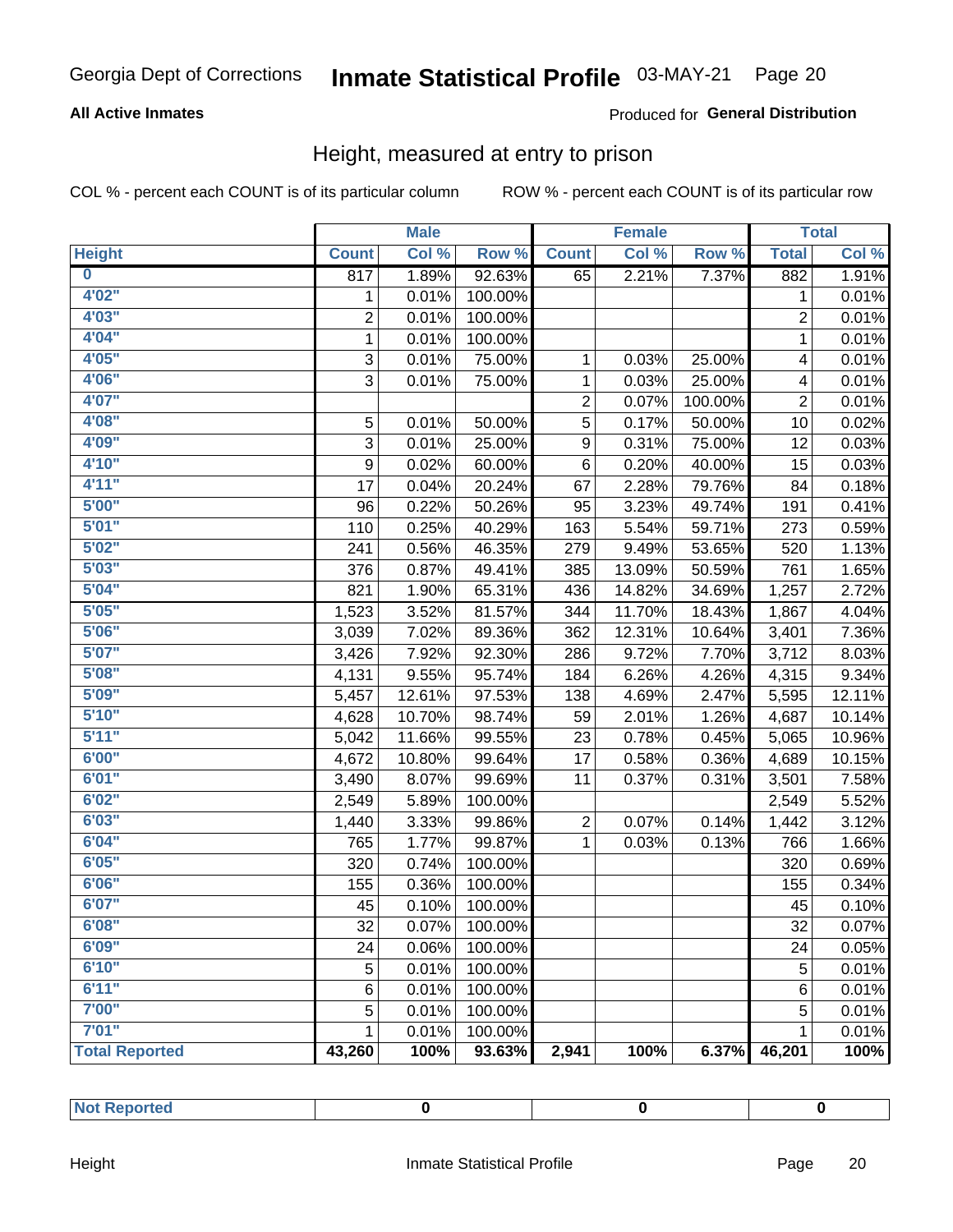### **All Active Inmates**

### Produced for General Distribution

### Height, measured at entry to prison

COL % - percent each COUNT is of its particular column

|                    | <b>Male</b> | <b>Female</b> | <b>Total</b> |
|--------------------|-------------|---------------|--------------|
| <b>Grand Total</b> | 43,260      | 2,941         | 46,201       |
|                    |             |               |              |
|                    |             |               |              |

| <b>Mean</b> | 5'10" | 5'05" | <b>E'4 O"</b><br><b>IV</b> |
|-------------|-------|-------|----------------------------|
|             |       |       |                            |
|             | 5'09" | 5'04" | 5'09"                      |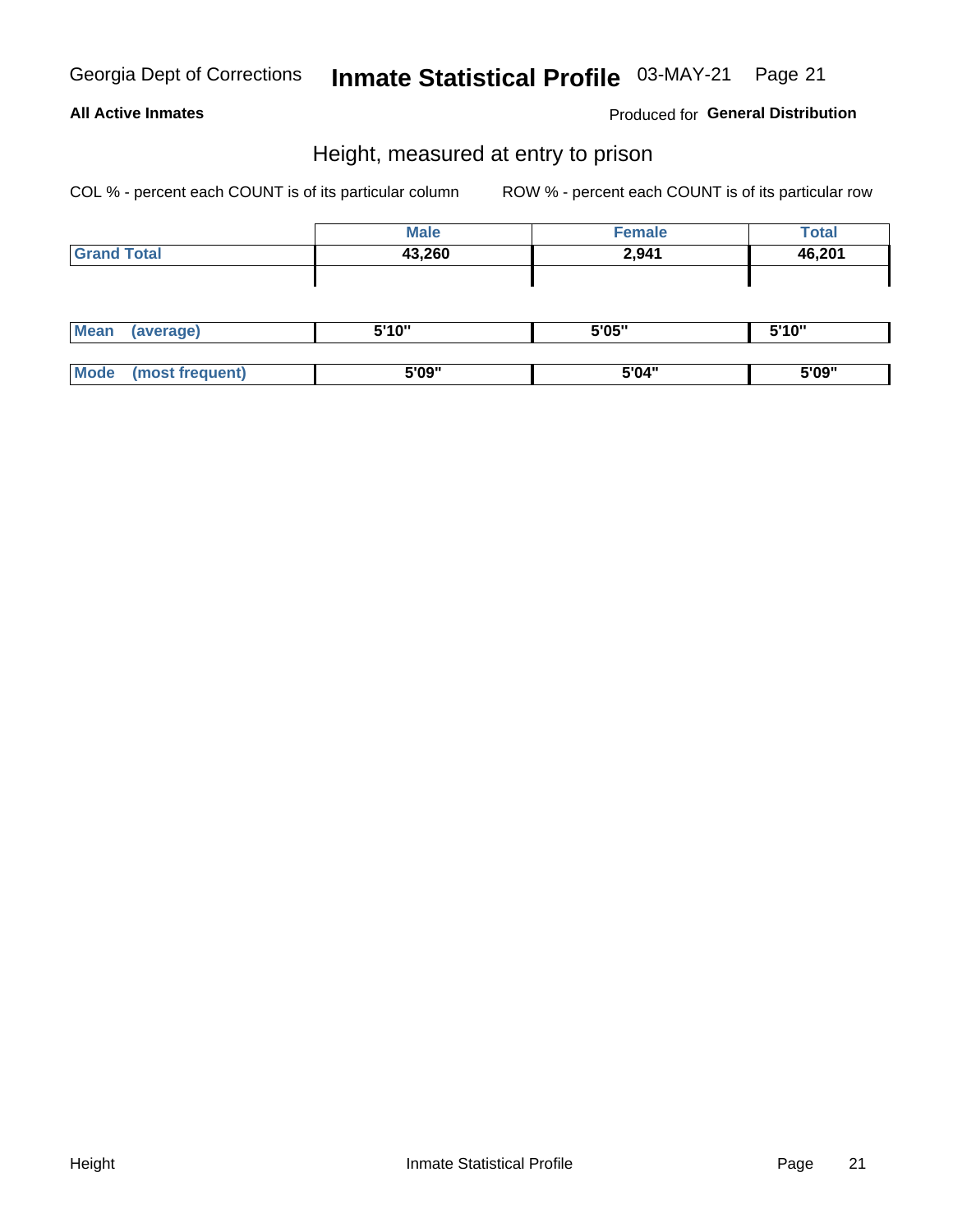**All Active Inmates** 

Produced for General Distribution

### Weight, measured at entry to prison

COL % - percent each COUNT is of its particular column

|                                |              | <b>Male</b> |         |                           | <b>Female</b>   |        |                | <b>Total</b> |
|--------------------------------|--------------|-------------|---------|---------------------------|-----------------|--------|----------------|--------------|
| Weight                         | <b>Count</b> | Col %       | Row %   | <b>Count</b>              | Col %           | Row %  | <b>Total</b>   | Col %        |
| <b>Under 80 pounds</b>         | 9            | 0.02%       | 100.00% |                           |                 |        | $\overline{9}$ | 0.02%        |
| 90 - 99 pounds                 | 3            | 0.01%       | 50.00%  | $\ensuremath{\mathsf{3}}$ | 0.10%           | 50.00% | 6              | 0.01%        |
| 100 - 109 pounds               | 34           | 0.08%       | 53.13%  | 30                        | 1.05%           | 46.88% | 64             | 0.14%        |
| 110 - 119 pounds               | 127          | 0.30%       | 65.46%  | 67                        | 2.34%           | 34.54% | 194            | 0.43%        |
| 120 - 129 pounds               | 500          | 1.18%       | 79.24%  | 131                       | 4.57%           | 20.76% | 631            | 1.39%        |
| 130 - 139 pounds               | 1,432        | 3.38%       | 87.80%  | 199                       | 6.94%           | 12.20% | 1,631          | 3.60%        |
| 140 - 149 pounds               | 2,817        | 6.64%       | 91.61%  | 258                       | 8.99%           | 8.39%  | 3,075          | 6.79%        |
| 150 - 159 pounds               | 4,286        | 10.10%      | 93.34%  | 306                       | 10.67%          | 6.66%  | 4,592          | 10.14%       |
| 160 - 169 pounds               | 5,500        | 12.96%      | 94.36%  | 329                       | 11.47%          | 5.64%  | 5,829          | 12.87%       |
| 170 - 179 pounds               | 5,183        | 12.22%      | 94.60%  | 296                       | 10.32%          | 5.40%  | 5,479          | 12.10%       |
| 180 - 189 pounds               | 5,433        | 12.81%      | 95.20%  | 274                       | 9.55%           | 4.80%  | 5,707          | 12.60%       |
| 190 - 199 pounds               | 3,732        | 8.80%       | 95.03%  | 195                       | 6.80%           | 4.97%  | 3,927          | 8.67%        |
| 200 - 209 pounds               | 3,512        | 8.28%       | 94.59%  | 201                       | 7.01%           | 5.41%  | 3,713          | 8.20%        |
| 210 - 219 pounds               | 2,518        | 5.93%       | 95.63%  | 115                       | 4.01%           | 4.37%  | 2,633          | 5.81%        |
| 220 - 229 pounds               | 2,176        | 5.13%       | 94.77%  | 120                       | 4.18%           | 5.23%  | 2,296          | 5.07%        |
| 230 - 239 pounds               | 1,429        | 3.37%       | 94.14%  | 89                        | 3.10%           | 5.86%  | 1,518          | 3.35%        |
| 240 - 249 pounds               | 1,095        | 2.58%       | 94.81%  | 60                        | 2.09%           | 5.19%  | 1,155          | 2.55%        |
| 250 - 259 pounds               | 839          | 1.98%       | 93.12%  | 62                        | 2.16%           | 6.88%  | 901            | 1.99%        |
| 260 - 269 pounds               | 545          | 1.28%       | 93.97%  | 35                        | 1.22%           | 6.03%  | 580            | 1.28%        |
| 270 - 279 pounds               | 347          | 0.82%       | 94.04%  | 22                        | 0.77%           | 5.96%  | 369            | 0.81%        |
| 280 - 289 pounds               | 291          | 0.69%       | 93.27%  | 21                        | 0.73%           | 6.73%  | 312            | 0.69%        |
| 290 - 299 pounds               | 150          | 0.35%       | 93.17%  | 11                        | 0.38%           | 6.83%  | 161            | 0.36%        |
| 300 - 309 pounds               | 149          | 0.35%       | 89.22%  | 18                        | 0.63%           | 10.78% | 167            | 0.37%        |
| 310 - 319 pounds               | 66           | 0.16%       | 89.19%  | $\bf 8$                   | 0.28%           | 10.81% | 74             | 0.16%        |
| 320 - 329 pounds               | 72           | 0.17%       | 91.14%  | $\overline{7}$            | 0.24%           | 8.86%  | 79             | 0.17%        |
| 330 - 339 pounds               | 41           | 0.10%       | 91.11%  | 4                         | 0.14%           | 8.89%  | 45             | 0.10%        |
| 340 - 349 pounds               | 34           | 0.08%       | 94.44%  | $\mathbf 2$               | 0.07%           | 5.56%  | 36             | 0.08%        |
| 350 - 359 pounds               | 37           | 0.09%       | 92.50%  | 3                         | 0.10%           | 7.50%  | 40             | 0.09%        |
| 360 - 369 pounds               | 18           | 0.04%       | 100.00% |                           |                 |        | 18             | 0.04%        |
| 370 - 379 pounds               | 14           | 0.03%       | 100.00% |                           |                 |        | 14             | 0.03%        |
| 380 - 389 pounds               | 11           | 0.03%       | 84.62%  | $\boldsymbol{2}$          | 0.07%           | 15.38% | 13             | 0.03%        |
| 390 - 399 pounds               | 7            | 0.02%       | 87.50%  | 1                         | 0.03%           | 12.50% | 8              | 0.02%        |
| 400 pounds and over            | 20           | 0.05%       | 100.00% |                           |                 |        | 20             | 0.04%        |
| <b>Total Reported</b>          | 42,427       | 100%        | 93.67%  | 2,869                     | 100%            | 6.33%  | 45,296         | 100%         |
|                                |              |             |         |                           |                 |        |                |              |
| <b>Not Reported</b>            |              | 833         |         |                           | $\overline{72}$ |        | 905            |              |
| <b>Grand Total</b>             |              | 43,260      |         |                           | 2,941           |        | 46,201         |              |
| <b>Mean</b><br>(average)       |              | 186         |         |                           | 178             |        |                | 185          |
| <b>Median (middle)</b>         |              | 180         |         |                           | 170             |        |                | 180          |
| <b>Mode</b><br>(most frequent) |              | 180         |         |                           | 160             |        |                | 160          |
|                                |              |             |         |                           |                 |        |                |              |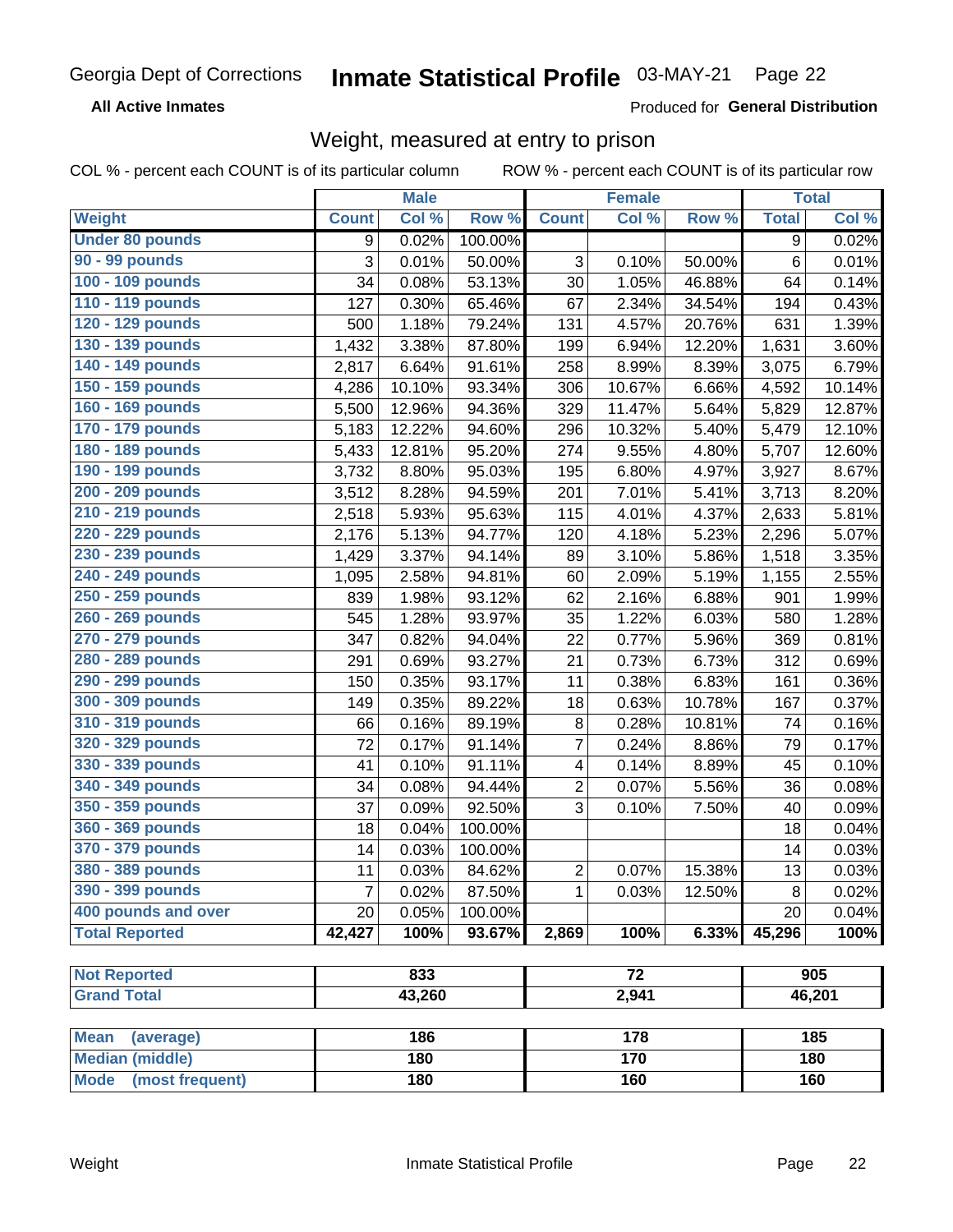#### Inmate Statistical Profile 03-MAY-21 Page 23

**All Active Inmates** 

### Produced for General Distribution

### Veterans validated by Veteran's Administration

COL % - percent each COUNT is of its particular column

|                          |                 | <b>Male</b> |                    |    | <b>Female</b> |       |              | <b>Total</b> |
|--------------------------|-----------------|-------------|--------------------|----|---------------|-------|--------------|--------------|
| <b>Military service</b>  | <b>Count</b>    | Col %       | <b>Row % Count</b> |    | Col %         | Row % | <b>Total</b> | Col %        |
| <b>Others</b><br>0       | 661             | 28.78%      | 97.21%             | 19 | 41.30%        | 2.79% | 680          | 29.02%       |
| <b>Air Force</b>         | 958             | 41.71%      | 97.96%             | 20 | 43.48%        | 2.04% | 978          | 41.74%       |
| <b>Army</b><br>2         | 125             | 5.44%       | 99.21%             |    | 2.17%         | .79%  | 126          | 5.38%        |
| <b>Navy</b><br>3         | 309             | 13.45%      | 99.04%             | 3  | 6.52%         | .96%  | 312          | 13.32%       |
| <b>Marines</b><br>4      | 12 <sup>2</sup> | .52%        | 100.00%            |    |               |       | 12           | .51%         |
| <b>Coast Guard</b><br>5. | 232             | 10.10%      | 98.72%             | 3  | 6.52%         | 1.28% | 235          | 10.03%       |
| <b>Total Reported</b>    | 2,297           | 100%        | 98.04%             | 46 | 100%          | 1.96% | 2,343        | 100%         |

| ported<br><b>Not</b><br>NH | 40,963 | 2,895 | 13.858 |
|----------------------------|--------|-------|--------|
| <sup>-</sup> otal          | 43,260 | 2,941 | 46,201 |

| <b>Mode (most frequent)</b> | <b>Force</b> | ™∩rra | <b>Force</b><br>- |
|-----------------------------|--------------|-------|-------------------|
|                             |              |       |                   |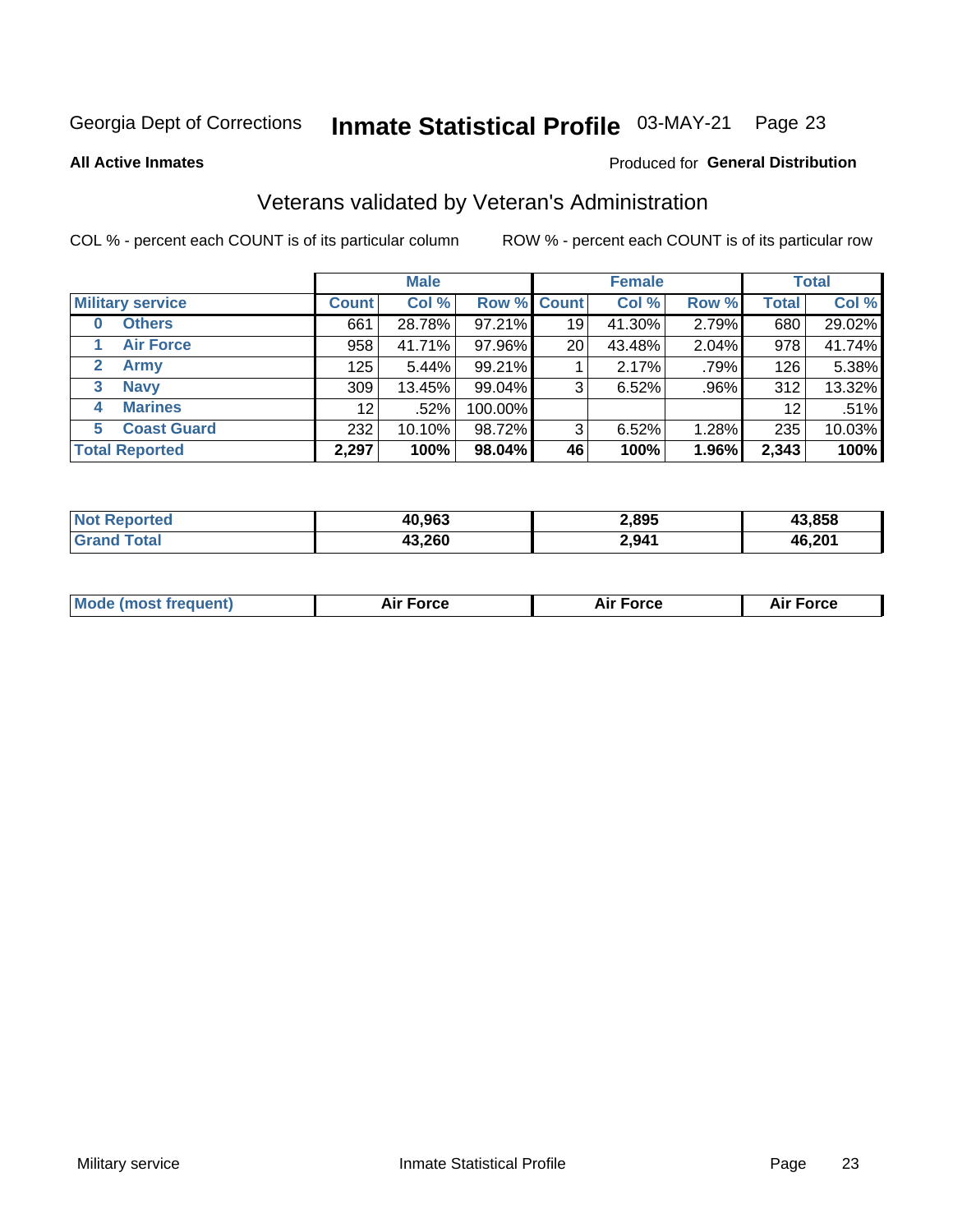#### Inmate Statistical Profile 03-MAY-21 Page 24

**All Active Inmates** 

### Produced for General Distribution

### Type of admission to prison

COL % - percent each COUNT is of its particular column

|    |                                  |              | <b>Male</b> |                    |     | <b>Female</b> |         |              | <b>Total</b> |
|----|----------------------------------|--------------|-------------|--------------------|-----|---------------|---------|--------------|--------------|
|    | <b>Type of Admission</b>         | <b>Count</b> | Col %       | <b>Row % Count</b> |     | Col %         | Row %   | <b>Total</b> | Col %        |
| 4  | <b>Completed Diagnostics</b>     |              |             |                    |     | .03%          | 100.00% |              | .01%         |
| 16 | <b>Population Redistribution</b> | 3            | .01%        | 100.00%            |     |               |         | 3            | .01%         |
| 27 | <b>Boot Camp Plus</b>            |              | .01%        | 100.00%            |     |               |         |              | .01%         |
| 28 | <b>Initial Assignment</b>        | 7            | .02%        | 100.00%            |     |               |         | 7            | .02%         |
| 52 | <b>New Sentence</b>              | 34,661       | 80.14%      | 93.59% 2,372       |     | 80.65%        | 6.41%   | 37,033       | 80.17%       |
| 53 | <b>Probation Rev Partial</b>     | 1,727        | 3.99%       | 92.90%             | 132 | 4.49%         | 7.10%   | 1,859        | 4.02%        |
| 54 | <b>Probation Rev Remainder</b>   | 2,679        | 6.19%       | 91.78%             | 240 | 8.16%         | 8.22%   | 2,919        | 6.32%        |
| 55 | <b>Parole Rev New Sentence</b>   | 2,613        | 6.04%       | 95.26%             | 130 | 4.42%         | 4.74%   | 2,743        | 5.94%        |
| 56 | <b>Parole Rev No New</b>         | 1,502        | 3.47%       | 95.79%             | 66  | 2.24%         | 4.21%   | 1,568        | 3.39%        |
|    | <b>Sentence</b>                  |              |             |                    |     |               |         |              |              |
| 57 | <b>Released In Error</b>         | 9            | .02%        | 100.00%            |     |               |         | 9            | .02%         |
| 65 | <b>Return Appeal/Bond</b>        | 2            | .01%        | 100.00%            |     |               |         | 2            | .01%         |
| 67 | <b>Admit Fm Other Cust</b>       | 3            | .01%        | 100.00%            |     |               |         | 3            | .01%         |
| 69 | <b>New Sent/Par Rev Pnd</b>      |              | .01%        | 100.00%            |     |               |         |              | .01%         |
| 70 | <b>Life W/O Parole</b>           | 14           | .03%        | 100.00%            |     |               |         | 14           | .03%         |
| 72 | <b>Par Rev/Rsn Unknown</b>       | 23           | .05%        | 100.00%            |     |               |         | 23           | .05%         |
| 76 | <b>Par Rev/Revoc Center</b>      |              | .01%        | 100.00%            |     |               |         |              | .01%         |
| 82 | <b>Unknown</b>                   | 5            | .01%        | 100.00%            |     |               |         | 5            | .01%         |
|    | <b>Total Reported</b>            | 43,251       | 100%        | 93.63% 2,941       |     | 100%          | 6.37%   | 46,192       | 100%         |

| <b>Not</b><br>orted |        |       |        |
|---------------------|--------|-------|--------|
| `otal               | חאר כו | 2,941 | 46,201 |

| <b>Mode (most frequent)</b> | New Sentence | <b>New Sentence</b> | <b>New Sentence</b> |
|-----------------------------|--------------|---------------------|---------------------|
|                             |              |                     |                     |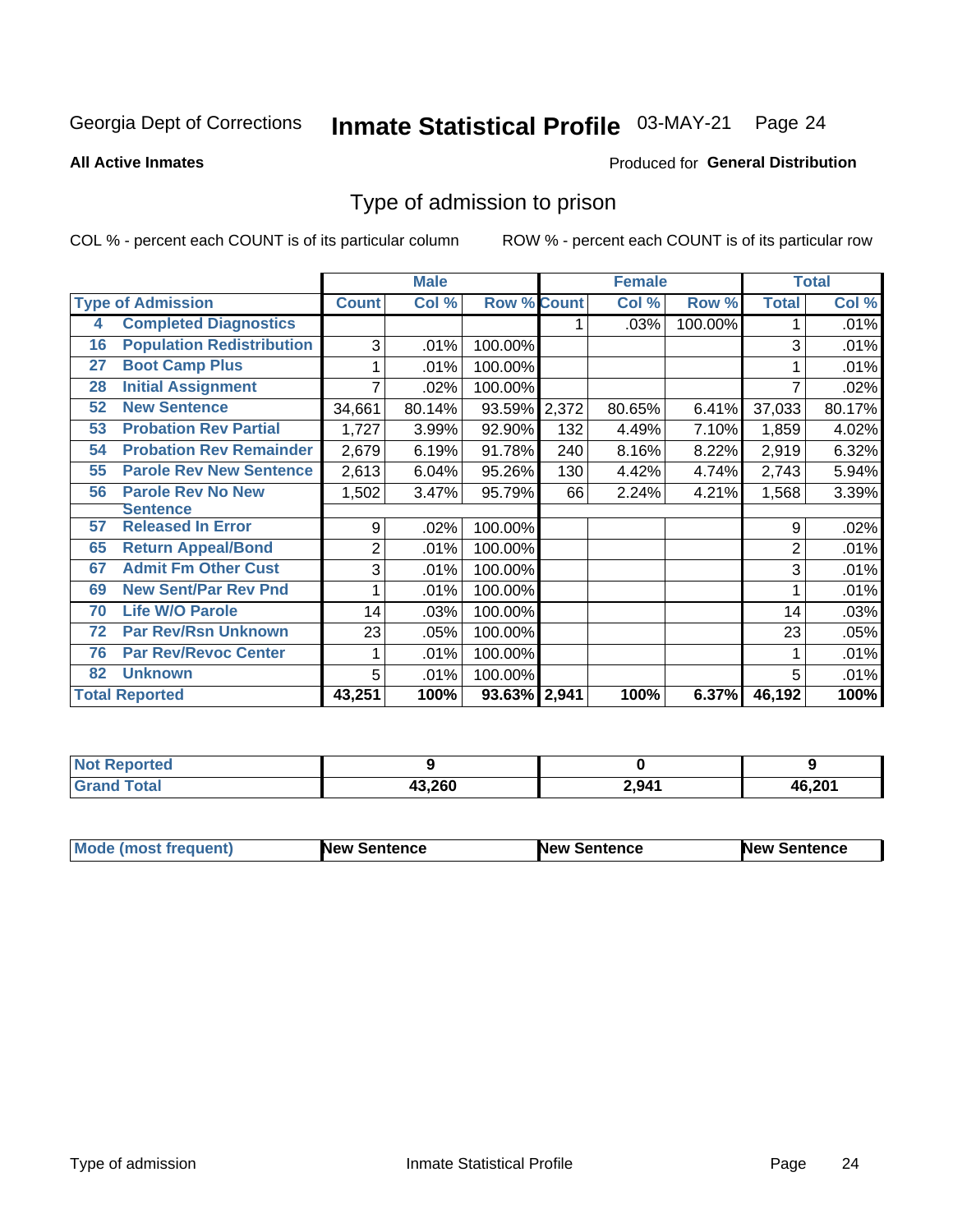## Inmate Statistical Profile 03-MAY-21 Page 25

**All Active Inmates** 

### Produced for General Distribution

### Current / last supervision level

COL % - percent each COUNT is of its particular column

|                        |              | <b>Male</b> |                    |       | <b>Female</b> |           |        | <b>Total</b> |
|------------------------|--------------|-------------|--------------------|-------|---------------|-----------|--------|--------------|
| <b>Security Status</b> | <b>Count</b> | Col %       | <b>Row % Count</b> |       | Col %         | Row %     | Total  | Col %        |
| 3 Minimum              | 4.117        | $9.52\%$    | 78.76%             | 1,110 | 37.78%        | $21.24\%$ | 5,227  | 11.32%       |
| 4 Medium               | 28.916       | 66.85%      | 94.61%             | 1,647 | 56.06%        | $5.39\%$  | 30,563 | 66.17%       |
| 5 Close                | 10.221       | 23.63%      | 98.26%             | 181   | 6.16%         | $1.74\%$  | 10,402 | 22.52%       |
| <b>Total Reported</b>  | 43,254       | 100%        | $93.64\%$          | 2,938 | 100%          | $6.36\%$  | 46,192 | 100%         |

| <b>Still being diagnosed</b> |        |       |        |
|------------------------------|--------|-------|--------|
| <b>Not Reported</b>          |        |       |        |
| <b>Grand Total</b>           | 43,260 | 2,941 | 46,201 |

| M | . | -- |
|---|---|----|
|   |   |    |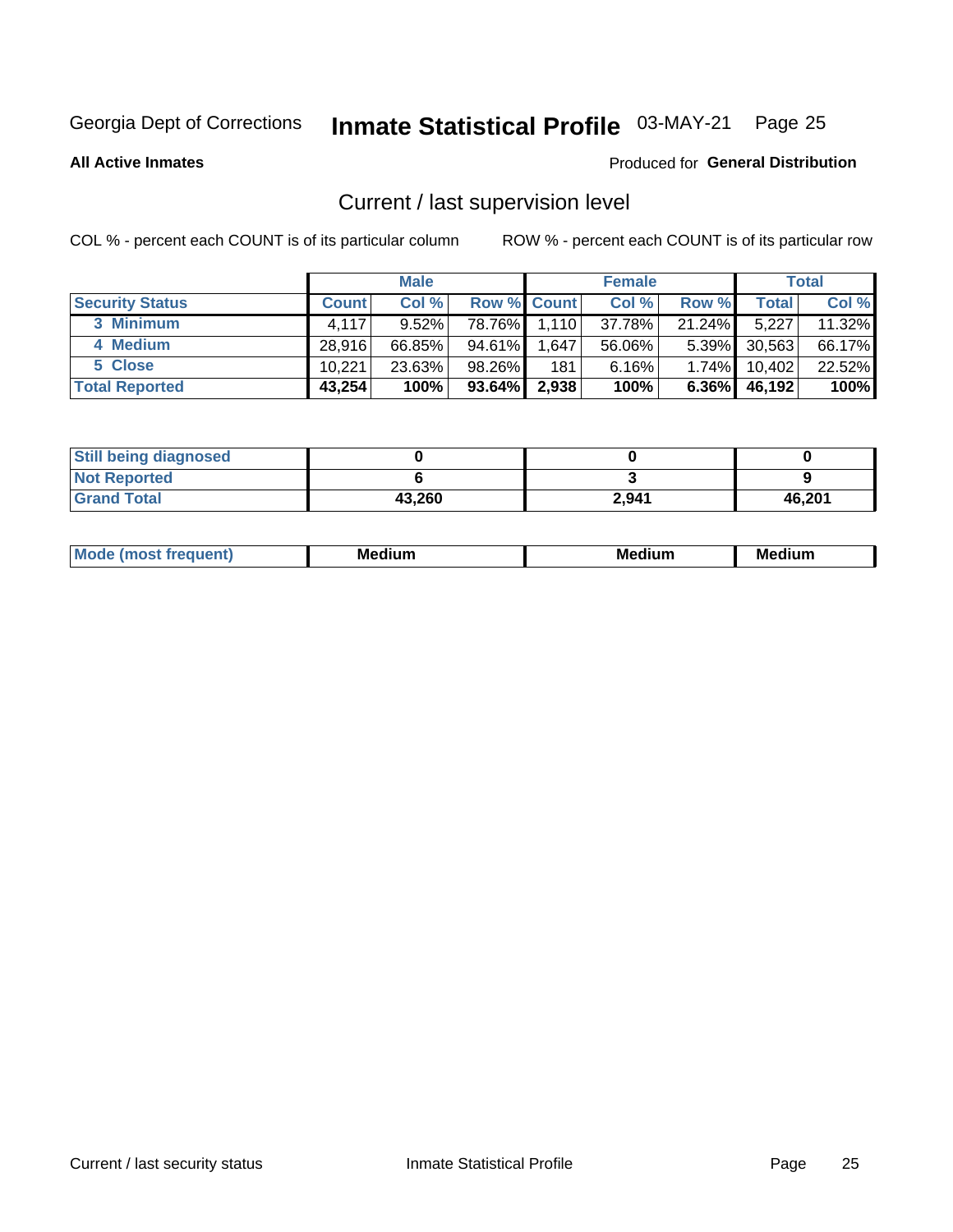## Inmate Statistical Profile 03-MAY-21 Page 26

**All Active Inmates** 

### Produced for General Distribution

### Current / last type of institution

COL % - percent each COUNT is of its particular column

|                                   |                | <b>Male</b> |             |       | <b>Female</b> |        |              | <b>Total</b> |
|-----------------------------------|----------------|-------------|-------------|-------|---------------|--------|--------------|--------------|
| <b>Type of Institution</b>        | <b>Count</b>   | Col %       | Row % Count |       | Col %         | Row %  | <b>Total</b> | Col %        |
| <b>County Ci</b>                  | 3,474          | 8.09%       | 99.97%      |       | .03%          | .03%   | 3,475        | 7.58%        |
| <b>Probation Detention Center</b> |                | .01%        | 100.00%     |       |               |        |              | .01%         |
| <b>State Prison</b>               | 31,385         | 73.12%      | 92.32%      | 2,610 | 88.78%        | 7.68%  | 33,995       | 74.13%       |
| <b>Transitional Center</b>        | 1,698          | $3.96\%$    | 83.81%      | 328   | 11.16%        | 16.19% | 2,026        | 4.42%        |
| <b>Private Prison</b>             | 6,351          | 14.80%      | 100.00%     |       |               |        | 6,351        | 13.85%       |
| <b>County Jail</b>                | 6              | .01%        | 100.00%     |       |               |        | 6            | .01%         |
| <b>Rsat - Center</b>              | $\overline{2}$ | $.01\%$     | 100.00%     |       |               |        | 2            | .01%         |
| <b>State Hospital</b>             | 3 <sup>1</sup> | $.01\%$     | 75.00%      |       | .03%          | 25.00% | 4            | .01%         |
| <b>Total Reported</b>             | 42,921         | 100%        | 93.59%      | 2,940 | 100%          | 6.41%  | 45,861       | 100%         |

| $^{\mathrm{H}}$ Not.<br>Reported |        |       |        |
|----------------------------------|--------|-------|--------|
| Total                            | 42,921 | 2,940 | 45,861 |

| <b>Mode (most frequent)</b> | <b>State Prison</b> | <b>State Prison</b> | <b>State Prisonl</b> |
|-----------------------------|---------------------|---------------------|----------------------|
|                             |                     |                     |                      |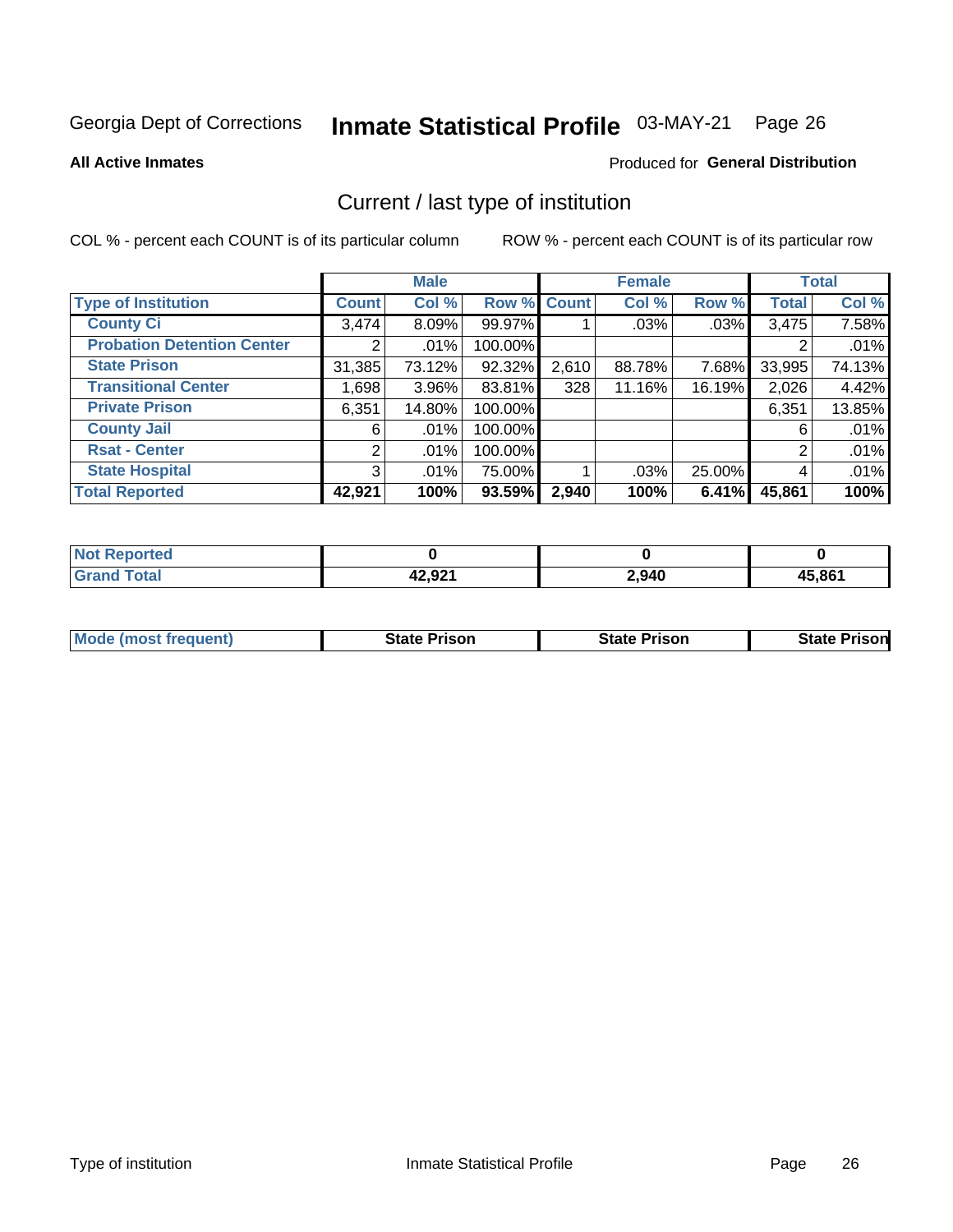## Inmate Statistical Profile 03-MAY-21 Page 27

### **All Active Inmates**

### Produced for General Distribution

### Institution type - transitional centers

COL % - percent each COUNT is of its particular column

|                                          |              | <b>Male</b> |         |                | <b>Female</b> |         |              | <b>Total</b> |
|------------------------------------------|--------------|-------------|---------|----------------|---------------|---------|--------------|--------------|
| <b>Institution Type - Trans. Centers</b> | <b>Count</b> | Col %       | Row %   | <b>Count</b>   | Col %         | Row %   | <b>Total</b> | Col %        |
| <b>Albany Tc</b>                         |              | .06%        | 100.00% |                |               |         |              | .05%         |
| <b>Arrendale Tc</b>                      |              |             |         | 132            | 40.24%        | 100.00% | 132          | 6.52%        |
| <b>Atlanta Tc</b>                        | 216          | 12.72%      | 100.00% |                |               |         | 216          | 10.66%       |
| <b>Augusta Tc</b>                        | 200          | 11.78%      | 100.00% |                |               |         | 200          | 9.87%        |
| <b>Bacon Tc</b>                          | 48           | 2.83%       | 100.00% |                |               |         | 48           | 2.37%        |
| <b>Charles D. Hudson Tc</b>              | 153          | 9.01%       | 100.00% |                |               |         | 153          | 7.55%        |
| <b>Clayton Tc</b>                        | 269          | 15.84%      | 100.00% |                |               |         | 269          | 13.28%       |
| <b>Coastal Tc</b>                        |              | .06%        | 100.00% |                |               |         |              | .05%         |
| <b>Columbus Tc</b>                       | 129          | 7.60%       | 100.00% |                |               |         | 129          | 6.37%        |
| <b>Macon Tc</b>                          | 155          | 9.13%       | 100.00% |                |               |         | 155          | 7.65%        |
| <b>Macon Womens Tc</b>                   |              |             |         | $\overline{2}$ | .61%          | 100.00% | 2            | .10%         |
| <b>Metro Tc</b>                          |              |             |         | 194            | 59.15%        | 100.00% | 194          | 9.58%        |
| <b>Phillips Tc</b>                       | 192          | 11.31%      | 100.00% |                |               |         | 192          | 9.48%        |
| <b>Savannah Mens Tc</b>                  |              | .06%        | 100.00% |                |               |         |              | .05%         |
| <b>Smith Tc</b>                          | 179          | 10.54%      | 100.00% |                |               |         | 179          | 8.84%        |
| <b>Valdosta Tc</b>                       | 154          | 9.07%       | 100.00% |                |               |         | 154          | 7.60%        |
| <b>Total Reported</b>                    | 1,698        | 100%        | 83.81%  | 328            | 100%          | 16.19%  | 2,026        | 100%         |

| <b>Reported</b> |      |            |       |
|-----------------|------|------------|-------|
| <b>Total</b>    | ,698 | າາດ<br>ാ∠ഠ | 2,026 |

| Mode (most frequent) | <b>Clayton Tc</b> | Metro Tc | <b>Clayton Tc</b> |
|----------------------|-------------------|----------|-------------------|
|                      |                   |          |                   |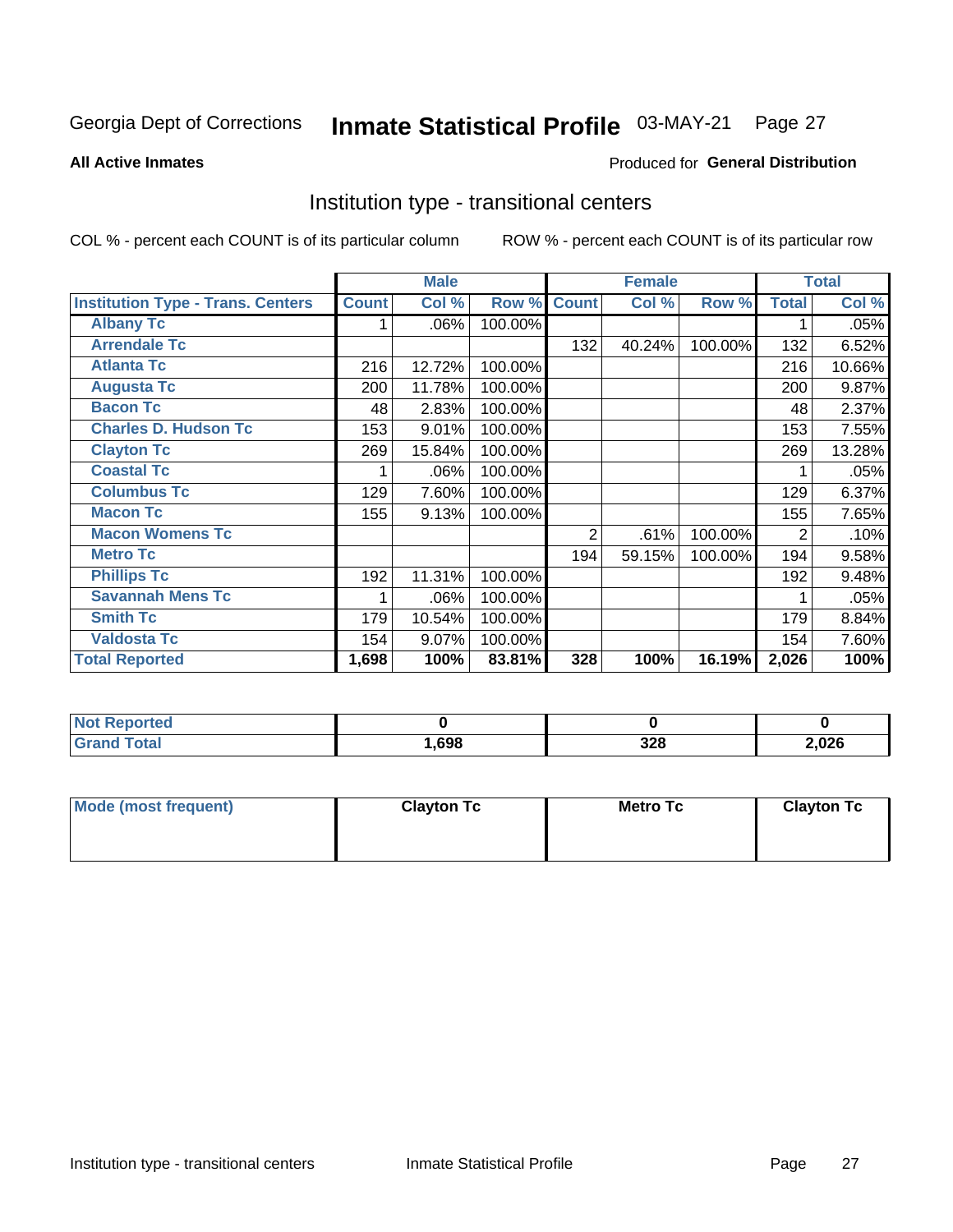## Inmate Statistical Profile 03-MAY-21 Page 28

### **All Active Inmates**

### Produced for General Distribution

### Institution type - county prisons

COL % - percent each COUNT is of its particular column

|                                          |                | <b>Male</b> |         |              | <b>Female</b> |       |                | <b>Total</b> |
|------------------------------------------|----------------|-------------|---------|--------------|---------------|-------|----------------|--------------|
| <b>Institution Type - County Prisons</b> | <b>Count</b>   | Col %       | Row %   | <b>Count</b> | Col %         | Row % | <b>Total</b>   | Col %        |
| <b>Bulloch County Ci</b>                 | 131            | 3.77%       | 100.00% |              |               |       | 131            | 3.77%        |
| <b>Calhoun County Ci</b>                 | 1              | .03%        | 100.00% |              |               |       | 1              | .03%         |
| <b>Carroll County Ci</b>                 | 169            | 4.86%       | 100.00% |              |               |       | 169            | 4.86%        |
| <b>Chattooga County Ci</b>               | 1              | .03%        | 100.00% |              |               |       | 1              | .03%         |
| <b>Clarke County Ci</b>                  | 129            | 3.71%       | 100.00% |              |               |       | 129            | 3.71%        |
| <b>Clayton County Ci</b>                 | 161            | 4.63%       | 100.00% |              |               |       | 161            | 4.63%        |
| <b>Colquitt County Ci</b>                | 131            | 3.77%       | 100.00% |              |               |       | 131            | 3.77%        |
| <b>Coweta County Ci</b>                  | 167            | 4.81%       | 100.00% |              |               |       | 167            | 4.81%        |
| <b>Decatur County Ci</b>                 | 129            | 3.71%       | 100.00% |              |               |       | 129            | 3.71%        |
| <b>Effingham County Ci</b>               | 157            | 4.52%       | 100.00% |              |               |       | 157            | 4.52%        |
| <b>Floyd County Ci</b>                   | 323            | 9.30%       | 100.00% |              |               |       | 323            | 9.29%        |
| <b>Fulton County Ci</b>                  | 7              | .20%        | 100.00% |              |               |       | $\overline{7}$ | .20%         |
| <b>Gilmer County Ci</b>                  | $\overline{2}$ | .06%        | 100.00% |              |               |       | $\overline{2}$ | .06%         |
| <b>Grady County Ci</b>                   | $\overline{2}$ | .06%        | 100.00% |              |               |       | $\overline{2}$ | .06%         |
| <b>Gwinnett County Ci</b>                | 118            | 3.40%       | 100.00% |              |               |       | 118            | 3.40%        |
| <b>Hall County Ci</b>                    | 115            | 3.31%       | 100.00% |              |               |       | 115            | 3.31%        |
| <b>Hancock County Ci</b>                 | 1              | .03%        | 100.00% |              |               |       | 1              | .03%         |
| <b>Harris County Ci</b>                  | 122            | 3.51%       | 100.00% |              |               |       | 122            | 3.51%        |
| <b>Hart County Ci</b>                    | 4              | .12%        | 100.00% |              |               |       | 4              | .12%         |
| <b>Henry County Ci</b>                   | 1              | .03%        | 100.00% |              |               |       | 1              | .03%         |
| <b>Jackson County Ci</b>                 | 101            | 2.91%       | 100.00% |              |               |       | 101            | 2.91%        |
| <b>Jefferson County Ci</b>               | 149            | 4.29%       | 100.00% |              |               |       | 149            | 4.29%        |
| <b>Meriwether County Ci</b>              | 1              | .03%        | 100.00% |              |               |       | 1              | .03%         |
| <b>Miller County Ci</b>                  | 1              | .03%        | 100.00% |              |               |       | 1              | .03%         |
| <b>Mitchell County Ci</b>                | 105            | 3.02%       | 100.00% |              |               |       | 105            | 3.02%        |
| <b>Morgan County Ci</b>                  | 1              | .03%        | 100.00% |              |               |       | 1              | .03%         |
| <b>Muscogee County Ci</b>                | 351            | 10.10%      | 100.00% |              |               |       | 351            | 10.10%       |
| <b>Richmond County Ci</b>                | 163            | 4.69%       | 100.00% |              |               |       | 163            | 4.69%        |
| <b>Screven County Ci</b>                 | 107            | 3.08%       | 100.00% |              |               |       | 107            | 3.08%        |
| <b>Spalding County Ci</b>                | 284            | 8.18%       | 100.00% |              |               |       | 284            | 8.17%        |
| <b>Stewart County Ci</b>                 | 1              | .03%        | 100.00% |              |               |       | 1              | .03%         |
| <b>Sumter County Ci</b>                  | 234            | 6.74%       | 100.00% |              |               |       | 234            | 6.73%        |
| <b>Terrell County Ci</b>                 | 91             | 2.62%       | 100.00% |              |               |       | 91             | 2.62%        |
| <b>Thomas County Ci</b>                  | 3              | .09%        | 100.00% |              |               |       | 3              | .09%         |
| <b>Tift County Ci</b>                    | $\overline{3}$ | .09%        | 100.00% |              |               |       | 3              | .09%         |
| <b>Upson County Ci</b>                   | 1              | .03%        | 100.00% |              |               |       | 1              | .03%         |
| <b>Walker County Ci</b>                  | 3              | .09%        | 100.00% |              |               |       | 3              | .09%         |
| <b>Walton County Ci</b>                  | $\overline{2}$ | .06%        | 100.00% |              |               |       | $\overline{2}$ | .06%         |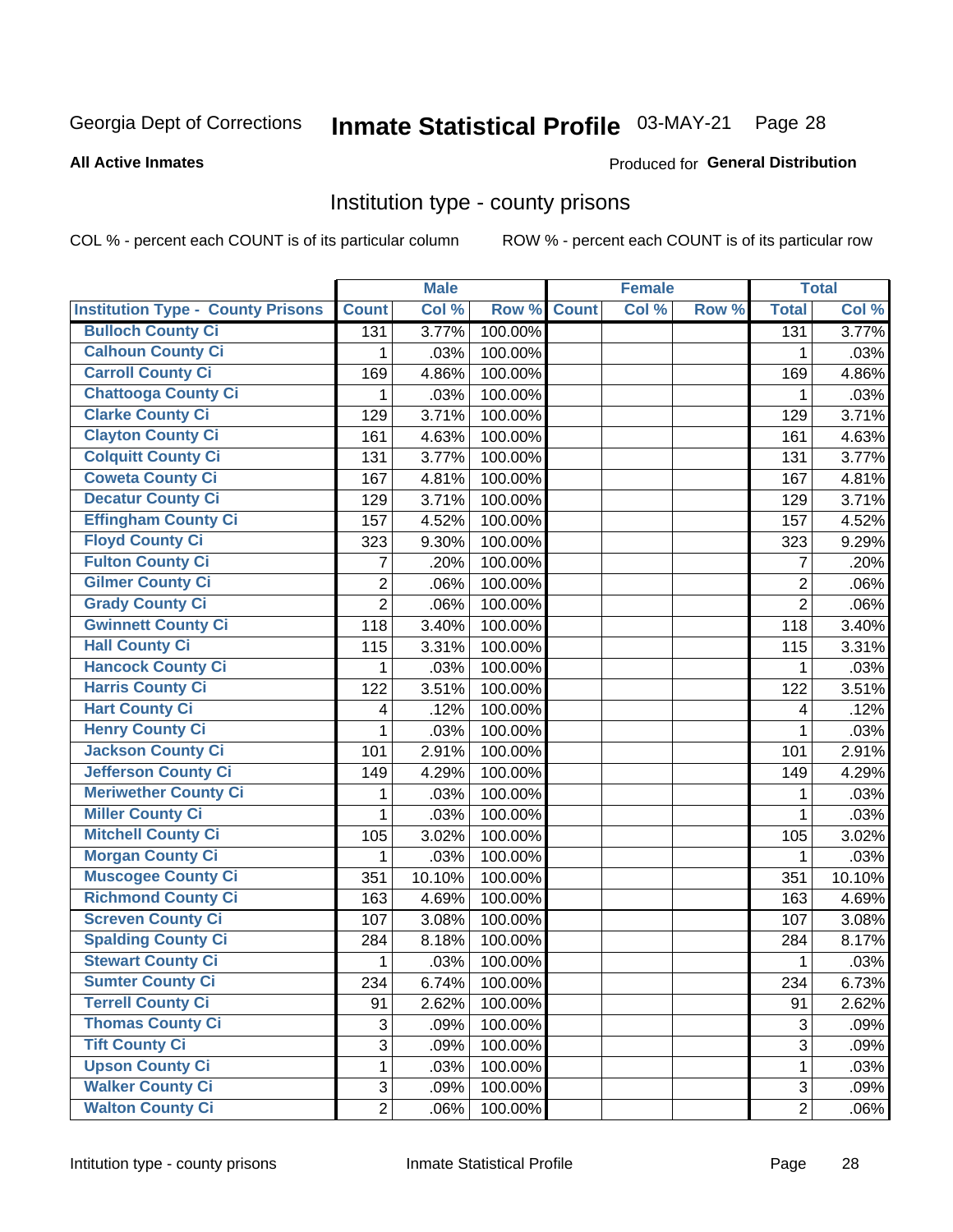## Inmate Statistical Profile 03-MAY-21 Page 29

**All Active Inmates** 

Produced for General Distribution

### Institution type - county prisons

COL % - percent each COUNT is of its particular column

|                                                    | <b>Male</b> |         |                    | <b>Female</b> |         |         | <b>Total</b> |         |
|----------------------------------------------------|-------------|---------|--------------------|---------------|---------|---------|--------------|---------|
| <b>Institution Type - County Prisons   Count  </b> |             | Col%    | <b>Row % Count</b> |               | Col%    | Row %   | Total        | Col %   |
| <b>Wilkes County Ci</b>                            | $\sim$      | $.06\%$ | 100.00%            |               |         |         |              | $.06\%$ |
| <b>Womens Ci</b>                                   |             |         |                    |               | 100.00% | 100.00% |              | .03%    |
| <b>Total Reported</b>                              | 3,474       | 100%    | 99.97%             |               | 100%    | $.03\%$ | 3,475        | 100%    |

| <b>Not Reported</b><br>$\sim$ |     |               |
|-------------------------------|-----|---------------|
| <b>Total</b>                  | A7A | 2 175<br>71 J |

| Mode (most frequent) | <b>Muscogee County Ci</b> | <b>Womens Ci</b> Muscogee County |
|----------------------|---------------------------|----------------------------------|
|----------------------|---------------------------|----------------------------------|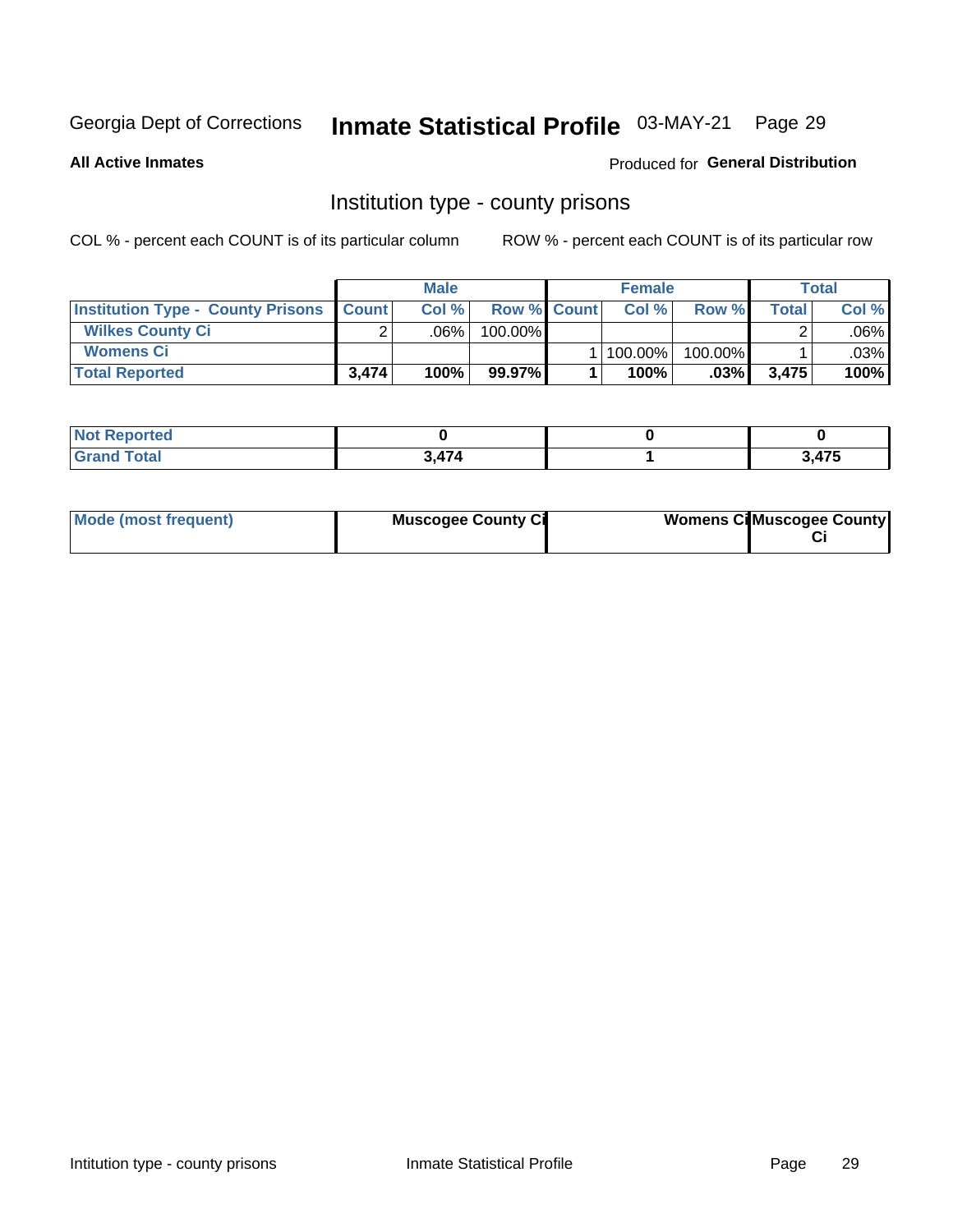## Inmate Statistical Profile 03-MAY-21 Page 30

**Produced for General Distribution** 

### **All Active Inmates**

### Institution type - state prisons

COL % - percent each COUNT is of its particular column

|                                         |                | <b>Male</b> |         |              | <b>Female</b> |         | <b>Total</b> |        |
|-----------------------------------------|----------------|-------------|---------|--------------|---------------|---------|--------------|--------|
| <b>Institution Type - State Prisons</b> | <b>Count</b>   | Col %       | Row %   | <b>Count</b> | Col %         | Row %   | <b>Total</b> | Col %  |
| <b>Arrendale State Prison</b>           | 1              | .01%        | .08%    | 1,290        | 49.43%        | 99.92%  | 1,291        | 3.80%  |
| <b>Augusta State Med. Prison</b>        | 1,053          | 3.36%       | 100.00% |              |               |         | 1,053        | 3.10%  |
| <b>Autry State Prison</b>               | 962            | 3.07%       | 100.00% |              |               |         | 962          | 2.83%  |
| <b>Baldwin State Prison</b>             | 885            | 2.82%       | 100.00% |              |               |         | 885          | 2.60%  |
| <b>Burruss Correctional Training</b>    | 476            | 1.52%       | 100.00% |              |               |         | 476          | 1.40%  |
| <b>Ctr</b>                              |                |             |         |              |               |         |              |        |
| <b>Calhoun State Prison</b>             | 1,518          | 4.84%       | 100.00% |              |               |         | 1,518        | 4.47%  |
| <b>Central State Prison</b>             | 1,016          | 3.24%       | 100.00% |              |               |         | 1,016        | 2.99%  |
| <b>Chatham State Prison</b>             | 6              | .02%        | 100.00% |              |               |         | 6            | .02%   |
| <b>Coastal State Prison</b>             | 1,012          | 3.22%       | 100.00% |              |               |         | 1,012        | 2.98%  |
| <b>Dodge State Prison</b>               | 1,067          | 3.40%       | 100.00% |              |               |         | 1,067        | 3.14%  |
| <b>Dooly State Prison</b>               | 1,469          | 4.68%       | 100.00% |              |               |         | 1,469        | 4.32%  |
| <b>Emanuel Womens Facility</b>          |                |             |         | 241          | 9.23%         | 100.00% | 241          | .71%   |
| <b>Ga Diag Class Prison</b>             | 4,336          | 13.82%      | 100.00% |              |               |         | 4,336        | 12.75% |
| <b>Ga State Prison</b>                  | 1,318          | 4.20%       | 100.00% |              |               |         | 1,318        | 3.88%  |
| <b>Hancock State Prison</b>             | 923            | 2.94%       | 100.00% |              |               |         | 923          | 2.72%  |
| <b>Hays State Prison</b>                | 978            | 3.12%       | 100.00% |              |               |         | 978          | 2.88%  |
| <b>Helms Facility</b>                   | 10             | .03%        | 66.67%  | 5            | .19%          | 33.33%  | 15           | .04%   |
| <b>Johnson State Prison</b>             | 1,327          | 4.23%       | 100.00% |              |               |         | 1,327        | 3.90%  |
| <b>Lee State Prison</b>                 | 512            | 1.63%       | 100.00% |              |               |         | 512          | 1.51%  |
| <b>Long Unit</b>                        | 113            | .36%        | 100.00% |              |               |         | 113          | .33%   |
| <b>Lowndes Unit</b>                     | $\overline{7}$ | .02%        | 100.00% |              |               |         | 7            | .02%   |
| <b>Macon State Prison</b>               | 1,450          | 4.62%       | 100.00% |              |               |         | 1,450        | 4.27%  |
| <b>Metro Reentry Facility</b>           | 147            | .47%        | 100.00% |              |               |         | 147          | .43%   |
| <b>Metro State Prison (W)</b>           |                |             |         | 1            | .04%          | 100.00% | 1            | .01%   |
| <b>Montgomery State Prison</b>          | 230            | .73%        | 100.00% |              |               |         | 230          | .68%   |
| <b>Phillips State Prison</b>            | 854            | 2.72%       | 100.00% |              |               |         | 854          | 2.51%  |
| <b>Pulaski State Prison</b>             |                |             |         | 819          | 31.38%        | 100.00% | 819          | 2.41%  |
| <b>Putnam State Prison</b>              | 1              | .01%        | 100.00% |              |               |         | 1            | .01%   |
| <b>Rogers State Prison</b>              | 1,172          | 3.73%       | 100.00% |              |               |         | 1,172        | 3.45%  |
| <b>Rutledge State Prison</b>            | 551            | 1.76%       | 100.00% |              |               |         | 551          | 1.62%  |
| <b>Smith State Prison</b>               | 1,381          | 4.40%       | 100.00% |              |               |         | 1,381        | 4.06%  |
| <b>Special Management Unit</b>          | 184            | .59%        | 100.00% |              |               |         | 184          | .54%   |
| <b>Telfair State Prison</b>             | 1,159          | 3.69%       | 100.00% |              |               |         | 1,159        | 3.41%  |
| <b>Valdosta State Prison</b>            | 791            | 2.52%       | 100.00% |              |               |         | 791          | 2.33%  |
| <b>Walker State Prison</b>              | 366            | 1.17%       | 100.00% |              |               |         | 366          | 1.08%  |
| <b>Ware State Prison</b>                | 1,077          | 3.43%       | 100.00% |              |               |         | 1,077        | 3.17%  |
| <b>Washington State Prison</b>          | 1,400          | 4.46%       | 100.00% |              |               |         | 1,400        | 4.12%  |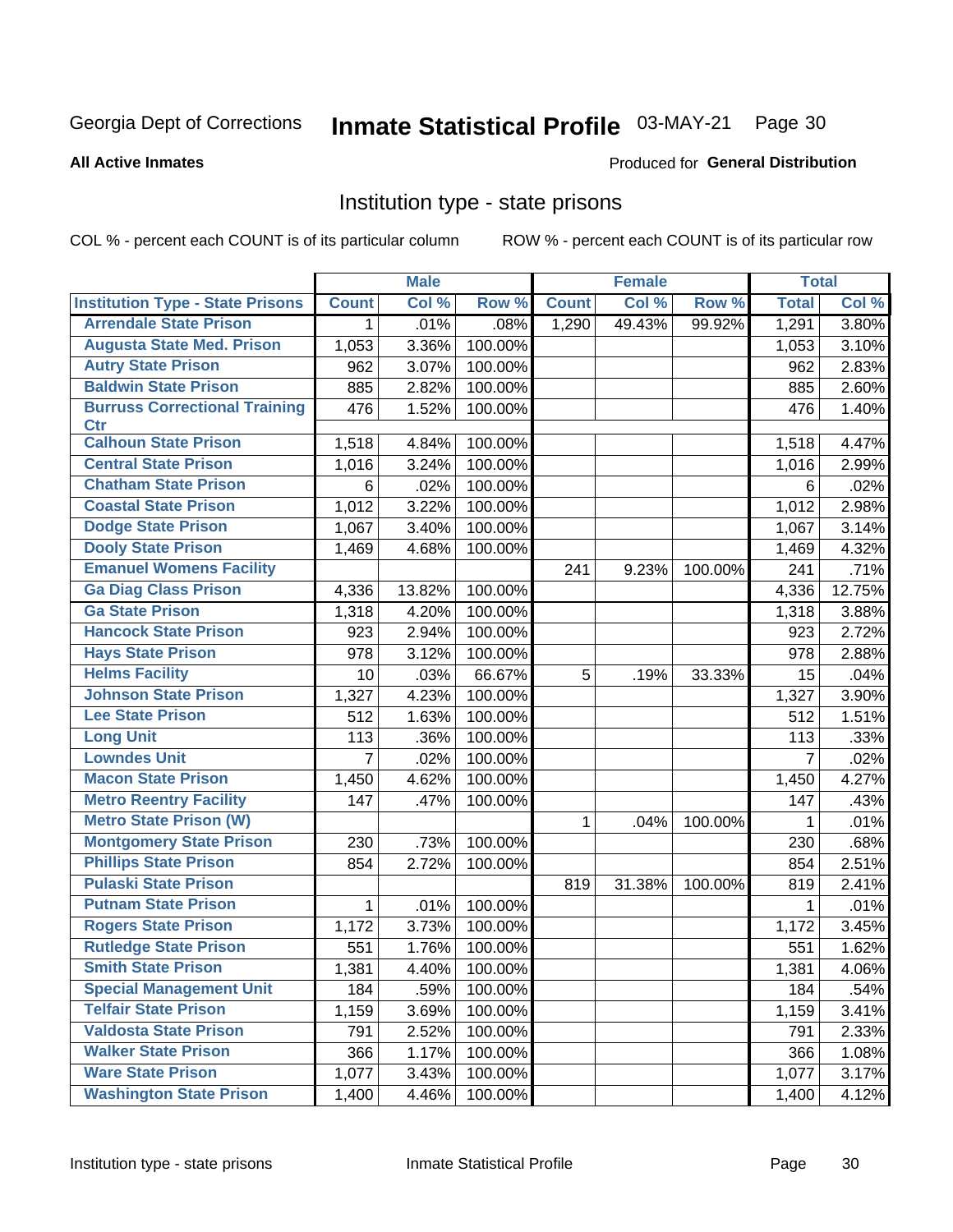#### Inmate Statistical Profile 03-MAY-21 Page 31

**All Active Inmates** 

### Produced for General Distribution

### Institution type - state prisons

COL % - percent each COUNT is of its particular column

|                                         |              | <b>Male</b> |            |              | <b>Female</b> |         |              | Total   |
|-----------------------------------------|--------------|-------------|------------|--------------|---------------|---------|--------------|---------|
| <b>Institution Type - State Prisons</b> | <b>Count</b> | Col %       | Row %I     | <b>Count</b> | Col %         | Row %   | <b>Total</b> | Col %   |
| <b>Wayne State Prison</b>               |              | $.01\%$     | $100.00\%$ |              |               |         |              | .01%    |
| <b>Whitworth Women'S Facility</b>       |              |             |            | 254          | 9.73%         | 100.00% | 254          | $.75\%$ |
| <b>Wilcox State Prison</b>              | .632         | $5.20\%$    | $100.00\%$ |              |               |         | 1,632        | 4.80%   |
| <b>Total Reported</b>                   | 31,385       | 100%        | $92.32\%$  | 2.610        | 100%          | 7.68% I | 33,995       | 100%    |

| <b>Not Reported</b>  |                             |                               |                                       |
|----------------------|-----------------------------|-------------------------------|---------------------------------------|
| <b>Grand Total</b>   | 31,385                      | 2.610                         | 33,995                                |
| Mode (most frequent) | <b>Ga Diag Class Prison</b> | <b>Arrendale State Prison</b> | <b>Ga Diag Class</b><br><b>Prison</b> |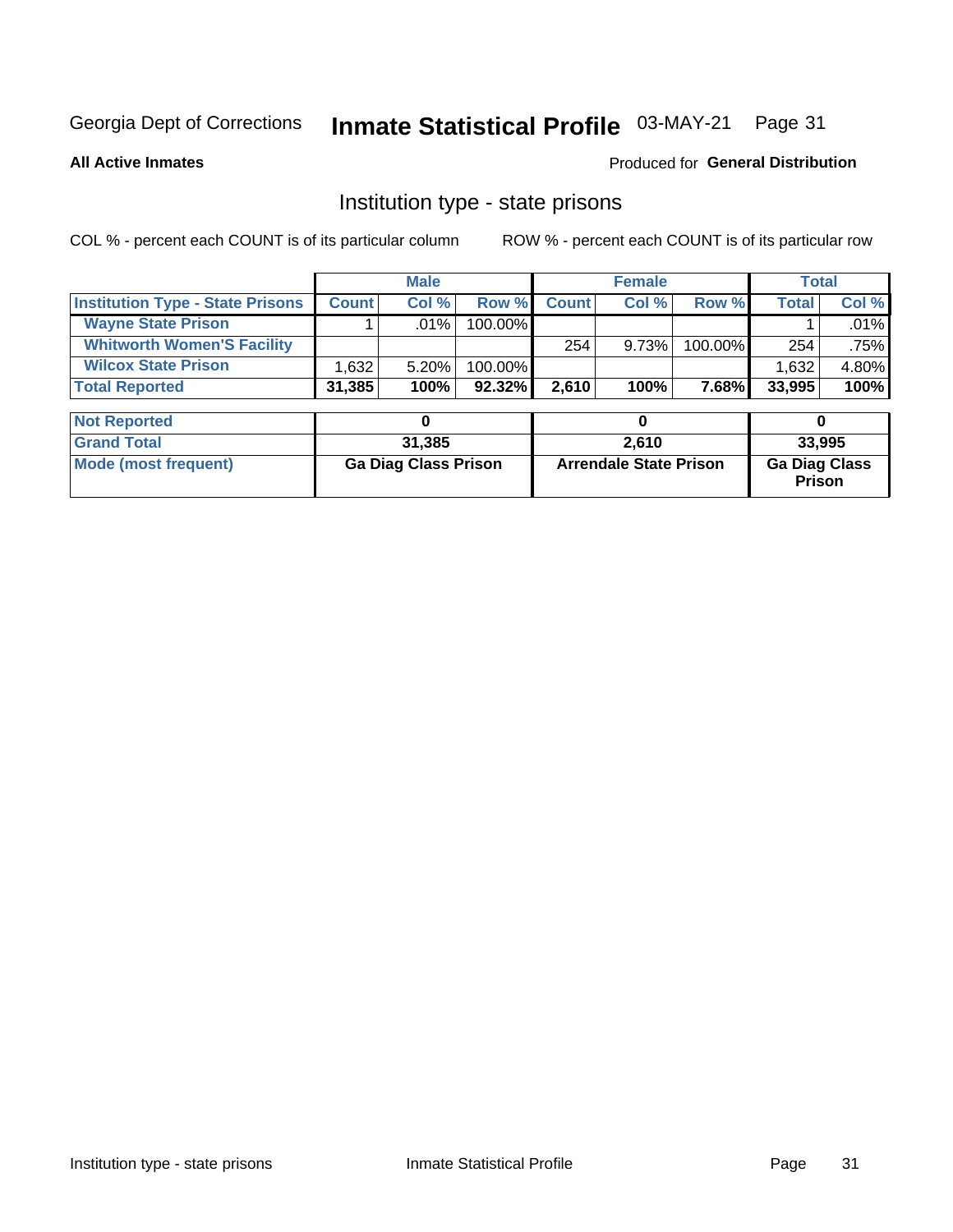## Inmate Statistical Profile 03-MAY-21 Page 32

**All Active Inmates** 

### Produced for General Distribution

### Institution type - private prisons

COL % - percent each COUNT is of its particular column

|                                           |              | <b>Male</b> |                    | <b>Female</b> |       |                    | <b>Total</b> |
|-------------------------------------------|--------------|-------------|--------------------|---------------|-------|--------------------|--------------|
| <b>Institution Type - Private Prisons</b> | <b>Count</b> | Col %       | <b>Row % Count</b> | Col %         | Row % | Total <sub>1</sub> | Col %        |
| <b>Coffee Corr Facility</b>               | 2.162        | 34.04%      | 100.00%            |               |       | 2,162              | 34.04%       |
| <b>Jenkins Corr Facility</b>              | 925          | 14.56%      | $100.00\%$         |               |       | 925                | 14.56%       |
| <b>Riverbend Corr Facility</b>            | 1.130        | 17.79%      | 100.00%            |               |       | 1,130              | 17.79%       |
| <b>Wheeler Corr Facility</b>              | 2,134        | $33.60\%$   | 100.00%            |               |       | 2,134              | 33.60%       |
| <b>Total Reported</b>                     | 6,351        | 100%        | 100%               |               | %     | 6,351              | 100%         |

| <b>Not Reported</b> |       |       |
|---------------------|-------|-------|
| <b>Total</b>        | 6,351 | 6,351 |

| Mode (most frequent) | <b>Coffee Corr Facility</b> | <b>Null</b> | <b>Coffee Corr</b><br><b>Facility</b> |
|----------------------|-----------------------------|-------------|---------------------------------------|
|----------------------|-----------------------------|-------------|---------------------------------------|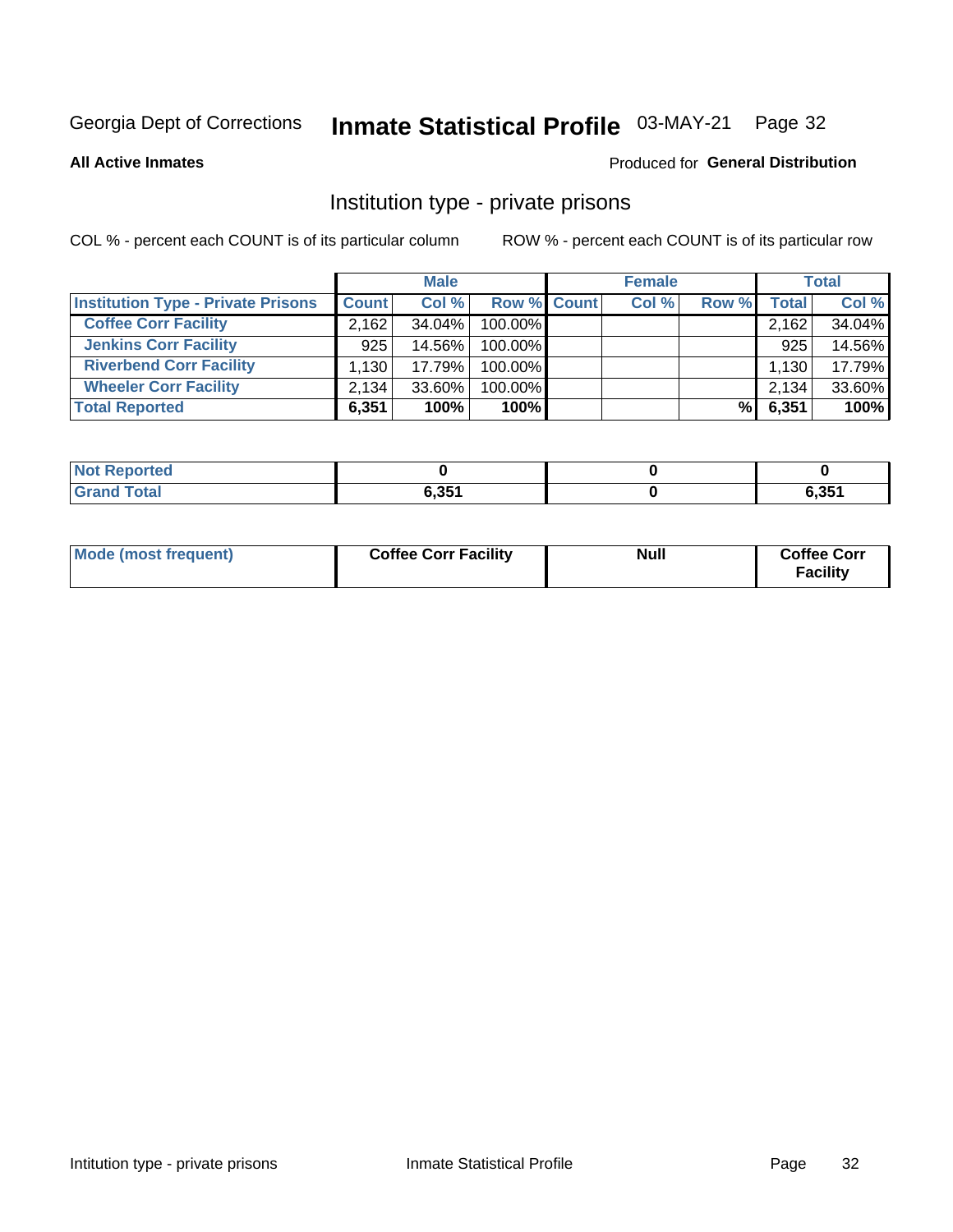#### Inmate Statistical Profile 03-MAY-21 Page 33

**All Active Inmates** 

### Produced for General Distribution

### Institution type - inmate boot camp

COL % - percent each COUNT is of its particular column

|                                      |              | <b>Male</b> |               |              | <b>Female</b> |             | <b>Total</b> |
|--------------------------------------|--------------|-------------|---------------|--------------|---------------|-------------|--------------|
| <b>Institution Type - Boot Camps</b> | <b>Count</b> | Col %       | <b>Row %I</b> | <b>Count</b> | Col %         | Row % Total | Col %        |
| <b>Total Rported</b>                 |              |             |               |              |               |             |              |

| <b>Not Reported</b>            |  |  |
|--------------------------------|--|--|
| <b>Total</b><br>C <sub>r</sub> |  |  |

| Mod<br>uamo | Nul.<br>$- - - - - -$ | <b>Null</b> | <br>uu.<br>------ |
|-------------|-----------------------|-------------|-------------------|
|             |                       |             |                   |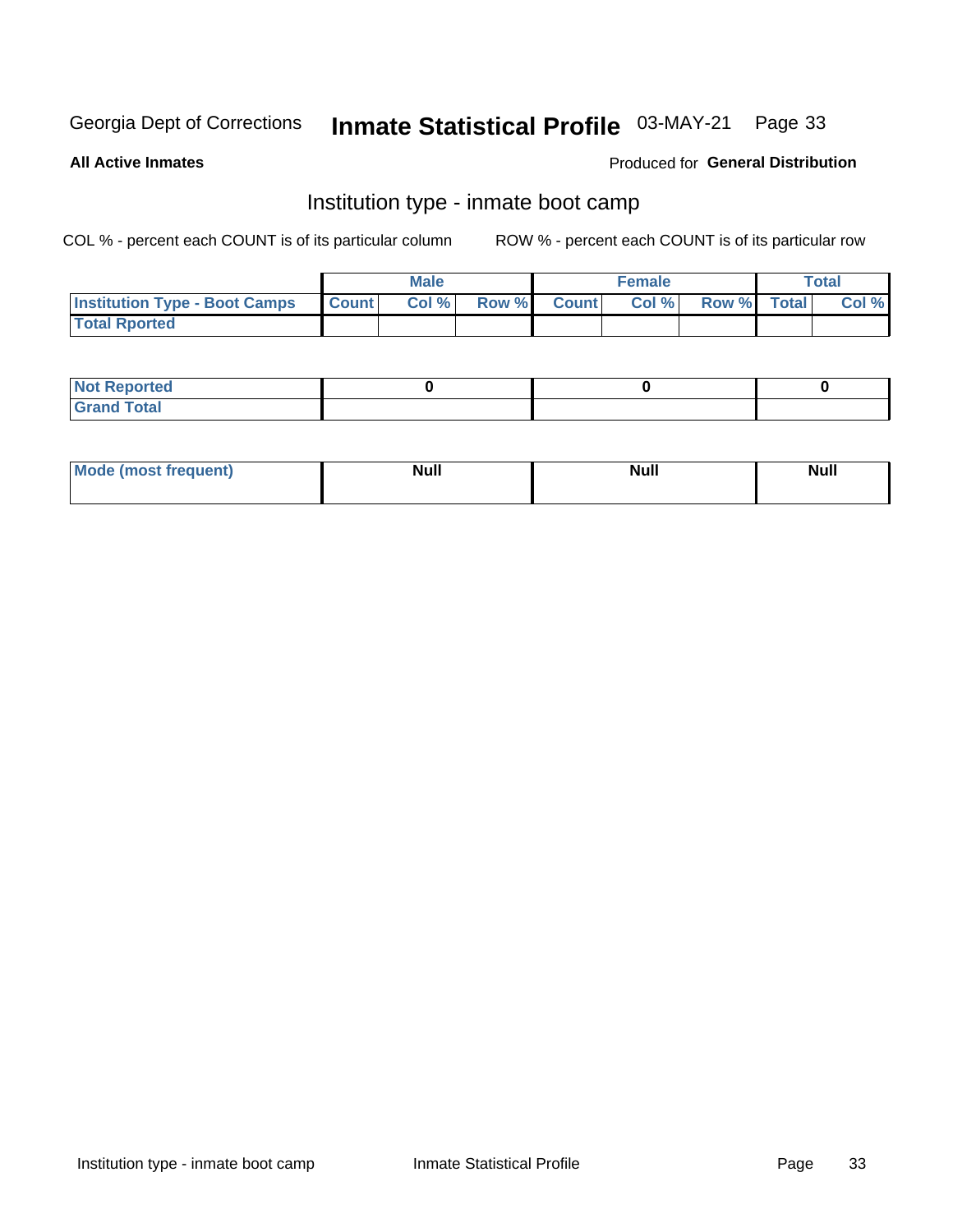## Inmate Statistical Profile 03-MAY-21 Page 34

### **All Active Inmates**

### **Produced for General Distribution**

### Number of disciplinary reports

COL % - percent each COUNT is of its particular column

|                                       |              | <b>Male</b> |             |       | <b>Female</b> |          |        | <b>Total</b> |
|---------------------------------------|--------------|-------------|-------------|-------|---------------|----------|--------|--------------|
| <b>Number of Disciplinary Reports</b> | <b>Count</b> | Col %       | Row % Count |       | Col %         | Row %    | Total  | Col %        |
|                                       | 19,017       | 43.96%      | $90.93\%$   | 1,896 | 64.47%        | 9.07%    | 20,913 | 45.27%       |
|                                       | 5,432        | 12.56%      | 93.43%      | 382   | 12.99%        | $6.57\%$ | 5,814  | 12.58%       |
| $\mathbf{2}$                          | 3,277        | 7.58%       | 95.26%      | 163   | 5.54%         | 4.74%    | 3,440  | 7.45%        |
| 3                                     | 2,457        | 5.68%       | 95.64%      | 112   | 3.81%         | 4.36%    | 2,569  | 5.56%        |
| 4                                     | 1,875        | 4.33%       | 96.50%      | 68    | 2.31%         | 3.50%    | 1,943  | 4.21%        |
| 5                                     | 1,362        | 3.15%       | 96.66%      | 47    | 1.60%         | 3.34%    | 1,409  | 3.05%        |
| <b>More Than 5</b>                    | 9,840        | 22.75%      | 97.30%      | 273   | 9.28%         | 2.70%    | 10,113 | 21.89%       |
| <b>Total Reported</b>                 | 43,260       | 100%        | 93.63%      | 2,941 | 100%          | 6.37%    | 46,201 | 100.0%       |

| Reported<br><b>Not</b> |        |       |        |
|------------------------|--------|-------|--------|
| Total                  | 13.260 | 2,941 | 46,201 |

| Mean (average)       | 5.04 | 2.20 | 4.86 |
|----------------------|------|------|------|
| Median (middle)      |      |      |      |
| Mode (most frequent) |      |      |      |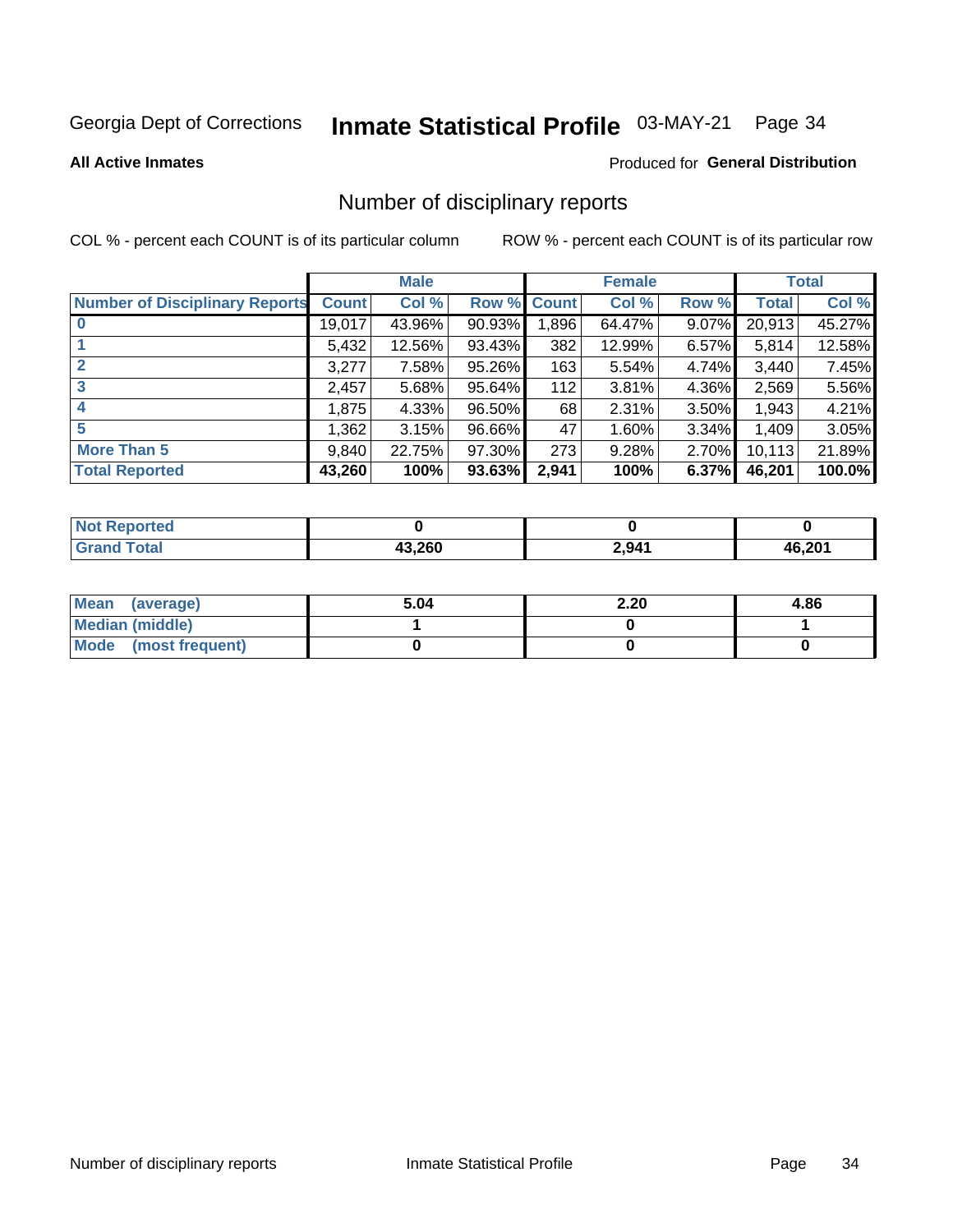## Inmate Statistical Profile 03-MAY-21 Page 35

### **All Active Inmates**

### Produced for General Distribution

### Number of transfers

COL % - percent each COUNT is of its particular column

|                            |              | <b>Male</b> |        |              | <b>Female</b> |          |        | <b>Total</b> |
|----------------------------|--------------|-------------|--------|--------------|---------------|----------|--------|--------------|
| <b>Number of Transfers</b> | <b>Count</b> | Col %       | Row %  | <b>Count</b> | Col %         | Row %    | Total  | Col %        |
|                            | 4,779        | 11.05%      | 85.58% | 805          | 27.37%        | 14.42%   | 5,584  | 12.09%       |
|                            | 12,172       | 28.14%      | 91.86% | 1,079        | 36.69%        | 8.14%    | 13,251 | 28.68%       |
| $\mathbf{2}$               | 6,518        | 15.07%      | 92.64% | 518          | 17.61%        | 7.36%    | 7,036  | 15.23%       |
| 3                          | 4,436        | 10.25%      | 95.40% | 214          | 7.28%         | 4.60%    | 4,650  | 10.06%       |
| 4                          | 2,991        | 6.91%       | 96.64% | 104          | 3.54%         | $3.36\%$ | 3,095  | 6.70%        |
| 5                          | 2,233        | 5.16%       | 96.83% | 73           | 2.48%         | $3.17\%$ | 2,306  | 4.99%        |
| <b>More Than 5</b>         | 10,131       | 23.42%      | 98.56% | 148          | 5.03%         | $1.44\%$ | 10,279 | 22.25%       |
| <b>Total Reported</b>      | 43,260       | 100%        | 93.63% | 2,941        | 100%          | 6.37%    | 46,201 | 100%         |

| orted<br><b>NOT</b> |        |       |          |
|---------------------|--------|-------|----------|
| <b>Total</b>        | האר כו | 2,941 | $AB$ 201 |

| Mean (average)         | 4.32 | 1.64 | 4.15 |
|------------------------|------|------|------|
| <b>Median (middle)</b> |      |      |      |
| Mode (most frequent)   |      |      |      |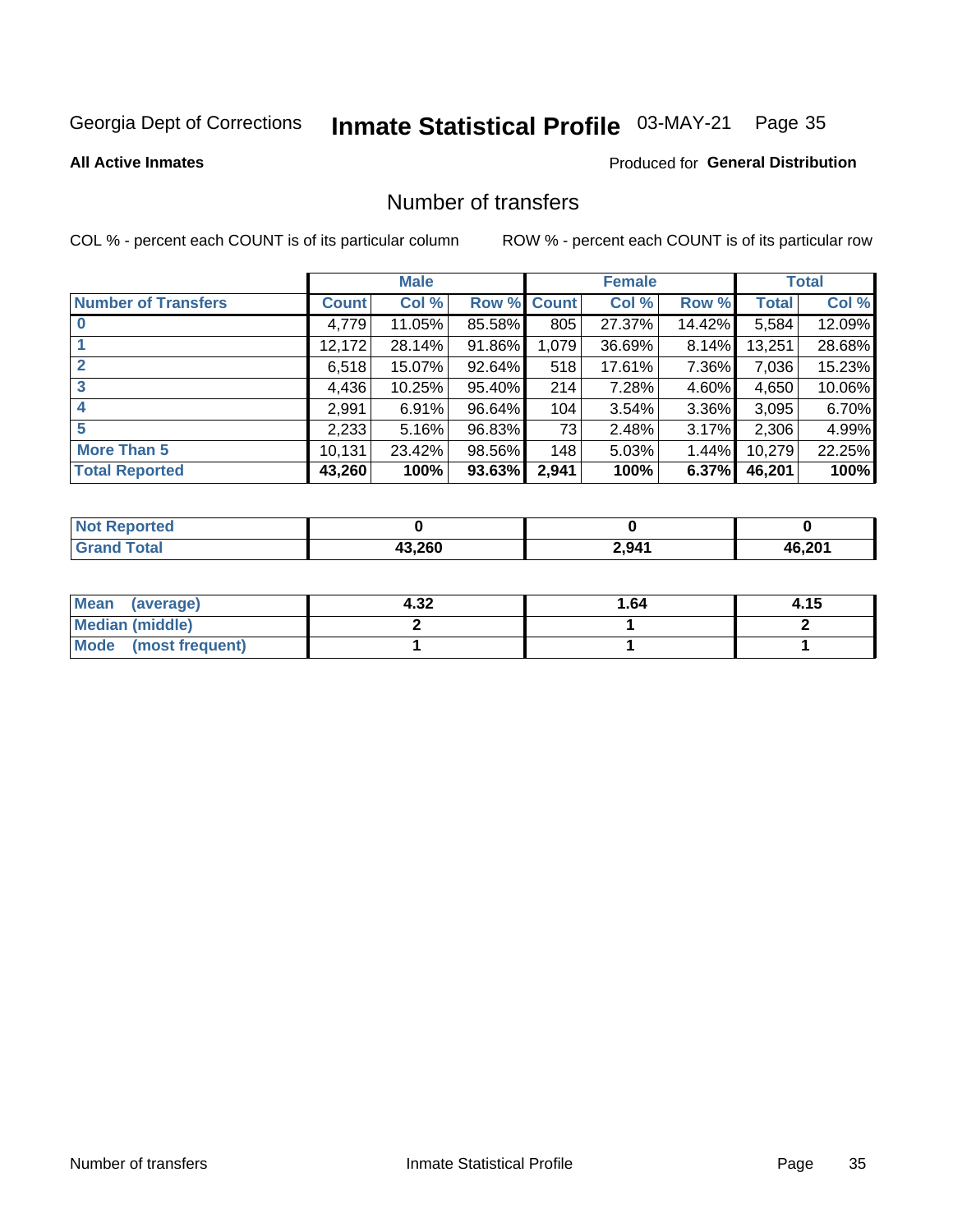## Inmate Statistical Profile 03-MAY-21 Page 36

**All Active Inmates** 

### Produced for General Distribution

### Number of escapes

COL % - percent each COUNT is of its particular column

|                          |              | <b>Male</b> |             |       | <b>Female</b> |          |        | <b>Total</b> |
|--------------------------|--------------|-------------|-------------|-------|---------------|----------|--------|--------------|
| <b>Number of Escapes</b> | <b>Count</b> | Col %       | Row % Count |       | Col %         | Row %    | Total  | Col %        |
|                          | 42,670       | 98.64%      | 93.57%      | 2,930 | 99.63%        | $6.43\%$ | 45,600 | 98.70%       |
|                          | 565          | 1.31%       | $98.09\%$   | 11    | $0.37\%$      | 1.91%    | 576    | 1.25%        |
|                          | 21           | 0.05%       | 100.00%     |       |               |          | 21     | 0.05%        |
|                          | 3            | 0.01%       | 100.00%     |       |               |          | 3      | 0.01%        |
|                          |              | 0.01%       | $100.00\%$  |       |               |          |        | 0.01%        |
| <b>Total Reported</b>    | 43,260       | 100%        | $93.63\%$   | 2,941 | 100%          | 6.37%    | 46,201 | 100.0%       |

| <b>Not Reported</b> |        |       |        |
|---------------------|--------|-------|--------|
| <b>Grand Total</b>  | 43.260 | 2,941 | 46,201 |

| Mean (average)       |  | .0 <sup>4</sup> |
|----------------------|--|-----------------|
| Median (middle)      |  |                 |
| Mode (most frequent) |  |                 |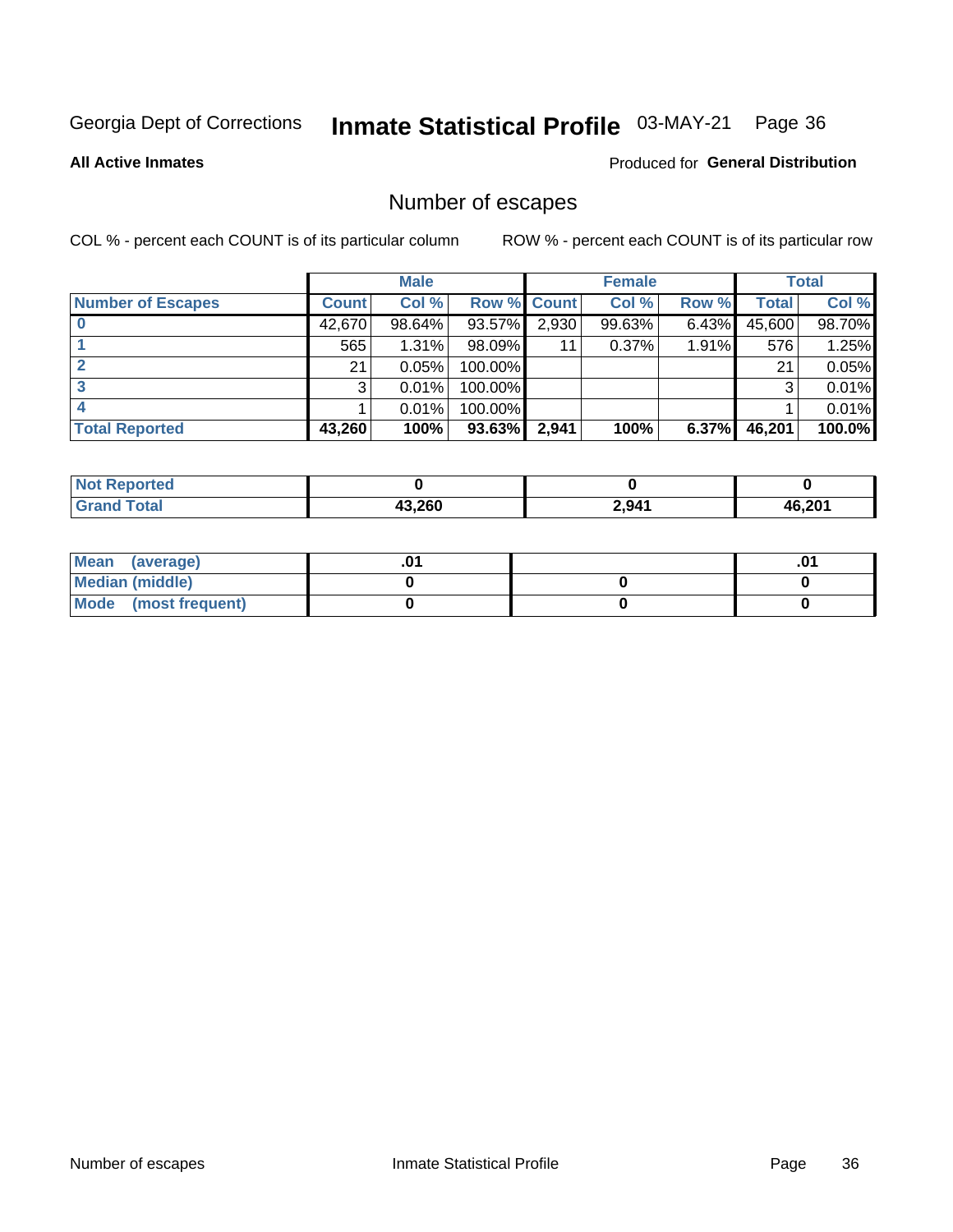#### Inmate Statistical Profile 03-MAY-21 Page 37

**All Active Inmates** 

### Produced for General Distribution

### Split sentences - Probation to follow

COL % - percent each COUNT is of its particular column

|                            |              | <b>Male</b> |                 |       | <b>Female</b> |          |              | <b>Total</b> |
|----------------------------|--------------|-------------|-----------------|-------|---------------|----------|--------------|--------------|
| <b>Probation to follow</b> | <b>Count</b> | Col %       | Row % Count     |       | Col %         | Row %    | <b>Total</b> | Col %        |
| <b>Yes</b>                 | 31.840       | 73.60%      | $93.61\%$ 2.174 |       | 73.92%        |          | 6.39% 34,014 | 73.62%       |
| <b>No</b>                  | 11.420       | 26.40%      | 93.71%          | 767   | $26.08\%$     | $6.29\%$ | 12,187       | 26.38%       |
| <b>Total Reported</b>      | 43,260       | 100%        | $93.63\%$       | 2,941 | 100%          | $6.37\%$ | 46,201       | 100%         |

| _______ | 43.260 | .941 | 46.201 |
|---------|--------|------|--------|
|         |        |      |        |

| M<br>reauent)<br>/٥<br>$\sim$<br>v.,<br>.<br>w<br>$\cdot$ - $\cdot$ |  |  |  |  |  |
|---------------------------------------------------------------------|--|--|--|--|--|
|---------------------------------------------------------------------|--|--|--|--|--|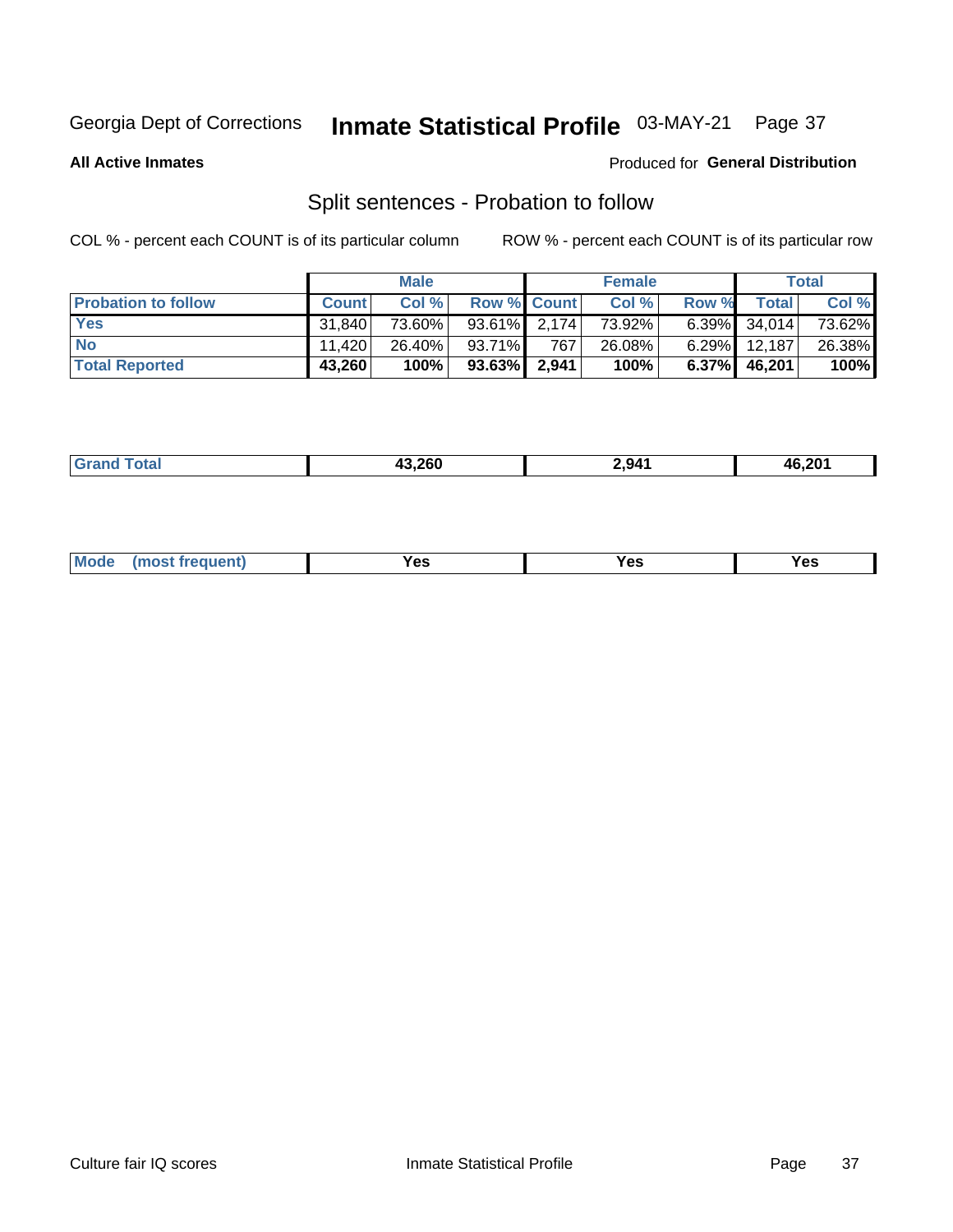# Inmate Statistical Profile 03-MAY-21 Page 38

**All Active Inmates** 

### Produced for General Distribution

# Probable future release type of still active inmates

COL % - percent each COUNT is of its particular column

|                                         |              | <b>Male</b> |                    |     | <b>Female</b> |          | <b>Total</b> |        |
|-----------------------------------------|--------------|-------------|--------------------|-----|---------------|----------|--------------|--------|
| <b>Probable Future Release Type</b>     | <b>Count</b> | Col %       | <b>Row % Count</b> |     | Col %         | Row %    | <b>Total</b> | Col %  |
| <b>Paroled with probation to follow</b> | 16,831       | 41.46%      | 92.64% 1.337       |     | 49.68%        | 7.36%    | 18,168       | 41.97% |
| Paroled w/o probation to follow         | 5,030        | 12.39%      | 91.87%             | 445 | 16.54%        | 8.13%    | 5,475        | 12.65% |
| <b>Maxout with probation to follow</b>  | 11.541       | 28.43%      | 94.95%             | 614 | 22.82%        | 5.05%    | 12,155       | 28.08% |
| <b>Maxout w/o probation to follow</b>   | 1,578        | 3.89%       | 95.23%             | 79  | 2.94%         | 4.77%    | 1,657        | 3.83%  |
| Life, LWOP or death sentence            | 5,620        | 13.84%      | 96.30%             | 216 | 8.03%         | $3.70\%$ | 5,836        | 13.48% |
| <b>Total Reported</b>                   | 40,600       | 100%        | 93.78% 2,691       |     | 100%          | 6.22%    | 43,291       | 100%   |

| <b>eleased</b>      |        |       |        |
|---------------------|--------|-------|--------|
| $f \circ f \circ f$ | 40,600 | 2,691 | 43,291 |

| <b>Mode (most frequent)</b> | <b>PAR with PROB follow</b> | <b>PAR with PROB follow</b> | <b>PAR with PROB</b> |
|-----------------------------|-----------------------------|-----------------------------|----------------------|
|                             |                             |                             | follow               |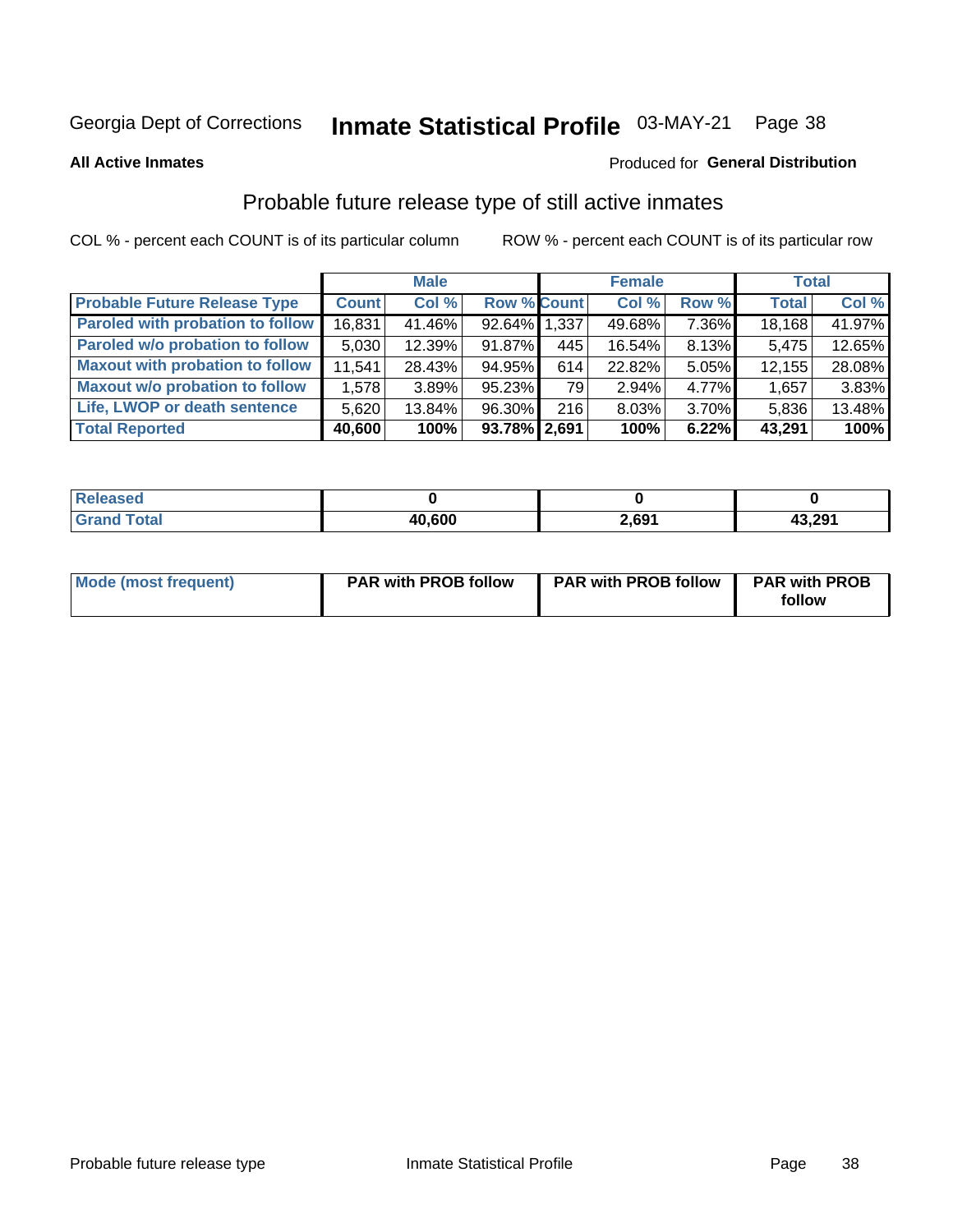# **All Active Inmates**

# **Produced for General Distribution**

# Time served in current (or last) institution

COL % - percent each COUNT is of its particular column

|                            |              | <b>Male</b> |        | <b>Female</b> |        |        | <b>Total</b> |        |
|----------------------------|--------------|-------------|--------|---------------|--------|--------|--------------|--------|
| <b>Time In Institution</b> | <b>Count</b> | Col %       | Row %  | <b>Count</b>  | Col %  | Row %  | Total        | Col %  |
| 0 to 3 months              | 8,673        | 20.05%      | 93.07% | 646           | 21.97% | 6.93%  | 9,319        | 20.17% |
| 3.01 to 6 months           | 3,034        | 7.01%       | 91.61% | 278           | 9.45%  | 8.39%  | 3,312        | 7.17%  |
| 6.01 to 9 months           | 3,008        | 6.95%       | 91.54% | 278           | 9.45%  | 8.46%  | 3,286        | 7.11%  |
| 9.01 to 12 months          | 2,222        | 5.14%       | 92.24% | 187           | 6.36%  | 7.76%  | 2,409        | 5.21%  |
| <b>12.01 to 18 months</b>  | 5,436        | 12.57%      | 95.44% | 260           | 8.84%  | 4.56%  | 5,696        | 12.33% |
| <b>18.01 to 24 months</b>  | 4,719        | 10.91%      | 94.44% | 278           | 9.45%  | 5.56%  | 4,997        | 10.82% |
| 2.01 to 3 years            | 6,013        | 13.90%      | 94.78% | 331           | 11.25% | 5.22%  | 6,344        | 13.73% |
| 3.01 to 4 years            | 3,283        | 7.59%       | 94.72% | 183           | 6.22%  | 5.28%  | 3,466        | 7.50%  |
| 4.01 to 5 years            | 1,868        | 4.32%       | 95.16% | 95            | 3.23%  | 4.84%  | 1,963        | 4.25%  |
| 5.01 to 6 years            | 1,495        | 3.46%       | 94.50% | 87            | 2.96%  | 5.50%  | 1,582        | 3.42%  |
| $6.01$ to 7 years          | 1,022        | 2.36%       | 94.11% | 64            | 2.18%  | 5.89%  | 1,086        | 2.35%  |
| 7.01 to 8 years            | 624          | 1.44%       | 93.69% | 42            | 1.43%  | 6.31%  | 666          | 1.44%  |
| $8.01$ to 9 years          | 370          | 0.86%       | 88.52% | 48            | 1.63%  | 11.48% | 418          | 0.90%  |
| 9.01 to 10 years           | 331          | 0.77%       | 92.98% | 25            | 0.85%  | 7.02%  | 356          | 0.77%  |
| Over 10 years              | 1,162        | 2.69%       | 89.32% | 139           | 4.73%  | 10.68% | 1,301        | 2.82%  |
| <b>Total Reported</b>      | 43,260       | 100%        | 93.63% | 2,941         | 100%   | 6.37%  | 46,201       | 100%   |

| <b>Renorted</b><br><b>Not</b> |        |          |              |
|-------------------------------|--------|----------|--------------|
| intal                         | 43,260 | $2,94^4$ | $AB$ 20 $^4$ |

| <b>Mean</b><br>(average) | 34 months | 28 months | 34 months |
|--------------------------|-----------|-----------|-----------|
| Median (middle)          | 17 months | 15 months | 17 months |
| Mode (most frequent)     | 0 months  | months    | 1 months  |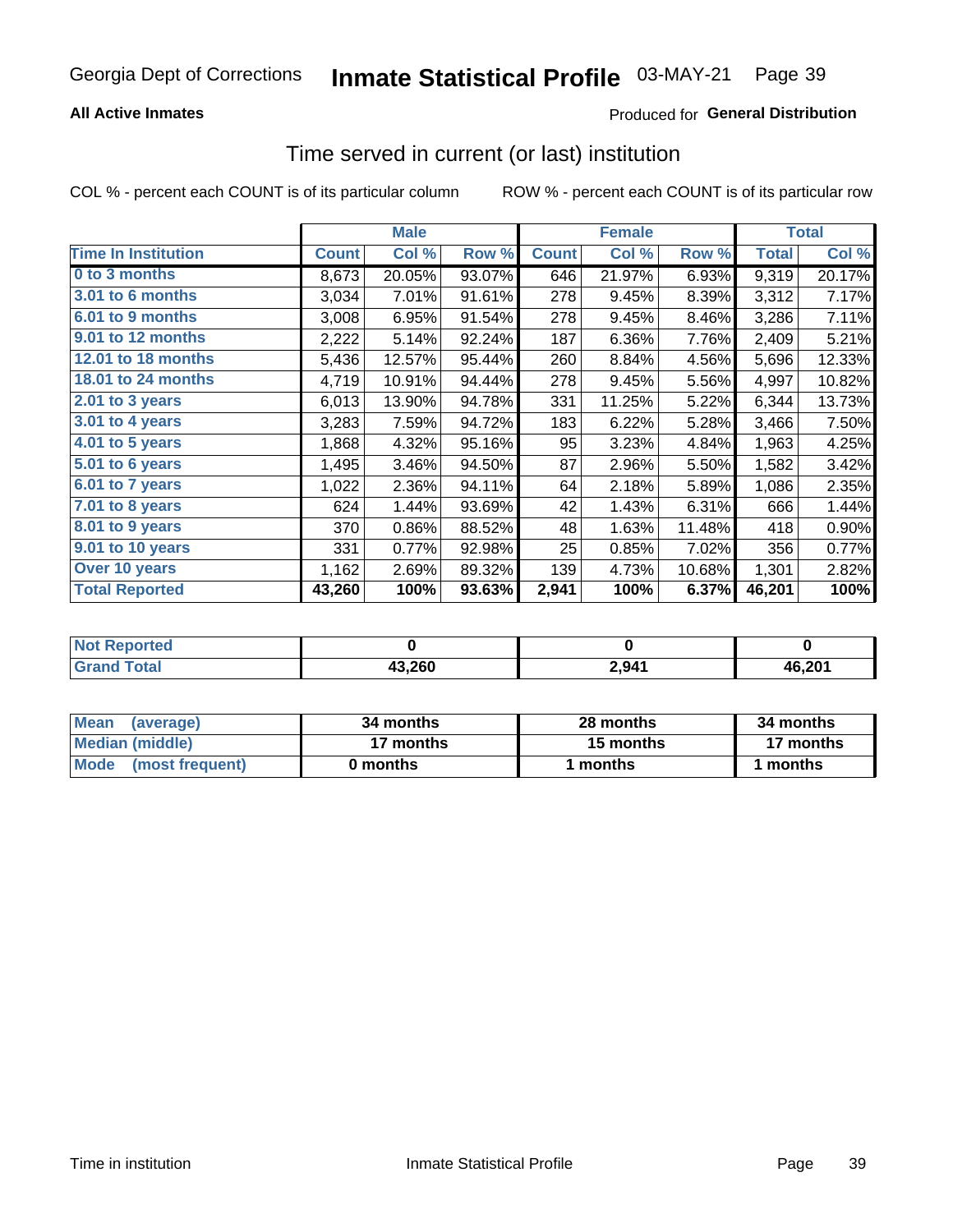#### Inmate Statistical Profile 03-MAY-21 Page 40

### **All Active Inmates**

### Produced for General Distribution

# Highest grade level attained

COL % - percent each COUNT is of its particular column

|                              |                 | <b>Male</b> |         |                | <b>Female</b> |        |                 | <b>Total</b> |
|------------------------------|-----------------|-------------|---------|----------------|---------------|--------|-----------------|--------------|
| <b>Grade Level</b>           | <b>Count</b>    | Col %       | Row %   | <b>Count</b>   | Col %         | Row %  | <b>Total</b>    | Col %        |
| No school at all             | $\overline{12}$ | 0.04%       | 100.00% |                |               |        | $\overline{12}$ | 0.04%        |
| <b>Grade 1</b>               | 14              | 0.05%       | 100.00% |                |               |        | 14              | 0.05%        |
| <b>Grade 2</b>               | 22              | 0.08%       | 100.00% |                |               |        | 22              | 0.07%        |
| Grade 3                      | 49              | 0.17%       | 98.00%  | $\mathbf{1}$   | 0.07%         | 2.00%  | 50              | 0.17%        |
| Grade 4                      | 58              | 0.20%       | 96.67%  | $\overline{2}$ | 0.14%         | 3.33%  | 60              | 0.20%        |
| Grade 5                      | 72              | 0.25%       | 96.00%  | 3              | 0.21%         | 4.00%  | 75              | 0.25%        |
| Grade 6                      | 266             | 0.93%       | 98.15%  | $\overline{5}$ | 0.34%         | 1.85%  | 271             | 0.90%        |
| <b>Grade 7</b>               | 515             | 1.80%       | 95.02%  | 27             | 1.86%         | 4.98%  | 542             | 1.80%        |
| Grade 8                      | 1,901           | 6.64%       | 95.24%  | 95             | 6.55%         | 4.76%  | 1,996           | 6.63%        |
| Grade 9                      | 3,618           | 12.63%      | 96.95%  | 114            | 7.86%         | 3.05%  | 3,732           | 12.40%       |
| Grade 10                     | 4,835           | 16.88%      | 96.84%  | 158            | 10.90%        | 3.16%  | 4,993           | 16.59%       |
| Grade 11                     | 4,712           | 16.45%      | 95.91%  | 201            | 13.86%        | 4.09%  | 4,913           | 16.33%       |
| <b>Grade 12 or GED</b>       | 9,903           | 34.58%      | 94.69%  | 555            | 38.28%        | 5.31%  | 10,458          | 34.76%       |
| <b>Some tech school</b>      | 200             | 0.70%       | 85.84%  | 33             | 2.28%         | 14.16% | 233             | 0.77%        |
| <b>Completed tech school</b> | 218             | 0.76%       | 84.17%  | 41             | 2.83%         | 15.83% | 259             | 0.86%        |
| College, 1 year              | 782             | 2.73%       | 92.33%  | 65             | 4.48%         | 7.67%  | 847             | 2.81%        |
| College, 2 year              | 877             | 3.06%       | 90.60%  | 91             | 6.28%         | 9.40%  | 968             | 3.22%        |
| College, 3 year              | 223             | 0.78%       | 88.84%  | 28             | 1.93%         | 11.16% | 251             | 0.83%        |
| <b>Bachelor's degree</b>     | 281             | 0.98%       | 92.43%  | 23             | 1.59%         | 7.57%  | 304             | 1.01%        |
| <b>Master's degree</b>       | 55              | 0.19%       | 91.67%  | 5              | 0.34%         | 8.33%  | 60              | 0.20%        |
| Ph.D. degree                 | 5               | 0.02%       | 83.33%  | 1              | 0.07%         | 16.67% | 6               | 0.02%        |
| Law degree                   | 13              | 0.05%       | 92.86%  | $\mathbf{1}$   | 0.07%         | 7.14%  | 14              | 0.05%        |
| <b>Some medical school</b>   | 1               | 0.01%       | 50.00%  | 1              | 0.07%         | 50.00% | $\overline{2}$  | 0.01%        |
| <b>Medical degree</b>        | 7               | 0.02%       | 100.00% |                |               |        | $\overline{7}$  | 0.02%        |
|                              | $\mathbf 1$     | 0.01%       | 100.00% |                |               |        | 1               | 0.01%        |
| <b>Total Reported</b>        | 28,640          | 100%        | 95.18%  | 1,450          | 100.0%        | 4.82%  | 30,090          | 100%         |

| 4,620<br>ıл | ,491  |                     |
|-------------|-------|---------------------|
| 43.260      | 2,941 | $AB$ 20 $^{\prime}$ |

| <b>Mean</b><br>(average) | 10.83           | 11.41           | 10.86           |
|--------------------------|-----------------|-----------------|-----------------|
| Median (middle)          | Grade 11        | Grade 12 or GED | Grade 11        |
| Mode<br>(most frequent)  | Grade 12 or GED | Grade 12 or GED | Grade 12 or GED |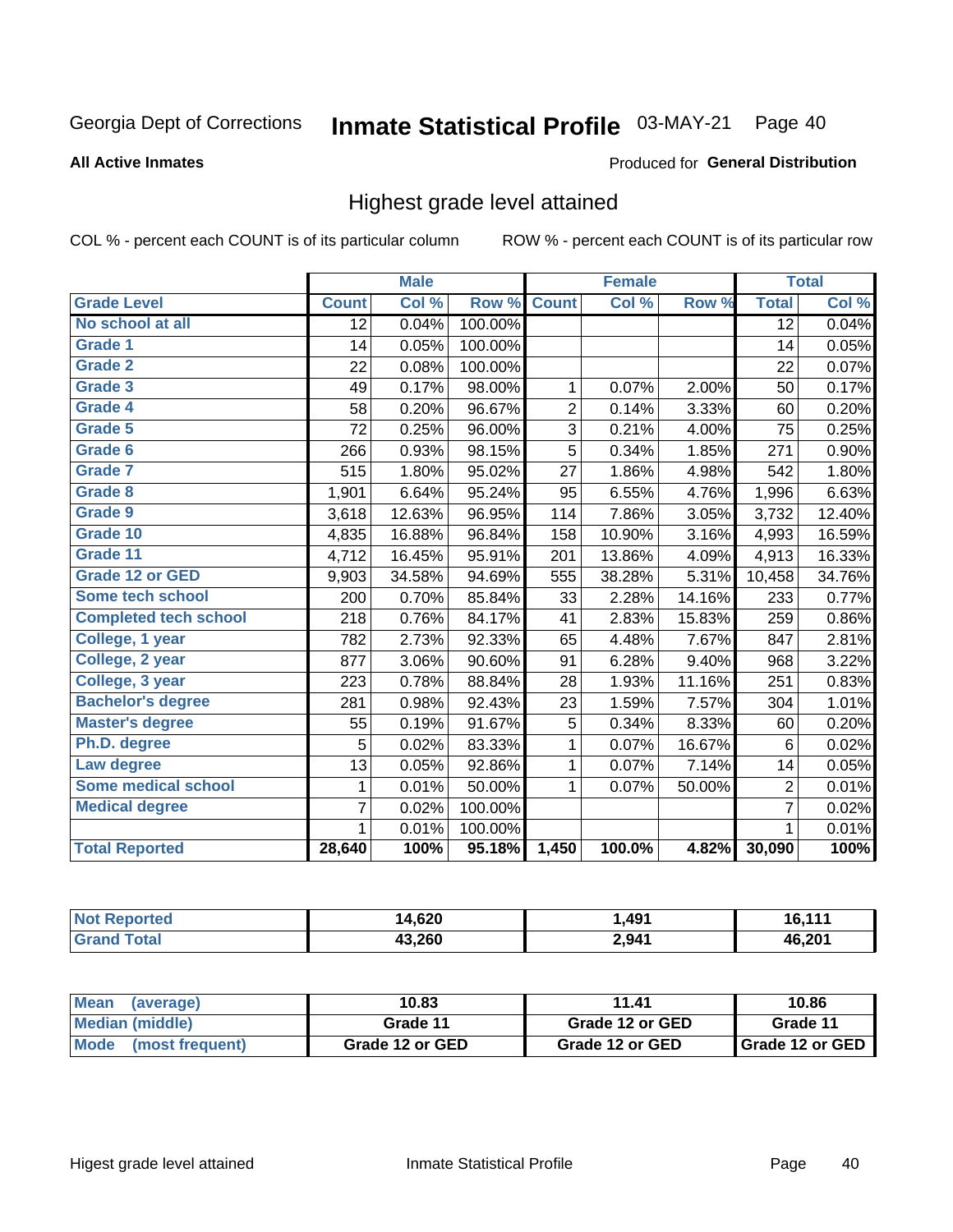# Inmate Statistical Profile 03-MAY-21 Page 41

#### **All Active Inmates**

## **Produced for General Distribution**

# Culture fair IQ scores

COL % - percent each COUNT is of its particular column

|                       |              | <b>Male</b> |                    |       | <b>Female</b> |          |              | <b>Total</b> |
|-----------------------|--------------|-------------|--------------------|-------|---------------|----------|--------------|--------------|
| <b>IQ Scores</b>      | <b>Count</b> | Col %       | <b>Row % Count</b> |       | Col %         | Row %    | <b>Total</b> | Col %        |
| $60 - 69$             | 847          | 2.38%       | 93.69%             | 57    | 2.36%         | $6.31\%$ | 904          | 2.38%        |
| $70 - 79$             | 2,419        | 6.81%       | 93.91%             | 157   | 6.49%         | 6.09%    | 2,576        | 6.79%        |
| $80 - 89$             | 5,154        | 14.51%      | 89.92%             | 578   | 23.90%        | 10.08%   | 5,732        | 15.11%       |
| $90 - 99$             | 9,719        | 27.36%      | 91.24%             | 933   | 38.59%        | 8.76%    | 10,652       | 28.08%       |
| $100 - 109$           | 9,859        | 27.76%      | 96.04%             | 407   | 16.83%        | 3.96%    | 10,266       | 27.06%       |
| $110 - 119$           | 6,213        | 17.49%      | 97.64%             | 150   | 6.20%         | 2.36%    | 6,363        | 16.77%       |
| $120 - 129$           | 1,260        | 3.55%       | 93.61%             | 86    | 3.56%         | 6.39%    | 1,346        | 3.55%        |
| $130 - 139$           | 46           | 0.13%       | 56.10%             | 36    | 1.49%         | 43.90%   | 82           | 0.22%        |
| 140 & Up              |              |             |                    | 14    | 0.58%         | 100.00%  | 14           | 0.04%        |
| <b>Total Reported</b> | 35,517       | 100%        | 93.63%             | 2,418 | 100%          | 6.37%    | 37,935       | 100%         |

| <b>Not Reported</b>         | 7,123  | 396   | 7,519  |
|-----------------------------|--------|-------|--------|
| <b>Not Valid (under 60)</b> | 620    | 127   | 747    |
| <b>Grand Total</b>          | 43,260 | 2,941 | 46,201 |

| <b>Mean</b><br>(average)       | 98  | 96 | 98 |
|--------------------------------|-----|----|----|
| Median (middle)                | 99  | 94 | 99 |
| <b>Mode</b><br>(most frequent) | 103 | 92 | 99 |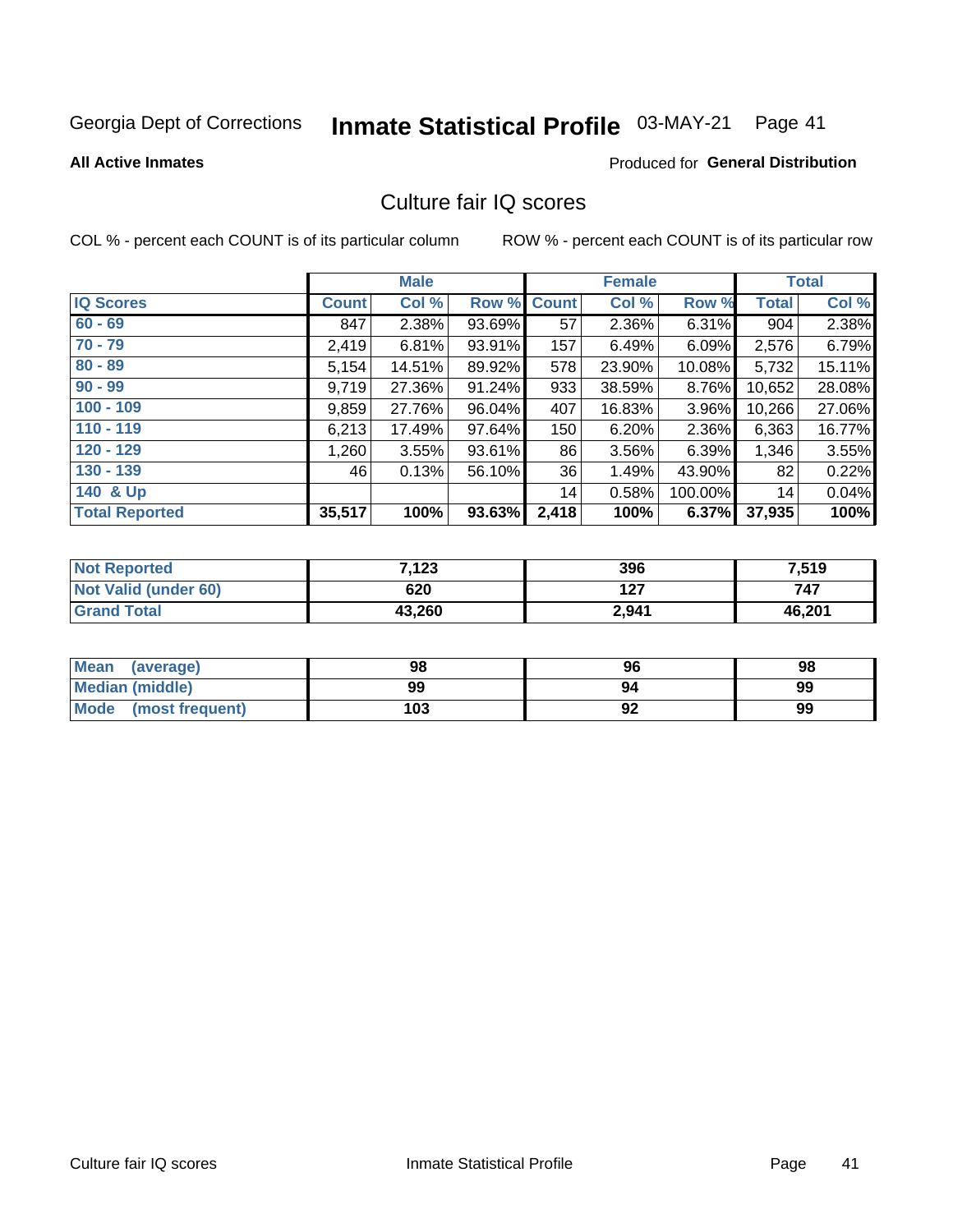#### Inmate Statistical Profile 03-MAY-21 Page 42

**All Active Inmates** 

### Produced for General Distribution

# Wide Range Achievement Test (WRAT) reading score

COL % - percent each COUNT is of its particular column

|                           |              | <b>Male</b> |        |              | Female |        |              | <b>Total</b> |
|---------------------------|--------------|-------------|--------|--------------|--------|--------|--------------|--------------|
| <b>WRAT Reading Score</b> | <b>Count</b> | Col %       | Row %  | <b>Count</b> | Col %  | Row %  | <b>Total</b> | Col %        |
| $0.1$ to $0.9$            | 739          | 1.94%       | 99.60% | 3            | 0.12%  | 0.40%  | 742          | 1.82%        |
| 1.0 to 1.9                | 729          | 1.91%       | 98.91% | 8            | 0.31%  | 1.09%  | 737          | 1.81%        |
| 2.0 to 2.9                | 1,309        | 3.43%       | 98.27% | 23           | 0.90%  | 1.73%  | 1,332        | 3.27%        |
| 3.0 to 3.9                | 2,495        | 6.54%       | 96.82% | 82           | 3.22%  | 3.18%  | 2,577        | 6.34%        |
| 4.0 to 4.9                | 2,980        | 7.81%       | 95.30% | 147          | 5.78%  | 4.70%  | 3,127        | 7.69%        |
| 5.0 to 5.9                | 3,186        | 8.36%       | 95.99% | 133          | 5.23%  | 4.01%  | 3,319        | 8.16%        |
| 6.0 to 6.9                | 3,361        | 8.81%       | 95.35% | 164          | 6.44%  | 4.65%  | 3,525        | 8.67%        |
| 7.0 to 7.9                | 1,723        | 4.52%       | 95.51% | 81           | 3.18%  | 4.49%  | 1,804        | 4.43%        |
| 8.0 to 8.9                | 3,135        | 8.22%       | 94.63% | 178          | 6.99%  | 5.37%  | 3,313        | 8.14%        |
| 9.0 to 9.9                | 1,618        | 4.24%       | 94.56% | 93           | 3.65%  | 5.44%  | 1,711        | 4.21%        |
| 10.0 to 10.9              | 2,398        | 6.29%       | 93.27% | 173          | 6.80%  | 6.73%  | 2,571        | 6.32%        |
| 11.0 to 11.9              | 2,734        | 7.17%       | 89.88% | 308          | 12.10% | 10.12% | 3,042        | 7.48%        |
| 12.0 to 12.9              | 11,236       | 29.47%      | 91.16% | 1,090        | 42.83% | 8.84%  | 12,326       | 30.30%       |
| 13                        | 489          | 1.28%       | 88.75% | 62           | 2.44%  | 11.25% | 551          | 1.35%        |
| <b>Total Reported</b>     | 38,132       | 100%        | 93.74% | 2,545        | 100%   | 6.26%  | 40,677       | 100%         |

| <b>Not</b><br>Reported | 5,128  | 396   | 5.524  |
|------------------------|--------|-------|--------|
| <b>Total</b>           | 43,260 | 2,941 | 46,201 |

| <b>Mean</b><br>(average)       | 8.57 | 10.19 | 8.67 |
|--------------------------------|------|-------|------|
| <b>Median (middle)</b>         | 8.9  | 11.6  | 8.9  |
| <b>Mode</b><br>(most frequent) | l2.9 | 12.9  | 12.9 |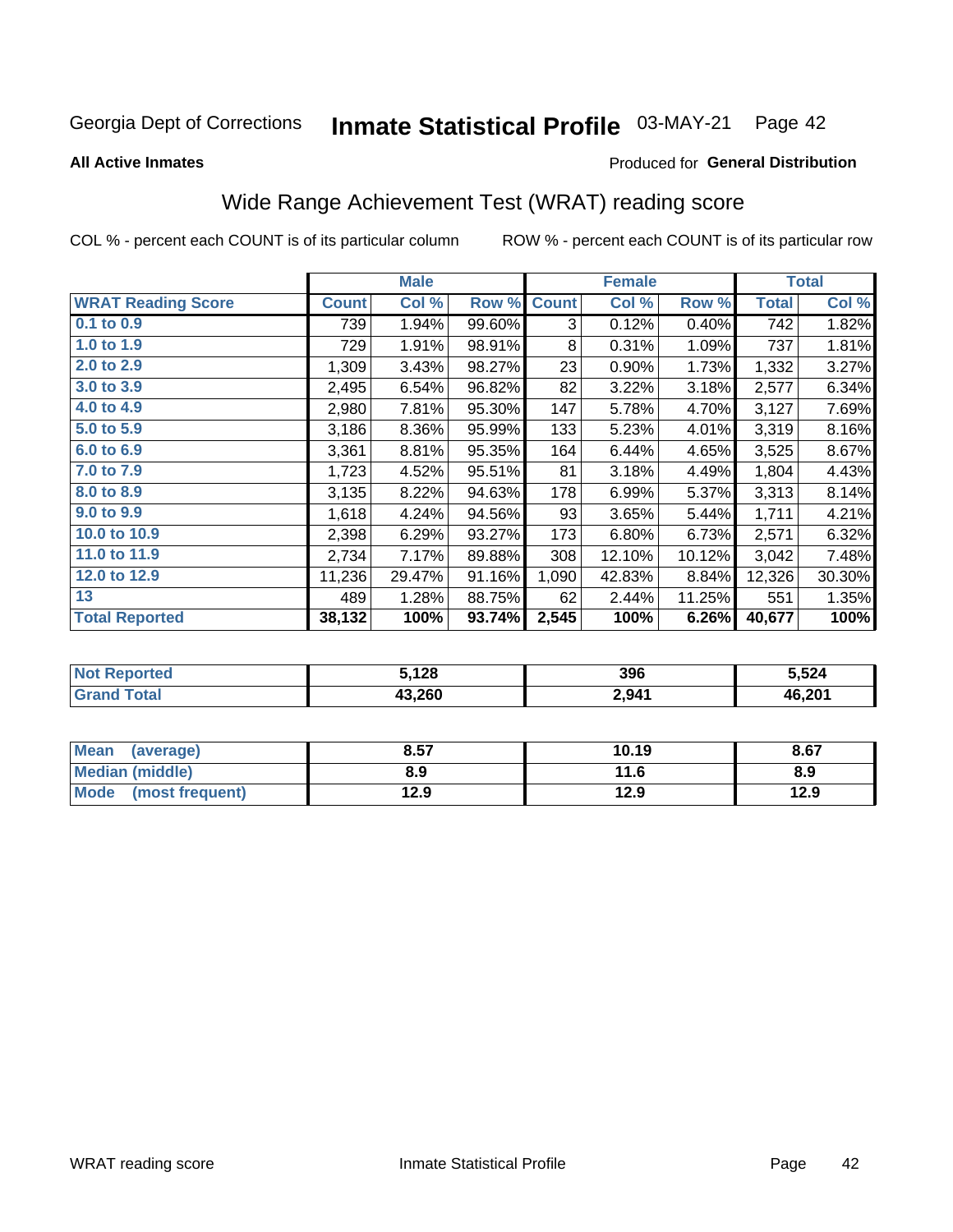#### Inmate Statistical Profile 03-MAY-21 Page 43

**All Active Inmates** 

### Produced for General Distribution

# Wide Range Achievement Test (WRAT) math score

COL % - percent each COUNT is of its particular column

|                              |              | <b>Male</b> |         |              | <b>Female</b> |        |              | <b>Total</b> |
|------------------------------|--------------|-------------|---------|--------------|---------------|--------|--------------|--------------|
| <b>WRAT Mathematic Score</b> | <b>Count</b> | Col %       | Row %   | <b>Count</b> | Col %         | Row %  | <b>Total</b> | Col %        |
| $0.1$ to $0.9$               | 246          | 0.65%       | 100.00% |              |               |        | 246          | 0.60%        |
| 1.0 to 1.9                   | 500          | 1.31%       | 96.34%  | 19           | 0.75%         | 3.66%  | 519          | 1.28%        |
| 2.0 to 2.9                   | 1,056        | 2.77%       | 96.44%  | 39           | 1.53%         | 3.56%  | 1,095        | 2.69%        |
| 3.0 to 3.9                   | 2,636        | 6.91%       | 97.56%  | 66           | 2.59%         | 2.44%  | 2,702        | 6.64%        |
| 4.0 to 4.9                   | 4,937        | 12.94%      | 94.15%  | 307          | 12.06%        | 5.85%  | 5,244        | 12.89%       |
| 5.0 to 5.9                   | 6,250        | 16.39%      | 93.77%  | 415          | 16.30%        | 6.23%  | 6,665        | 16.38%       |
| 6.0 to 6.9                   | 6,951        | 18.23%      | 92.47%  | 566          | 22.23%        | 7.53%  | 7,517        | 18.48%       |
| 7.0 to 7.9                   | 3,084        | 8.09%       | 93.85%  | 202          | 7.93%         | 6.15%  | 3,286        | 8.08%        |
| 8.0 to 8.9                   | 3,365        | 8.82%       | 91.79%  | 301          | 11.82%        | 8.21%  | 3,666        | 9.01%        |
| 9.0 to 9.9                   | 2,220        | 5.82%       | 93.83%  | 146          | 5.73%         | 6.17%  | 2,366        | 5.82%        |
| 10.0 to 10.9                 | 912          | 2.39%       | 98.81%  | 11           | 0.43%         | 1.19%  | 923          | 2.27%        |
| 11.0 to 11.9                 | 968          | 2.54%       | 91.15%  | 94           | 3.69%         | 8.85%  | 1,062        | 2.61%        |
| 12.0 to 12.9                 | 4,957        | 13.00%      | 93.18%  | 363          | 14.26%        | 6.82%  | 5,320        | 13.08%       |
| 13                           | 57           | 0.15%       | 77.03%  | 17           | 0.67%         | 22.97% | 74           | 0.18%        |
| <b>Total Reported</b>        | 38,139       | 100%        | 93.74%  | 2,546        | 100%          | 6.26%  | 40,685       | 100.0%       |
|                              |              |             |         |              |               |        |              |              |

| <b>Not Reported</b>                | . 404<br>$J, I \mathrel{\mathsf{L}} \Lambda$ | 395   | 5,516  |
|------------------------------------|----------------------------------------------|-------|--------|
| $\mathop{\mathsf{Total}}$<br>Grand | 43,260                                       | 2,941 | 46,201 |

| <b>Mean</b><br>(average)       | $^{\circ}$ .07 | 7.51 | 7.09 |
|--------------------------------|----------------|------|------|
| Median (middle)                | 6.5            | 6.9  | ს.ე  |
| <b>Mode</b><br>(most frequent) | 12.9           | 12.9 | 12.9 |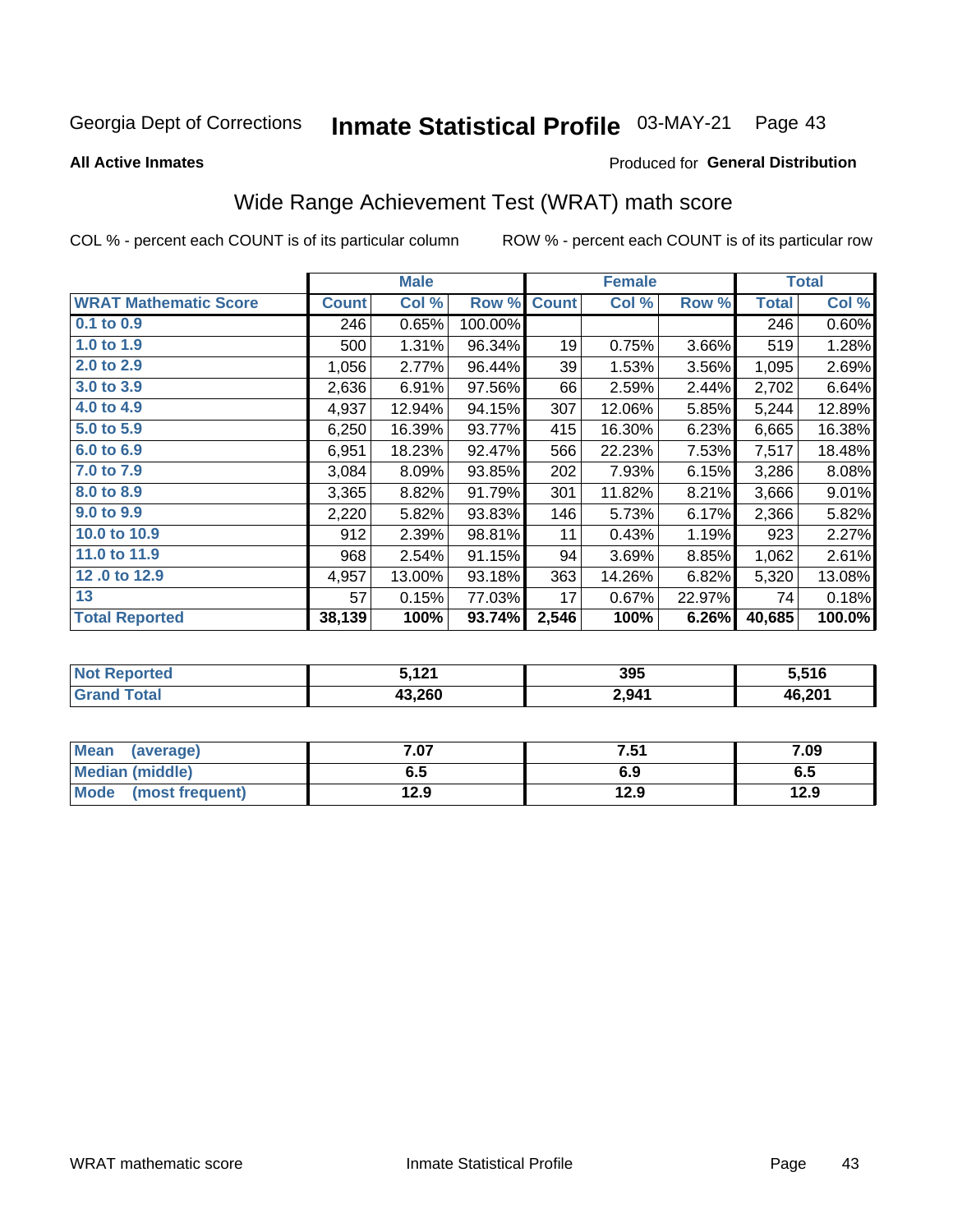#### Inmate Statistical Profile 03-MAY-21 Page 44

#### **All Active Inmates**

# Produced for General Distribution

# Wide Range Achievement Test (WRAT) spelling score

COL % - percent each COUNT is of its particular column

|                            |              | <b>Male</b> |        |              | <b>Female</b> |        |              | <b>Total</b> |
|----------------------------|--------------|-------------|--------|--------------|---------------|--------|--------------|--------------|
| <b>WRAT Spelling Score</b> | <b>Count</b> | Col %       | Row %  | <b>Count</b> | Col %         | Row %  | <b>Total</b> | Col %        |
| $0.1$ to $0.9$             | 798          | 2.09%       | 99.38% | 5            | 0.20%         | 0.62%  | 803          | 1.97%        |
| 1.0 to 1.9                 | 1,114        | 2.92%       | 98.76% | 14           | 0.55%         | 1.24%  | 1,128        | 2.77%        |
| 2.0 to 2.9                 | 2,130        | 5.58%       | 98.61% | 30           | 1.18%         | 1.39%  | 2,160        | 5.31%        |
| 3.0 to 3.9                 | 2,995        | 7.85%       | 98.13% | 57           | 2.24%         | 1.87%  | 3,052        | 7.50%        |
| 4.0 to 4.9                 | 2,648        | 6.94%       | 97.07% | 80           | 3.14%         | 2.93%  | 2,728        | 6.70%        |
| 5.0 to 5.9                 | 3,270        | 8.57%       | 95.50% | 154          | 6.05%         | 4.50%  | 3,424        | 8.41%        |
| 6.0 to 6.9                 | 3,590        | 9.41%       | 95.66% | 163          | 6.40%         | 4.34%  | 3,753        | 9.22%        |
| 7.0 to 7.9                 | 3,367        | 8.83%       | 95.14% | 172          | 6.76%         | 4.86%  | 3,539        | 8.70%        |
| 8.0 to 8.9                 | 3,338        | 8.75%       | 94.45% | 196          | 7.70%         | 5.55%  | 3,534        | 8.68%        |
| 9.0 to 9.9                 | 1,921        | 5.04%       | 94.54% | 111          | 4.36%         | 5.46%  | 2,032        | 4.99%        |
| 10.0 to 10.9               | 1,835        | 4.81%       | 92.82% | 142          | 5.58%         | 7.18%  | 1,977        | 4.86%        |
| 11.0 to 11.9               | 2,476        | 6.49%       | 90.10% | 272          | 10.68%        | 9.90%  | 2,748        | 6.75%        |
| 12.0 to 12.9               | 8,439        | 22.12%      | 88.33% | 1,115        | 43.79%        | 11.67% | 9,554        | 23.48%       |
| 13                         | 229          | 0.60%       | 86.74% | 35           | 1.37%         | 13.26% | 264          | 0.65%        |
| <b>Total Reported</b>      | 38,150       | 100%        | 93.74% | 2,546        | 100%          | 6.26%  | 40,696       | 100%         |

| <b>rteg</b><br>NO | ;.110  | 395   | 5,505  |
|-------------------|--------|-------|--------|
| int               | 43,260 | 2,941 | 46,201 |

| <b>Mean</b><br>(average) | 7.84 | 10.16 | 7.99 |
|--------------------------|------|-------|------|
| Median (middle)          | .    | 11.6  | .    |
| Mode<br>(most frequent)  | 12.9 | 12.9  | 12.9 |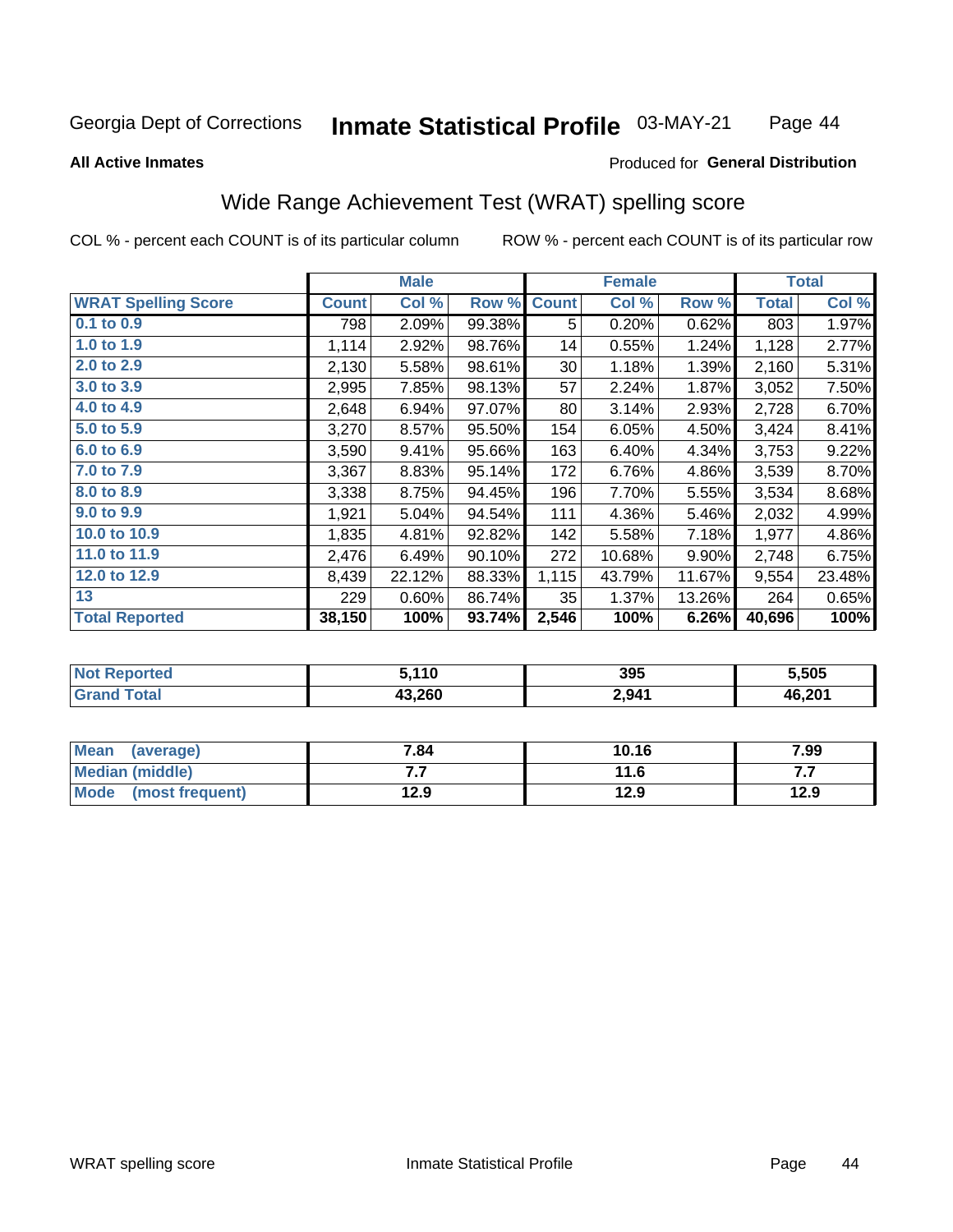# Inmate Statistical Profile 03-MAY-21 Page 45

#### **All Active Inmates**

# **Produced for General Distribution**

# Current / last mental health treatment level

COL % - percent each COUNT is of its particular column

|                                    |              | <b>Male</b> |         |              | <b>Female</b> |          |              | <b>Total</b> |
|------------------------------------|--------------|-------------|---------|--------------|---------------|----------|--------------|--------------|
| <b>Mental Health Treatment Lev</b> | <b>Count</b> | Col %       | Row %   | <b>Count</b> | Col %         | Row %    | <b>Total</b> | Col %        |
| 1 No problem at current time       | 7,509        | 47.23%      | 92.45%  | 613          | 25.88%        | 7.55%    | 8,122        | 44.46%       |
| 2 Receiving outpatient             | 6,753        | 42.47%      | 79.77%  | 1,713        | 72.31%        | 20.23%   | 8,466        | 46.34%       |
| <b>Treatment</b>                   |              |             |         |              |               |          |              |              |
| 3 Inpatient, moderate              | 1,290        | 8.11%       | 97.51%  | 33           | 1.39%         | 2.49%    | 1,323        | 7.24%        |
| <b>Treatment</b>                   |              |             |         |              |               |          |              |              |
| 4 Inpatient, intensive             | 321          | 2.02%       | 96.98%  | 10           | 0.42%         | $3.02\%$ | 331          | 1.81%        |
| Treatment                          |              |             |         |              |               |          |              |              |
| <b>5 Undergoing crisis</b>         | 25           | 0.16%       | 100.00% |              |               |          | 25           | 0.14%        |
| <b>stabilization</b>               |              |             |         |              |               |          |              |              |
| <b>6 Hospital for criminally</b>   |              | 0.01%       | 100.00% |              |               |          |              | 0.01%        |
| <b>Tinsane</b>                     |              |             |         |              |               |          |              |              |
| <b>Total Evaluated</b>             | 15,899       | 100%        | 87.03%  | 2,369        | 100%          | 12.97%   | 18,268       | 100%         |

| Never had MH evaluation | 27,361 | 572   | 27,933 |
|-------------------------|--------|-------|--------|
| <b>Grand Total</b>      | 43,260 | 2,941 | 46,201 |

| <b>Median (middle)</b>         | <b>Receiving outpatient</b><br>treatment | <b>Receiving outpatient</b><br>treatment | <b>Receiving</b><br>outpatient<br>treatment |  |  |
|--------------------------------|------------------------------------------|------------------------------------------|---------------------------------------------|--|--|
| <b>Mode</b><br>(most frequent) | No problem at current time               | <b>Receiving outpatient</b><br>treatment | Receiving<br>outpatient<br>treatment        |  |  |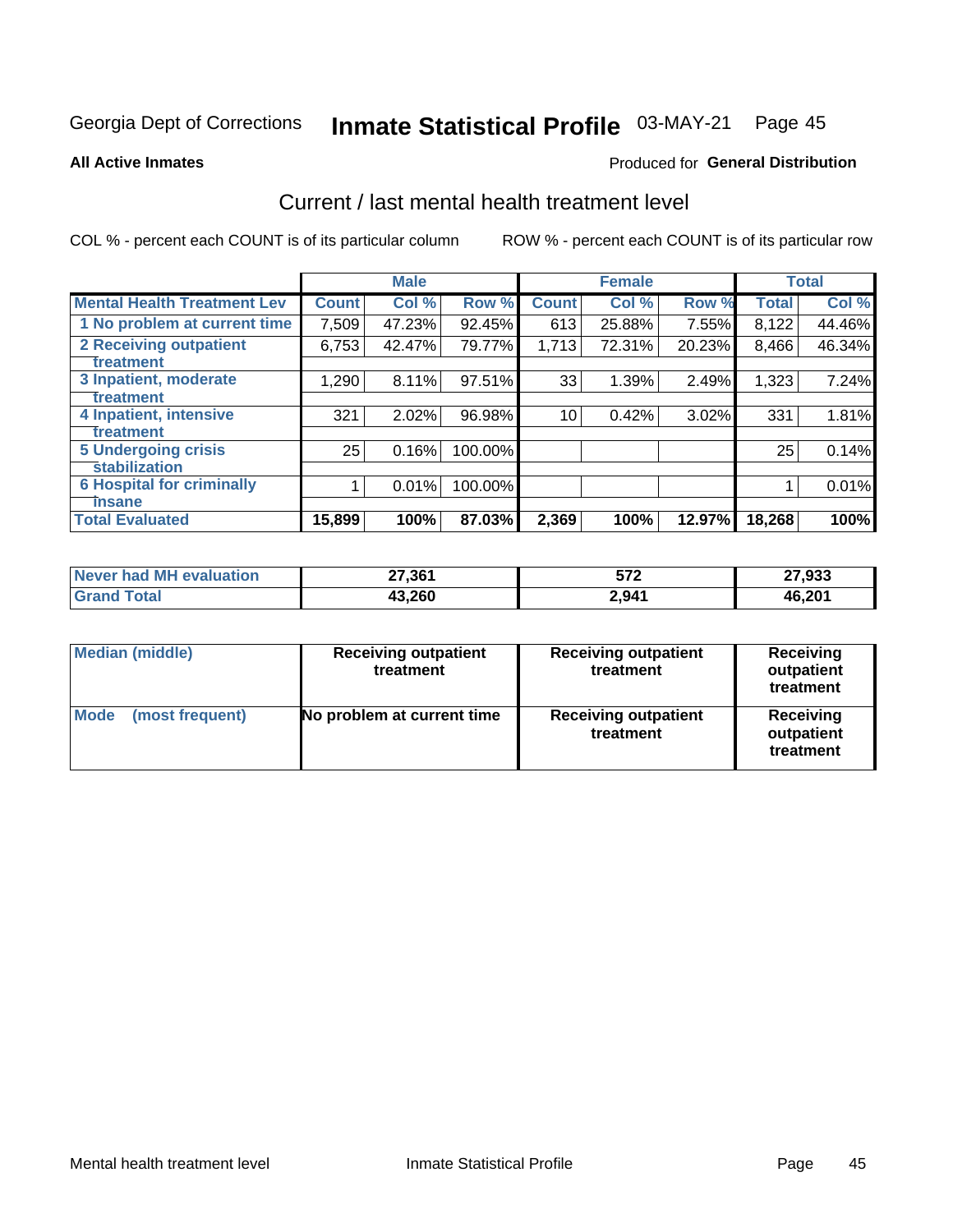# **All Active Inmates**

# Produced for General Distribution

# PULHESDWIT medical scale - 'P' overall condition ('P'hysical)

COL % - percent each COUNT is of its particular column

|                                  |              | <b>Male</b> |         |              | <b>Female</b> |         |              | <b>Total</b> |
|----------------------------------|--------------|-------------|---------|--------------|---------------|---------|--------------|--------------|
| <b>'P' Overall Condition</b>     | <b>Count</b> | Col %       | Row %   | <b>Count</b> | Col %         | Row %   | <b>Total</b> | Col %        |
| 1 No medical illness             | 28,211       | 73.47%      | 94.05%  | ا 785. ا     | 66.53%        | 5.95%   | 29,996       | 73.01%       |
| 2 Well-controlled chronic        | 9,394        | 24.46%      | 91.94%  | 823          | 30.67%        | 8.06%   | 10,217       | 24.87%       |
| <b>illness</b>                   |              |             |         |              |               |         |              |              |
| 3 Poorly-controlled chronic      | 729          | $1.90\%$    | 92.16%  | 62           | 2.31%         | 7.84%   | 791          | 1.93%        |
| <b>illness</b>                   |              |             |         |              |               |         |              |              |
| 4 Significant problems requiring | 62           | 0.16%       | 87.32%  | 9            | 0.34%         | 12.68%  | 71           | 0.17%        |
| special housing                  |              |             |         |              |               |         |              |              |
| 5 Terminal illness, < 6 months   | 4            | 0.01%       | 100.00% |              |               |         | 4            | 0.01%        |
| to live                          |              |             |         |              |               |         |              |              |
| 6 Inmate is pregnant             |              |             |         | 4            | 0.15%         | 100.00% | 4            | 0.01%        |
| <b>Total Reported</b>            | 38,400       | 100%        | 93.47%  | 2,683        | 100%          | 6.53%   | 41,083       | 100%         |

| orted | .860           | <b>OFO</b><br>∠ວ໐ | : 440  |
|-------|----------------|-------------------|--------|
|       | חממ כו<br>.zou | 2,941             | 46,201 |

| Mode | (most frequent) | 1 No medical illness | 1 No medical illness | 1 No medical<br>illness |
|------|-----------------|----------------------|----------------------|-------------------------|
|------|-----------------|----------------------|----------------------|-------------------------|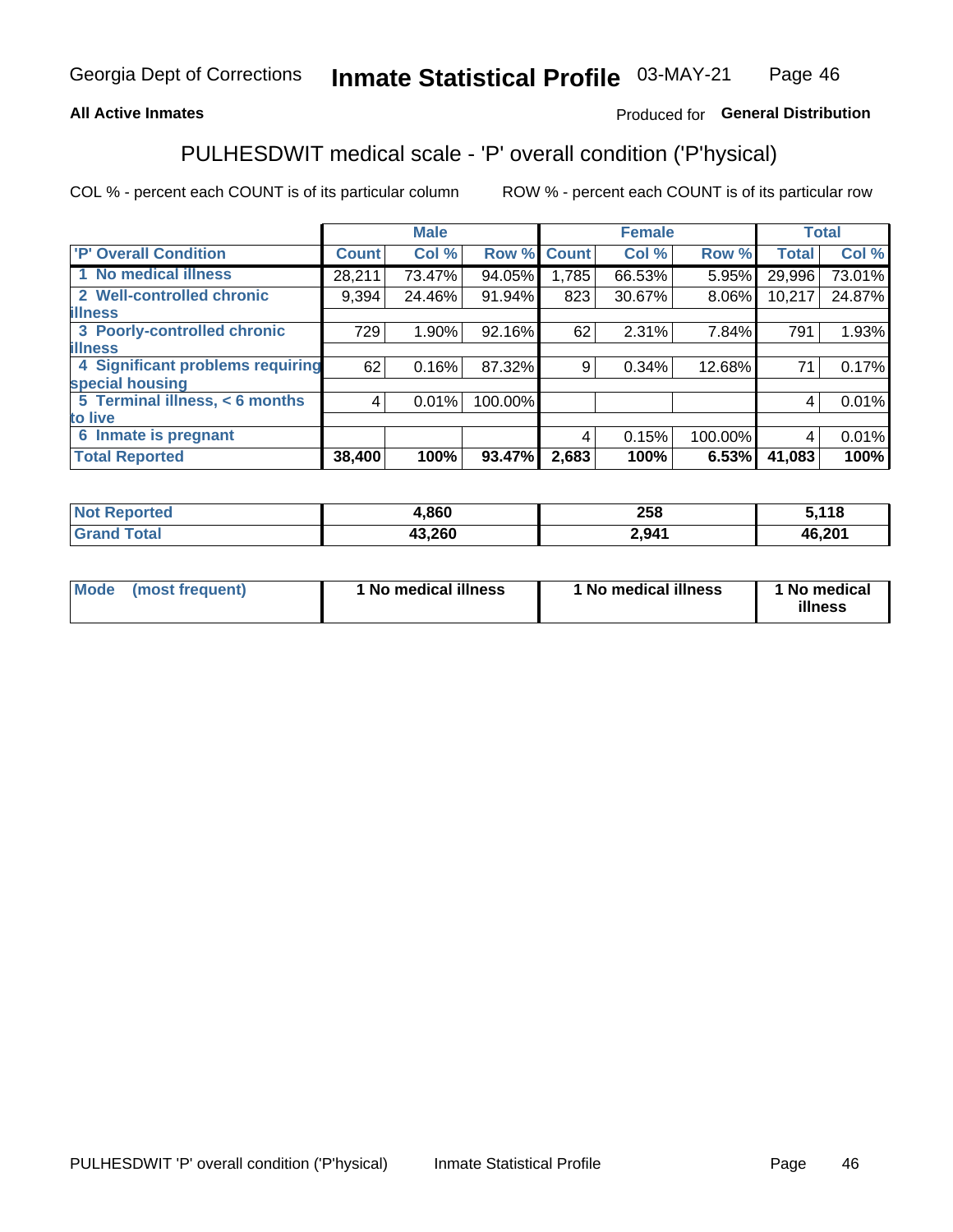## **All Active Inmates**

# Produced for General Distribution

# PULHESDWIT medical scale - 'U' upper body

COL % - percent each COUNT is of its particular column

|                              |              | <b>Male</b> |         |              | <b>Female</b> |        |              | <b>Total</b> |
|------------------------------|--------------|-------------|---------|--------------|---------------|--------|--------------|--------------|
| <b>U' Upper Body</b>         | <b>Count</b> | Col %       | Row %   | <b>Count</b> | Col %         | Row %  | <b>Total</b> | Col %        |
| 1 Upper bones, joints,       | 36,459       | 95.48%      | 93.44%  | 2,559        | 95.38%        | 6.56%  | 39,018       | 95.47%       |
| muscles all OK               |              |             |         |              |               |        |              |              |
| 2 One or both arms minimally | 1,532        | 4.01%       | 93.64%  | 104          | 3.88%         | 6.36%  | 1,636        | 4.00%        |
| limited                      |              |             |         |              |               |        |              |              |
| 3 One or both arms           | 161          | 0.42%       | 92.00%  | 14           | 0.52%         | 8.00%  | 175          | 0.43%        |
| <b>moderately limited</b>    |              |             |         |              |               |        |              |              |
| 4 One arm disabled,          | 32           | 0.08%       | 84.21%  | 6            | 0.22%         | 15.79% | 38           | 0.09%        |
| paralyzed, or amputated      |              |             |         |              |               |        |              |              |
| 5 Both arms disabled,        |              | 0.01%       | 100.00% |              |               |        |              | 0.01%        |
| paralyzed, or amputated      |              |             |         |              |               |        |              |              |
| <b>Total Reported</b>        | 38,185       | 100%        | 93.43%  | 2,683        | 100%          | 6.57%  | 40,868       | 100%         |

| <b>Not Reported</b>   | 5,075  | 258   | 5,333  |
|-----------------------|--------|-------|--------|
| <b>Total</b><br>Grand | 43,260 | 2,941 | 46,201 |

| Mode | (most frequent) | 1 Upper bones, joints,<br>muscles all OK | 1 Upper bones, joints,<br>muscles all OK | 1 Upper bones,<br>joints, muscles all<br>ΟK |
|------|-----------------|------------------------------------------|------------------------------------------|---------------------------------------------|
|------|-----------------|------------------------------------------|------------------------------------------|---------------------------------------------|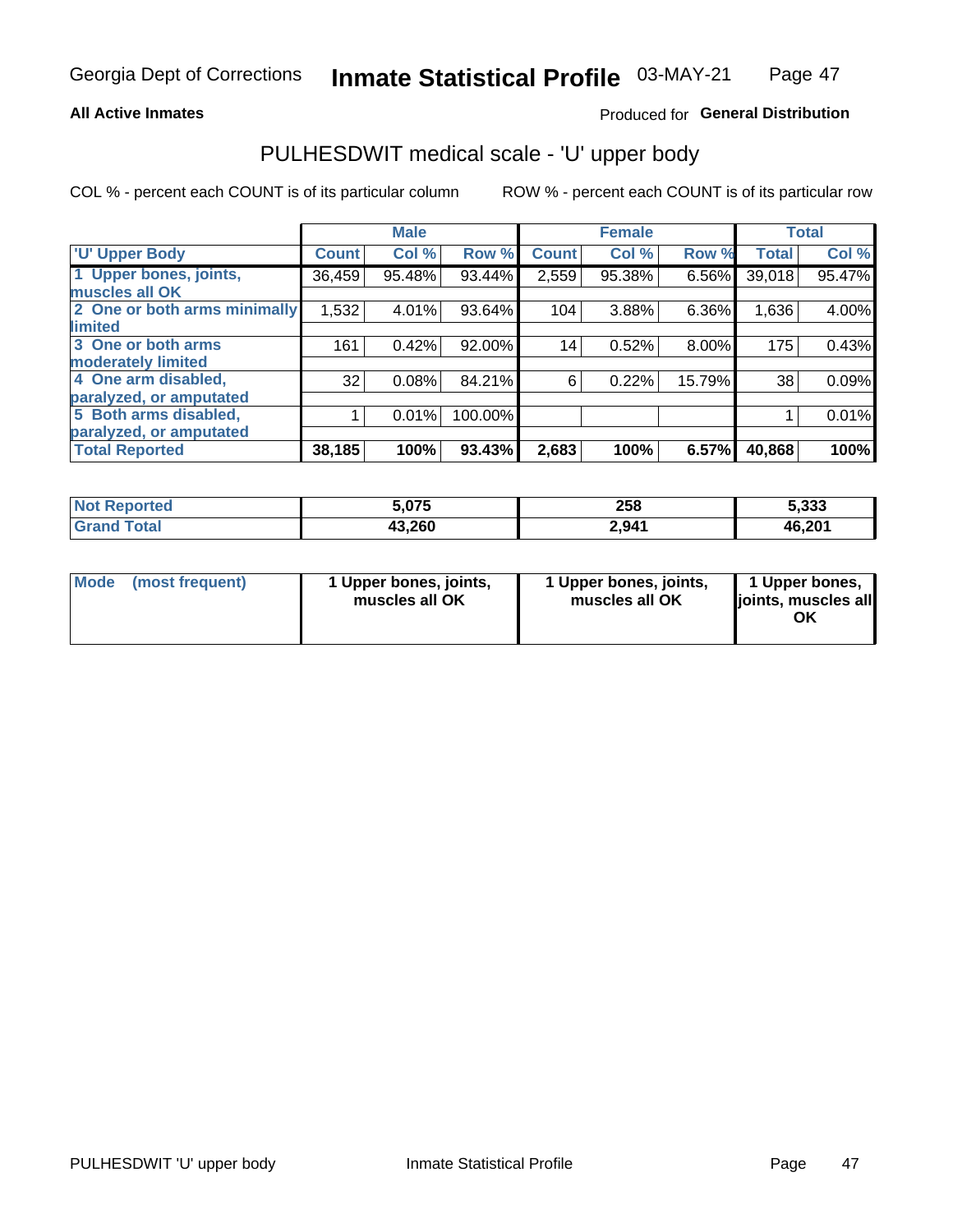## **All Active Inmates**

# Produced for General Distribution

# PULHESDWIT medical scale - 'L' lower body

COL % - percent each COUNT is of its particular column

|                                |              | <b>Male</b> |         |              | <b>Female</b> |       |              | <b>Total</b> |
|--------------------------------|--------------|-------------|---------|--------------|---------------|-------|--------------|--------------|
| 'L' Lower Body                 | <b>Count</b> | Col %       | Row %   | <b>Count</b> | Col %         | Row % | <b>Total</b> | Col %        |
| 1 Lower bones, joints,         | 34,511       | 90.39%      | 93.37%  | 2,451        | 91.39%        | 6.63% | 36,962       | 90.45%       |
| muscles all OK                 |              |             |         |              |               |       |              |              |
| 2 One or both legs minimally   | 3,025        | 7.92%       | 93.86%  | 198          | 7.38%         | 6.14% | 3,223        | 7.89%        |
| limited                        |              |             |         |              |               |       |              |              |
| 3 One or both legs             | 539          | 1.41%       | 95.74%  | 24           | 0.89%         | 4.26% | 563          | 1.38%        |
| moderately limited             |              |             |         |              |               |       |              |              |
| 4 One leg disabled, paralyzed, | 90           | 0.24%       | 90.91%  | 9            | 0.34%         | 9.09% | 99           | 0.24%        |
| or amputated                   |              |             |         |              |               |       |              |              |
| 5 Both legs disabled,          | 17           | 0.04%       | 100.00% |              |               |       | 17           | 0.04%        |
| paralyzed, or amputated        |              |             |         |              |               |       |              |              |
| <b>Total Reported</b>          | 38,182       | 100%        | 93.44%  | 2,682        | 100%          | 6.56% | 40,864       | 100%         |

| <b>Not Reported</b>     | 5,078  | 259   | 5,337  |
|-------------------------|--------|-------|--------|
| <b>Total</b><br>' Grand | 43,260 | 2,941 | 46,201 |

|  | Mode (most frequent) | 1 Lower bones, joints,<br>muscles all OK | 1 Lower bones, joints,<br>muscles all OK | 1 Lower bones,<br>joints, muscles all<br>ΟK |
|--|----------------------|------------------------------------------|------------------------------------------|---------------------------------------------|
|--|----------------------|------------------------------------------|------------------------------------------|---------------------------------------------|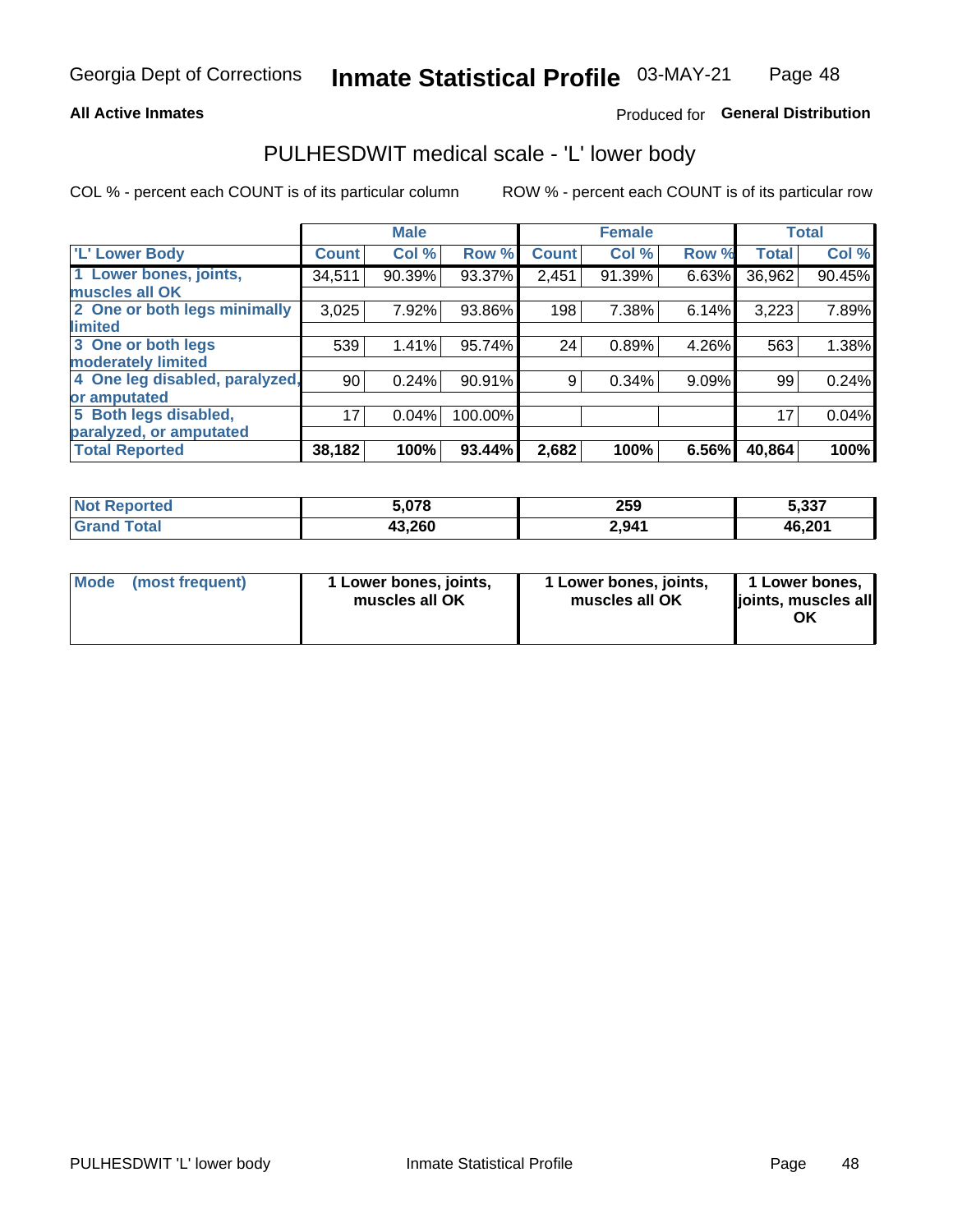## **All Active Inmates**

# Produced for General Distribution

# PULHESDWIT medical scale - 'H' hearing

COL % - percent each COUNT is of its particular column

|                                |              | <b>Male</b> |        |                 | <b>Female</b> |       | <b>Total</b> |        |
|--------------------------------|--------------|-------------|--------|-----------------|---------------|-------|--------------|--------|
| <b>'H' Hearing</b>             | <b>Count</b> | Col %       |        | Row % Count     | Col %         | Row % | <b>Total</b> | Col %  |
| 1 Normal hearing both ears     | 37,594       | 98.54%      | 93.43% | 2,644           | 98.69%        | 6.57% | 40,238       | 98.55% |
| 2 Some loss in one ear with    | 432          | 1.13%       | 93.51% | 30 <sup>1</sup> | 1.12%         | 6.49% | 462          | 1.13%  |
| other OK, or mild loss in both |              |             |        |                 |               |       |              |        |
| 3 Total loss in one ear with   | 79           | 0.21%       | 96.34% | 3               | 0.11%         | 3.66% | 82           | 0.20%  |
| mild loss in other             |              |             |        |                 |               |       |              |        |
| 4 Severe loss in both ears     | 25           | 0.07%       | 96.15% |                 | $0.04\%$      | 3.85% | 26           | 0.06%  |
| 5 Total loss in both ears,     | 20           | 0.05%       | 95.24% |                 | 0.04%         | 4.76% | 21           | 0.05%  |
| requiring special housing      |              |             |        |                 |               |       |              |        |
| <b>Total Reported</b>          | 38,150       | 100%        | 93.44% | 2,679           | 100%          | 6.56% | 40,829       | 100%   |

| <b>Not Reported</b> | 5,110  | 200<br>ZOZ | 5.372  |
|---------------------|--------|------------|--------|
| Total               | 43,260 | 2,941      | 46,201 |

| Mode (most frequent) | 1 Normal hearing both ears 11 Normal hearing both ears 1 Normal hearing | both ears |
|----------------------|-------------------------------------------------------------------------|-----------|
|                      |                                                                         |           |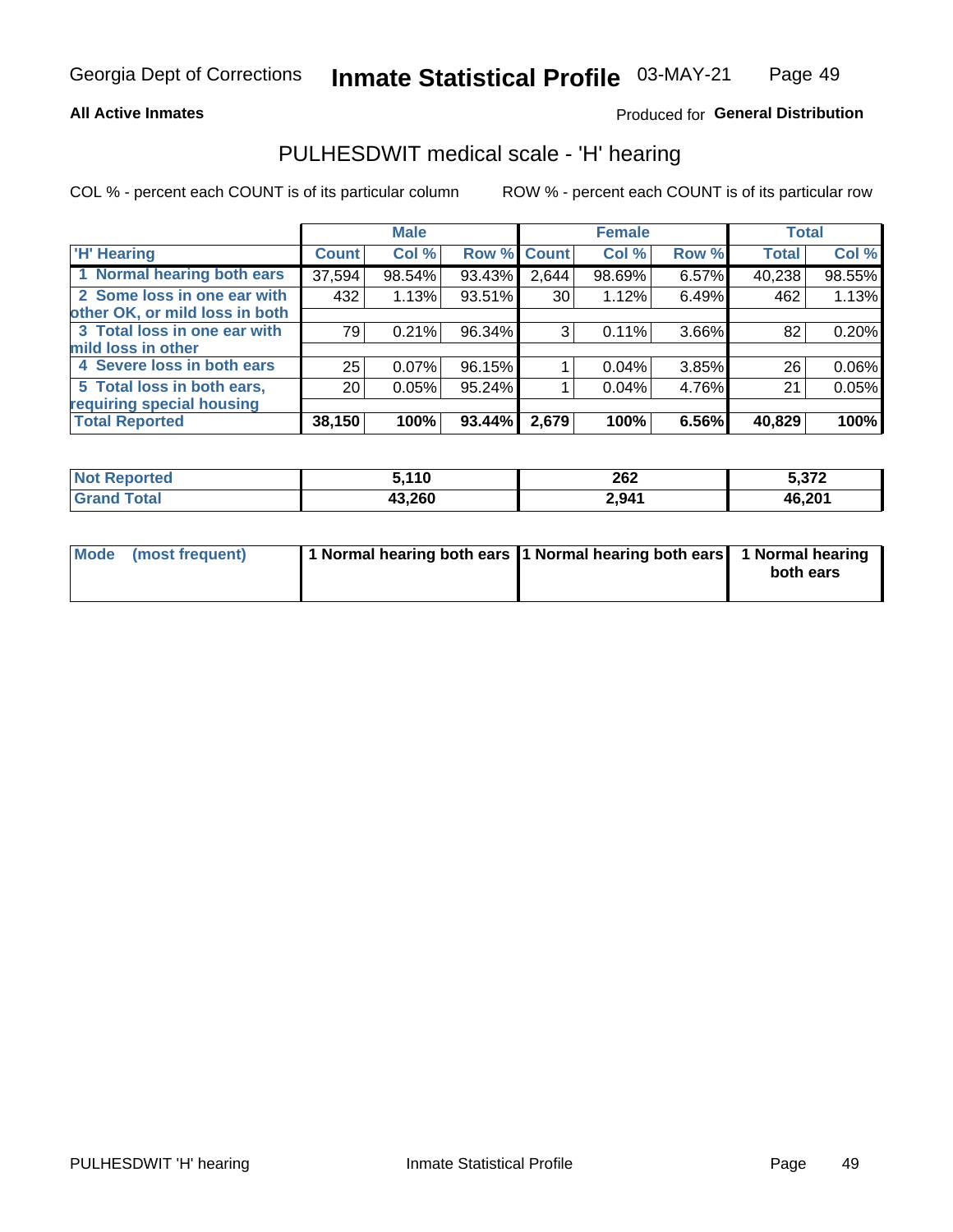### **All Active Inmates**

# Produced for General Distribution

# PULHESDWIT medical scale - 'E' vision

COL % - percent each COUNT is of its particular column

|                                 |              | <b>Male</b> |        |              | <b>Female</b> |        |              | <b>Total</b> |
|---------------------------------|--------------|-------------|--------|--------------|---------------|--------|--------------|--------------|
| 'E' Vision                      | <b>Count</b> | Col %       | Row %  | <b>Count</b> | Col %         | Row %  | <b>Total</b> | Col %        |
| 1 Correctable to 20/40 in both  | 28,771       | 75.94%      | 95.43% | .377         | 51.59%        | 4.57%  | 30,148       | 74.34%       |
| eyes                            |              |             |        |              |               |        |              |              |
| 2 Correctable to 20/70 in one   | 8,034        | 21.21%      | 88.46% | 1,048        | 39.27%        | 11.54% | 9,082        | 22.39%       |
| eye, may be blind in other      |              |             |        |              |               |        |              |              |
| 3 Correctable to 20/200 in one  | 926          | 2.44%       | 82.68% | 194          | 7.27%         | 17.32% | 1,120        | 2.76%        |
| leye, may be blind in other     |              |             |        |              |               |        |              |              |
| 4 One eye not correctable to    | 137          | 0.36%       | 73.66% | 49           | 1.84%         | 26.34% | 186          | 0.46%        |
| 20/200, other may be blind      |              |             |        |              |               |        |              |              |
| 5 Blind in both eyes, requiring | 19           | 0.05%       | 95.00% |              | 0.04%         | 5.00%  | 20           | 0.05%        |
| special housing                 |              |             |        |              |               |        |              |              |
| <b>Total Reported</b>           | 37,887       | 100%        | 93.42% | 2,669        | 100%          | 6.58%  | 40,556       | 100%         |

| <b>Not Reported</b> | こ つフつ<br><u>ე.ა/ ა</u> | היה<br>21 Z | 5,645  |
|---------------------|------------------------|-------------|--------|
| <b>Total</b>        | 43,260                 | 2,941       | 46,201 |

| Mode (most frequent) | 1 Correctable to 20/40 in both<br>eves | 1 Correctable to 20/40 in   1 Correctable to  <br>both eves | 20/40 in both eyes |
|----------------------|----------------------------------------|-------------------------------------------------------------|--------------------|
|                      |                                        |                                                             |                    |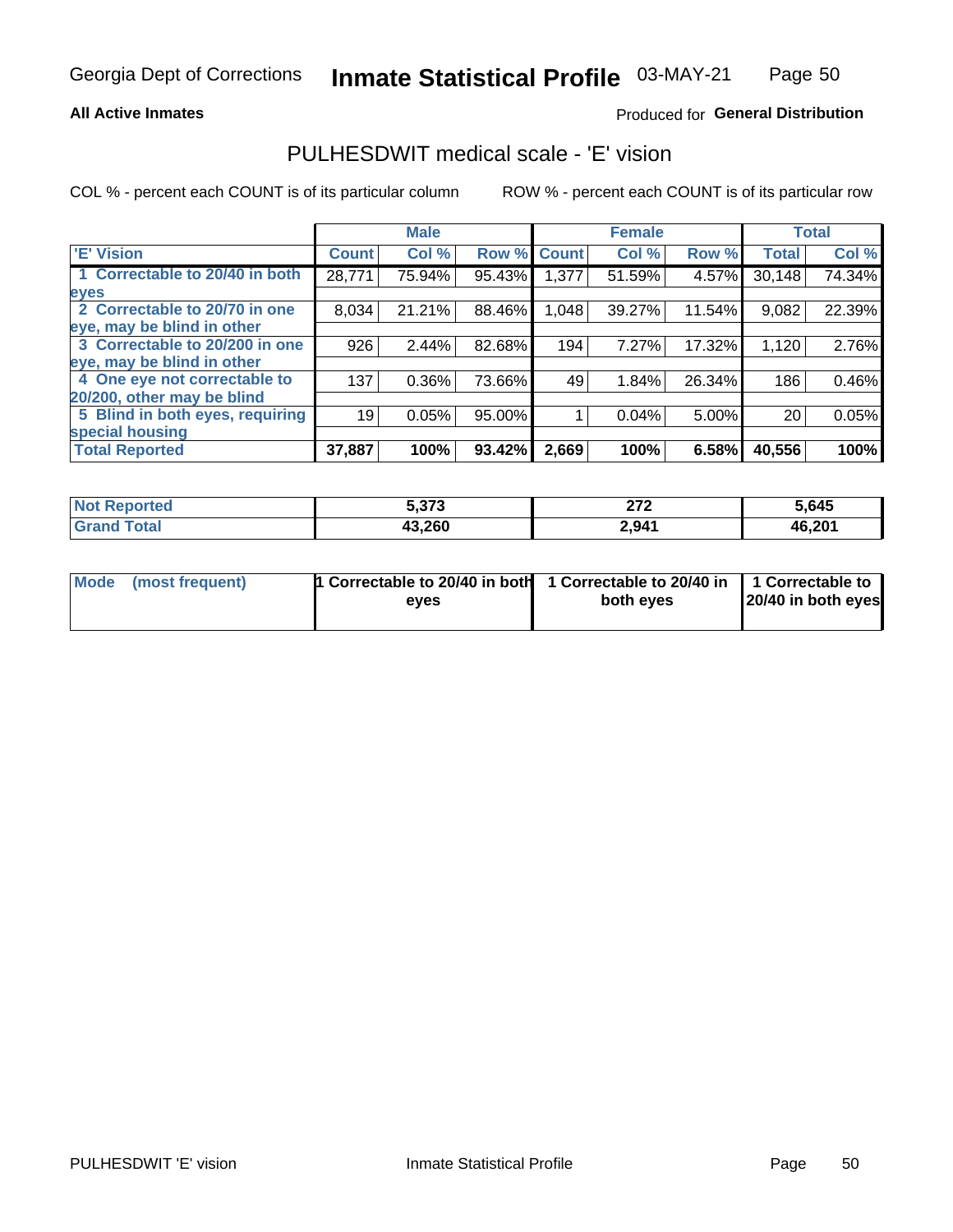## **All Active Inmates**

# Produced for General Distribution

# PULHESDWIT medical scale - 'S' pSychiatric

COL % - percent each COUNT is of its particular column

|                                        |              | <b>Male</b> |         |              | <b>Female</b> |        |              | <b>Total</b> |
|----------------------------------------|--------------|-------------|---------|--------------|---------------|--------|--------------|--------------|
| 'S' pSychiatric                        | <b>Count</b> | Col %       | Row %   | <b>Count</b> | Col %         | Row %  | <b>Total</b> | Col %        |
| 1 No impairment or disorders           | 33,391       | 89.66%      | 97.29%  | 929          | 36.46%        | 2.71%  | 34,320       | 86.26%       |
| 2 Stable, or in remission, or          | 3,135        | 8.42%       | 66.25%  | 1,597        | 62.68%        | 33.75% | 4,732        | 11.89%       |
| mild impairment or retardation         |              |             |         |              |               |        |              |              |
| 3 Requires moderate inpatient          | 556          | 1.49%       | 97.37%  | 15           | 0.59%         | 2.63%  | 571          | 1.44%        |
| treatment                              |              |             |         |              |               |        |              |              |
| 4 Requires intensive inpatient         | 150          | 0.40%       | 95.54%  |              | 0.27%         | 4.46%  | 157          | 0.39%        |
| treatment                              |              |             |         |              |               |        |              |              |
| <b>5 Requires Crisis Stabilization</b> |              | 0.02%       | 100.00% |              |               |        |              | 0.02%        |
| Unit (CSU) inpatient care              |              |             |         |              |               |        |              |              |
| <b>6 Severe disorders require</b>      |              | 0.01%       | 100.00% |              |               |        |              | 0.01%        |
| psychiatric hospitalization            |              |             |         |              |               |        |              |              |
| <b>Total Reported</b>                  | 37,240       | 100%        | 93.60%  | 2,548        | 100%          | 6.40%  | 39,788       | 100.0%       |

| <b>Not Reported</b>   | 6,020  | 393   | 6,413  |
|-----------------------|--------|-------|--------|
| <b>Total</b><br>Grand | 43,260 | 2,941 | 46,201 |

| Mode | (most frequent) | <b>1 No impairment or disorders</b> 2 Stable, or in remission, 1 No impairment or |                       |           |
|------|-----------------|-----------------------------------------------------------------------------------|-----------------------|-----------|
|      |                 |                                                                                   | or mild impairment or | disorders |
|      |                 |                                                                                   | retardation           |           |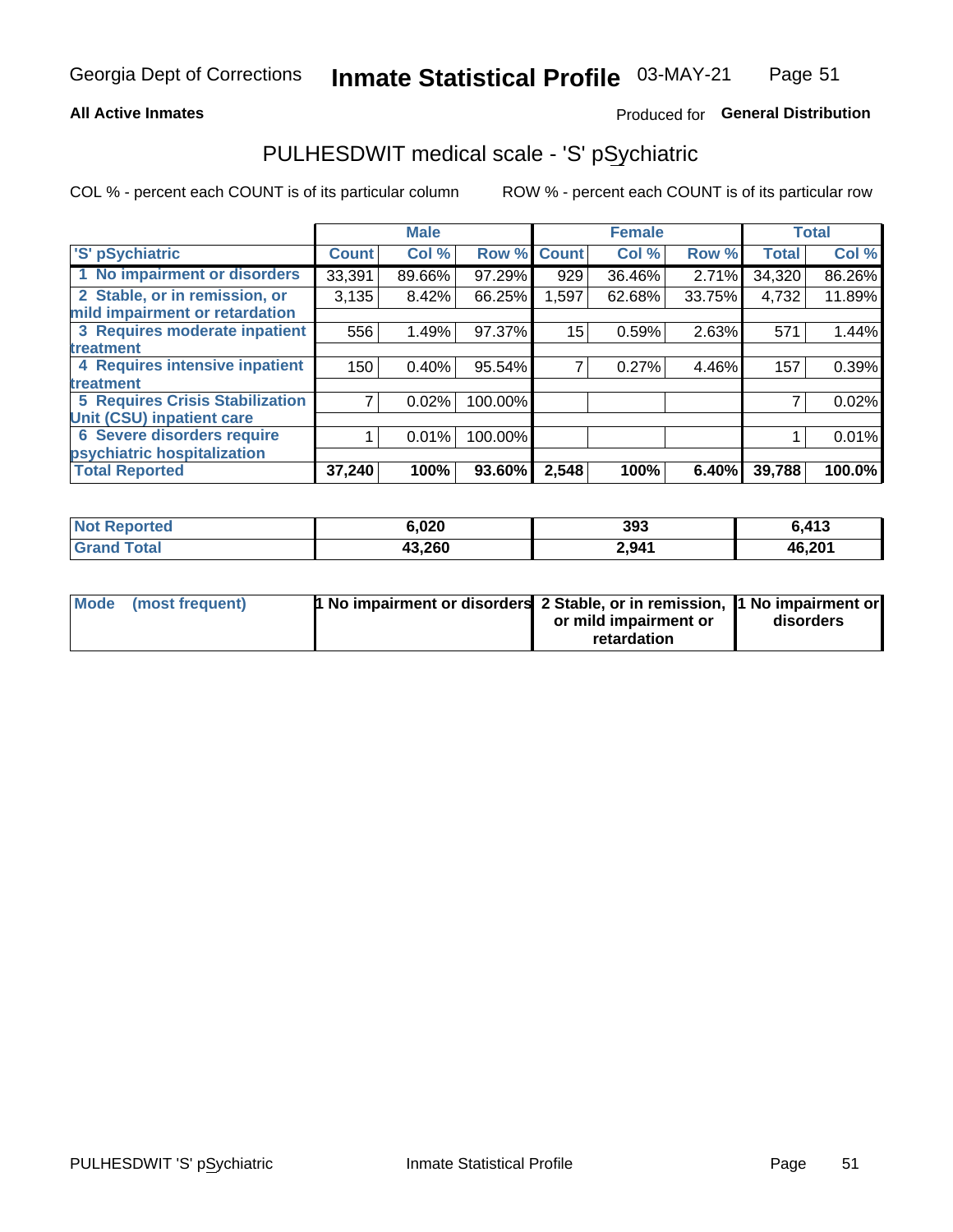## **All Active Inmates**

# Produced for General Distribution

# PULHESDWIT medical scale - 'D' dental

COL % - percent each COUNT is of its particular column

|                                 |                 | <b>Male</b> |        |             | <b>Female</b> |          |              | <b>Total</b> |
|---------------------------------|-----------------|-------------|--------|-------------|---------------|----------|--------------|--------------|
| <b>D'</b> Dental                | <b>Count</b>    | Col %       |        | Row % Count | Col %         | Row %    | <b>Total</b> | Col %        |
| 1 Minimal routine dental health | 22,347          | 62.98%      | 91.10% | 2,182       | 85.00%        | $8.90\%$ | 24,529       | 64.47%       |
| <b>needs</b>                    |                 |             |        |             |               |          |              |              |
| 2 Moderate cavities and/or gum  | 11,443          | 32.25%      | 97.46% | 298         | 11.61%        | 2.54%    | 11,741       | 30.86%       |
| disease                         |                 |             |        |             |               |          |              |              |
| 3 Extensive gum disease         | 1,670           | 4.71%       | 95.10% | 86          | 3.35%         | 4.90%    | 1,756        | 4.62%        |
| and/or widespread decay         |                 |             |        |             |               |          |              |              |
| 4 Urgent need for dental        | 20 <sub>1</sub> | 0.06%       | 95.24% |             | 0.04%         | 4.76%    | 21           | 0.06%        |
| <b>services</b>                 |                 |             |        |             |               |          |              |              |
| <b>Total Reported</b>           | 35,480          | 100%        | 93.25% | 2,567       | 100%          | 6.75%    | 38,047       | 100.0%       |

| <b>Not Reported</b> | 7,780  | 374   | 8,154  |
|---------------------|--------|-------|--------|
| Total               | 43,260 | 2,941 | 46,201 |

| <b>Mode</b> | (most frequent) | <b>Minimal routine dental</b><br>health needs | 1 Minimal routine dental   1 Minimal routine  <br>health needs | dental health<br>needs |
|-------------|-----------------|-----------------------------------------------|----------------------------------------------------------------|------------------------|
|-------------|-----------------|-----------------------------------------------|----------------------------------------------------------------|------------------------|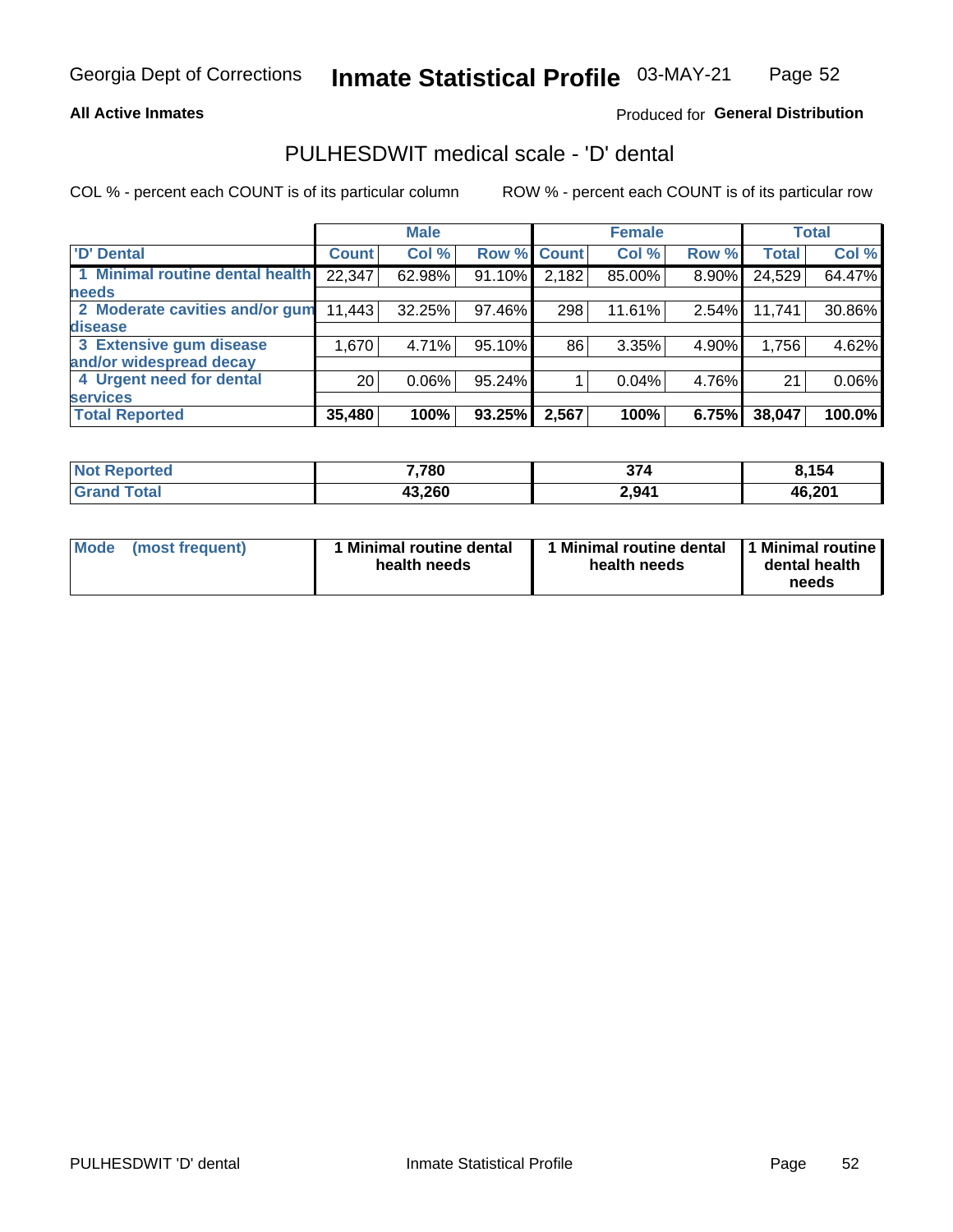## **All Active Inmates**

# Produced for General Distribution

# PULHESDWIT medical scale - 'W' work ability

COL % - percent each COUNT is of its particular column

|                                 |              | <b>Male</b> |        |             | <b>Female</b> |       |              | <b>Total</b> |
|---------------------------------|--------------|-------------|--------|-------------|---------------|-------|--------------|--------------|
| 'W' work ability                | <b>Count</b> | Col %       |        | Row % Count | Col %         | Row % | <b>Total</b> | Col %        |
| 1 Unrestricted work or activity | 32,341       | 84.73%      | 93.34% | 2,306       | 85.95%        | 6.66% | 34,647       | 84.81%       |
| 2 Minor restrictions on type of | 4,622        | 12.11%      | 93.52% | 320         | 11.93%        | 6.48% | 4,942        | 12.10%       |
| <b>work</b>                     |              |             |        |             |               |       |              |              |
| 3 Moderate restrictions on type | 839          | 2.20%       | 95.78% | 37          | 1.38%         | 4.22% | 876          | 2.14%        |
| of work                         |              |             |        |             |               |       |              |              |
| 4 Major restrictions on type of | 262          | 0.69%       | 94.58% | 15          | 0.56%         | 5.42% | 277          | 0.68%        |
| <b>work</b>                     |              |             |        |             |               |       |              |              |
| 5 Cannot work under any         | 106          | 0.28%       | 95.50% | 5           | 0.19%         | 4.50% | 111          | 0.27%        |
| <b>circumstances</b>            |              |             |        |             |               |       |              |              |
| <b>Total Reported</b>           | 38,170       | 100%        | 93.43% | 2,683       | 100%          | 6.57% | 40,853       | 100%         |

| <b>Not Reported</b>   | 5,090  | 258   | 5,348  |
|-----------------------|--------|-------|--------|
| Total<br><b>Grand</b> | 43,260 | 2,941 | 46,201 |

| Mode            | 1 Unrestricted work or | 1 Unrestricted work or | 1 Unrestricted   |
|-----------------|------------------------|------------------------|------------------|
| (most frequent) | activity               | activity               | work or activity |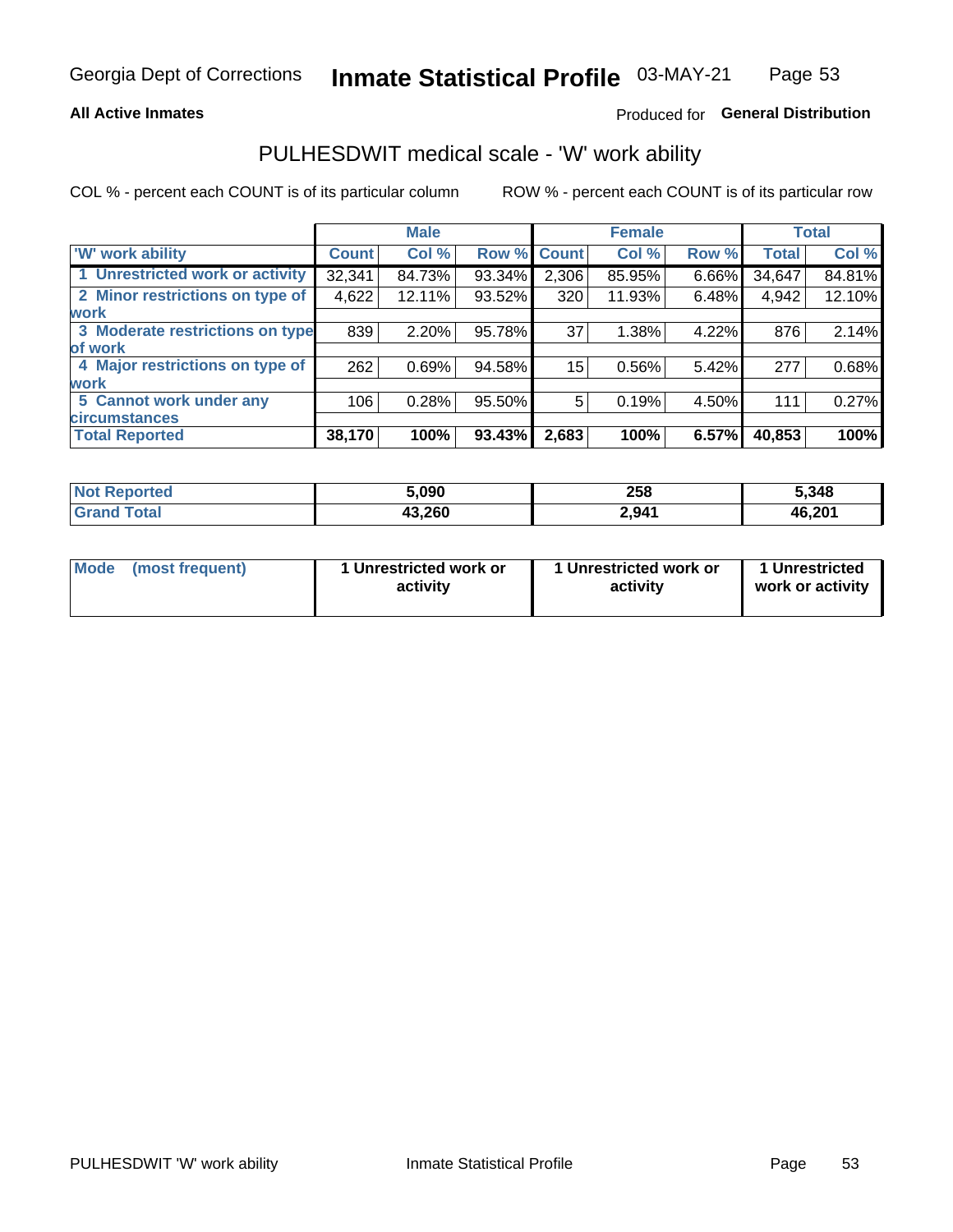## **All Active Inmates**

# Produced for General Distribution

# PULHESDWIT medical scale - 'I' impairment

COL % - percent each COUNT is of its particular column

|                                                              |              | <b>Male</b> |        |             | <b>Female</b> |       |              | <b>Total</b> |
|--------------------------------------------------------------|--------------|-------------|--------|-------------|---------------|-------|--------------|--------------|
| <b>T' Impairment</b>                                         | <b>Count</b> | Col %       |        | Row % Count | Col %         | Row % | <b>Total</b> | Col %        |
| 1 No impairments or<br><b>disabilities</b>                   | 37,770       | 98.96%      | 93.41% | 2,663       | 99.29%        | 6.59% | 40,433       | 98.98%       |
| 2 Wheelchair-bound but<br>otherwise OK                       | 226          | 0.59%       | 96.58% | 8           | 0.30%         | 3.42% | 234          | 0.57%        |
| <b>3 Needs low-level Assisted</b><br>Living (level I)        | 51           | 0.13%       | 98.08% |             | 0.04%         | 1.92% | 52           | 0.13%        |
| 4 Needs moderate Assisted<br><b>Living (level II)</b>        | 25           | 0.07%       | 96.15% |             | 0.04%         | 3.85% | 26           | $0.06\%$     |
| <b>5 Needs maximal Assisted</b><br><b>Living (level III)</b> | 94           | 0.25%       | 91.26% | 9           | 0.34%         | 8.74% | 103          | 0.25%        |
| <b>Total Reported</b>                                        | 38,166       | 100%        | 93.43% | 2,682       | 100%          | 6.57% | 40,848       | 100%         |

| <b>Not</b><br>Reported | 5,094  | 259   | 5,353  |
|------------------------|--------|-------|--------|
| Total                  | 43,260 | 2,941 | 46,201 |

| Mode | (most frequent) | 1 No impairments or<br>disabilities | 1 No impairments or<br>disabilities | 1 No impairments<br>or disabilities |
|------|-----------------|-------------------------------------|-------------------------------------|-------------------------------------|
|------|-----------------|-------------------------------------|-------------------------------------|-------------------------------------|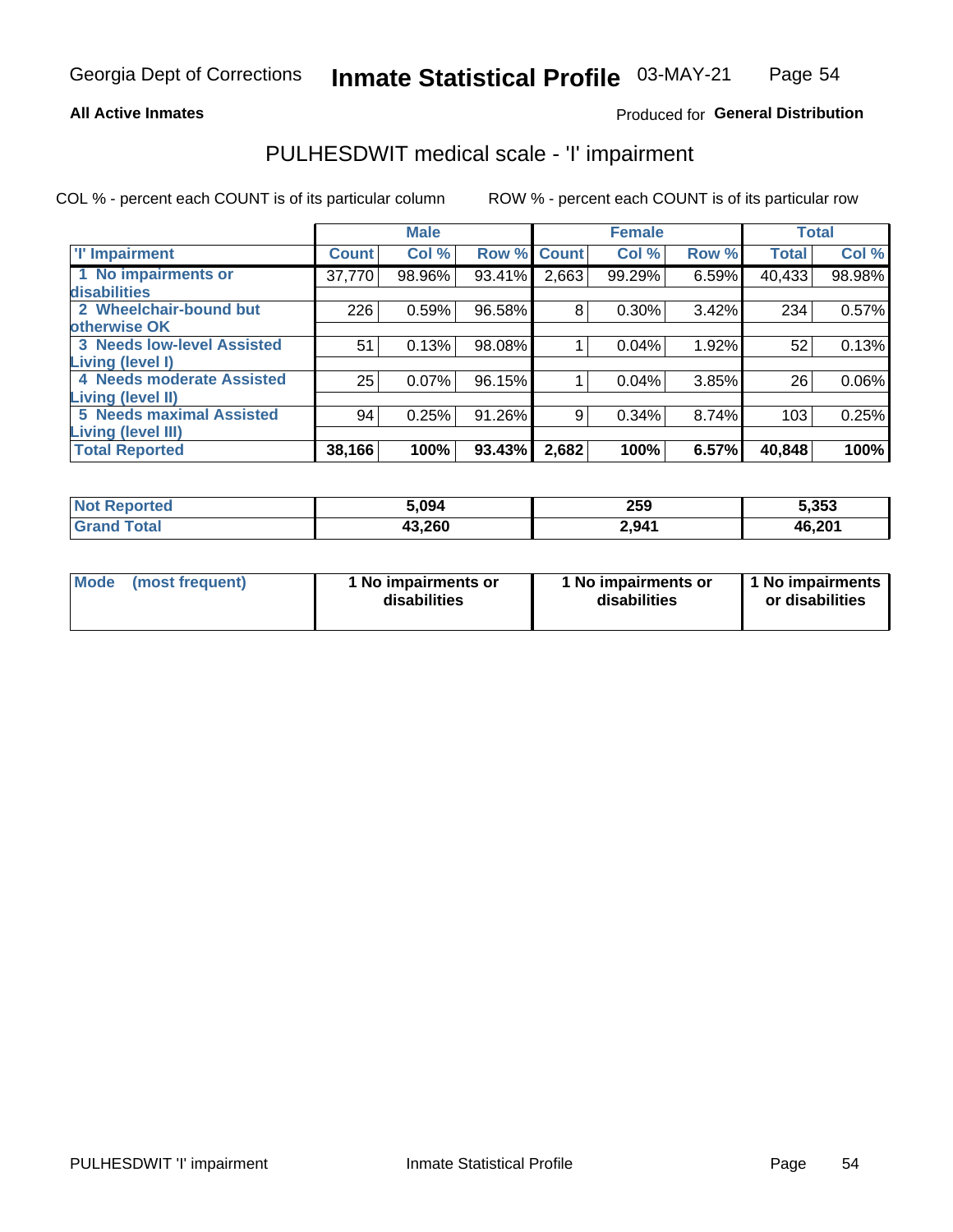## **All Active Inmates**

# Produced fo General Distribution

# PULHESDWIT medical scale - 'T' transportability

COL % - percent each COUNT is of its particular column

|                              |                 | <b>Male</b> |        |                | <b>Female</b> |        |              | <b>Total</b> |
|------------------------------|-----------------|-------------|--------|----------------|---------------|--------|--------------|--------------|
| <b>T' Transportability</b>   | <b>Count</b>    | Col %       | Row %  | <b>Count</b>   | Col %         | Row %  | <b>Total</b> | Col %        |
| 1 Can be transported in any  | 38,142          | 99.18%      | 93.48% | 2,661          | 99.48%        | 6.52%  | 40,803       | 99.20%       |
| ordinary approved vehicle    |                 |             |        |                |               |        |              |              |
| 2 Wheelchair-bound, not      | 81              | 0.21%       | 98.78% |                | 0.04%         | 1.22%  | 82           | 0.20%        |
| needing special vehicle      |                 |             |        |                |               |        |              |              |
| 3 Wheelchair-bound, requires | 20 <sub>1</sub> | 0.05%       | 86.96% | 3              | 0.11%         | 13.04% | 23           | 0.06%        |
| special vehicle              |                 |             |        |                |               |        |              |              |
| 4 Needs specially-equipped   | 5               | 0.01%       | 71.43% | $\overline{2}$ | 0.07%         | 28.57% |              | 0.02%        |
| medical vehicle              |                 |             |        |                |               |        |              |              |
| <b>5 Requires ambulance</b>  | 210             | 0.55%       | 96.33% | 8              | 0.30%         | 3.67%  | 218          | 0.53%        |
| transport                    |                 |             |        |                |               |        |              |              |
| <b>Total Reported</b>        | 38,458          | 100%        | 93.50% | 2,675          | 100%          | 6.50%  | 41,133       | 100.0%       |

| <b>Not</b><br><b>Reported</b> | 1,802  | 266   | 5,068  |
|-------------------------------|--------|-------|--------|
| <b>otal</b>                   | 43,260 | 2,941 | 46,201 |

|  | Mode (most frequent) | 1 Can be transported in any 1 Can be transported in any<br>ordinary approved vehicle   ordinary approved vehicle   transported in any |  | 1 Can be<br>  ordinary approved  <br>vehicle |
|--|----------------------|---------------------------------------------------------------------------------------------------------------------------------------|--|----------------------------------------------|
|--|----------------------|---------------------------------------------------------------------------------------------------------------------------------------|--|----------------------------------------------|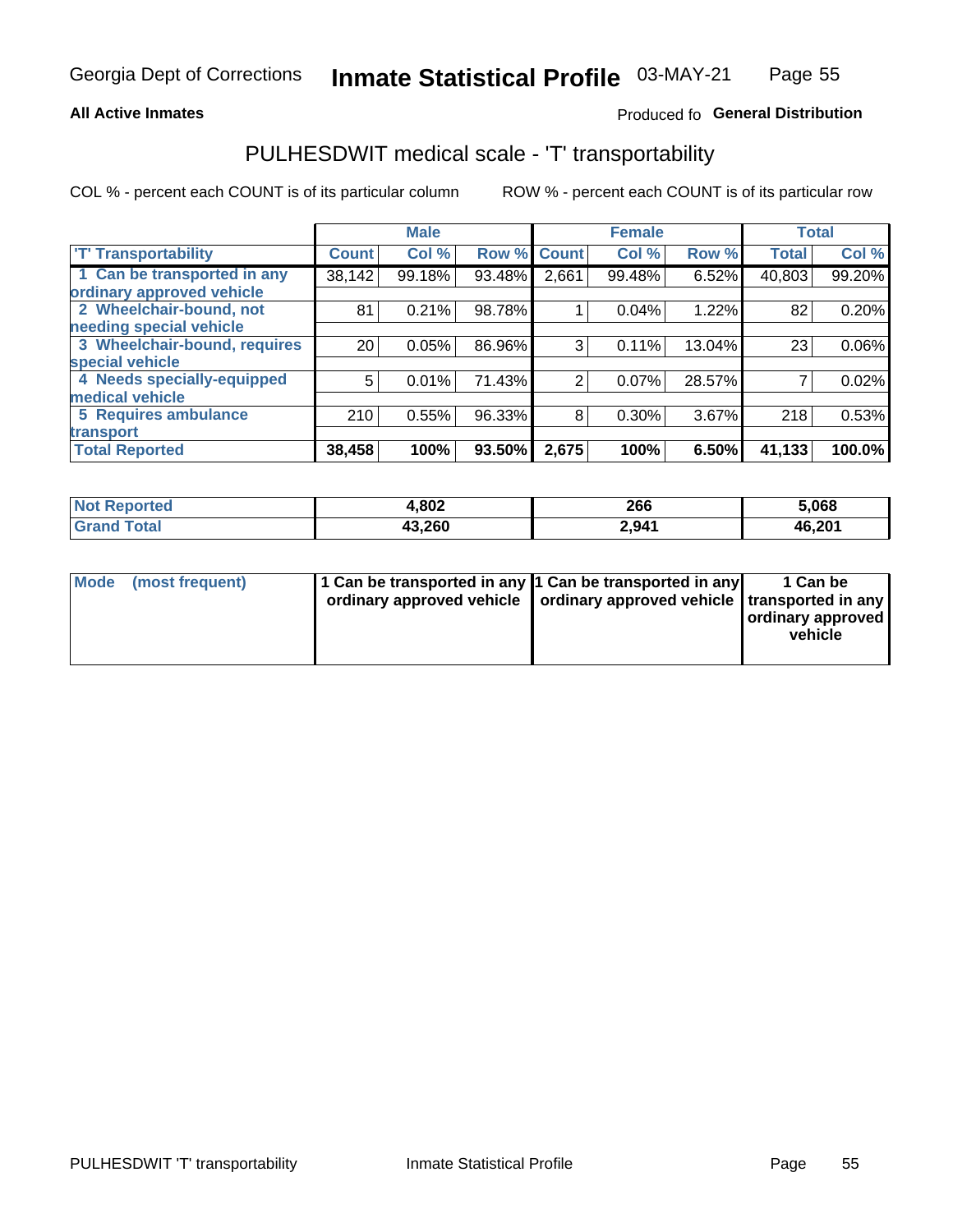#### Inmate Statistical Profile 03-MAY-21 Page 56

**All Active Inmates** 

## **Produced for General Distribution**

# Number of prior Georgia incarcerations

COL % - percent each COUNT is of its particular column

|                                       |              | <b>Male</b> |                    |       | <b>Female</b> |       |        | <b>Total</b> |
|---------------------------------------|--------------|-------------|--------------------|-------|---------------|-------|--------|--------------|
| <b>Num of Prior GA Incarcerations</b> | <b>Count</b> | Col %       | <b>Row % Count</b> |       | Col %         | Row % | Total  | Col %        |
| $\bf{0}$                              | 24,094       | 55.70%      | 91.79%             | 2,156 | 73.31%        | 8.21% | 26,250 | 56.82%       |
|                                       | 7,945        | 18.37%      | 95.01%             | 417   | 14.18%        | 4.99% | 8,362  | 18.10%       |
| $\mathbf{2}$                          | 4,583        | 10.59%      | 96.28%             | 177   | 6.02%         | 3.72% | 4,760  | 10.30%       |
| 3                                     | 2,838        | 6.56%       | 97.23%             | 81    | 2.75%         | 2.77% | 2,919  | 6.32%        |
| 4                                     | 1,570        | 3.63%       | 96.79%             | 52    | 1.77%         | 3.21% | 1,622  | 3.51%        |
| 5                                     | 938          | 2.17%       | 97.61%             | 23    | 0.78%         | 2.39% | 961    | 2.08%        |
| <b>More Than 5</b>                    | 1,292        | 2.99%       | 97.36%             | 35    | 1.19%         | 2.64% | 1,327  | 2.87%        |
| <b>Total Reported</b>                 | 43,260       | 100%        | 93.63%             | 2,941 | 100%          | 6.37% | 46,201 | 100%         |

| orted<br>NO1      |        |       |        |
|-------------------|--------|-------|--------|
| <b>otal</b><br>Gr | 13.260 | 2,941 | 46.201 |

| Mean (average)         | 06.، | 1.03 |
|------------------------|------|------|
| <b>Median (middle)</b> |      |      |
| Mode (most frequent)   |      |      |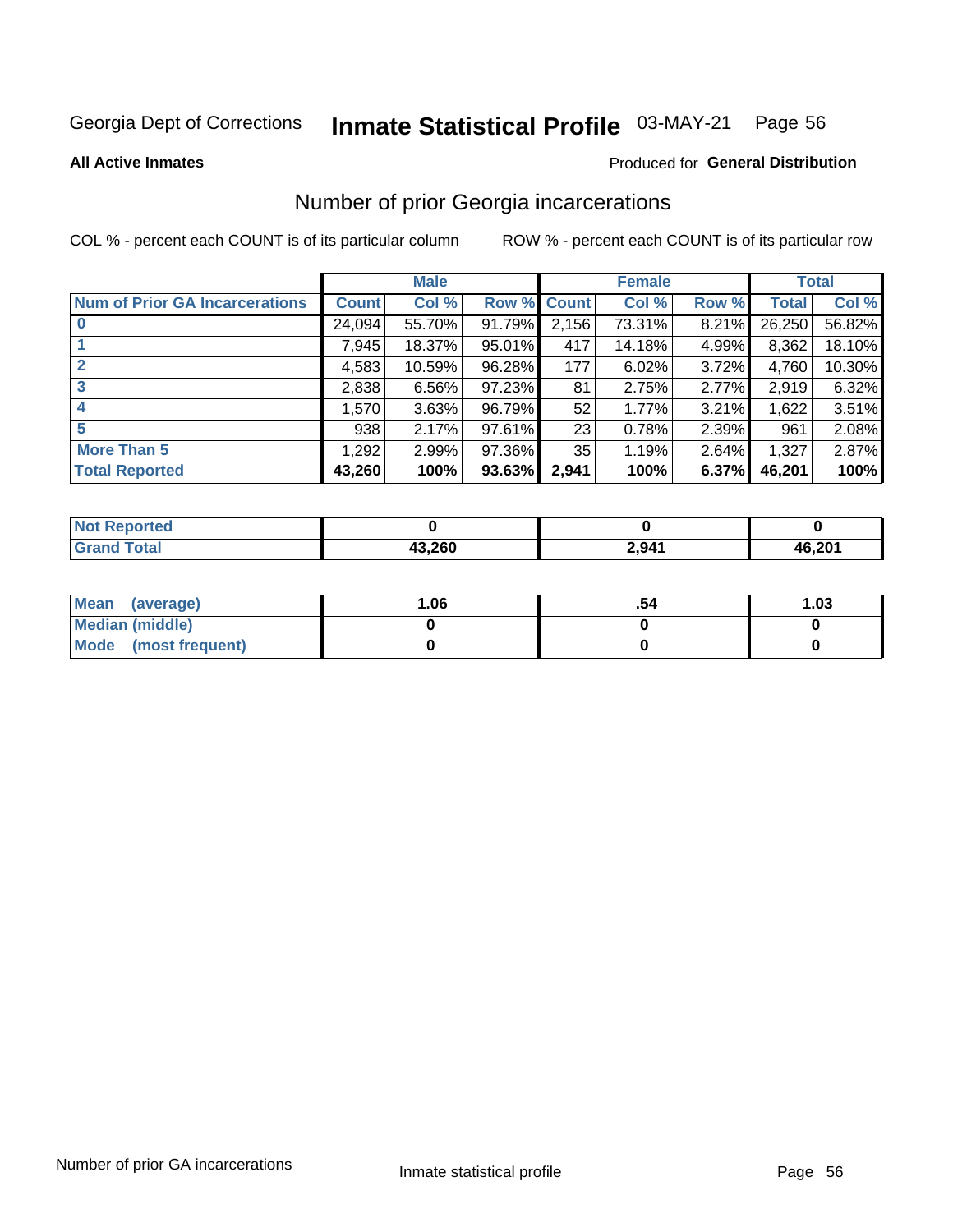#### Inmate Statistical Profile 03-MAY-21 Page 57

### **All Active Inmates**

### Produced for General Distribution

# Prison sentence in years

COL % - percent each COUNT is of its particular column

ROW % - percent each COUNT is of its particular row

|                                 |              | <b>Male</b> |         |              | <b>Female</b> |        | <b>Total</b> |        |
|---------------------------------|--------------|-------------|---------|--------------|---------------|--------|--------------|--------|
| <b>Prison Sentence In Years</b> | <b>Count</b> | Col %       | Row %   | <b>Count</b> | Col %         | Row %  | <b>Total</b> | Col %  |
| $0 - 1$                         | 464          | 1.07%       | 92.25%  | 39           | 1.33%         | 7.75%  | 503          | 1.09%  |
| $1.1 - 2$                       | 526          | 1.22%       | 91.32%  | 50           | 1.70%         | 8.68%  | 576          | 1.25%  |
| $2.1 - 3$                       | 860          | 1.99%       | 89.77%  | 98           | 3.33%         | 10.23% | 958          | 2.07%  |
| $3.1 - 4$                       | 761          | 1.76%       | 91.47%  | 71           | 2.41%         | 8.53%  | 832          | 1.80%  |
| $4.1 - 5$                       | 1,271        | 2.94%       | 90.33%  | 136          | 4.62%         | 9.67%  | 1,407        | 3.05%  |
| $5.1 - 6$                       | 813          | 1.88%       | 92.07%  | 70           | 2.38%         | 7.93%  | 883          | 1.91%  |
| $6.1 - 7$                       | 792          | 1.83%       | 92.96%  | 60           | 2.04%         | 7.04%  | 852          | 1.84%  |
| $7.1 - 8$                       | 867          | 2.00%       | 92.33%  | 72           | 2.45%         | 7.67%  | 939          | 2.03%  |
| $8.1 - 9$                       | 933          | 2.16%       | 94.05%  | 59           | 2.01%         | 5.95%  | 992          | 2.15%  |
| $9.1 - 10$                      | 2,450        | 5.66%       | 89.94%  | 274          | 9.32%         | 10.06% | 2,724        | 5.90%  |
| $10.1 - 12$                     | 1,632        | 3.77%       | 91.79%  | 146          | 4.96%         | 8.21%  | 1,778        | 3.85%  |
| $12.1 - 15$                     | 3,872        | 8.95%       | 93.10%  | 287          | 9.76%         | 6.90%  | 4,159        | 9.00%  |
| $15.1 - 20$                     | 8,089        | 18.70%      | 93.83%  | 532          | 18.09%        | 6.17%  | 8,621        | 18.66% |
| 20.1 - Over                     | 11,089       | 25.63%      | 94.66%  | 625          | 21.25%        | 5.34%  | 11,714       | 25.35% |
| Life                            | 7,192        | 16.63%      | 95.20%  | 363          | 12.34%        | 4.80%  | 7,555        | 16.35% |
| <b>Life Without Parole</b>      | 1,581        | 3.65%       | 96.46%  | 58           | 1.97%         | 3.54%  | 1,639        | 3.55%  |
| <b>Death</b>                    | 39           | 0.09%       | 97.50%  |              | 0.03%         | 2.50%  | 40           | 0.09%  |
| <b>Youthful Offenders</b>       | 29           | 0.07%       | 100.00% |              |               |        | 29           | 0.06%  |
| <b>Total Reported</b>           | 43,260       | 100%        | 93.63%  | 2,941        | 100%          | 6.37%  | 46,201       | 100%   |

| <b>Not Reported</b>     |        |       |        |
|-------------------------|--------|-------|--------|
| $\sim$<br>$CT^{\prime}$ | 13.260 | 2,941 | 46,201 |

#### **Determinate (numeric) sentences only**

| <b>Mean</b> | $\sim$ $\sim$ $\sim$<br>25.67 | 20.97 | 25.90 |
|-------------|-------------------------------|-------|-------|
|             |                               |       |       |

All sentences (including determinate), with life, life without parole, and death sentences figured at 45 years

| <b>Mean</b> | $\overline{ }$<br>$\sim$<br>Д.<br>- 74 | 39 64 | 37.49 |
|-------------|----------------------------------------|-------|-------|
|             |                                        |       |       |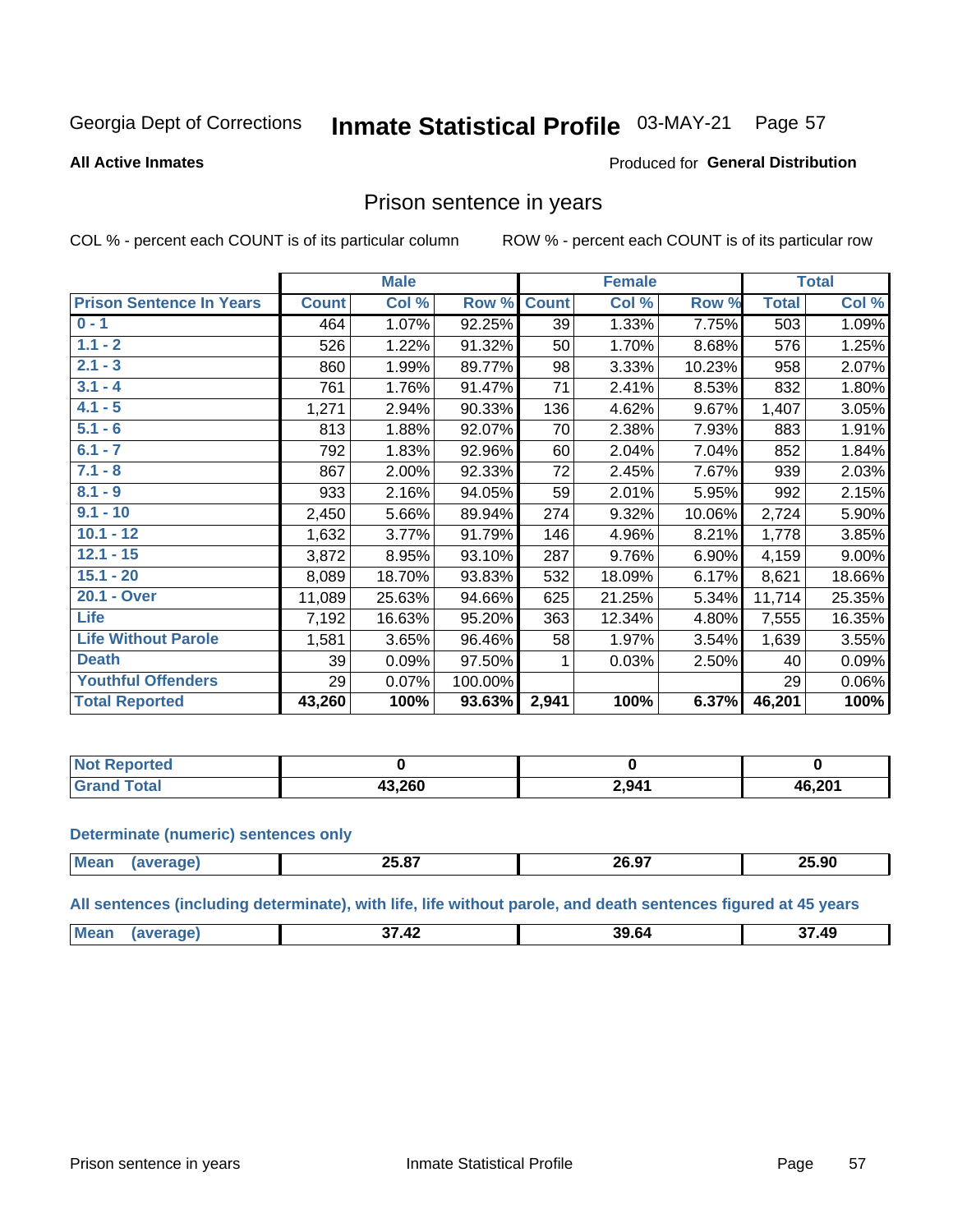#### Inmate Statistical Profile 03-MAY-21 Page 58

## **All Active Inmates**

## Produced for General Distribution

# Primary offense, broken out into felonies vs misdemeanors

COL % - percent each COUNT is of its particular column

|                                  | <b>Male</b>  |        |           |                    | <b>Female</b> | Total |              |        |
|----------------------------------|--------------|--------|-----------|--------------------|---------------|-------|--------------|--------|
| <b>Felonies and Misdemeanors</b> | <b>Count</b> | Col%   |           | <b>Row % Count</b> | Col%          | Row % | <b>Total</b> | Col %  |
| <b>Felonies</b>                  | 42,999       | 99.75% | $93.62\%$ | 2,931              | 99.90%        | 6.38% | 45.930       | 99.76% |
| <b>Misdemeanors</b>              | 107          | .25%   | 97.27%    |                    | .10% '        | 2.73% | 110          | .24%   |
| <b>Total Reported</b>            | 43,106       | 100%   | 93.63%    | 2,934              | 100%          | 6.37% | 46.040       | 100%   |

| Not             | $\cdot$ $\cdot$ |     | ، م،   |
|-----------------|-----------------|-----|--------|
| <b>Reported</b> | 154             |     | וטו    |
| 'Grand<br>Гоtal | חאר כו          | 442 | 46,201 |

| Mo | ____ | 11 C.S<br>. | onies<br>. |
|----|------|-------------|------------|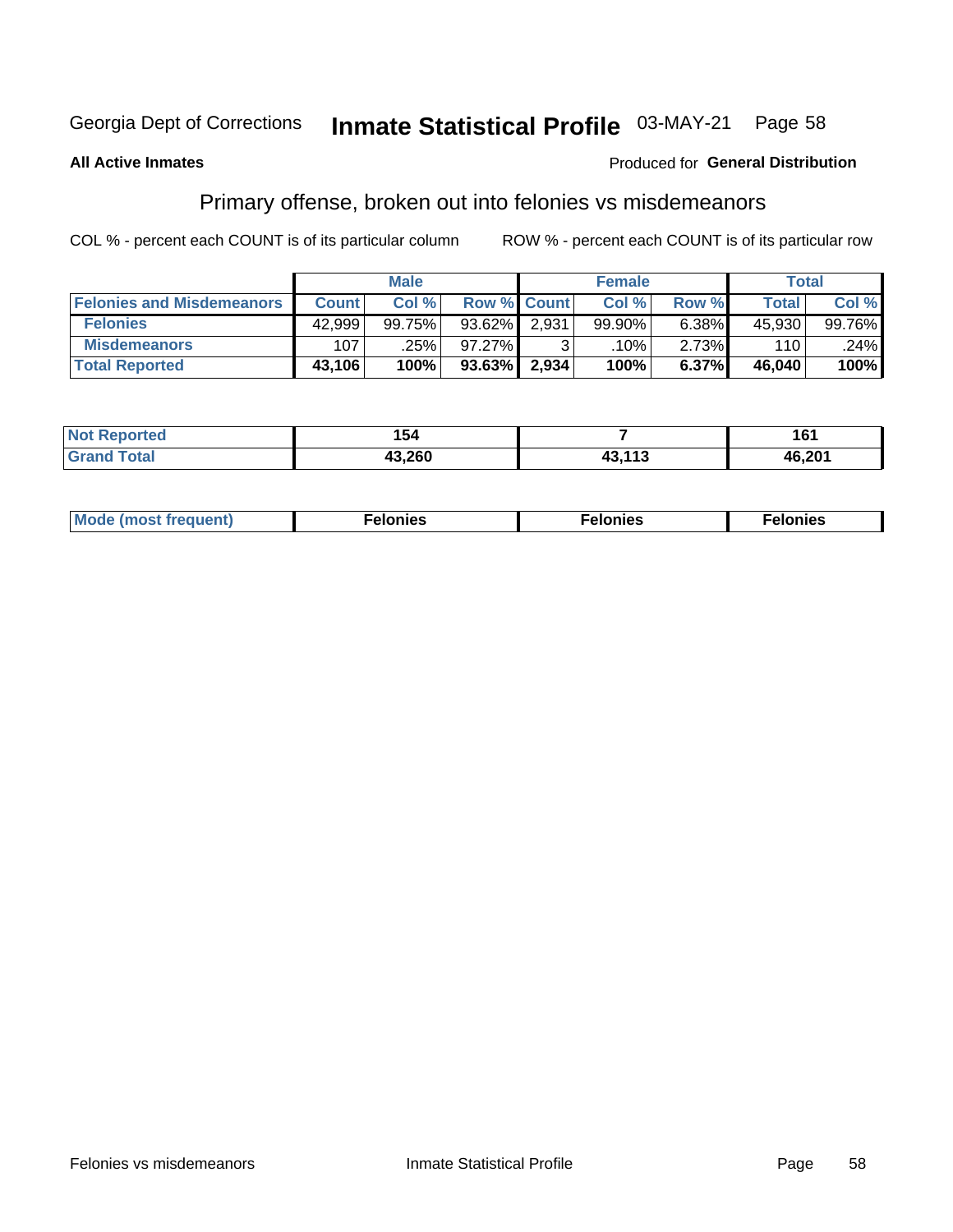#### Inmate Statistical Profile 03-MAY-21 Page 59

### **All Active Inmates**

## Produced for General Distribution

# Primary offense, broken out into six broad crime categories

COL % - percent each COUNT is of its particular column

|              |                         |              | <b>Male</b> |        |                 | <b>Female</b> |        |                 | <b>Total</b> |
|--------------|-------------------------|--------------|-------------|--------|-----------------|---------------|--------|-----------------|--------------|
|              | <b>Crime Categories</b> | <b>Count</b> | Col %       |        | Row % Count     | Col %         | Row %  | <b>Total</b>    | Col %        |
|              | <b>Violent</b>          | 24,034       | 55.68%      | 94.03% | 1,526           | 51.89%        | 5.97%  | 25,560          | 55.44%       |
| $\mathbf{2}$ | <b>Sex Crime</b>        | 7,885        | 18.27%      | 98.59% | 113             | 3.84%         | 1.41%  | 7,998           | 17.35%       |
| $\mathbf{3}$ | <b>Property</b>         | 5,262        | 12.19%      | 91.83% | 468             | 15.91%        | 8.17%  | 5,730           | 12.43%       |
| 4            | <b>Drug</b>             | 3,851        | 8.92%       | 85.63% | 646             | 21.97%        | 14.37% | 4,497           | 9.75%        |
| 5            | <b>Habit/DUI</b>        | 70           | .16%        | 87.50% | 10 <sup>1</sup> | $.34\%$       | 12.50% | 80 <sub>1</sub> | .17%         |
| 6            | <b>Other</b>            | 2,059        | 4.77%       | 92.04% | 178             | 6.05%         | 7.96%  | 2,237           | 4.85%        |
|              | <b>Total Reported</b>   | 43,161       | 100%        | 93.62% | 2,941           | 100%          | 6.38%  | 46,102          | 100%         |

| prtea<br>NO          | ۵a<br>J.             |                | 99     |
|----------------------|----------------------|----------------|--------|
| $T_{\Delta}$ fol $-$ | nen,<br>49<br>1J.ZOU | ን ዓ41<br>L.VTI | 46,201 |

| M | - --<br>1010111 | .<br><b>VIOIGIIL</b> | 1.91311 |
|---|-----------------|----------------------|---------|
|   |                 |                      |         |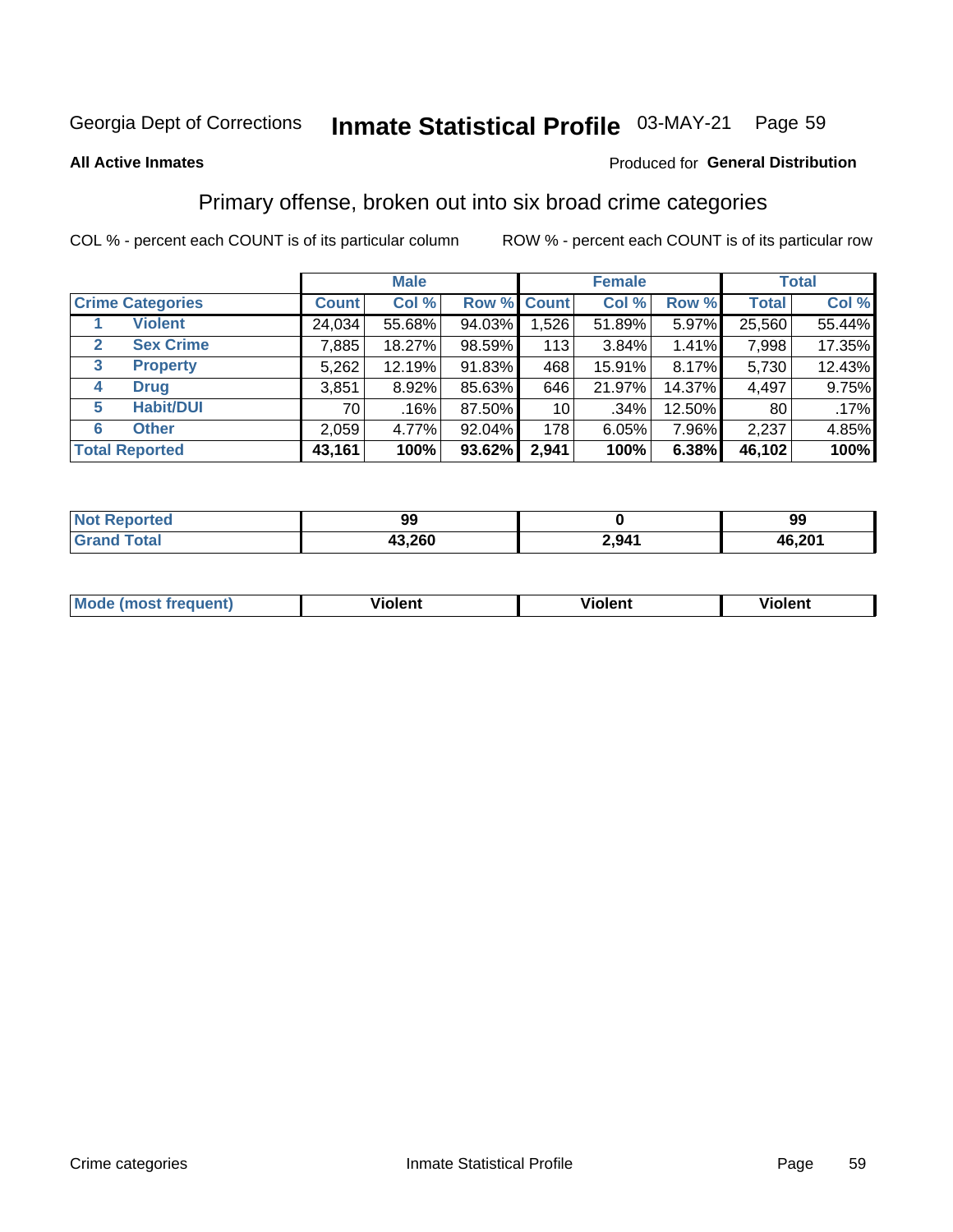# Inmate Statistical Profile 03-MAY-21 Page 60

### **All Active Inmates**

# **Produced for General Distribution**

# Primary offense, detailed offense code

COL % - percent each COUNT is of its particular column

|                                            |                         | <b>Male</b> |         |                | <b>Female</b> |        |                           | <b>Total</b> |
|--------------------------------------------|-------------------------|-------------|---------|----------------|---------------|--------|---------------------------|--------------|
| <b>Primary Offense</b>                     | <b>Count</b>            | Col %       | Row %   | <b>Count</b>   | Col %         | Row %  | <b>Total</b>              | Col %        |
| <b>Abuse Neglect Elder/Disab (2812)</b>    | 27                      | .06%        | 69.23%  | 12             | .41%          | 30.77% | 39                        | .08%         |
| Agg Aslt W Intnt To Rape (2095)            | 63                      | .15%        | 100.00% |                |               |        | 63                        | .14%         |
| <b>Agg Sex Battery Atmpt (2099)</b>        | 3                       | .01%        | 100.00% |                |               |        | 3                         | .01%         |
| <b>Aggrav Assault (1302)</b>               | 4,582                   | 10.62%      | 94.85%  | 249            | 8.47%         | 5.15%  | 4,831                     | 10.48%       |
| <b>Aggrav Assault Peace Ofcr</b><br>(1314) | 338                     | .78%        | 94.68%  | 19             | .65%          | 5.32%  | 357                       | .77%         |
| <b>Aggrav Battery (1305)</b>               | 1,160                   | 2.69%       | 93.10%  | 86             | 2.92%         | 6.90%  | 1,246                     | 2.70%        |
| <b>Aggrav Battery Peace Ofcr</b><br>(1315) | 24                      | .06%        | 96.00%  | 1              | .03%          | 4.00%  | 25                        | .05%         |
| <b>Aggrav Ch Molest Atmpt (2096)</b>       | 4                       | .01%        | 100.00% |                |               |        | 4                         | .01%         |
| <b>Aggrav Child Molestation (2021)</b>     | 1,251                   | 2.90%       | 98.58%  | 18             | .61%          | 1.42%  | 1,269                     | 2.75%        |
| <b>Aggrav Cruelty To Animals</b><br>(2972) | 9                       | .02%        | 81.82%  | $\overline{2}$ | .07%          | 18.18% | 11                        | .02%         |
| <b>Aggrav Sexual Battery (2009)</b>        | 228                     | .53%        | 99.13%  | $\overline{2}$ | .07%          | .87%   | 230                       | .50%         |
| <b>Aggrav Sodomy (2003)</b>                | 221                     | .51%        | 98.66%  | $\overline{3}$ | .10%          | 1.34%  | 224                       | .49%         |
| <b>Aggrav Stalking (1321)</b>              | 260                     | .60%        | 97.74%  | 6              | .20%          | 2.26%  | 266                       | .58%         |
| <b>Aggravated Assault On 65+</b><br>(1304) | 3                       | .01%        | 100.00% |                |               |        | 3                         | .01%         |
| <b>Alter Id (1506)</b>                     |                         | .01%        | 100.00% |                |               |        | 1                         | .01%         |
| <b>Armed Robbery (1902)</b>                | 5,197                   | 12.04%      | 96.44%  | 192            | 6.53%         | 3.56%  | 5,389                     | 11.69%       |
| Arson 1st Degree (1401)                    | 56                      | .13%        | 87.50%  | 8              | .27%          | 12.50% | 64                        | .14%         |
| <b>Arson 2nd Degree (1402)</b>             | 7                       | .02%        | 100.00% |                |               |        | 7                         | .02%         |
| <b>Arson 3rd Degree (1403)</b>             | 3                       | .01%        | 100.00% |                |               |        | $\mathsf 3$               | .01%         |
| <b>Atmpt Aggrav Assault (1303)</b>         | 5                       | .01%        | 83.33%  | 1              | .03%          | 16.67% | 6                         | .01%         |
| <b>Atmpt Aggrav Sodomy (2093)</b>          | $\overline{\mathbf{4}}$ | .01%        | 100.00% |                |               |        | $\overline{4}$            | .01%         |
| <b>Atmpt Armed Robbery (1992)</b>          | 79                      | .18%        | 95.18%  | 4              | .14%          | 4.82%  | 83                        | .18%         |
| <b>Atmpt Burglary (1690)</b>               | 11                      | .03%        | 91.67%  | 1              | .03%          | 8.33%  | 12                        | .03%         |
| <b>Atmpt Child Molestation (2094)</b>      | 29                      | .07%        | 100.00% |                |               |        | 29                        | .06%         |
| <b>Atmpt Finan Ident Frd (7014)</b>        | $\overline{c}$          | .01%        | 100.00% |                |               |        | $\overline{2}$            | .01%         |
| <b>Atmpt Kidnap (1390)</b>                 | $\overline{2}$          | .01%        | 66.67%  | 1              | .03%          | 33.33% | 3                         | .01%         |
| <b>Atmpt Murder (1190)</b>                 | 158                     | .37%        | 92.94%  | 12             | .41%          | 7.06%  | 170                       | .37%         |
| Atmpt Rape (2091)                          | 43                      | .10%        | 97.73%  | 1              | .03%          | 2.27%  | 44                        | .10%         |
| <b>Atmpt Robbery (1991)</b>                | 14                      | .03%        | 100.00% |                |               |        | 14                        | .03%         |
| <b>Atmpt Sodomy (2092)</b>                 | 1                       | .01%        | 100.00% |                |               |        | 1                         | .01%         |
| <b>Atmpt Theft By Taking (1812)</b>        | 3                       | .01%        | 100.00% |                |               |        | $\ensuremath{\mathsf{3}}$ | .01%         |
| <b>Atmpt Viol Substance Act (4090)</b>     | $\,6$                   | .01%        | 85.71%  | 1              | .03%          | 14.29% | $\overline{7}$            | .02%         |
| <b>Att/Consprcy Commt C/S/Of</b>           | 30                      | .07%        | 96.77%  | 1              | .03%          | 3.23%  | 31                        | .07%         |
| (4134)                                     |                         |             |         |                |               |        |                           |              |
| <b>Bad Checks (1704)</b>                   | $\overline{2}$          | .01%        | 100.00% |                |               |        | 2                         | .01%         |
| <b>Bail Jumping (2511)</b>                 | $\overline{2}$          | .01%        | 100.00% |                |               |        | $\overline{2}$            | .01%         |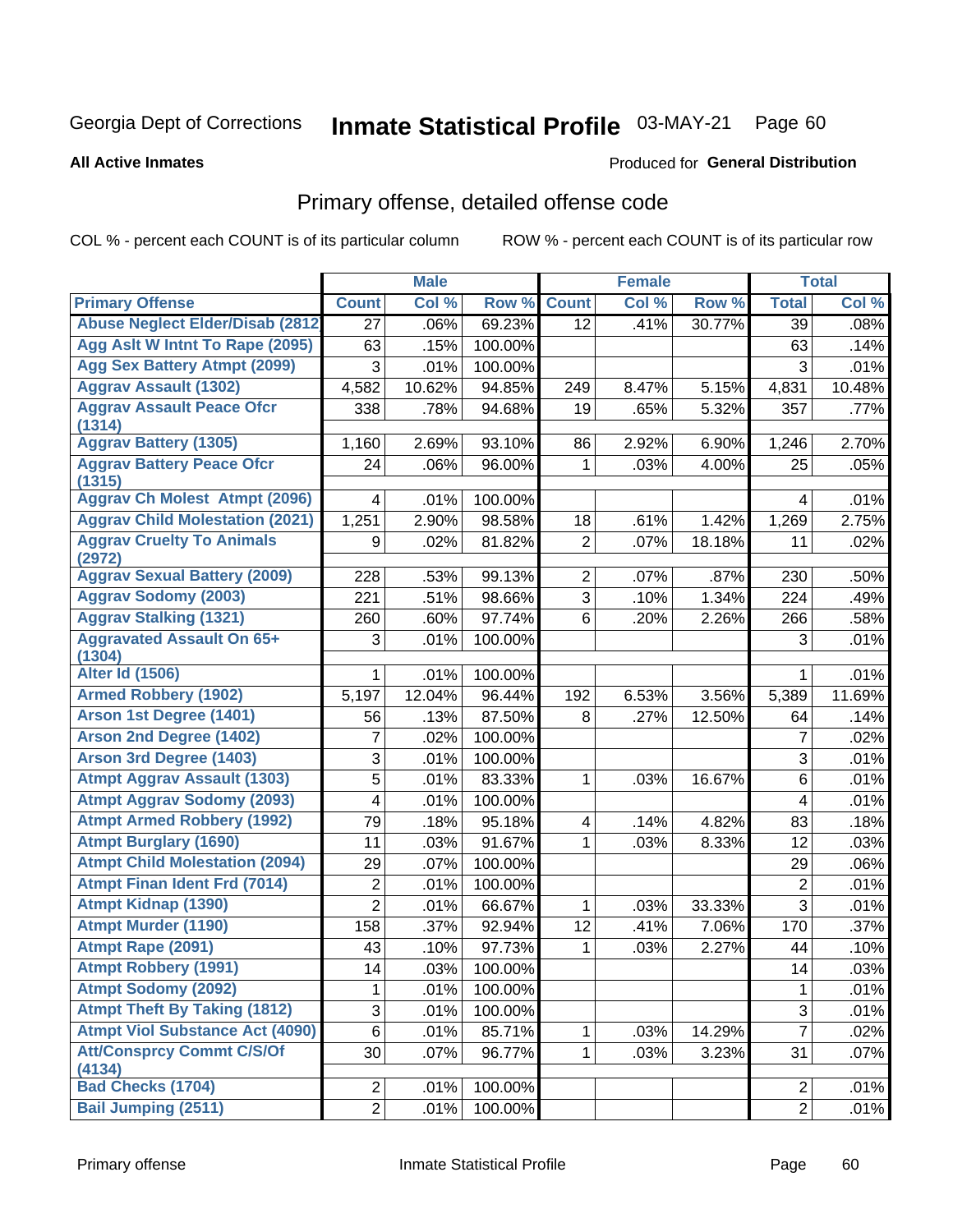# Inmate Statistical Profile 03-MAY-21 Page 61

Produced for General Distribution

#### **All Active Inmates**

# Primary offense, detailed offense code

COL % - percent each COUNT is of its particular column

|                                           |                | <b>Male</b> |         |                         | <b>Female</b> |        |                | <b>Total</b> |
|-------------------------------------------|----------------|-------------|---------|-------------------------|---------------|--------|----------------|--------------|
| <b>Primary Offense</b>                    | <b>Count</b>   | Col %       | Row %   | <b>Count</b>            | Col %         | Row %  | <b>Total</b>   | Col %        |
| <b>Bigamy (2007)</b>                      | 3              | .01%        | 100.00% |                         |               |        | 3              | .01%         |
| <b>Bribery Govt Officer (2301)</b>        | $\overline{2}$ | .01%        | 100.00% |                         |               |        | $\overline{2}$ | .01%         |
| Burg 1st Aft 6/30/12 (1611)               | 1,587          | 3.68%       | 93.96%  | 102                     | 3.47%         | 6.04%  | 1,689          | 3.66%        |
| Burg 2nd Aft 6/30/12 (1612)               | 582            | 1.35%       | 97.65%  | 14                      | .48%          | 2.35%  | 596            | 1.29%        |
| <b>Burg Bef 7/1/12 (1601)</b>             | 1,252          | 2.90%       | 98.20%  | 23                      | .78%          | 1.80%  | 1,275          | 2.77%        |
| <b>Carry Pistl Without Licns (2903)</b>   | 1              | .01%        | 100.00% |                         |               |        | 1              | .01%         |
| <b>Carry Weapon At School (2915)</b>      | $\overline{2}$ | .01%        | 100.00% |                         |               |        | $\overline{2}$ | .01%         |
| <b>Child Molestation (2019)</b>           | 2,302          | 5.33%       | 98.04%  | 46                      | 1.56%         | 1.96%  | 2,348          | 5.09%        |
| <b>Cnspire Traffic Cntrl Sub (4130)</b>   | 3              | .01%        | 100.00% |                         |               |        | 3              | .01%         |
| <b>Computer Pornography (1760)</b>        | 91             | .21%        | 100.00% |                         |               |        | 91             | .20%         |
| <b>Computer Theft (1761)</b>              | 1              | .01%        | 100.00% |                         |               |        | 1              | .01%         |
| <b>Computer Trespass (1762)</b>           | 1              | .01%        | 100.00% |                         |               |        | 1              | .01%         |
| <b>Conceal Death Of Another (1125)</b>    | 12             | .03%        | 80.00%  | 3                       | .10%          | 20.00% | 15             | .03%         |
| <b>Conspiracy (9901)</b>                  | 18             | .04%        | 90.00%  | $\overline{2}$          | .07%          | 10.00% | 20             | .04%         |
| <b>Convsn Paymnts Real Propy</b>          | 1              | .01%        | 100.00% |                         |               |        | 1              | .01%         |
| (1811)<br>Crim Use W/Alt Id Mark (7010)   |                |             |         |                         |               |        |                |              |
|                                           | $\overline{2}$ | .01%        | 100.00% |                         |               |        | $\overline{2}$ | .01%         |
| <b>Crml Atmpt Felony (7027)</b>           | 20             | .05%        | 86.96%  | 3                       | .10%          | 13.04% | 23             | .05%         |
| Crmnl Atmpt (9905)                        | $\overline{2}$ | .01%        | 100.00% |                         |               |        | $\overline{2}$ | .01%         |
| Crmnl Damage 1st Degree (1501)            | 12             | .03%        | 92.31%  | $\mathbf{1}$            | .03%          | 7.69%  | 13             | .03%         |
| <b>Crmnl Damage 2nd Degree</b><br>(1502)  | 65             | .15%        | 94.20%  | $\overline{\mathbf{4}}$ | .14%          | 5.80%  | 69             | .15%         |
| <b>Crmnl Interfere Govt Prop (2613)</b>   | 21             | .05%        | 100.00% |                         |               |        | 21             | .05%         |
| <b>Crmnl Solicitation (9910)</b>          | 1              | .01%        | 100.00% |                         |               |        | 1              | .01%         |
| <b>Cruelty To Children (2801)</b>         | 230            | .53%        | 76.41%  | 71                      | 2.41%         | 23.59% | 301            | .65%         |
| <b>Cruelty To Elder Person (2811)</b>     | 12             | .03%        | 66.67%  | 6                       | .20%          | 33.33% | 18             | .04%         |
| <b>Damage Destroy Secr Prop</b><br>(1504) | 1              | .01%        | 100.00% |                         |               |        | 1              | .01%         |
| <b>Distr Mat Depict Nudity (2102)</b>     | 1              | .01%        | 100.00% |                         |               |        | 1              | .01%         |
| Dogfighting (2718)                        | 1              | .01%        | 100.00% |                         |               |        | $\mathbf{1}$   | .01%         |
| Drv W/ Improp Veh Reg (7013)              | 3              | .01%        | 100.00% |                         |               |        | 3              | .01%         |
| <b>Drv W/Susp License (7011)</b>          | 1              | .01%        | 100.00% |                         |               |        | 1              | .01%         |
| <b>Drvng Habtl Violator (5004)</b>        | 3              | .01%        | 100.00% |                         |               |        | 3              | .01%         |
| <b>Entering Vehicle (1880)</b>            | 65             | .15%        | 97.01%  | $\overline{2}$          | .07%          | 2.99%  | 67             | .15%         |
| <b>Entice Child Attempted (2090)</b>      | 3              | .01%        | 100.00% |                         |               |        | 3              | .01%         |
| <b>Enticing Child-Indec Purp (2020)</b>   | 66             | .15%        | 92.96%  | 5                       | .17%          | 7.04%  | 71             | .15%         |
| <b>Escape (2501)</b>                      | 25             | .06%        | 92.59%  | $\overline{2}$          | .07%          | 7.41%  | 27             | .06%         |
| <b>Exploit Disabled/Elder (7022)</b>      | 12             | .03%        | 44.44%  | 15                      | .51%          | 55.56% | 27             | .06%         |
| <b>False Certificates (2311)</b>          | $\mathbf 1$    | .01%        | 100.00% |                         |               |        | 1              | .01%         |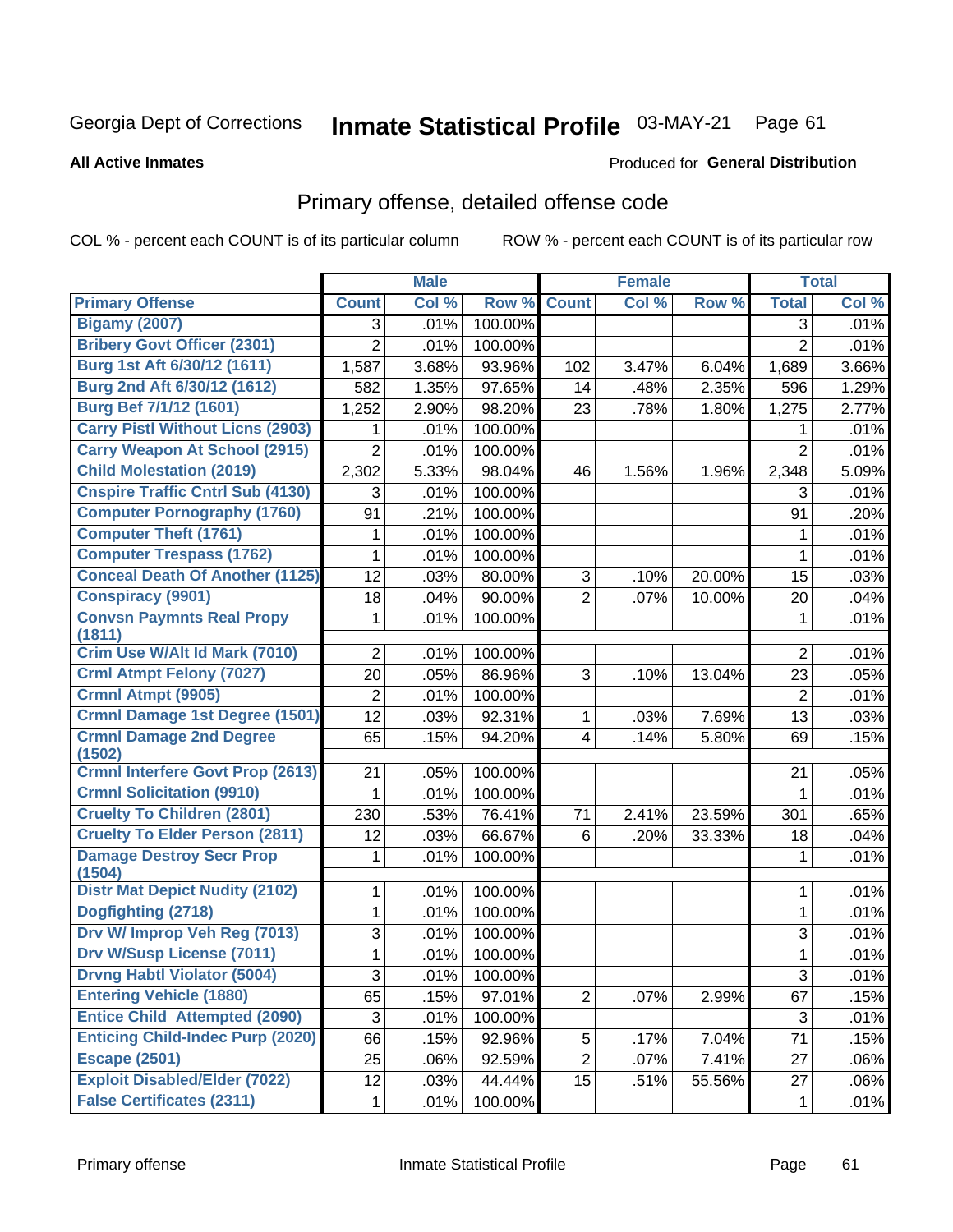#### Inmate Statistical Profile 03-MAY-21 Page 62

#### **All Active Inmates**

### Produced for General Distribution

# Primary offense, detailed offense code

COL % - percent each COUNT is of its particular column

|                                            |                | <b>Male</b> |                  |                         | <b>Female</b> |         |                | <b>Total</b> |
|--------------------------------------------|----------------|-------------|------------------|-------------------------|---------------|---------|----------------|--------------|
| <b>Primary Offense</b>                     | <b>Count</b>   | Col %       | Row <sup>%</sup> | <b>Count</b>            | Col %         | Row %   | <b>Total</b>   | Col %        |
| <b>False Imprisonment (1308)</b>           | 148            | .34%        | 97.37%           | $\overline{4}$          | .14%          | 2.63%   | 152            | .33%         |
| <b>False Statements Govt (2408)</b>        | 12             | .03%        | 66.67%           | 6                       | .20%          | 33.33%  | 18             | .04%         |
| <b>False Swearing (2402)</b>               |                |             |                  | 1                       | .03%          | 100.00% | 1              | .01%         |
| <b>False Swearng Writtn Stmt</b>           |                |             |                  | $\overline{2}$          | .07%          | 100.00% | $\overline{2}$ | .01%         |
| (2205)                                     |                |             |                  |                         |               |         |                |              |
| <b>Family Violence Battery (1301)</b>      | 127            | .29%        | 97.69%           | 3                       | .10%          | 2.31%   | 130            | .28%         |
| Feticide (1121)                            | $\overline{2}$ | .01%        | 100.00%          |                         |               |         | $\overline{2}$ | .01%         |
| <b>Feticide By Vehicle (1118)</b>          | 6              | .01%        | 100.00%          |                         |               |         | 6              | .01%         |
| <b>Financial Identity Fraud (1756)</b>     | 47             | .11%        | 83.93%           | 9                       | .31%          | 16.07%  | 56             | .12%         |
| <b>Fleeing/Eluding Police (2316)</b>       | 350            | .81%        | 93.58%           | 24                      | .82%          | 6.42%   | 374            | .81%         |
| Forg 1st Aft 6/30/12 (1711)                | 77             | .18%        | 77.00%           | 23                      | .78%          | 23.00%  | 100            | .22%         |
| Forg 1st Bef 7/1/12 (1701)                 | 74             | .17%        | 75.51%           | 24                      | .82%          | 24.49%  | 98             | .21%         |
| Forg 2nd Aft 6/30/12 (1712)                | 22             | .05%        | 75.86%           | 7                       | .24%          | 24.14%  | 29             | .06%         |
| Forg 2nd Bef 7/1/12 (1702)                 | 2              | .01%        | 100.00%          |                         |               |         | $\overline{2}$ | .01%         |
| Forg 3rd Aft 6/30/12 (1713)                | 39             | .09%        | 84.78%           | 7                       | .24%          | 15.22%  | 46             | .10%         |
| Forg 4th Aft 6/30/12 (1714)                | 8              | .02%        | 66.67%           | $\overline{\mathbf{4}}$ | .14%          | 33.33%  | 12             | .03%         |
| <b>Fraudulent Access Compute</b>           |                |             |                  | 1                       | .03%          | 100.00% | 1              | .01%         |
| (1796)                                     |                |             |                  |                         |               |         |                |              |
| <b>Fraudulent Credit Card (1753)</b>       | 41             | .09%        | 77.36%           | 12                      | .41%          | 22.64%  | 53             | .11%         |
| <b>Gang Participation (9914)</b>           | 49             | .11%        | 98.00%           | 1                       | .03%          | 2.00%   | 50             | .11%         |
| <b>Guard Line W/Weapon/Drugs</b><br>(2963) | 15             | .03%        | 51.72%           | 14                      | .48%          | 48.28%  | 29             | .06%         |
| <b>Habit Traf Viol/Impaired (5005)</b>     | 4              | .01%        | 100.00%          |                         |               |         | 4              | .01%         |
| <b>Habit Traf Viol/Other (5006)</b>        | 4              | .01%        | 100.00%          |                         |               |         | $\overline{4}$ | .01%         |
| <b>Hijacking Motor Vehicle (1911)</b>      | 42             | .10%        | 100.00%          |                         |               |         | 42             | .09%         |
| <b>Hindering Appreh Or Pun (2503)</b>      | 1              | .01%        | 25.00%           | 3                       | .10%          | 75.00%  | 4              | .01%         |
| Hit-Run W/Injury/Fatality (5007)           | 37             | .09%        | 84.09%           | 7                       | .24%          | 15.91%  | 44             | .10%         |
| Home Invasion 1st Degree (7007)            | 20             | .05%        | 90.91%           | $\overline{2}$          | .07%          | 9.09%   | 22             | .05%         |
| <b>Home Invasion 2nd Degree</b><br>(7008)  | $\overline{2}$ | .01%        | 100.00%          |                         |               |         | $\overline{2}$ | .01%         |
| Homicide By Vessel (1124)                  | 33             | .08%        | 84.62%           | 6                       | .20%          | 15.38%  | 39             | .08%         |
| <b>Illegal Poss/Manf Liquor (4010)</b>     | 1              | .01%        | 100.00%          |                         |               |         | 1              | .01%         |
| <b>Impersonating Officer (2405)</b>        | $\overline{5}$ | .01%        | 100.00%          |                         |               |         | $\overline{5}$ | .01%         |
| <b>Impersonation (2404)</b>                | 3              | .01%        | 100.00%          |                         |               |         | $\overline{3}$ | .01%         |
| <b>Incest (2006)</b>                       | 214            | .50%        | 98.17%           | 4                       | .14%          | 1.83%   | 218            | .47%         |
| <b>Incest Atmpt (2098)</b>                 | 1              | .01%        | 100.00%          |                         |               |         | 1.             | .01%         |
| <b>Inciting To Insurrection (2203)</b>     | 1              | .01%        | 100.00%          |                         |               |         | 1              | .01%         |
| <b>Influencing Witness (2313)</b>          | 5              | .01%        | 83.33%           | 1                       | .03%          | 16.67%  | 6              | .01%         |
| <b>Injury By Vehicle (1318)</b>            | 77             | .18%        | 80.21%           | 19                      | .65%          | 19.79%  | 96             | .21%         |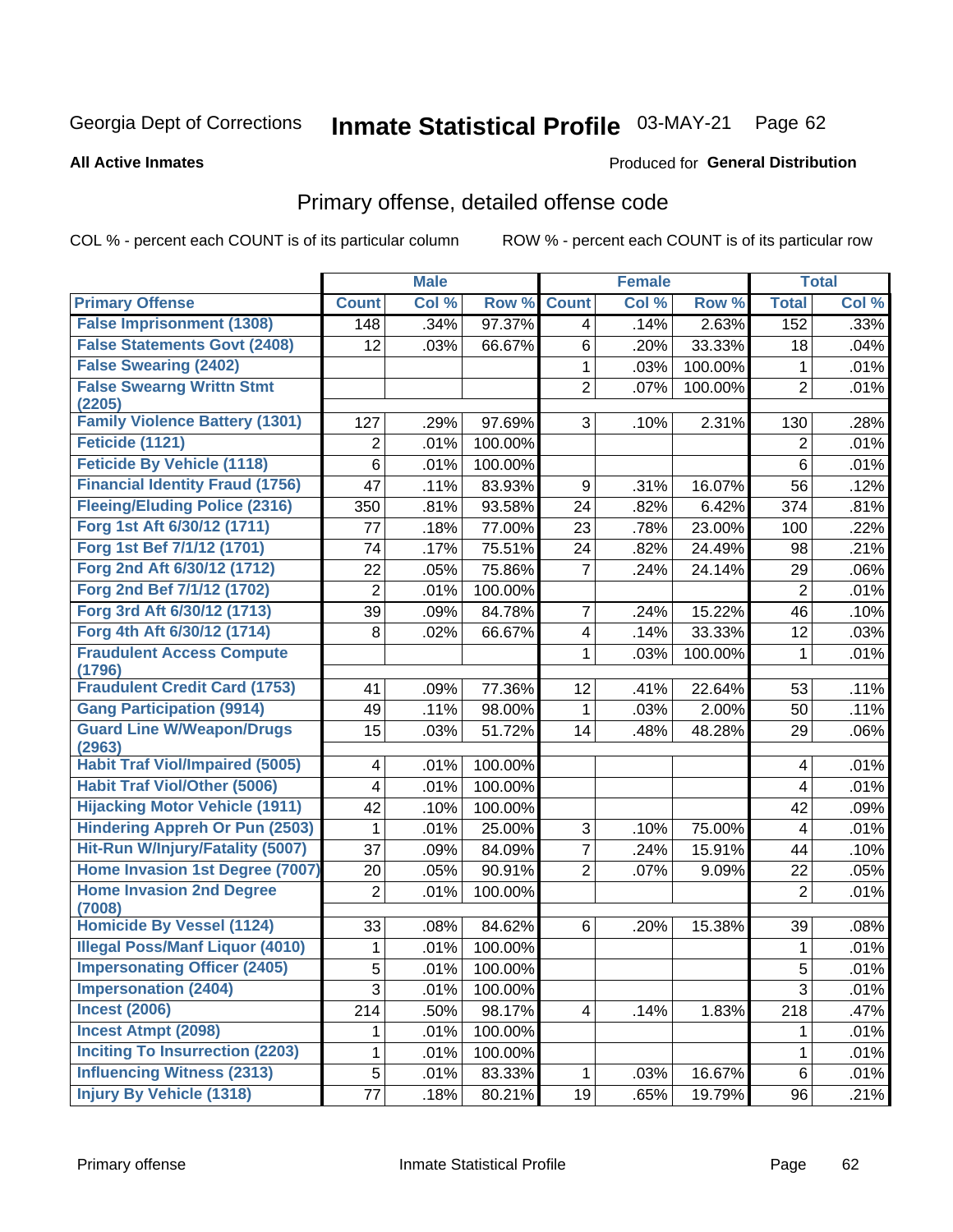# Inmate Statistical Profile 03-MAY-21 Page 63

### **All Active Inmates**

# **Produced for General Distribution**

# Primary offense, detailed offense code

COL % - percent each COUNT is of its particular column

|                                              |                | <b>Male</b> |         |                     | <b>Female</b> |        |                | <b>Total</b> |
|----------------------------------------------|----------------|-------------|---------|---------------------|---------------|--------|----------------|--------------|
| <b>Primary Offense</b>                       | <b>Count</b>   | Col %       | Row %   | <b>Count</b>        | Col %         | Row %  | <b>Total</b>   | Col %        |
| <b>Insurance Fraud (7023)</b>                | 1              | .01%        | 100.00% |                     |               |        | 1              | .01%         |
| <b>Insurrection (2202)</b>                   | 6              | .01%        | 85.71%  | 1                   | .03%          | 14.29% | $\overline{7}$ | .02%         |
| <b>Interfere Electronic Dvce (2614)</b>      | 3              | .01%        | 100.00% |                     |               |        | 3              | .01%         |
| <b>Interference With Custody (1312)</b>      | 12             | .03%        | 92.31%  | 1                   | .03%          | 7.69%  | 13             | .03%         |
| <b>Involuntary Manslaughter (1103)</b>       | 153            | .35%        | 89.47%  | 18                  | .61%          | 10.53% | 171            | .37%         |
| Keep Plc Pros Under 18 (7033)                | 1              | .01%        | 100.00% |                     |               |        | 1              | .01%         |
| Kidnapping (1311)                            | 1,374          | 3.18%       | 96.62%  | 48                  | 1.63%         | 3.38%  | 1,422          | 3.08%        |
| <b>Livestock Theft (1817)</b>                | 5              | .01%        | 100.00% |                     |               |        | 5              | .01%         |
| <b>Lottery Violation (2730)</b>              | $\overline{2}$ | .01%        | 100.00% |                     |               |        | $\overline{2}$ | .01%         |
| Manf Methamph 200-399 Gm                     | 5              | .01%        | 100.00% |                     |               |        | 5              | .01%         |
| (4144)                                       |                |             |         |                     |               |        |                |              |
| <b>Manf Methamph 28-199 Gm</b><br>(4143)     | 7              | .02%        | 77.78%  | $\overline{2}$      | .07%          | 22.22% | 9              | .02%         |
| Manf Methamph 400+ Gm (4145)                 | 1              | .01%        | 100.00% |                     |               |        | 1              | .01%         |
| <b>Manf Methamph Unspec Amt</b>              | 58             | .13%        | 92.06%  | 5                   | .17%          | 7.94%  | 63             | .14%         |
| (4147)                                       |                |             |         |                     |               |        |                |              |
| <b>Manufac Marijuana (7012)</b>              | 11             | .03%        | 91.67%  | 1                   | .03%          | 8.33%  | 12             | .03%         |
| <b>Manufact Meth Near Child (2803)</b>       | 9              | .02%        | 81.82%  | $\overline{2}$      | .07%          | 18.18% | 11             | .02%         |
| <b>Misc Assault/Battery (1300)</b>           | 9              | .02%        | 90.00%  | $\mathbf{1}$        | .03%          | 10.00% | 10             | .02%         |
| <b>Misc Correctionl Inst Off (6200)</b>      | 5              | .01%        | 100.00% |                     |               |        | $\mathbf 5$    | .01%         |
| <b>Misc Drugs Trafficking (4100)</b>         | 4              | .01%        | 100.00% |                     |               |        | 4              | .01%         |
| <b>Misc Family Violence (1306)</b>           | 1              | .01%        | 100.00% |                     |               |        | $\mathbf{1}$   | .01%         |
| <b>Misc Forgery (1700)</b>                   | 2              | .01%        | 100.00% |                     |               |        | $\overline{2}$ | .01%         |
| <b>Misc Fraud (1799)</b>                     | 4              | .01%        | 50.00%  | 4                   | .14%          | 50.00% | 8              | .02%         |
| <b>Misc Homicide Offense (1100)</b>          | 5              | .01%        | 83.33%  | $\mathbf 1$         | .03%          | 16.67% | 6              | .01%         |
| <b>Misc Mrals/Pblic H/Safty (6000)</b>       | 1              | .01%        | 100.00% |                     |               |        | $\mathbf{1}$   | .01%         |
| <b>Misc Obscenity (2100)</b>                 | 12             | .03%        | 100.00% |                     |               |        | 12             | .03%         |
| <b>Misc Sexual Offense (2000)</b>            | 23             | .05%        | 95.83%  | 1                   | .03%          | 4.17%  | 24             | .05%         |
| <b>Murder (1101)</b>                         | 6,161          | 14.27%      | 93.67%  | 416                 | 14.14%        | 6.33%  | 6,577          | 14.27%       |
| <b>Murder Conspire To Commit</b>             | 15             | .03%        | 93.75%  | 1                   | .03%          | 6.25%  | 16             | .03%         |
| (1191)<br><b>Mutiny In Penal Inst (2507)</b> |                |             |         |                     |               |        |                |              |
|                                              | 8              | .02%        | 100.00% |                     |               |        | 8              | .02%         |
| Necrophilia (2022)                           | $\mathbf 1$    | .01%        | 100.00% |                     |               |        | $\overline{1}$ | .01%         |
| <b>Obstr Of Law Enf Officer (2314)</b>       | 268            | .62%        | 89.04%  | 33                  | 1.12%         | 10.96% | 301            | .65%         |
| <b>Pandering By Compulsion (2017)</b>        | 2              | .01%        | 100.00% |                     |               |        | $\overline{c}$ | .01%         |
| Party To A Crime (9911)                      | 1              | .01%        | 100.00% |                     |               |        | $\mathbf{1}$   | .01%         |
| Peeping Tom (3002)                           | 10             | .02%        | 100.00% |                     |               |        | 10             | .02%         |
| Pimping A Minor Under 18 (2016)              | 8              | .02%        | 80.00%  | $\mathbf{2}$        | $.07\%$       | 20.00% | 10             | .02%         |
| Poss Alprazolam (7003)                       | 6              | .01%        | 66.67%  | $\overline{\omega}$ | .10%          | 33.33% | 9              | .02%         |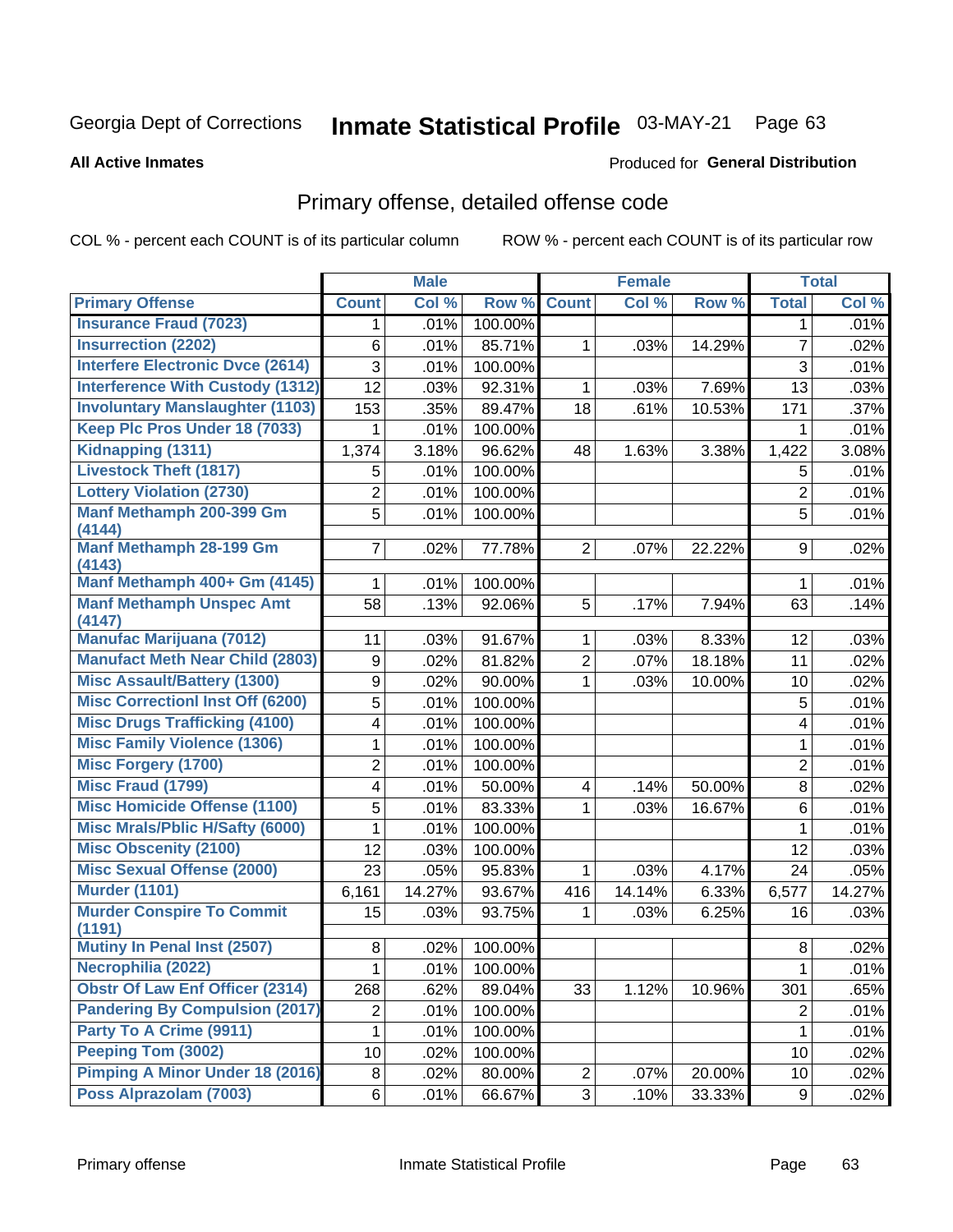# Inmate Statistical Profile 03-MAY-21 Page 64

### **All Active Inmates**

### Produced for General Distribution

# Primary offense, detailed offense code

COL % - percent each COUNT is of its particular column

|                                            |                 | <b>Male</b> |         |                         | <b>Female</b> |        |                | <b>Total</b> |
|--------------------------------------------|-----------------|-------------|---------|-------------------------|---------------|--------|----------------|--------------|
| <b>Primary Offense</b>                     | <b>Count</b>    | Col %       | Row %   | <b>Count</b>            | Col %         | Row %  | <b>Total</b>   | Col %        |
| Poss By Inm Proh Items (7015)              | 10              | .02%        | 71.43%  | $\overline{4}$          | .14%          | 28.57% | 14             | .03%         |
| <b>Poss Contraband Articles (5171)</b>     | 1               | .01%        | 100.00% |                         |               |        | 1              | .01%         |
| <b>Poss Dep Stim Cntrf Drugs</b><br>(4007) | 45              | .10%        | 76.27%  | 14                      | .48%          | 23.73% | 59             | .13%         |
| <b>Poss Drug Related Matri (4016)</b>      | 11              | .03%        | 64.71%  | 6                       | .20%          | 35.29% | 17             | .04%         |
| Poss Firearm 1st Offender (2913)           | 104             | .24%        | 96.30%  | $\overline{\mathbf{4}}$ | .14%          | 3.70%  | 108            | .23%         |
| <b>Poss Firearm Convct Felon</b><br>(2914) | 947             | 2.19%       | 96.34%  | 36                      | 1.22%         | 3.66%  | 983            | 2.13%        |
| Poss Hydrocodone (7004)                    | 12              | .03%        | 66.67%  | 6                       | .20%          | 33.33% | 18             | .04%         |
| <b>Poss Knife During Crime (2911)</b>      | 3               | .01%        | 100.00% |                         |               |        | 3              | .01%         |
| Poss Mda/Extsy (4033)                      | 1               | .01%        | 100.00% |                         |               |        | 1              | .01%         |
| Poss Methamphetamine (4031)                | 377             | .87%        | 75.86%  | 120                     | 4.08%         | 24.14% | 497            | 1.08%        |
| <b>Poss Narcotics Opiates (4006)</b>       | 33              | .08%        | 71.74%  | 13                      | .44%          | 28.26% | 46             | .10%         |
| <b>Poss Of Certain Weapons (2912)</b>      | 21              | .05%        | 95.45%  | 1                       | .03%          | 4.55%  | 22             | .05%         |
| Poss Of Cocaine (4022)                     | 194             | .45%        | 88.99%  | 24                      | .82%          | 11.01% | 218            | .47%         |
| <b>Poss Of Firearm Dur Crime</b>           | 839             | 1.94%       | 95.02%  | 44                      | 1.50%         | 4.98%  | 883            | 1.92%        |
| (2910)                                     |                 |             |         |                         |               |        |                |              |
| <b>Poss Of Lsd (4008)</b>                  | 1               | .01%        | 100.00% |                         |               |        | 1              | .01%         |
| Poss Of Marijuana (4009)                   | 33              | .08%        | 86.84%  | 5                       | .17%          | 13.16% | 38             | .08%         |
| Poss Schedule I Drug (7034)                | 12              | .03%        | 80.00%  | 3                       | .10%          | 20.00% | 15             | .03%         |
| <b>Poss Tools Commit Crime (1602)</b>      | 11              | .03%        | 100.00% |                         |               |        | 11             | .02%         |
| Poss W Int Dis Other Drug (4053)           | 77              | .18%        | 87.50%  | 11                      | .37%          | 12.50% | 88             | .19%         |
| Poss W Int Dist Cocaine (4050)             | 172             | .40%        | 96.09%  | $\overline{7}$          | .24%          | 3.91%  | 179            | .39%         |
| Poss W Int Dist Marijuana (4051)           | 394             | .91%        | 93.36%  | 28                      | .95%          | 6.64%  | 422            | .92%         |
| Poss W Int Dist Meth (4052)                | 429             | .99%        | 79.30%  | 112                     | 3.81%         | 20.70% | 541            | 1.17%        |
| Poss Within 1000 Hous Pjt (7009)           | 4               | .01%        | 100.00% |                         |               |        | 4              | .01%         |
| <b>Poss Wpn Drugs By Prisnr</b><br>(2965)  | 18              | .04%        | 78.26%  | 5                       | .17%          | 21.74% | 23             | .05%         |
| <b>Prov Sex Mater To Minors (2110)</b>     | $\overline{2}$  | .01%        | 100.00% |                         |               |        | $\overline{2}$ | .01%         |
| <b>Racketeering (3404)</b>                 | $\overline{97}$ | .22%        | 75.78%  | 31                      | 1.05%         | 24.22% | 128            | .28%         |
| <b>Rape (2001)</b>                         | 1,814           | 4.20%       | 99.56%  | 8                       | .27%          | .44%   | 1,822          | 3.95%        |
| <b>Reck Cond Infected Person</b><br>(1317) | 6               | .01%        | 100.00% |                         |               |        | 6              | .01%         |
| <b>Recv Gds Srvs Fraud Obtnd</b><br>(1755) | $\mathbf{1}$    | .01%        | 100.00% |                         |               |        | $\mathbf 1$    | .01%         |
| <b>Remov/Atmpt Wpn Pub Offl</b><br>(7021)  | $\mathbf{1}$    | .01%        | 100.00% |                         |               |        | $\mathbf 1$    | .01%         |
| Removal Baggage Cargo Etc<br>(2761)        | $\mathbf{1}$    | .01%        | 100.00% |                         |               |        | $\mathbf 1$    | .01%         |
| <b>Robbery (1901)</b>                      | 762             | 1.77%       | 94.78%  | 42                      | 1.43%         | 5.22%  | 804            | 1.74%        |
| <b>Robbery By Force (1903)</b>             | 154             | .36%        | 95.65%  | $\overline{7}$          | .24%          | 4.35%  | 161            | .35%         |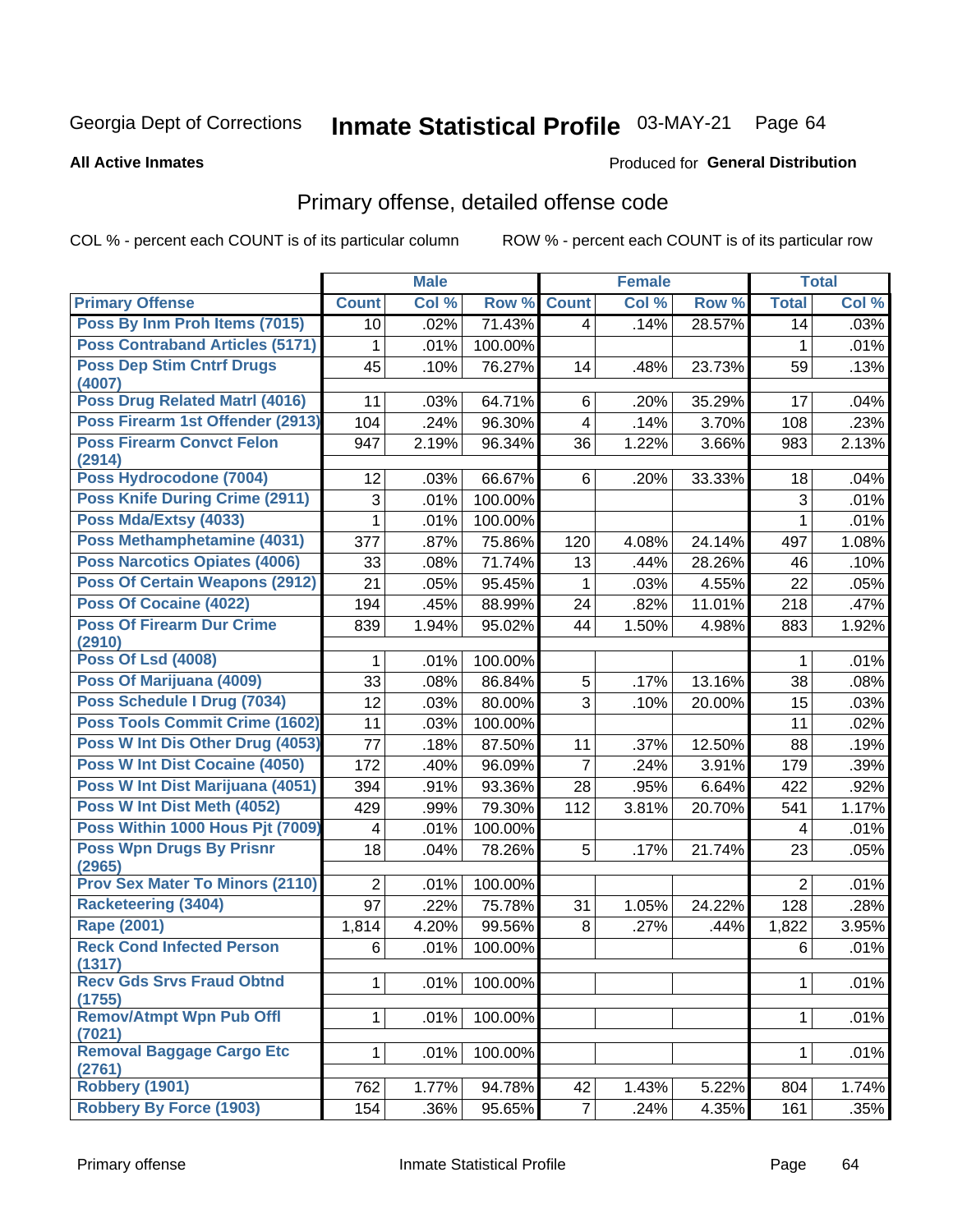# Inmate Statistical Profile 03-MAY-21 Page 65

#### **All Active Inmates**

### Produced for General Distribution

# Primary offense, detailed offense code

COL % - percent each COUNT is of its particular column

|                                            |                  | <b>Male</b> |         |                 | <b>Female</b> |        |                | <b>Total</b> |
|--------------------------------------------|------------------|-------------|---------|-----------------|---------------|--------|----------------|--------------|
| <b>Primary Offense</b>                     | <b>Count</b>     | Col %       | Row %   | <b>Count</b>    | Col %         | Row %  | <b>Total</b>   | Col %        |
| <b>Robbery By Intimidation (1904)</b>      | $\overline{215}$ | .50%        | 91.88%  | $\overline{19}$ | .65%          | 8.12%  | 234            | .51%         |
| <b>Robbery By Sudden Snatch</b><br>(1905)  | 99               | .23%        | 93.40%  | $\overline{7}$  | .24%          | 6.60%  | 106            | .23%         |
| <b>S/D Cocaine (4021)</b>                  | 226              | .52%        | 97.00%  | $\overline{7}$  | .24%          | 3.00%  | 233            | .51%         |
| <b>S/D Cont Sub Public (4017)</b>          | 14               | .03%        | 100.00% |                 |               |        | 14             | .03%         |
| S/D Cont Sub School (4018)                 | 14               | .03%        | 100.00% |                 |               |        | 14             | .03%         |
| S/D Dep Stim Cntrf Drugs (4002)            | 18               | .04%        | 85.71%  | 3               | .10%          | 14.29% | 21             | .05%         |
| <b>S/D Narcotics Opiates (4001)</b>        | 12               | .03%        | 80.00%  | $\overline{3}$  | .10%          | 20.00% | 15             | .03%         |
| S/D Of Marijuana (4004)                    | 94               | .22%        | 93.07%  | $\overline{7}$  | .24%          | 6.93%  | 101            | .22%         |
| Sale Mda/Extsy (4034)                      | 1                | .01%        | 100.00% |                 |               |        | 1              | .01%         |
| Sale Methamphetamine (4032)                | 166              | .38%        | 81.77%  | 37              | 1.26%         | 18.23% | 203            | .44%         |
| <b>Sex Exploitation Child (2843)</b>       | 241              | .56%        | 99.59%  | 1               | .03%          | .41%   | 242            | .52%         |
| <b>Sex Offender Fail Registr (2026)</b>    | 443              | 1.03%       | 98.44%  | $\overline{7}$  | .24%          | 1.56%  | 450            | .98%         |
| <b>Sex Offender Fail To Move (2028)</b>    | 4                | .01%        | 100.00% |                 |               |        | 4              | .01%         |
| Sexl/Asslt/Agn/Pers/Cstdy (2023)           | 19               | .04%        | 95.00%  | 1               | .03%          | 5.00%  | 20             | .04%         |
| <b>Sexual Battery (2011)</b>               | 121              | .28%        | 98.37%  | $\overline{2}$  | .07%          | 1.63%  | 123            | .27%         |
| <b>Simple Battery (1316)</b>               | 14               | .03%        | 100.00% |                 |               |        | 14             | .03%         |
| <b>Sodomy (2002)</b>                       | 17               | .04%        | 100.00% |                 |               |        | 17             | .04%         |
| <b>Solicit Sodomy From Minor</b><br>(2025) | 3                | .01%        | 100.00% |                 |               |        | $\mathfrak{S}$ | .01%         |
| <b>Stalking (1320)</b>                     | 3                | .01%        | 100.00% |                 |               |        | 3              | .01%         |
| <b>Statutory Rape (2018)</b>               | 639              | 1.48%       | 98.31%  | 11              | .37%          | 1.69%  | 650            | 1.41%        |
| <b>Tampering With Evidence (2315)</b>      | 12               | .03%        | 85.71%  | $\overline{2}$  | .07%          | 14.29% | 14             | .03%         |
| <b>Telecommunications Fraud</b><br>(1759)  | $\overline{2}$   | .01%        | 66.67%  | $\mathbf{1}$    | .03%          | 33.33% | 3              | .01%         |
| <b>Terrorist Threats &amp; Acts (1307)</b> | 272              | .63%        | 94.77%  | 15              | .51%          | 5.23%  | 287            | .62%         |
| <b>Theft Bring Prop In State (1815)</b>    | 7                | .02%        | 70.00%  | 3               | .10%          | 30.00% | 10             | .02%         |
| <b>Theft By Conversion (1808)</b>          | 14               | .03%        | 100.00% |                 |               |        | 14             | .03%         |
| <b>Theft By Deception (1803)</b>           | 24               | .06%        | 85.71%  | 4               | .14%          | 14.29% | 28             | .06%         |
| <b>Theft By Rec Stolen Prop (1806)</b>     | 357              | .83%        | 93.46%  | 25              | .85%          | 6.54%  | 382            | .83%         |
| <b>Theft By Shoplifting (1821)</b>         | 239              | .55%        | 74.69%  | 81              | 2.75%         | 25.31% | 320            | .69%         |
| <b>Theft By Taking (1802)</b>              | 438              | 1.01%       | 85.71%  | 73              | 2.48%         | 14.29% | 511            | 1.11%        |
| <b>Theft Credit Card (1751)</b>            | 9                | .02%        | 81.82%  | $\mathbf{2}$    | .07%          | 18.18% | 11             | .02%         |
| <b>Theft Motorveh Or Part (1813)</b>       | 19               | .04%        | 95.00%  | $\mathbf 1$     | .03%          | 5.00%  | 20             | .04%         |
| <b>Theft Of Lost Property (1805)</b>       | 3                | .01%        | 100.00% |                 |               |        | $\sqrt{3}$     | .01%         |
| <b>Theft Of Services (1807)</b>            | $\overline{2}$   | .01%        | 100.00% |                 |               |        | $\overline{2}$ | .01%         |
| <b>Theft Recv Prop Out State (1816)</b>    | $\overline{5}$   | .01%        | 100.00% |                 |               |        | 5              | .01%         |
| <b>Traf Amphtmine 200-399 Gm</b><br>(4127) | 5                | .01%        | 71.43%  | $\overline{2}$  | .07%          | 28.57% | $\overline{7}$ | .02%         |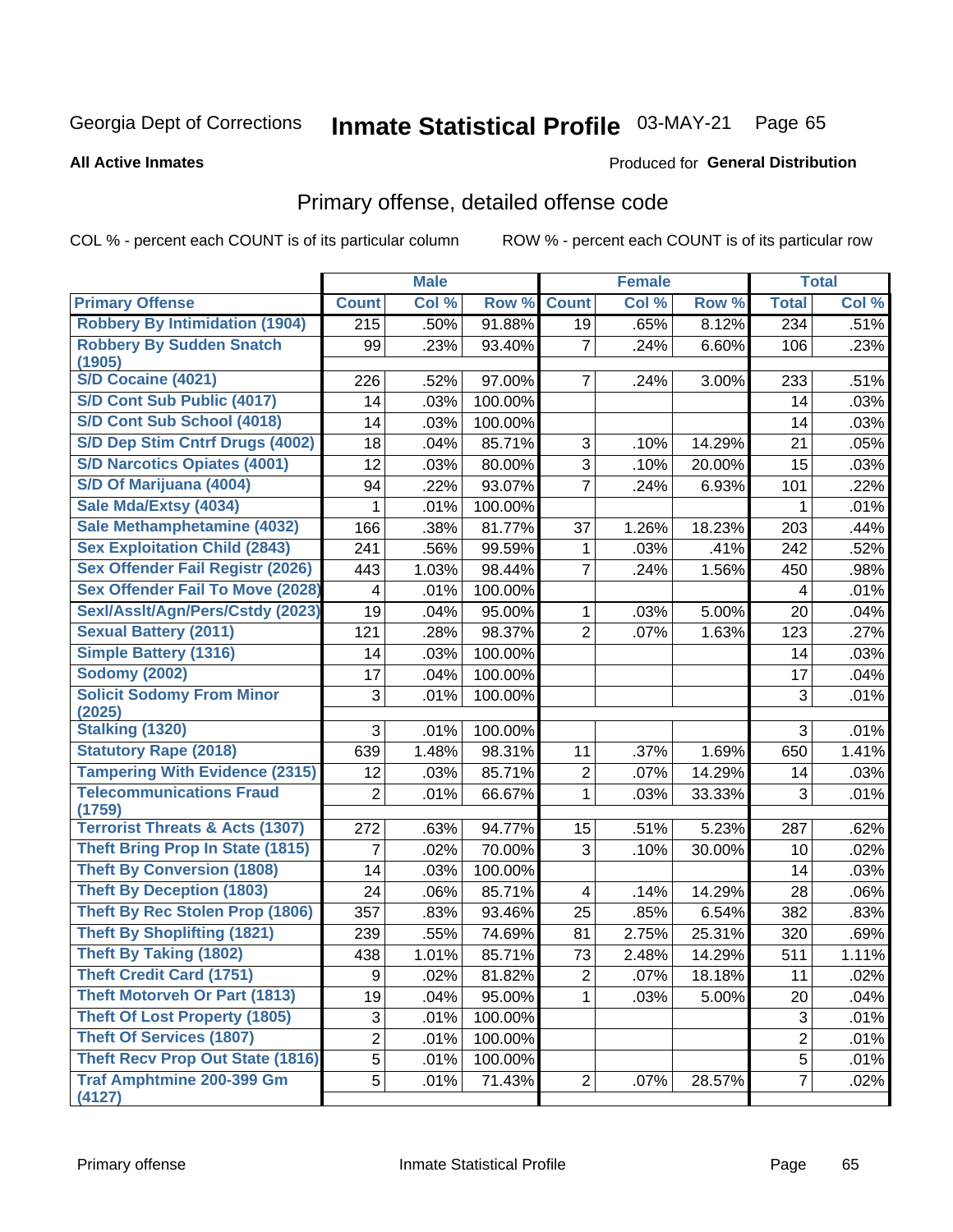# Inmate Statistical Profile 03-MAY-21 Page 66

### **All Active Inmates**

# **Produced for General Distribution**

# Primary offense, detailed offense code

COL % - percent each COUNT is of its particular column

|                                                |              | <b>Male</b> |         |                         | <b>Female</b> |         |                         | <b>Total</b> |
|------------------------------------------------|--------------|-------------|---------|-------------------------|---------------|---------|-------------------------|--------------|
| <b>Primary Offense</b>                         | <b>Count</b> | Col %       | Row %   | <b>Count</b>            | Col %         | Row %   | <b>Total</b>            | Col %        |
| <b>Traf Amphtmine 28-199 Gm</b>                | 6            | .01%        | 66.67%  | 3 <sup>1</sup>          | .10%          | 33.33%  | 9                       | .02%         |
| (4126)                                         |              |             |         |                         |               |         |                         |              |
| Traf Amphtmine 400+ Gm (4128)                  | 3            | .01%        | 100.00% |                         |               |         | 3                       | .01%         |
| <b>Traf Cocaine 201-400 Gm (4102)</b>          | 84           | .19%        | 93.33%  | 6                       | .20%          | 6.67%   | 90                      | .20%         |
| <b>Traf Cocaine 401+ Gm (4103)</b>             | 77           | .18%        | 97.47%  | $\overline{2}$          | .07%          | 2.53%   | 79                      | .17%         |
| Traf Cocaine Less 200 Gm (4101)                | 137          | .32%        | 96.48%  | $\overline{5}$          | .17%          | 3.52%   | 142                     | .31%         |
| <b>Traf Marijna 10-2000 Lb (4121)</b>          | 36           | .08%        | 87.80%  | 5                       | .17%          | 12.20%  | 41                      | .09%         |
| <b>Traf Marijna 10001+ Lb (4123)</b>           |              |             |         | $\mathbf 1$             | .03%          | 100.00% | 1                       | .01%         |
| <b>Traf Mda/Extsy 200-399gm</b>                | 2            | .01%        | 100.00% |                         |               |         | $\overline{2}$          | .01%         |
| (4151)                                         |              |             |         |                         |               |         |                         |              |
| <b>Traf Mda/Extsy 28-199gm (4150)</b>          | 13           | .03%        | 92.86%  | $\mathbf 1$             | .03%          | 7.14%   | 14                      | .03%         |
| Traf Mda/Extsy 400+Gm (4152)                   | 3            | .01%        | 100.00% |                         |               |         | 3                       | .01%         |
| <b>Traf Methamph 200-399 Gm</b>                | 143          | .33%        | 85.63%  | 24                      | .82%          | 14.37%  | 167                     | .36%         |
| (4141)<br><b>Traf Methamph 28-199 Gm</b>       |              |             | 80.93%  |                         |               |         |                         |              |
| (4140)                                         | 437          | 1.01%       |         | 103                     | 3.50%         | 19.07%  | 540                     | 1.17%        |
| Traf Methamph 400+ Gm (4142)                   | 98           | .23%        | 87.50%  | 14                      | .48%          | 12.50%  | 112                     | .24%         |
| <b>Traf Methamph Unspec Amt</b>                | 87           | .20%        | 79.82%  | 22                      | .75%          | 20.18%  | 109                     | .24%         |
| (4146)                                         |              |             |         |                         |               |         |                         |              |
| <b>Traf Methaqualone&lt; 400 Gm</b>            | 3            | .01%        | 100.00% |                         |               |         | 3                       | .01%         |
| (4124)                                         |              |             |         |                         |               |         |                         |              |
| <b>Traf Narcotic 15-28 Gm (4112)</b>           | 37           | .09%        | 90.24%  | $\overline{\mathbf{4}}$ | .14%          | 9.76%   | 41                      | .09%         |
| Traf Narcotic 29+ Gm (4113)                    | 37           | .09%        | 97.37%  | $\mathbf{1}$            | .03%          | 2.63%   | 38                      | .08%         |
| Traf Narcotic Less 14 Gm (4111)                | 42           | .10%        | 85.71%  | $\overline{7}$          | .24%          | 14.29%  | 49                      | .11%         |
| <b>Traffick Labor Servitude (1330)</b>         | 1            | .01%        | 100.00% |                         |               |         | 1                       | .01%         |
| <b>Traffick Sexual Servitude (1331)</b>        | 22           | .05%        | 91.67%  | $\overline{2}$          | .07%          | 8.33%   | 24                      | .05%         |
| <b>Unauth Dist Recrd Devices</b>               | 1            | .01%        | 100.00% |                         |               |         | 1                       | .01%         |
| (9907)                                         |              |             |         |                         |               |         |                         |              |
| <b>Unknown Offense (9999)</b>                  | 8            | .02%        | 80.00%  | $\overline{2}$          | .07%          | 20.00%  | 10                      | .02%         |
| Uniwfl Mfg/Del/Dist N-C S (4014)               | 4            | .01%        | 100.00% |                         |               |         | $\overline{\mathbf{4}}$ | .01%         |
| <b>Use Comm Facity Vio C Sub</b>               | 6            | .01%        | 100.00% |                         |               |         | 6                       | .01%         |
| (4133)<br><b>Vehicular Homicide (1123)</b>     | 284          | .66%        | 77.38%  | 83                      | 2.82%         | 22.62%  | 367                     | .80%         |
| <b>Viol Dngrous Drgs Act (4013)</b>            | 110          | .25%        | 81.48%  | 25                      | .85%          | 18.52%  | 135                     | .29%         |
| <b>Viol Ga Cntrl Sbst Act (4012)</b>           |              |             |         |                         |               |         |                         |              |
|                                                | 1            | .01%        | 100.00% |                         |               |         | 1                       | .01%         |
| <b>Viol Motor Vehicle Laws (5001)</b>          | 18           | .04%        | 85.71%  | 3 <sup>1</sup>          | .10%          | 14.29%  | 21                      | .05%         |
| <b>Violatn Othr States Law (8001)</b>          | 27           | .06%        | 90.00%  | 3 <sup>1</sup>          | .10%          | 10.00%  | 30                      | .07%         |
| <b>Vol Manslaughter Of Fetus</b>               | 3            | .01%        | 100.00% |                         |               |         | 3                       | .01%         |
| (1119)<br><b>Voluntary Manslaughter (1102)</b> | 1,070        | 2.48%       | 88.87%  | 134                     | 4.56%         | 11.13%  | 1,204                   | 2.61%        |
| <b>Abandonment Of Dep Child (11)</b>           |              |             | 100.00% |                         |               |         |                         | .01%         |
|                                                | 4            | .01%        |         |                         |               |         | 4                       |              |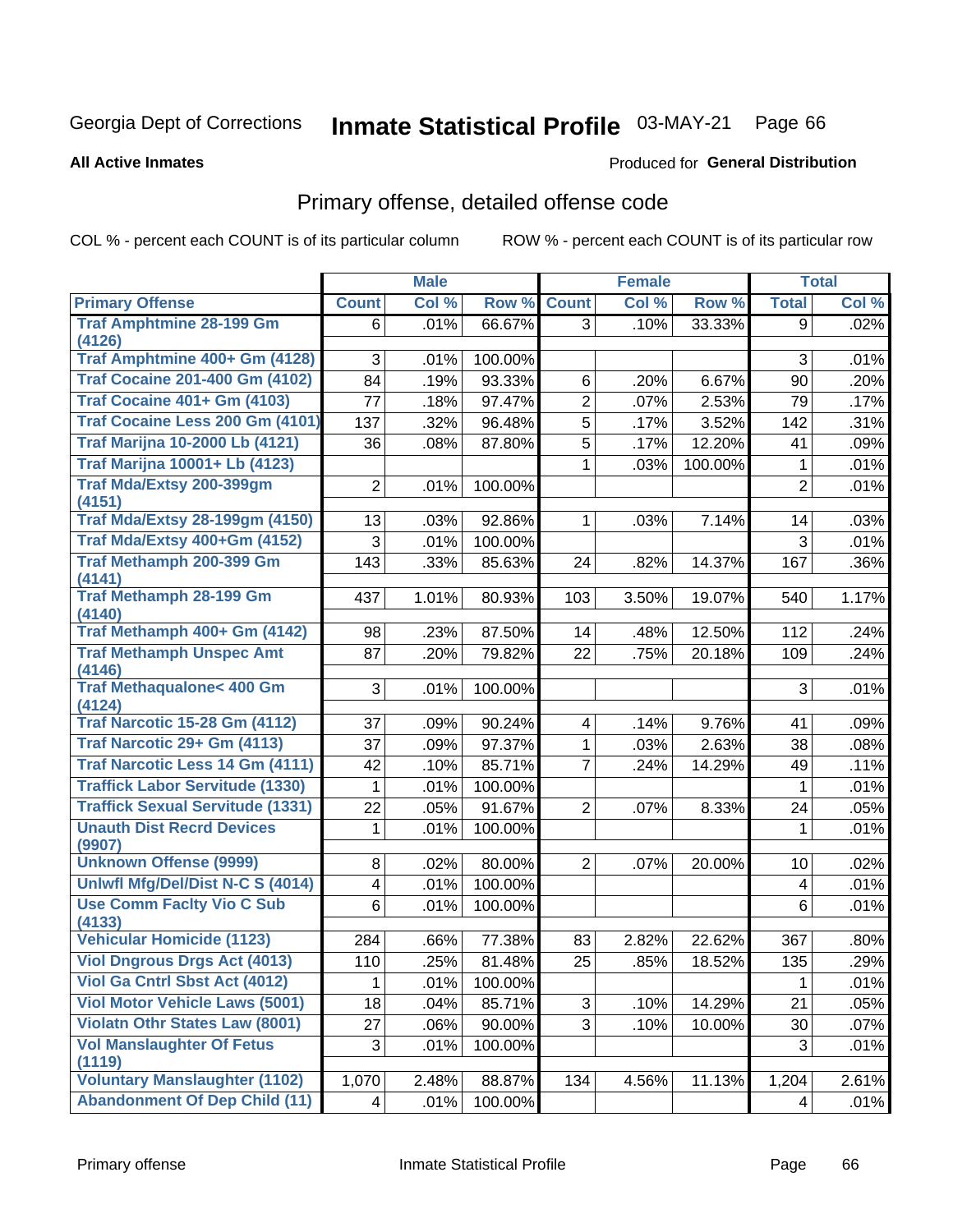# Inmate Statistical Profile 03-MAY-21 Page 67

**All Active Inmates** 

# **Produced for General Distribution**

# Primary offense, detailed offense code

COL % - percent each COUNT is of its particular column

|                                         |                | <b>Male</b> |         |              | <b>Female</b> |         |                | <b>Total</b> |
|-----------------------------------------|----------------|-------------|---------|--------------|---------------|---------|----------------|--------------|
| <b>Primary Offense</b>                  | <b>Count</b>   | Col %       | Row %   | <b>Count</b> | Col %         | Row %   | <b>Total</b>   | Col %        |
| <b>Assault &amp; Battery (21)</b>       | 5              | .01%        | 100.00% |              |               |         | 5              | .01%         |
| <b>Bad Checks (52)</b>                  | 2              | .01%        | 66.67%  | $\mathbf{1}$ | .03%          | 33.33%  | 3              | .01%         |
| <b>Burglary (45)</b>                    | 9              | .02%        | 100.00% |              |               |         | 9              | .02%         |
| <b>Cheating &amp; Swindling (51)</b>    |                | .01%        | 100.00% |              |               |         |                | .01%         |
| <b>Cpwl &amp; Concealed Weapon (93)</b> | 6              | .01%        | 100.00% |              |               |         | 6              | .01%         |
| <b>Crmnl Attempt (98)</b>               |                | .01%        | 100.00% |              |               |         | 1              | .01%         |
| <b>Cruelty To Children (37)</b>         |                | .01%        | 100.00% |              |               |         | 1              | .01%         |
| <b>Dui (72)</b>                         | 4              | .01%        | 100.00% |              |               |         | 4              | .01%         |
| Escape (92)                             | 3              | .01%        | 100.00% |              |               |         | 3              | .01%         |
| Forgery (55)                            | 4              | .01%        | 100.00% |              |               |         | 4              | .01%         |
| Lottery (54)                            |                | .01%        | 100.00% |              |               |         |                | .01%         |
| <b>Misc Misdemeanor (500)</b>           | 2              | .01%        | 100.00% |              |               |         | $\overline{2}$ | .01%         |
| <b>Other Misdemeanor (99)</b>           | 17             | .04%        | 94.44%  | $\mathbf{1}$ | .03%          | 5.56%   | 18             | .04%         |
| <b>Pointing Gun At Another (96)</b>     |                | .01%        | 100.00% |              |               |         | 1              | .01%         |
| <b>Poss Ntp Whiskey (64)</b>            | 3              | .01%        | 100.00% |              |               |         | 3              | .01%         |
| <b>Prostitution (81)</b>                |                |             |         | $\mathbf{1}$ | .03%          | 100.00% | 1              | .01%         |
| <b>Public Drunkenness (61)</b>          | 4              | .01%        | 100.00% |              |               |         | 4              | .01%         |
| <b>Simple Assault (24)</b>              |                | .01%        | 100.00% |              |               |         | 1              | .01%         |
| <b>Simple Battery (25)</b>              |                | .01%        | 100.00% |              |               |         | 1              | .01%         |
| <b>Terroristic Threats (78)</b>         |                | .01%        | 100.00% |              |               |         | 1              | .01%         |
| Theft By Taking - Larceny (41)          | 31             | .07%        | 100.00% |              |               |         | 31             | $.07\%$      |
| Viol Motor Veh Law (71)                 | 3              | .01%        | 100.00% |              |               |         | 3              | .01%         |
| <b>Wife Beating (28)</b>                | $\overline{2}$ | .01%        | 100.00% |              |               |         | $\mathbf{2}$   | .01%         |
| <b>Total Rported</b>                    | 43,161         | 100%        | 93.62%  | 2,941        | 100%          | 6.38%   | 46,102         | 101%         |

| Reported | 99     |       | 99                  |
|----------|--------|-------|---------------------|
| Tota.    | 43,260 | 2,941 | $AB$ 201<br>ו ש∡.טו |

| Mode (most frequent) | 1101 Murder | 1101 Murder | 1101 Murder |
|----------------------|-------------|-------------|-------------|
|                      |             |             |             |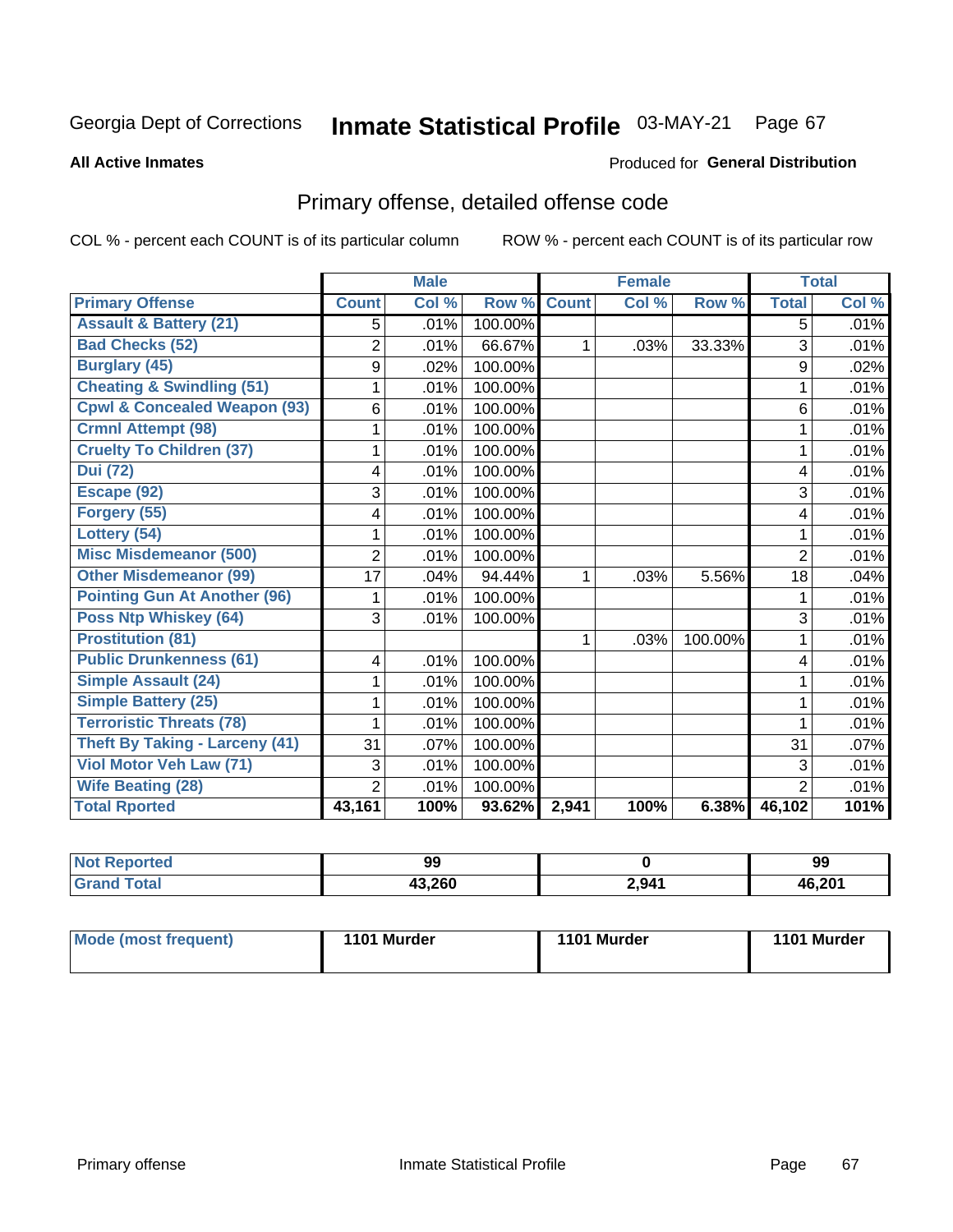# Inmate Statistical Profile 03-MAY-21 Page 68

**All Active Inmates** 

### Produced for General Distribution

# County of conviction of primary offense

COL % - percent each COUNT is of its particular column

|     |                             |              | <b>Male</b> |         |                           | <b>Female</b> |          |              | <b>Total</b> |
|-----|-----------------------------|--------------|-------------|---------|---------------------------|---------------|----------|--------------|--------------|
|     | <b>County of Conviction</b> | <b>Count</b> | Col %       | Row %   | <b>Count</b>              | Col %         | Row %    | <b>Total</b> | Col %        |
| 000 | <b>Unknown</b>              | 189          | .44%        | 94.97%  | 10                        | .34%          | 5.03%    | 199          | .43%         |
| 001 | <b>Appling County</b>       | 107          | .25%        | 95.54%  | 5                         | .17%          | 4.46%    | 112          | .24%         |
| 002 | <b>Atkinson County</b>      | 38           | .09%        | 92.68%  | 3                         | .10%          | 7.32%    | 41           | .09%         |
| 003 | <b>Bacon County</b>         | 65           | .15%        | 92.86%  | 5                         | .17%          | 7.14%    | 70           | .15%         |
| 004 | <b>Baker County</b>         | 15           | .03%        | 83.33%  | $\overline{3}$            | .10%          | 16.67%   | 18           | .04%         |
| 005 | <b>Baldwin County</b>       | 281          | .65%        | 92.74%  | 22                        | .75%          | 7.26%    | 303          | .66%         |
| 006 | <b>Banks County</b>         | 56           | .13%        | 91.80%  | 5                         | .17%          | 8.20%    | 61           | .13%         |
| 007 | <b>Barrow County</b>        | 304          | .70%        | 90.48%  | 32                        | 1.09%         | 9.52%    | 336          | .73%         |
| 008 | <b>Bartow County</b>        | 572          | 1.32%       | 89.80%  | 65                        | 2.21%         | 10.20%   | 637          | 1.38%        |
| 009 | <b>Ben Hill County</b>      | 209          | .48%        | 95.43%  | 10                        | .34%          | 4.57%    | 219          | .47%         |
| 010 | <b>Berrien County</b>       | 93           | .21%        | 97.89%  | $\mathbf 2$               | .07%          | 2.11%    | 95           | .21%         |
| 011 | <b>Bibb County</b>          | 950          | 2.20%       | 95.29%  | 47                        | 1.60%         | 4.71%    | 997          | 2.16%        |
| 012 | <b>Bleckley County</b>      | 56           | .13%        | 91.80%  | 5                         | .17%          | 8.20%    | 61           | .13%         |
| 013 | <b>Brantley County</b>      | 77           | .18%        | 85.56%  | 13                        | .44%          | 14.44%   | 90           | .19%         |
| 014 | <b>Brooks County</b>        | 42           | .10%        | 100.00% |                           |               |          | 42           | .09%         |
| 015 | <b>Bryan County</b>         | 38           | .09%        | 97.44%  | 1                         | .03%          | 2.56%    | 39           | .08%         |
| 016 | <b>Bulloch County</b>       | 432          | 1.00%       | 93.30%  | 31                        | 1.05%         | 6.70%    | 463          | 1.00%        |
| 017 | <b>Burke County</b>         | 201          | .46%        | 96.63%  | $\overline{7}$            | .24%          | 3.37%    | 208          | .45%         |
| 018 | <b>Butts County</b>         | 115          | .27%        | 90.55%  | 12                        | .41%          | 9.45%    | 127          | .27%         |
| 019 | <b>Calhoun County</b>       | 25           | .06%        | 89.29%  | $\ensuremath{\mathsf{3}}$ | .10%          | 10.71%   | 28           | .06%         |
| 020 | <b>Camden County</b>        | 157          | .36%        | 91.81%  | 14                        | .48%          | 8.19%    | 171          | .37%         |
| 021 | <b>Candler County</b>       | 97           | .22%        | 91.51%  | 9                         | .31%          | 8.49%    | 106          | .23%         |
| 022 | <b>Carroll County</b>       | 499          | 1.15%       | 93.27%  | 36                        | 1.22%         | 6.73%    | 535          | 1.16%        |
| 023 | <b>Catoosa County</b>       | 312          | .72%        | 91.50%  | 29                        | .99%          | 8.50%    | 341          | .74%         |
| 024 | <b>Charlton County</b>      | 54           | .12%        | 88.52%  | $\overline{7}$            | .24%          | 11.48%   | 61           | .13%         |
| 025 | <b>Chatham County</b>       | 1,568        | 3.62%       | 96.26%  | 61                        | 2.07%         | 3.74%    | 1,629        | 3.53%        |
| 026 | <b>Chattahoochee County</b> | 14           | .03%        | 100.00% |                           |               |          | 14           | .03%         |
| 027 | <b>Chattooga County</b>     | 178          | .41%        | 88.56%  | 23                        | .78%          | 11.44%   | 201          | .44%         |
| 028 | <b>Cherokee County</b>      | 492          | 1.14%       | 92.66%  | 39                        | 1.33%         | 7.34%    | 531          | 1.15%        |
| 029 | <b>Clarke County</b>        | 453          | 1.05%       | 94.77%  | 25                        | .85%          | 5.23%    | 478          | 1.03%        |
| 030 | <b>Clay County</b>          | 22           | .05%        | 84.62%  | $\overline{\mathcal{A}}$  | .14%          | 15.38%   | 26           | .06%         |
| 031 | <b>Clayton County</b>       | 1,169        | 2.70%       | 93.52%  | 81                        | 2.75%         | 6.48%    | 1,250        | 2.71%        |
| 032 | <b>Clinch County</b>        | 38           | .09%        | 92.68%  | 3                         | .10%          | 7.32%    | 41           | .09%         |
| 033 | <b>Cobb County</b>          | 2,108        | 4.87%       | 93.52%  | 146                       | 4.96%         | 6.48%    | 2,254        | 4.88%        |
| 034 | <b>Coffee County</b>        | 239          | .55%        | 93.36%  | 17                        | .58%          | 6.64%    | 256          | .55%         |
| 035 | <b>Colquitt County</b>      | 192          | .44%        | 94.58%  | 11                        | .37%          | 5.42%    | 203          | .44%         |
| 036 | <b>Columbia County</b>      | 335          | .77%        | 89.81%  | 38                        | 1.29%         | 10.19%   | 373          | .81%         |
| 037 | <b>Cook County</b>          | 103          | .24%        | 93.64%  | $\overline{7}$            | .24%          | $6.36\%$ | 110          | .24%         |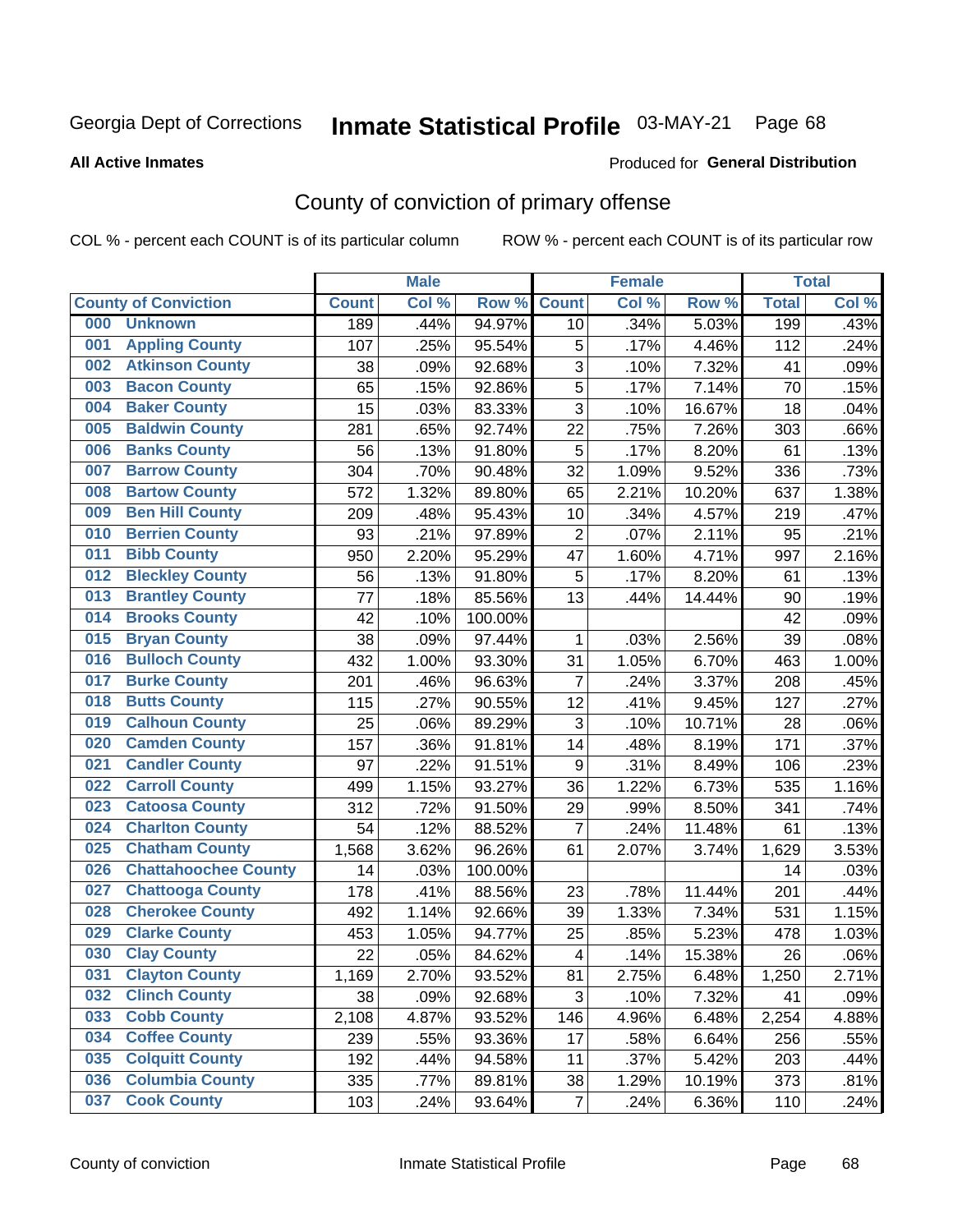# Inmate Statistical Profile 03-MAY-21 Page 69

Produced for General Distribution

### **All Active Inmates**

# County of conviction of primary offense

COL % - percent each COUNT is of its particular column

|     |                             |                | <b>Male</b> |         |                         | <b>Female</b> |                     |                | <b>Total</b> |
|-----|-----------------------------|----------------|-------------|---------|-------------------------|---------------|---------------------|----------------|--------------|
|     | <b>County of Conviction</b> | <b>Count</b>   | Col %       | Row %   | <b>Count</b>            | Col %         | Row %               | <b>Total</b>   | Col %        |
| 038 | <b>Coweta County</b>        | 540            | 1.25%       | 95.07%  | 28                      | .95%          | 4.93%               | 568            | 1.23%        |
| 039 | <b>Crawford County</b>      | 23             | .05%        | 95.83%  | 1                       | .03%          | 4.17%               | 24             | .05%         |
| 040 | <b>Crisp County</b>         | 319            | .74%        | 94.38%  | 19                      | .65%          | 5.62%               | 338            | .73%         |
| 041 | <b>Dade County</b>          | 81             | .19%        | 97.59%  | $\overline{2}$          | .07%          | 2.41%               | 83             | .18%         |
| 042 | <b>Dawson County</b>        | 93             | .21%        | 94.90%  | 5                       | .17%          | $\overline{5.10\%}$ | 98             | .21%         |
| 043 | <b>Decatur County</b>       | 215            | .50%        | 96.41%  | 8                       | .27%          | 3.59%               | 223            | .48%         |
| 044 | <b>Dekalb County</b>        | 2,398          | 5.54%       | 95.20%  | 121                     | 4.11%         | 4.80%               | 2,519          | 5.45%        |
| 045 | <b>Dodge County</b>         | 103            | .24%        | 92.79%  | 8                       | .27%          | 7.21%               | 111            | .24%         |
| 046 | <b>Dooly County</b>         | 108            | .25%        | 95.58%  | 5                       | .17%          | 4.42%               | 113            | .24%         |
| 047 | <b>Dougherty County</b>     | 710            | 1.64%       | 96.73%  | 24                      | .82%          | 3.27%               | 734            | 1.59%        |
| 048 | <b>Douglas County</b>       | 902            | 2.09%       | 92.13%  | 77                      | 2.62%         | 7.87%               | 979            | 2.12%        |
| 049 | <b>Early County</b>         | 76             | .18%        | 98.70%  | 1                       | .03%          | 1.30%               | 77             | .17%         |
| 050 | <b>Echols County</b>        | 11             | .03%        | 91.67%  | $\mathbf{1}$            | .03%          | 8.33%               | 12             | .03%         |
| 051 | <b>Effingham County</b>     | 192            | .44%        | 90.14%  | 21                      | .71%          | 9.86%               | 213            | .46%         |
| 052 | <b>Elbert County</b>        | 130            | .30%        | 94.89%  | $\overline{7}$          | .24%          | 5.11%               | 137            | .30%         |
| 053 | <b>Emanuel County</b>       | 145            | .34%        | 91.19%  | 14                      | .48%          | 8.81%               | 159            | .34%         |
| 054 | <b>Evans County</b>         | 76             | .18%        | 95.00%  | 4                       | .14%          | 5.00%               | 80             | .17%         |
| 055 | <b>Fannin County</b>        | 90             | .21%        | 89.11%  | 11                      | .37%          | 10.89%              | 101            | .22%         |
| 056 | <b>Fayette County</b>       | 291            | .67%        | 95.72%  | 13                      | .44%          | 4.28%               | 304            | .66%         |
| 057 | <b>Floyd County</b>         | 801            | 1.85%       | 90.71%  | 82                      | 2.79%         | 9.29%               | 883            | 1.91%        |
| 058 | <b>Forsyth County</b>       | 327            | .76%        | 91.09%  | 32                      | 1.09%         | 8.91%               | 359            | .78%         |
| 059 | <b>Franklin County</b>      | 138            | .32%        | 86.25%  | 22                      | .75%          | 13.75%              | 160            | .35%         |
| 060 | <b>Fulton County</b>        | 4,313          | 9.97%       | 96.32%  | 165                     | 5.61%         | 3.68%               | 4,478          | 9.69%        |
| 061 | <b>Gilmer County</b>        | 89             | .21%        | 89.90%  | 10                      | .34%          | 10.10%              | 99             | .21%         |
| 062 | <b>Glascock County</b>      | $\overline{7}$ | .02%        | 100.00% |                         |               |                     | $\overline{7}$ | .02%         |
| 063 | <b>Glynn County</b>         | 492            | 1.14%       | 94.07%  | 31                      | 1.05%         | 5.93%               | 523            | 1.13%        |
| 064 | <b>Gordon County</b>        | 322            | .74%        | 90.45%  | 34                      | 1.16%         | 9.55%               | 356            | .77%         |
| 065 | <b>Grady County</b>         | 138            | .32%        | 97.18%  | $\overline{\mathbf{4}}$ | .14%          | 2.82%               | 142            | .31%         |
| 066 | <b>Greene County</b>        | 86             | .20%        | 95.56%  | 4                       | .14%          | 4.44%               | 90             | .19%         |
| 067 | <b>Gwinnett County</b>      | 2,237          | 5.17%       | 94.23%  | 137                     | 4.66%         | 5.77%               | 2,374          | 5.14%        |
| 068 | <b>Habersham County</b>     | 107            | .25%        | 90.68%  | 11                      | .37%          | 9.32%               | 118            | .26%         |
| 069 | <b>Hall County</b>          | 600            | 1.39%       | 92.74%  | 47                      | 1.60%         | 7.26%               | 647            | 1.40%        |
| 070 | <b>Hancock County</b>       | 35             | .08%        | 92.11%  | 3                       | .10%          | 7.89%               | 38             | .08%         |
| 071 | <b>Haralson County</b>      | 108            | .25%        | 92.31%  | 9                       | .31%          | 7.69%               | 117            | .25%         |
| 072 | <b>Harris County</b>        | 95             | .22%        | 92.23%  | 8                       | .27%          | 7.77%               | 103            | .22%         |
| 073 | <b>Hart County</b>          | 157            | .36%        | 93.45%  | 11                      | .37%          | 6.55%               | 168            | .36%         |
| 074 | <b>Heard County</b>         | 38             | .09%        | 95.00%  | $\overline{c}$          | .07%          | 5.00%               | 40             | .09%         |
| 075 | <b>Henry County</b>         | 554            | 1.28%       | 92.64%  | 44                      | 1.50%         | 7.36%               | 598            | 1.29%        |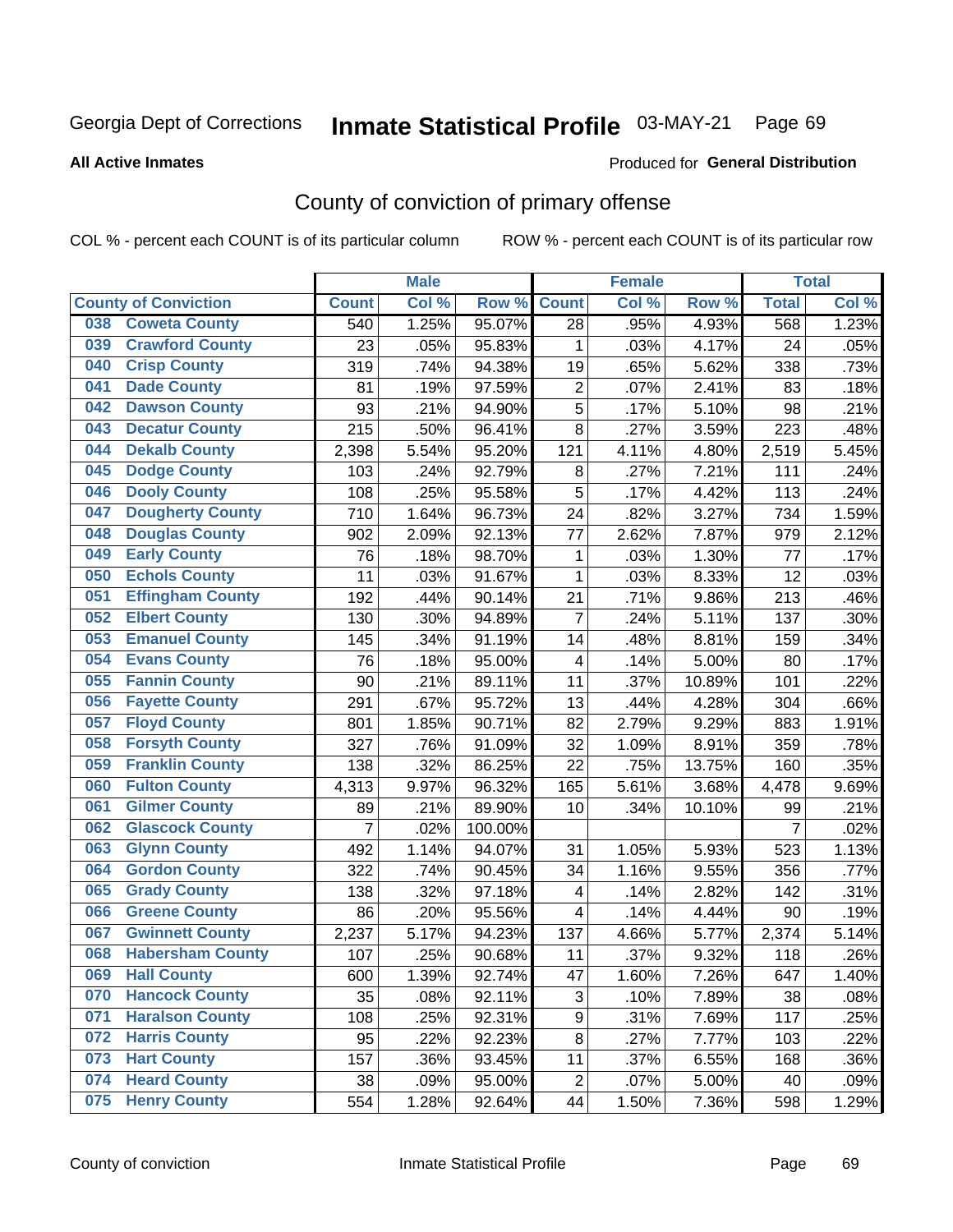# Inmate Statistical Profile 03-MAY-21 Page 70

#### **All Active Inmates**

### Produced for General Distribution

# County of conviction of primary offense

COL % - percent each COUNT is of its particular column

|     |                             |              | <b>Male</b> |         |                         | <b>Female</b> |        |              | <b>Total</b> |
|-----|-----------------------------|--------------|-------------|---------|-------------------------|---------------|--------|--------------|--------------|
|     | <b>County of Conviction</b> | <b>Count</b> | Col %       | Row %   | <b>Count</b>            | Col%          | Row %  | <b>Total</b> | Col %        |
| 076 | <b>Houston County</b>       | 675          | 1.56%       | 92.09%  | 58                      | 1.97%         | 7.91%  | 733          | 1.59%        |
| 077 | <b>Irwin County</b>         | 54           | .12%        | 100.00% |                         |               |        | 54           | .12%         |
| 078 | <b>Jackson County</b>       | 243          | .56%        | 92.40%  | 20                      | .68%          | 7.60%  | 263          | .57%         |
| 079 | <b>Jasper County</b>        | 49           | .11%        | 98.00%  | 1                       | .03%          | 2.00%  | 50           | .11%         |
| 080 | <b>Jeff Davis County</b>    | 77           | .18%        | 96.25%  | 3                       | .10%          | 3.75%  | 80           | .17%         |
| 081 | <b>Jefferson County</b>     | 139          | .32%        | 93.92%  | 9                       | .31%          | 6.08%  | 148          | .32%         |
| 082 | <b>Jenkins County</b>       | 66           | .15%        | 92.96%  | 5                       | .17%          | 7.04%  | 71           | .15%         |
| 083 | <b>Johnson County</b>       | 38           | .09%        | 97.44%  | $\mathbf{1}$            | .03%          | 2.56%  | 39           | .08%         |
| 084 | <b>Jones County</b>         | 171          | .40%        | 87.24%  | 25                      | .85%          | 12.76% | 196          | .42%         |
| 085 | <b>Lamar County</b>         | 72           | .17%        | 90.00%  | 8                       | .27%          | 10.00% | 80           | .17%         |
| 086 | <b>Lanier County</b>        | 41           | .09%        | 87.23%  | 6                       | .20%          | 12.77% | 47           | .10%         |
| 087 | <b>Laurens County</b>       | 262          | .61%        | 93.24%  | 19                      | .65%          | 6.76%  | 281          | .61%         |
| 088 | <b>Lee County</b>           | 57           | .13%        | 87.69%  | 8                       | .27%          | 12.31% | 65           | .14%         |
| 089 | <b>Liberty County</b>       | 178          | .41%        | 93.68%  | 12                      | .41%          | 6.32%  | 190          | .41%         |
| 090 | <b>Lincoln County</b>       | 31           | .07%        | 96.88%  | $\mathbf 1$             | .03%          | 3.13%  | 32           | .07%         |
| 091 | <b>Long County</b>          | 57           | .13%        | 93.44%  | 4                       | .14%          | 6.56%  | 61           | .13%         |
| 092 | <b>Lowndes County</b>       | 431          | 1.00%       | 95.78%  | 19                      | .65%          | 4.22%  | 450          | .97%         |
| 093 | <b>Lumpkin County</b>       | 74           | .17%        | 93.67%  | $\mathbf 5$             | .17%          | 6.33%  | 79           | .17%         |
| 094 | <b>Macon County</b>         | 45           | .10%        | 95.74%  | $\overline{2}$          | .07%          | 4.26%  | 47           | .10%         |
| 095 | <b>Madison County</b>       | 119          | .28%        | 90.15%  | 13                      | .44%          | 9.85%  | 132          | .29%         |
| 096 | <b>Marion County</b>        | 24           | .06%        | 92.31%  | $\overline{2}$          | .07%          | 7.69%  | 26           | .06%         |
| 097 | <b>Mcduffie County</b>      | 167          | .39%        | 93.82%  | 11                      | .37%          | 6.18%  | 178          | .39%         |
| 098 | <b>Mcintosh County</b>      | 51           | .12%        | 92.73%  | $\overline{\mathbf{4}}$ | .14%          | 7.27%  | 55           | .12%         |
| 099 | <b>Meriwether County</b>    | 140          | .32%        | 93.33%  | 10                      | .34%          | 6.67%  | 150          | .32%         |
| 100 | <b>Miller County</b>        | 28           | .06%        | 96.55%  | 1                       | .03%          | 3.45%  | 29           | .06%         |
| 101 | <b>Mitchell County</b>      | 119          | .28%        | 93.70%  | 8                       | .27%          | 6.30%  | 127          | .27%         |
| 102 | <b>Monroe County</b>        | 142          | .33%        | 90.45%  | 15                      | .51%          | 9.55%  | 157          | .34%         |
| 103 | <b>Montgomery County</b>    | 23           | .05%        | 88.46%  | 3                       | .10%          | 11.54% | 26           | .06%         |
| 104 | <b>Morgan County</b>        | 121          | .28%        | 90.30%  | 13                      | .44%          | 9.70%  | 134          | .29%         |
| 105 | <b>Murray County</b>        | 182          | .42%        | 88.78%  | 23                      | .78%          | 11.22% | 205          | .44%         |
| 106 | <b>Muscogee County</b>      | 1,015        | 2.35%       | 95.75%  | 45                      | 1.53%         | 4.25%  | 1,060        | 2.29%        |
| 107 | <b>Newton County</b>        | 594          | 1.37%       | 92.09%  | 51                      | 1.73%         | 7.91%  | 645          | 1.40%        |
| 108 | <b>Oconee County</b>        | 43           | .10%        | 100.00% |                         |               |        | 43           | .09%         |
| 109 | <b>Oglethorpe County</b>    | 63           | .15%        | 98.44%  | 1                       | .03%          | 1.56%  | 64           | .14%         |
| 110 | <b>Paulding County</b>      | 210          | .49%        | 94.17%  | 13                      | .44%          | 5.83%  | 223          | .48%         |
| 111 | <b>Peach County</b>         | 68           | .16%        | 94.44%  | 4                       | .14%          | 5.56%  | 72           | .16%         |
| 112 | <b>Pickens County</b>       | 88           | .20%        | 92.63%  | $\overline{7}$          | .24%          | 7.37%  | 95           | .21%         |
| 113 | <b>Pierce County</b>        | 107          | .25%        | 90.68%  | 11                      | .37%          | 9.32%  | 118          | .26%         |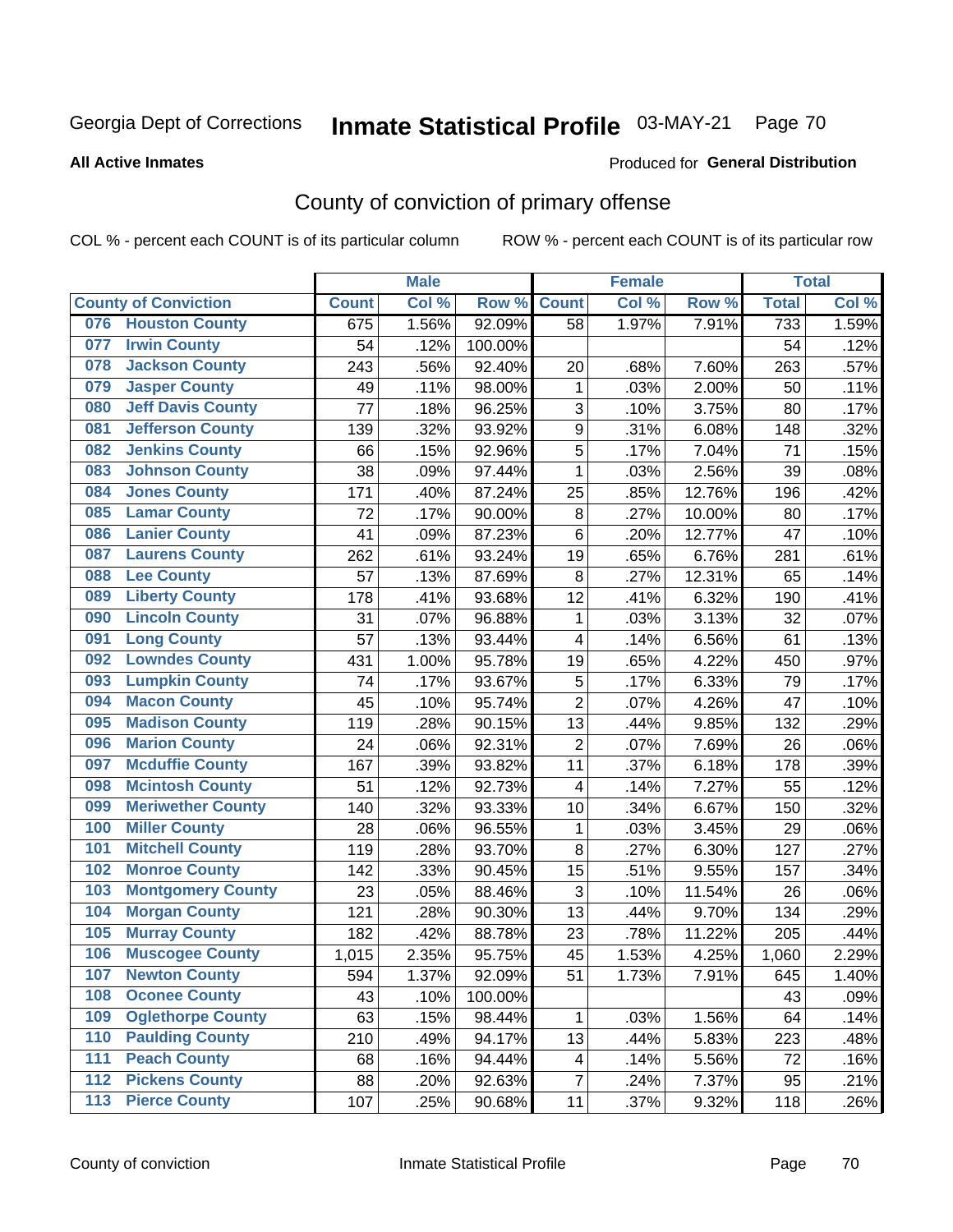# Inmate Statistical Profile 03-MAY-21 Page 71

#### **All Active Inmates**

### Produced for General Distribution

# County of conviction of primary offense

COL % - percent each COUNT is of its particular column

|                                          |              | <b>Male</b> |         |                         | <b>Female</b> |        |              | <b>Total</b> |
|------------------------------------------|--------------|-------------|---------|-------------------------|---------------|--------|--------------|--------------|
| <b>County of Conviction</b>              | <b>Count</b> | Col %       | Row %   | <b>Count</b>            | Col %         | Row %  | <b>Total</b> | Col %        |
| 114 Pike County                          | 44           | .10%        | 91.67%  | $\overline{4}$          | .14%          | 8.33%  | 48           | .10%         |
| <b>Polk County</b><br>$\overline{115}$   | 185          | .43%        | 90.24%  | 20                      | .68%          | 9.76%  | 205          | .44%         |
| <b>Pulaski County</b><br>116             | 37           | .09%        | 88.10%  | 5                       | .17%          | 11.90% | 42           | .09%         |
| 117<br><b>Putnam County</b>              | 143          | .33%        | 94.08%  | 9                       | .31%          | 5.92%  | 152          | .33%         |
| <b>Quitman County</b><br>118             | 13           | .03%        | 100.00% |                         |               |        | 13           | .03%         |
| <b>Rabun County</b><br>119               | 54           | .12%        | 81.82%  | 12                      | .41%          | 18.18% | 66           | .14%         |
| <b>Randolph County</b><br>120            | 42           | .10%        | 95.45%  | $\overline{2}$          | .07%          | 4.55%  | 44           | .10%         |
| <b>Richmond County</b><br>121            | 1,582        | 3.66%       | 94.50%  | 92                      | 3.13%         | 5.50%  | 1,674        | 3.62%        |
| <b>Rockdale County</b><br>122            | 368          | .85%        | 93.64%  | 25                      | .85%          | 6.36%  | 393          | .85%         |
| <b>Schley County</b><br>123              | 15           | .03%        | 100.00% |                         |               |        | 15           | .03%         |
| <b>Screven County</b><br>124             | 96           | .22%        | 96.00%  | 4                       | .14%          | 4.00%  | 100          | .22%         |
| <b>Seminole County</b><br>125            | 54           | .12%        | 87.10%  | 8                       | .27%          | 12.90% | 62           | .13%         |
| <b>Spalding County</b><br>126            | 397          | .92%        | 92.54%  | 32                      | 1.09%         | 7.46%  | 429          | .93%         |
| <b>Stephens County</b><br>127            | 121          | .28%        | 95.28%  | $\,6$                   | .20%          | 4.72%  | 127          | .27%         |
| <b>Stewart County</b><br>128             | 20           | .05%        | 86.96%  | 3                       | .10%          | 13.04% | 23           | .05%         |
| <b>Sumter County</b><br>129              | 189          | .44%        | 96.43%  | $\overline{7}$          | .24%          | 3.57%  | 196          | .42%         |
| <b>Talbot County</b><br>130              | 20           | .05%        | 95.24%  | 1                       | .03%          | 4.76%  | 21           | .05%         |
| <b>Taliaferro County</b><br>131          | 17           | .04%        | 100.00% |                         |               |        | 17           | .04%         |
| <b>Tattnall County</b><br>132            | 174          | .40%        | 89.69%  | 20                      | .68%          | 10.31% | 194          | .42%         |
| <b>Taylor County</b><br>133              | 47           | .11%        | 88.68%  | $\,6$                   | .20%          | 11.32% | 53           | .11%         |
| <b>Telfair County</b><br>134             | 91           | .21%        | 95.79%  | $\overline{\mathbf{4}}$ | .14%          | 4.21%  | 95           | .21%         |
| <b>Terrell County</b><br>135             | 74           | .17%        | 96.10%  | 3                       | .10%          | 3.90%  | 77           | .17%         |
| <b>Thomas County</b><br>136              | 180          | .42%        | 97.30%  | 5                       | .17%          | 2.70%  | 185          | .40%         |
| <b>Tift County</b><br>137                | 294          | .68%        | 96.39%  | 11                      | .37%          | 3.61%  | 305          | .66%         |
| <b>Toombs County</b><br>138              | 268          | .62%        | 93.06%  | 20                      | .68%          | 6.94%  | 288          | .62%         |
| <b>Towns County</b><br>139               | 44           | .10%        | 77.19%  | 13                      | .44%          | 22.81% | 57           | .12%         |
| <b>Treutlen County</b><br>140            | 65           | .15%        | 98.48%  | $\mathbf 1$             | .03%          | 1.52%  | 66           | .14%         |
| <b>Troup County</b><br>141               | 541          | 1.25%       | 94.25%  | 33                      | 1.12%         | 5.75%  | 574          | 1.24%        |
| <b>Turner County</b><br>142              | 61           | .14%        | 95.31%  | 3                       | .10%          | 4.69%  | 64           | .14%         |
| <b>Twiggs County</b><br>$\overline{143}$ | 41           | .09%        | 95.35%  | $\overline{2}$          | .07%          | 4.65%  | 43           | .09%         |
| <b>Union County</b><br>144               | 89           | .21%        | 84.76%  | 16                      | .54%          | 15.24% | 105          | .23%         |
| 145<br><b>Upson County</b>               | 141          | .33%        | 90.38%  | 15                      | .51%          | 9.62%  | 156          | .34%         |
| <b>Walker County</b><br>146              | 393          | .91%        | 90.97%  | 39                      | 1.33%         | 9.03%  | 432          | .94%         |
| <b>Walton County</b><br>147              | 614          | 1.42%       | 91.64%  | 56                      | 1.90%         | 8.36%  | 670          | 1.45%        |
| <b>Ware County</b><br>148                | 234          | .54%        | 93.98%  | 15                      | .51%          | 6.02%  | 249          | .54%         |
| <b>Warren County</b><br>149              | 28           | .06%        | 87.50%  | 4                       | .14%          | 12.50% | 32           | .07%         |
| <b>Washington County</b><br>150          | 165          | .38%        | 94.29%  | 10                      | .34%          | 5.71%  | 175          | .38%         |
| <b>Wayne County</b><br>151               | 180          | .42%        | 90.45%  | 19                      | .65%          | 9.55%  | 199          | .43%         |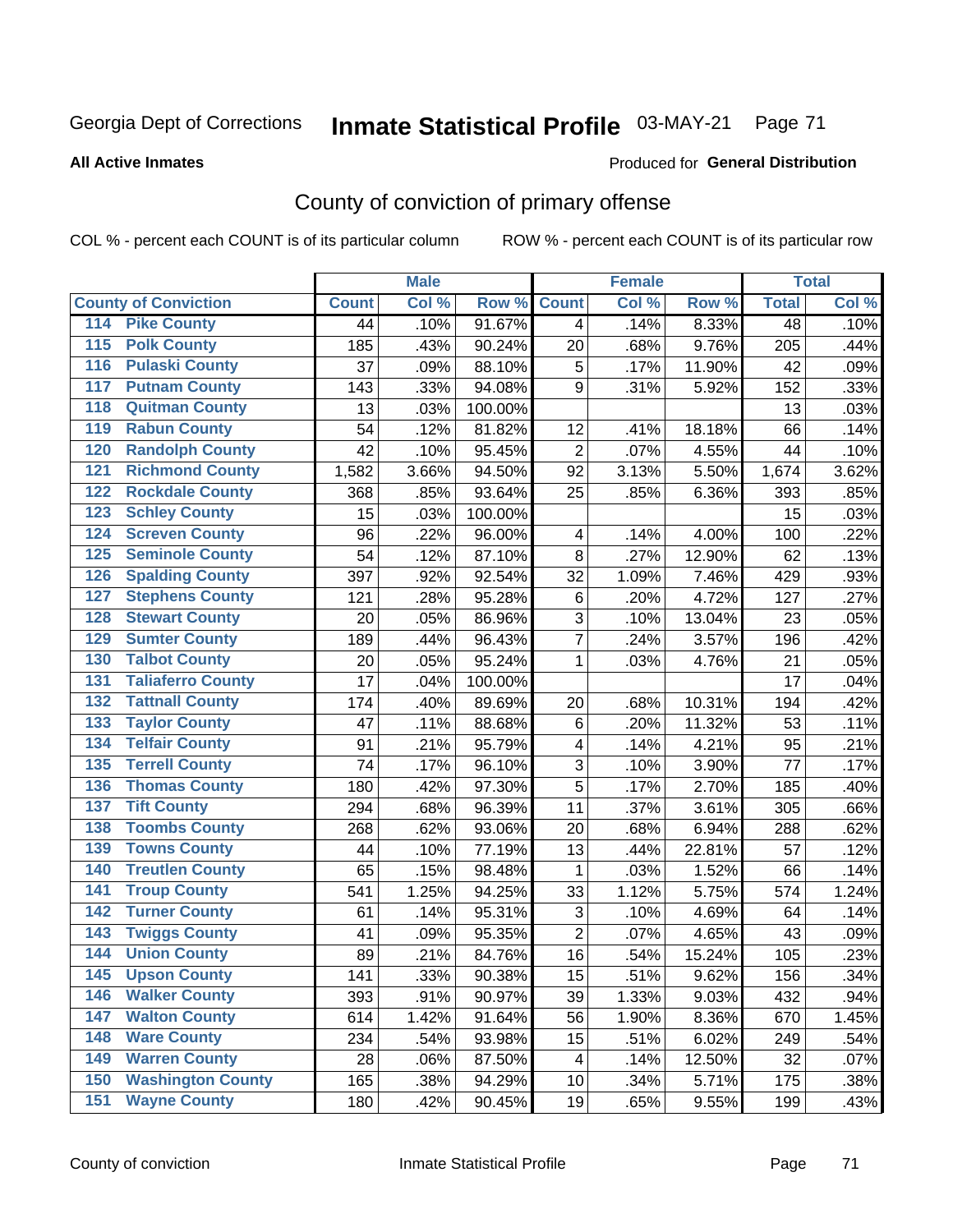# Inmate Statistical Profile 03-MAY-21 Page 72

**All Active Inmates** 

### Produced for General Distribution

# County of conviction of primary offense

COL % - percent each COUNT is of its particular column

|                                |              | <b>Male</b> |             |       | <b>Female</b> |        |              | <b>Total</b> |
|--------------------------------|--------------|-------------|-------------|-------|---------------|--------|--------------|--------------|
| <b>County of Conviction</b>    | <b>Count</b> | Col %       | Row % Count |       | Col %         | Row %  | <b>Total</b> | Col %        |
| <b>Webster County</b><br>152   | 6            | .01%        | 75.00%      | 2     | $.07\%$       | 25.00% | 8            | .02%         |
| <b>Wheeler County</b><br>153   | 19           | $.04\%$     | 95.00%      |       | .03%          | 5.00%  | 20           | .04%         |
| <b>White County</b><br>154     | 75           | .17%        | 93.75%      | 5     | .17%          | 6.25%  | 80           | $.17\%$      |
| <b>Whitfield County</b><br>155 | 665          | 1.54%       | 87.96%      | 91    | 3.09%         | 12.04% | 756          | 1.64%        |
| <b>Wilcox County</b><br>156    | 49           | $.11\%$     | 94.23%      | 3     | .10%          | 5.77%  | 52           | .11%         |
| <b>Wilkes County</b><br>157    | 56           | .13%        | 96.55%      | 2     | $.07\%$       | 3.45%  | 58           | .13%         |
| <b>Wilkinson County</b><br>158 | 40           | .09%        | 97.56%      |       | .03%          | 2.44%  | 41           | .09%         |
| <b>Worth County</b><br>159     | 123          | .28%        | 90.44%      | 13    | .44%          | 9.56%  | 136          | .29%         |
| <b>Total Rported</b>           | 43,260       | 100%        | 93.63%      | 2,941 | 100%          | 6.37%  | 46,201       | 100%         |

| <b>Not Reported</b> |        |       |        |
|---------------------|--------|-------|--------|
| <b>Grand Total</b>  | 43,260 | 2,941 | 46,201 |

| Mode (most frequent) | <b>Fulton County</b> | <b>Fulton County</b> | <b>Fulton County</b> |
|----------------------|----------------------|----------------------|----------------------|
|                      |                      |                      |                      |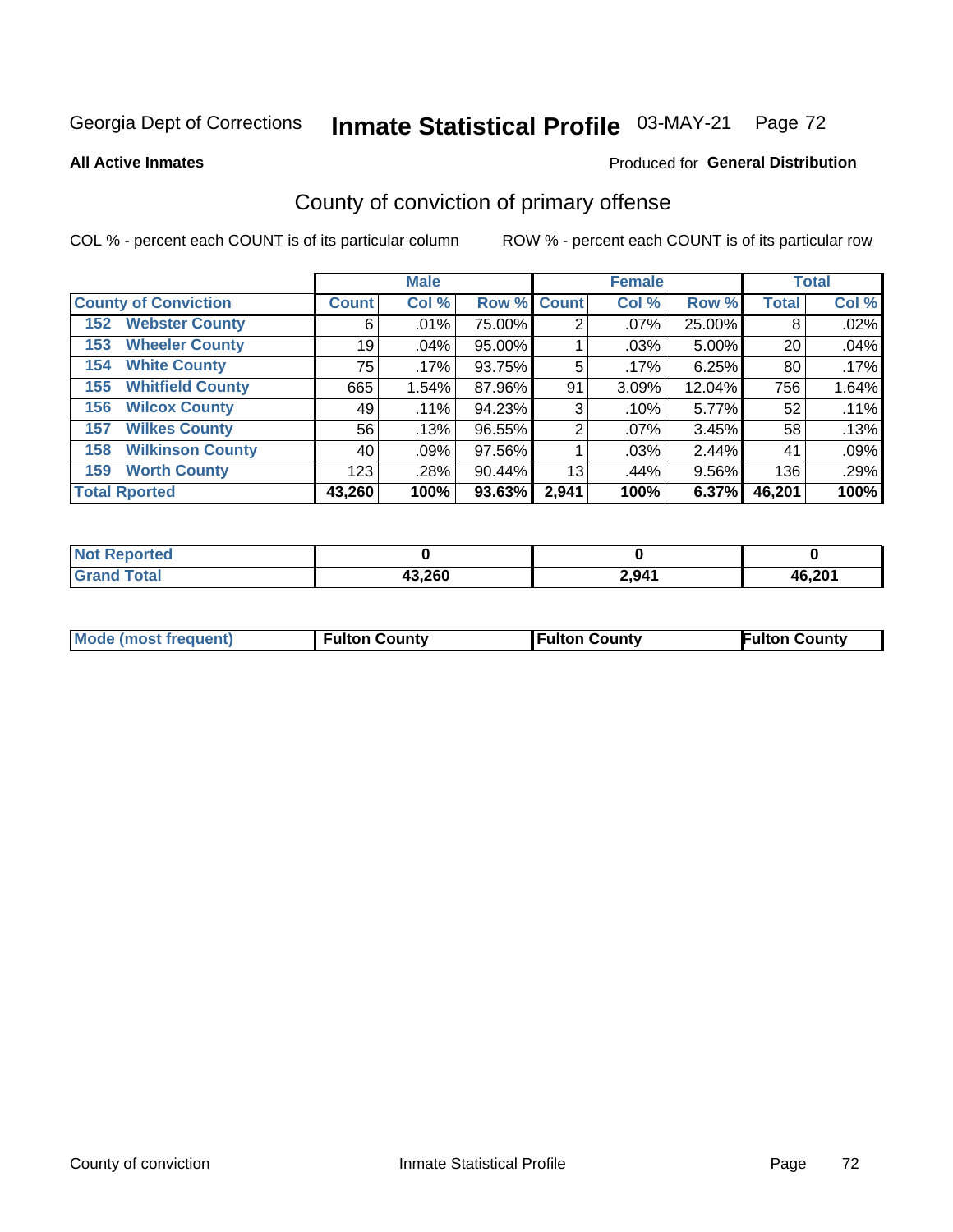# Georgia Dept of Corrections **All Active Inmates**

# Inmate Statistical Profile 03-MAY-21 Page 73

Produced for General Distribution

# Circuit of conviction of primary offense

COL % - percent each COUNT is of its particular column ROW % - percent each COUNT is of its particular row

|                         |                                 | <b>Male</b>      |        |        | <b>Female</b> |       |        | <b>Total</b> |       |
|-------------------------|---------------------------------|------------------|--------|--------|---------------|-------|--------|--------------|-------|
|                         | <b>Circuit of Conviction</b>    | <b>Count</b>     | Col %  | Row %  | <b>Count</b>  | Col % | Row %  | <b>Total</b> | Col % |
| 1                       | <b>Alapaha Circuit</b>          | $\overline{313}$ | .73%   | 93.71% | 21            | .72%  | 6.29%  | 334          | .73%  |
| $\overline{2}$          | <b>Alcovy Circuit</b>           | 1,208            | 2.80%  | 91.86% | 107           | 3.65% | 8.14%  | 1,315        | 2.86% |
| $\overline{\mathbf{3}}$ | <b>Atlanta Circuit</b>          | 4,313            | 10.01% | 96.32% | 165           | 5.63% | 3.68%  | 4,478        | 9.73% |
| 4                       | <b>Atlantic Circuit</b>         | 574              | 1.33%  | 92.73% | 45            | 1.54% | 7.27%  | 619          | 1.35% |
| $\overline{5}$          | <b>Augusta Circuit</b>          | 2,118            | 4.92%  | 93.92% | 137           | 4.67% | 6.08%  | 2,255        | 4.90% |
| $\overline{\bf{6}}$     | <b>Blue Ridge Circuit</b>       | 492              | 1.14%  | 92.66% | 39            | 1.33% | 7.34%  | 531          | 1.15% |
| 7                       | <b>Brunswick Circuit</b>        | 1,013            | 2.35%  | 93.36% | 72            | 2.46% | 6.64%  | 1,085        | 2.36% |
| $\overline{\mathbf{8}}$ | <b>Chattahoochee Circuit</b>    | 1,215            | 2.82%  | 95.14% | 62            | 2.12% | 4.86%  | 1,277        | 2.78% |
| $\overline{9}$          | <b>Cherokee Circuit</b>         | 894              | 2.08%  | 90.03% | 99            | 3.38% | 9.97%  | 993          | 2.16% |
| 10                      | <b>Clayton Circuit</b>          | 1,169            | 2.71%  | 93.52% | 81            | 2.76% | 6.48%  | 1,250        | 2.72% |
| $\overline{11}$         | <b>Cobb Circuit</b>             | 2,108            | 4.89%  | 93.52% | 146           | 4.98% | 6.48%  | 2,254        | 4.90% |
| $\overline{12}$         | <b>Conasauga Circuit</b>        | 847              | 1.97%  | 88.14% | 114           | 3.89% | 11.86% | 961          | 2.09% |
| 13                      | <b>Cordele Circuit</b>          | 685              | 1.59%  | 94.88% | 37            | 1.26% | 5.12%  | 722          | 1.57% |
| $\overline{14}$         | <b>Coweta Circuit</b>           | 1,758            | 4.08%  | 94.16% | 109           | 3.72% | 5.84%  | 1,867        | 4.06% |
| $\overline{15}$         | <b>Dougherty Circuit</b>        | 710              | 1.65%  | 96.73% | 24            | .82%  | 3.27%  | 734          | 1.60% |
| 16                      | <b>Dublin Circuit</b>           | 406              | .94%   | 94.64% | 23            | .78%  | 5.36%  | 429          | .93%  |
| 17                      | <b>Eastern Circuit</b>          | 1,568            | 3.64%  | 96.26% | 61            | 2.08% | 3.74%  | 1,629        | 3.54% |
| $\overline{18}$         | <b>Flint Circuit</b>            | 554              | 1.29%  | 92.64% | 44            | 1.50% | 7.36%  | 598          | 1.30% |
| 19                      | <b>Griffin Circuit</b>          | 873              | 2.03%  | 93.17% | 64            | 2.18% | 6.83%  | 937          | 2.04% |
| $\overline{20}$         | <b>Gwinnett Circuit</b>         | 2,237            | 5.19%  | 94.23% | 137           | 4.67% | 5.77%  | 2,374        | 5.16% |
| $\overline{21}$         | <b>Houston Circuit</b>          | 675              | 1.57%  | 92.09% | 58            | 1.98% | 7.91%  | 733          | 1.59% |
| $\overline{22}$         | <b>Lookout Mountain Circuit</b> | 964              | 2.24%  | 91.20% | 93            | 3.17% | 8.80%  | 1,057        | 2.30% |
| 23                      | <b>Macon Circuit</b>            | 1,041            | 2.42%  | 95.24% | 52            | 1.77% | 4.76%  | 1,093        | 2.38% |
| $\overline{24}$         | <b>Middle Circuit</b>           | 814              | 1.89%  | 92.92% | 62            | 2.12% | 7.08%  | 876          | 1.90% |
| $\overline{25}$         | <b>Mountain Circuit</b>         | 282              | .65%   | 90.68% | 29            | .99%  | 9.32%  | 311          | .68%  |
| 26                      | <b>Northeastern Circuit</b>     | 693              | 1.61%  | 93.02% | 52            | 1.77% | 6.98%  | 745          | 1.62% |
| $\overline{27}$         | <b>Northern Circuit</b>         | 607              | 1.41%  | 91.83% | 54            | 1.84% | 8.17%  | 661          | 1.44% |
| 28                      | <b>Ocmulgee Circuit</b>         | 926              | 2.15%  | 92.23% | 78            | 2.66% | 7.77%  | 1,004        | 2.18% |
| 29                      | <b>Oconee Circuit</b>           | 329              | .76%   | 92.68% | 26            | .89%  | 7.32%  | 355          | .77%  |
| 30                      | <b>Ogeechee Circuit</b>         | 786              | 1.82%  | 92.80% | 61            | 2.08% | 7.20%  | 847          | 1.84% |
| $\overline{31}$         | <b>Pataula Circuit</b>          | 309              | .72%   | 94.21% | 19            | .65%  | 5.79%  | 328          | .71%  |
| 32                      | <b>Piedmont Circuit</b>         | 603              | 1.40%  | 91.36% | 57            | 1.94% | 8.64%  | 660          | 1.43% |
| 33                      | <b>Rome Circuit</b>             | 801              | 1.86%  | 90.71% | 82            | 2.80% | 9.29%  | 883          | 1.92% |
| 34                      | <b>South Georgia Circuit</b>    | 512              | 1.19%  | 95.17% | 26            | .89%  | 4.83%  | 538          | 1.17% |
| 35                      | <b>Southern Circuit</b>         | 856              | 1.99%  | 95.96% | 36            | 1.23% | 4.04%  | 892          | 1.94% |
| 36                      | <b>Southwestern Circuit</b>     | 332              | .77%   | 93.79% | 22            | .75%  | 6.21%  | 354          | .77%  |
| 37                      | <b>Stone Mountain Circuit</b>   | 2,398            | 5.57%  | 95.20% | 121           | 4.13% | 4.80%  | 2,519        | 5.48% |
| 38                      | <b>Tallapoosa Circuit</b>       | 293              | .68%   | 90.99% | 29            | .99%  | 9.01%  | 322          | .70%  |
| 39                      | <b>Tifton Circuit</b>           | 532              | 1.24%  | 95.17% | 27            | .92%  | 4.83%  | 559          | 1.22% |
| 40                      | <b>Toombs Circuit</b>           | 306              | .71%   | 94.44% | 18            | .61%  | 5.56%  | 324          | .70%  |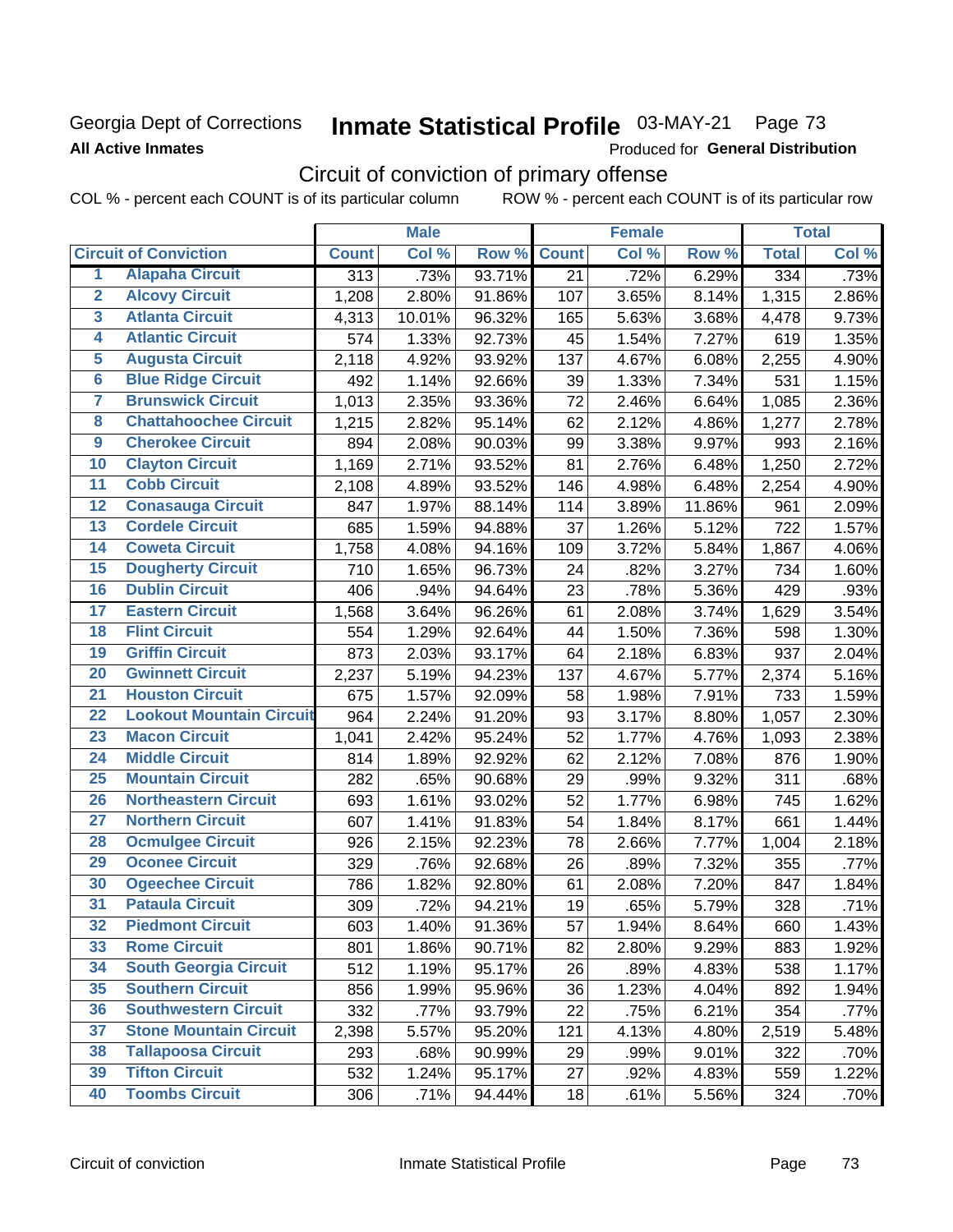### **Georgia Dept of Corrections All Active Inmates**

# Inmate Statistical Profile 03-MAY-21 Page 74

Produced for General Distribution

# Circuit of conviction of primary offense

|    |                                  | <b>Male</b> |       |        |              | <b>Female</b> |        | <b>Total</b> |       |
|----|----------------------------------|-------------|-------|--------|--------------|---------------|--------|--------------|-------|
|    | <b>Circuit of Conviction</b>     |             | Col % | Row %  | <b>Count</b> | Col %         | Row %  | <b>Total</b> | Col % |
| 41 | <b>Waycross Circuit</b>          | 776         | 1.80% | 91.94% | 68           | 2.32%         | 8.06%  | 844          | 1.83% |
| 42 | <b>Western Circuit</b>           | 496         | 1.15% | 95.20% | 25           | .85%          | 4.80%  | 521          | 1.13% |
| 43 | <b>Rockdale Circuit</b>          | 368         | .85%  | 93.64% | 25           | .85%          | 6.36%  | 393          | .85%  |
| 44 | <b>Douglas Circuit</b>           | 902         | 2.09% | 92.13% | 77           | 2.63%         | 7.87%  | 979          | 2.13% |
| 45 | <b>Appalachian Circuit</b>       | 267         | .62%  | 90.51% | 28           | .96%          | 9.49%  | 295          | .64%  |
| 46 | <b>Enotah Circuit</b>            | 282         | .65%  | 87.85% | 39           | 1.33%         | 12.15% | 321          | .70%  |
| 47 | <b>Bell-Forsyth J.C.</b>         | 327         | .76%  | 91.09% | 32           | 1.09%         | 8.91%  | 359          | .78%  |
| 48 | <b>Towaliga Judicial Circuit</b> | 329         | .76%  | 90.38% | 35           | 1.19%         | 9.62%  | 364          | .79%  |
| 49 | <b>Paulding Circuit</b>          | 210         | .49%  | 94.17% | 13           | $.44\%$       | 5.83%  | 223          | .48%  |
|    | <b>Total Rported</b>             | 43,071      | 100%  | 93.63% | 2,931        | 100%          | 6.37%  | 46,002       | 100%  |
|    | <b>Not Reported</b>              |             | 189   |        |              | 10            |        |              | 199   |

| <b>Grand Total</b>          | 43,260         | 2,941   | 46,201  |
|-----------------------------|----------------|---------|---------|
| <b>Mode (most frequent)</b> | <b>Atlanta</b> | Atlanta | Atlanta |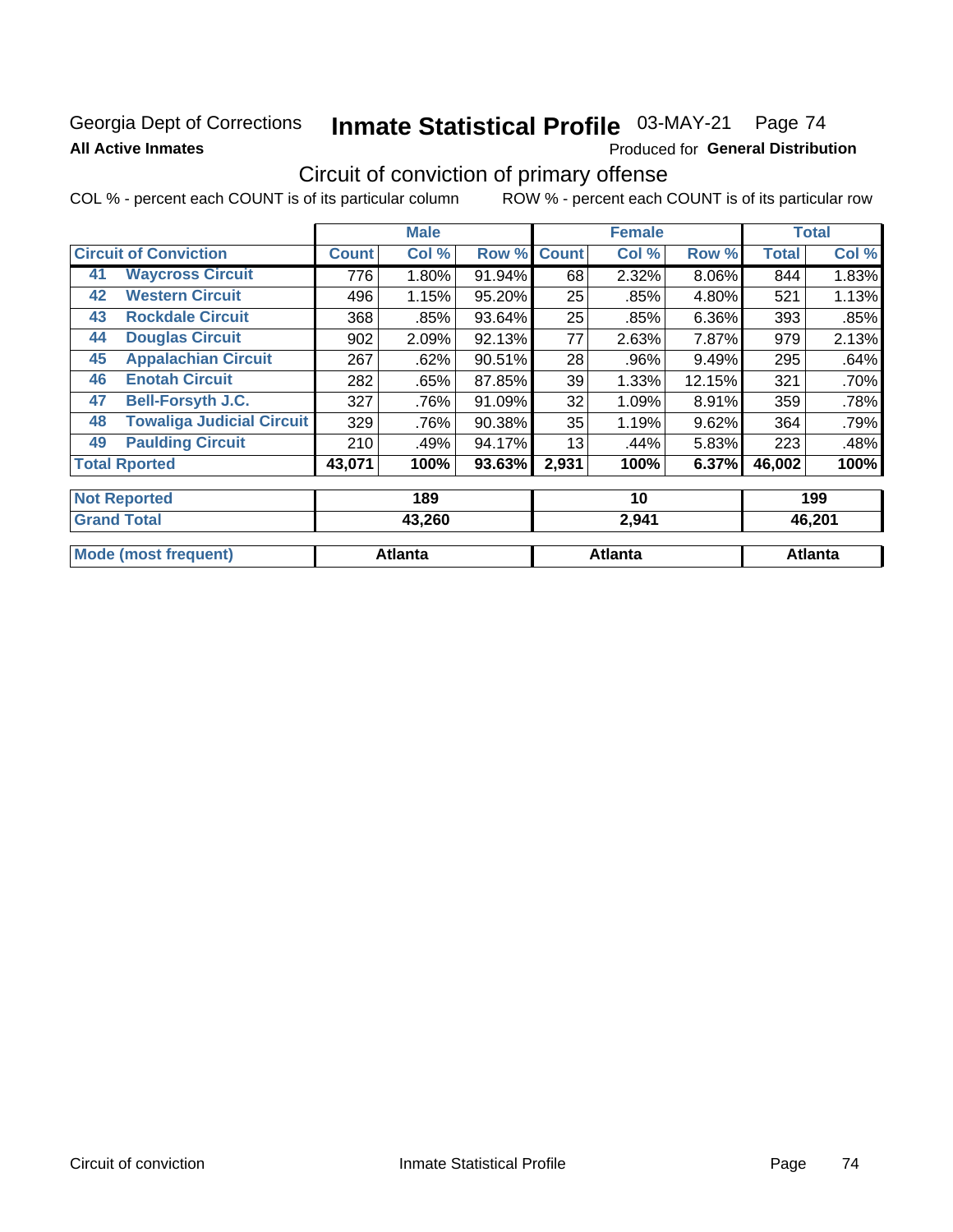#### **All Active Inmates**

#### Produced for **General Distribution**

### Years served (jail + prison) in this incarceration

|                              |              | <b>Male</b> |        |              | <b>Female</b> |       |              | <b>Total</b> |
|------------------------------|--------------|-------------|--------|--------------|---------------|-------|--------------|--------------|
| <b>Years Served</b>          | <b>Count</b> | Col %       | Row %  | <b>Count</b> | Col %         | Row % | <b>Total</b> | Col%         |
| Less than one year           | 5,303        | 12.26%      | 91.57% | 488          | 16.59%        | 8.43% | 5,791        | 12.54%       |
| 1 to 1.99 years              | 5,803        | 13.42%      | 91.83% | 516          | 17.55%        | 8.17% | 6,319        | 13.68%       |
| 2 to 2.99 years              | 4,731        | 10.94%      | 91.24% | 454          | 15.44%        | 8.76% | 5,185        | 11.22%       |
| $3$ to $3.99$ years          | 3,931        | 9.09%       | 92.56% | 316          | 10.74%        | 7.44% | 4,247        | 9.19%        |
| $\overline{4}$ to 4.99 years | 3,058        | 7.07%       | 94.38% | 182          | 6.19%         | 5.62% | 3,240        | 7.01%        |
| $\overline{5}$ to 5.99 years | 2,554        | 5.91%       | 94.28% | 155          | 5.27%         | 5.72% | 2,709        | 5.86%        |
| $6$ to $6.99$ years          | 2,082        | 4.81%       | 93.15% | 153          | 5.20%         | 6.85% | 2,235        | 4.84%        |
| 7 to 7.99 years              | 1,845        | 4.27%       | 95.05% | 96           | 3.26%         | 4.95% | 1,941        | 4.20%        |
| 8 to 8.99 years              | 1,641        | 3.79%       | 94.20% | 101          | 3.43%         | 5.80% | 1,742        | 3.77%        |
| 9 to 9.99 years              | 1,448        | 3.35%       | 95.83% | 63           | 2.14%         | 4.17% | 1,511        | 3.27%        |
| 10 to 10.99 years            | 1,173        | 2.71%       | 95.29% | 58           | 1.97%         | 4.71% | 1,231        | 2.66%        |
| 11 to 11.99 years            | 918          | 2.12%       | 94.74% | 51           | 1.73%         | 5.26% | 969          | 2.10%        |
| 12 to 12.99 years            | 794          | 1.84%       | 96.48% | 29           | 0.99%         | 3.52% | 823          | 1.78%        |
| 13 to 13.99 years            | 876          | 2.03%       | 96.05% | 36           | 1.22%         | 3.95% | 912          | 1.97%        |
| 14 to 14.99 years            | 710          | 1.64%       | 95.95% | 30           | 1.02%         | 4.05% | 740          | 1.60%        |
| 15 to 15.99 years            | 572          | 1.32%       | 95.02% | 30           | 1.02%         | 4.98% | 602          | 1.30%        |
| 16 to 16.99 years            | 476          | 1.10%       | 95.20% | 24           | 0.82%         | 4.80% | 500          | 1.08%        |
| 17 to 17.99 years            | 472          | 1.09%       | 95.55% | 22           | 0.75%         | 4.45% | 494          | 1.07%        |
| 18 to 18.99 years            | 465          | 1.08%       | 94.51% | 27           | 0.92%         | 5.49% | 492          | 1.07%        |
| 19 to 19.99 years            | 419          | 0.97%       | 97.22% | 12           | 0.41%         | 2.78% | 431          | 0.93%        |
| 20 to 20.99 years            | 359          | 0.83%       | 97.55% | 9            | 0.31%         | 2.45% | 368          | 0.80%        |
| 21 to 21.99 years            | 335          | 0.77%       | 94.90% | 18           | 0.61%         | 5.10% | 353          | 0.76%        |
| 22 to 22.99 years            | 288          | 0.67%       | 95.36% | 14           | 0.48%         | 4.64% | 302          | 0.65%        |
| 23 to 23.99 years            | 363          | 0.84%       | 97.32% | 10           | 0.34%         | 2.68% | 373          | 0.81%        |
| 24 to 24.99 years            | 319          | 0.74%       | 97.55% | 8            | 0.27%         | 2.45% | 327          | 0.71%        |
| 25 to 25.99 years            | 298          | 0.69%       | 97.39% | 8            | 0.27%         | 2.61% | 306          | 0.66%        |
| 26 to 26.99 years            | 287          | 0.66%       | 98.29% | 5            | 0.17%         | 1.71% | 292          | 0.63%        |
| 27 to 27.99 years            | 224          | 0.52%       | 97.39% | $\,6$        | 0.20%         | 2.61% | 230          | 0.50%        |
| 28 to 28.99 years            | 172          | 0.40%       | 98.85% | 2            | 0.07%         | 1.15% | 174          | 0.38%        |
| 29 to 29.99 years            | 152          | 0.35%       | 96.20% | $\,6$        | 0.20%         | 3.80% | 158          | 0.34%        |
| Thirty + years               | 1,183        | 2.74%       | 99.00% | 12           | 0.41%         | 1.00% | 1,195        | 2.59%        |
| <b>Total Reported</b>        | 43,251       | 100%        | 93.63% | 2,941        | 100%          | 6.37% | 46,192       | 100%         |

| <b>Not Reported</b> |        |       |        |
|---------------------|--------|-------|--------|
| <b>Grand Total</b>  | 43,260 | 2,941 | 46,201 |
|                     |        |       |        |

| Mean<br>(average)    | 7.92               | 5.11               | 7.74          |
|----------------------|--------------------|--------------------|---------------|
| Median (middle)      | 4.58               | 3.02               | 4.47          |
| Mode (most frequent) | Less than one year | Less than one year | Less than one |
|                      |                    |                    | vear          |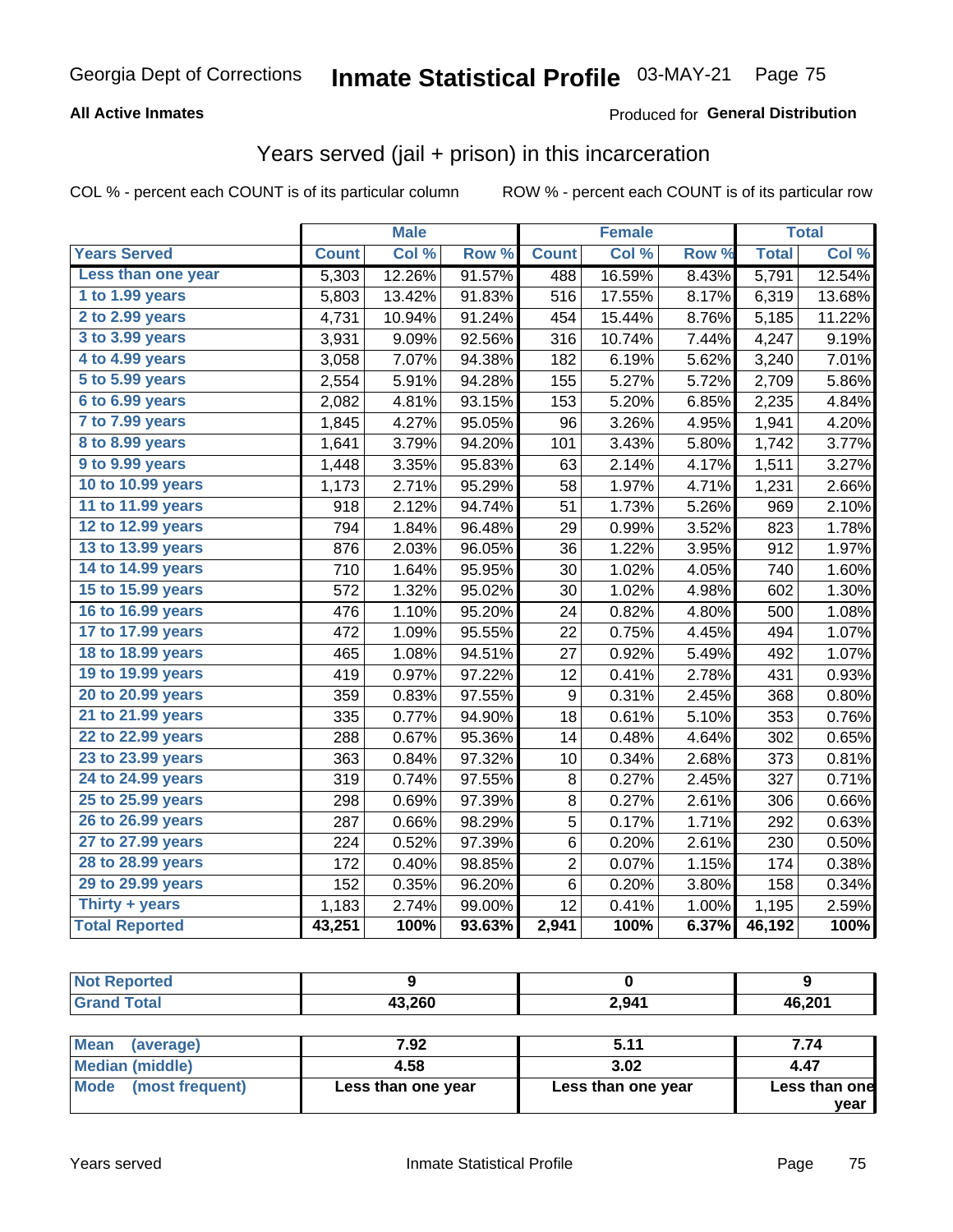#### **All Active Inmates**

Produced for **General Distribution**

### Results of most recent HIV tests

|                         | <b>Male</b>  |           | <b>Female</b> |              |        | <b>Total</b> |        |        |
|-------------------------|--------------|-----------|---------------|--------------|--------|--------------|--------|--------|
| <b>HIV Test Results</b> | <b>Count</b> | Col %     | Row %I        | <b>Count</b> | Col %  | Row %        | Total  | Col %  |
| <b>Positive</b>         | 524          | $1.36\%$  | 93.57%        | 36           | 1.46%  | $6.43\%$     | 560    | 1.36%  |
| <b>Negative</b>         | 38,138       | $98.64\%$ | 94.03%        | 2,423        | 98.54% | 5.97%        | 40,561 | 98.63% |
| <b>Indeterminate</b>    | ີ            | 0.01%     | 100.00%       |              |        |              |        | 0.01%  |
| <b>Total Reported</b>   | 38,665       | 100%      | 94.02%        | 2,459        | 100%   | 5.98%        | 41,124 | 100%   |

| <b>Not Reported</b> | 4,595  | 482   | 5,077  |
|---------------------|--------|-------|--------|
| Total               | 43,260 | 2,941 | 46,201 |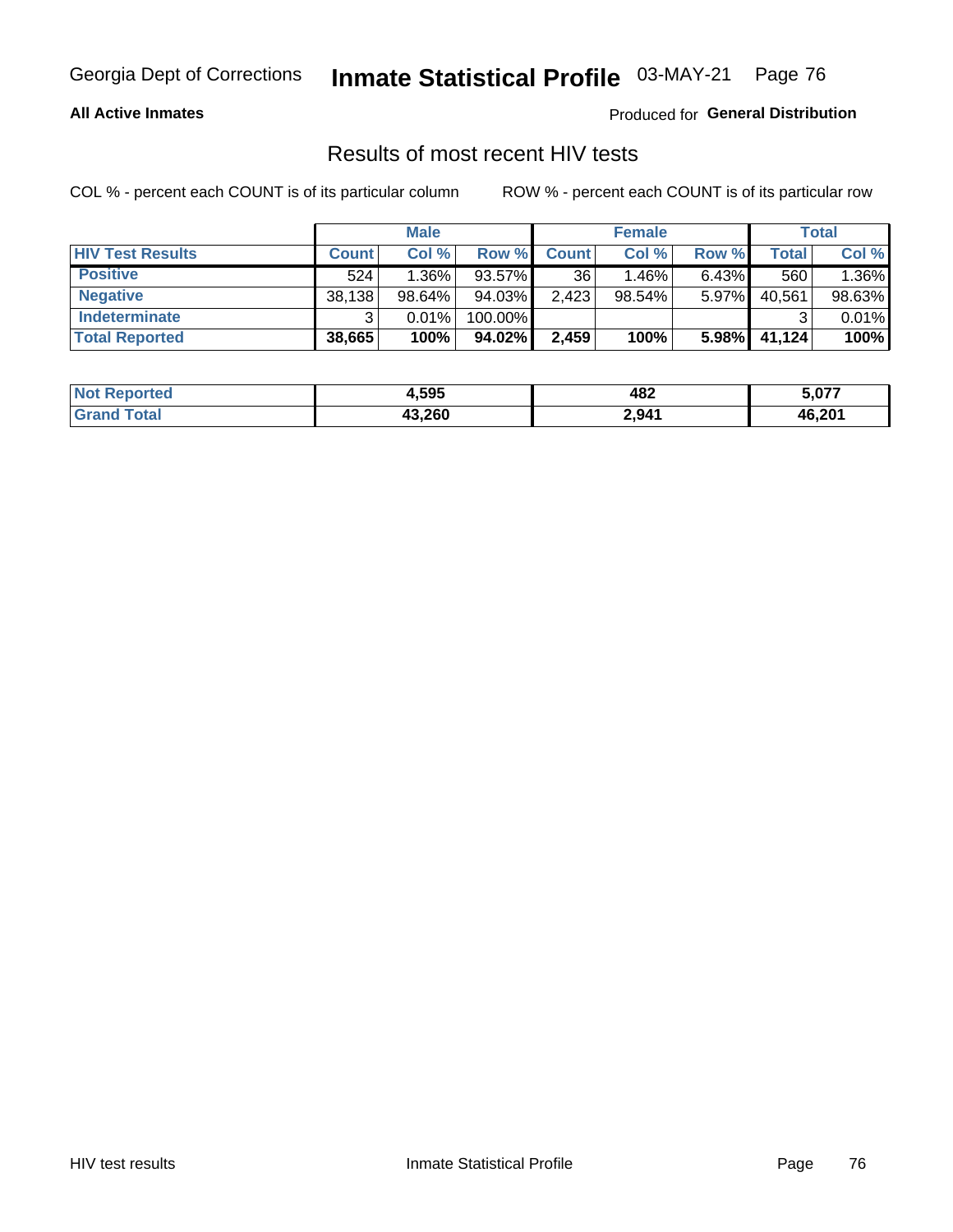#### **All Active Inmates**

#### Produced for **General Distribution**

### Results of most recent tuberculosis test

|                                  | <b>Male</b>  |           | <b>Female</b> |              |        | Total    |        |        |
|----------------------------------|--------------|-----------|---------------|--------------|--------|----------|--------|--------|
| <b>Tuberculosis Test Results</b> | <b>Count</b> | Col%      | Row %         | <b>Count</b> | Col %  | Row %    | Total  | Col %  |
| <b>Positive on current test</b>  | 5.098        | 12.76%    | $98.04\%$     | 102          | 3.85%  | 1.96%    | 5,200  | 12.20% |
| <b>Positive on previous test</b> | ົ            | $0.01\%$  | 100.00%       |              |        |          |        | 0.01%  |
| <b>Negative</b>                  | 34.866       | $87.24\%$ | $93.20\%$     | 2,545        | 96.15% | $6.80\%$ | 37,411 | 87.79% |
| <b>Total Reported</b>            | 39,966       | 100%      | $93.79\%$     | 2,647        | 100%   | $6.21\%$ | 42,613 | 100%   |

| <b>Not Reported</b>   | 3,294  | 294   | 3,588  |
|-----------------------|--------|-------|--------|
| <b>Total</b><br>Grand | 43,260 | 2,941 | 46,201 |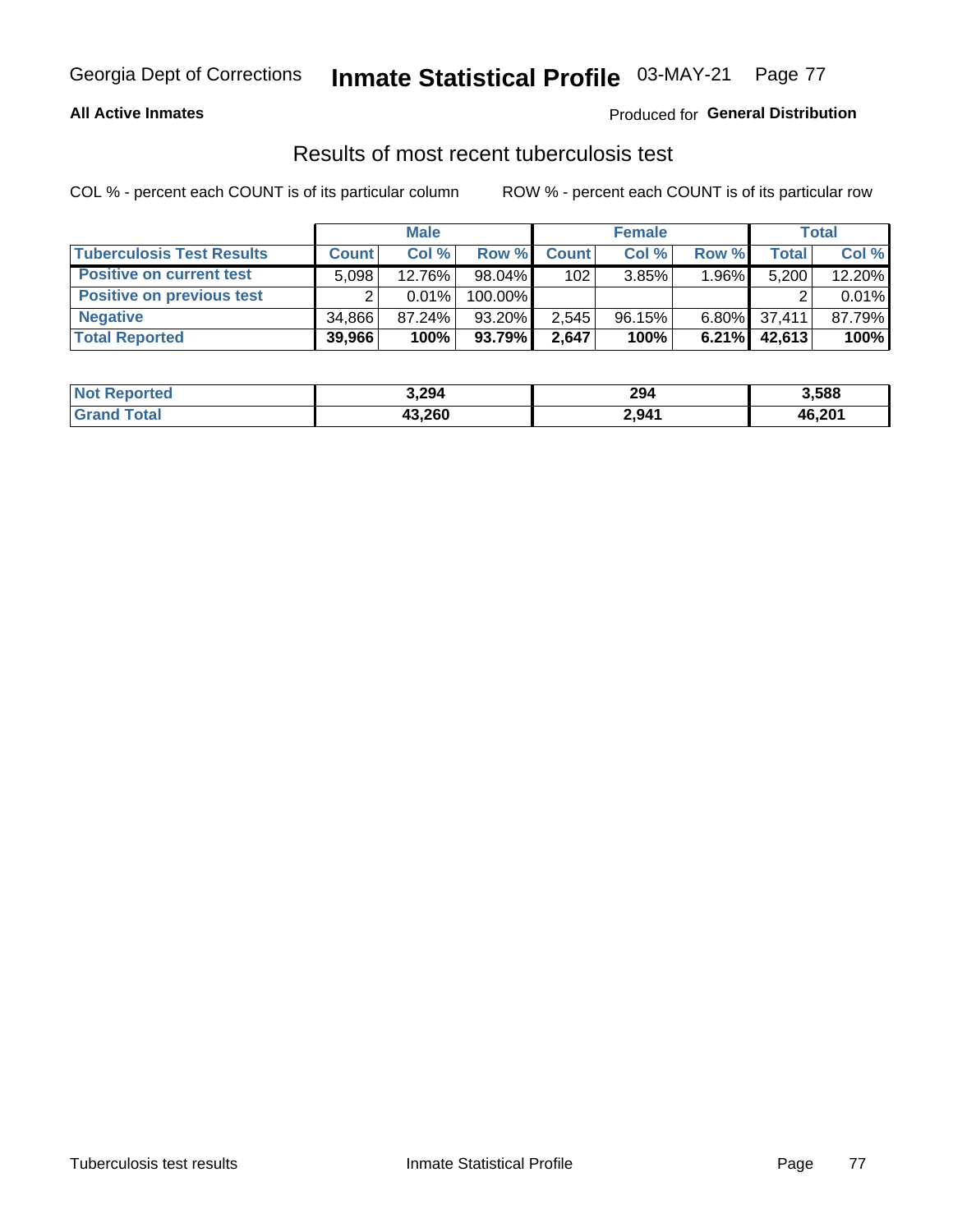#### **All Active Inmates**

Produced for **General Distribution**

### Results of most recent syphilis test

|                                 | <b>Male</b>  |          | <b>Female</b> |              |           | Total    |       |        |
|---------------------------------|--------------|----------|---------------|--------------|-----------|----------|-------|--------|
| <b>Syphilis Test Results</b>    | <b>Count</b> | Col%     | Row %         | <b>Count</b> | Col %     | Row %    | Total | Col %  |
| <b>Positive on current test</b> | 135          | $1.44\%$ | 95.07%        |              | 2.15%     | $4.93\%$ | 142   | 1.47%  |
| <b>Negative</b>                 | 9.216        | 98.56%   | 96.65%        | 319          | $97.85\%$ | $3.35\%$ | 9,535 | 98.53% |
| <b>Total Reported</b>           | 9,351        | 100%     | 96.63%        | 326          | 100%      | $3.37\%$ | 9,677 | 100%   |

| <b>Not Reported</b> | 33,909 | 2,615 | 36,524 |
|---------------------|--------|-------|--------|
| <b>Grand Total</b>  | 43,260 | 2,941 | 46,201 |